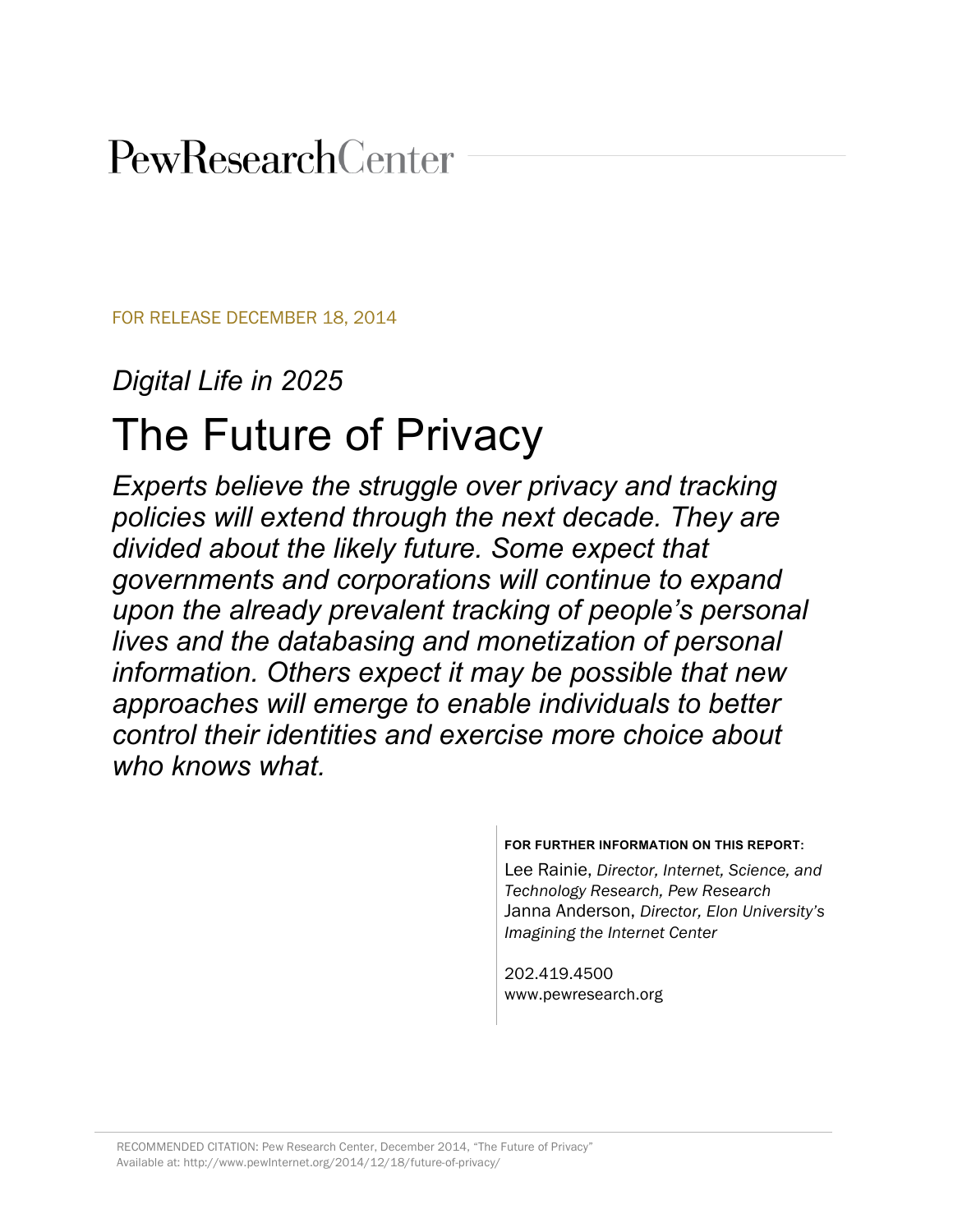# About This Report

This report is the latest in a sustained effort throughout 2014 by the Pew Research Center's Internet Project to mark the 25th anniversary of the creation of the World Wide Web by Sir Tim Berners-Lee (The Web at 25). It includes the responses of hundreds of experts to a question about the future of privacy in the coming decade. It is part of a series of reports tied to the Web's birthday; some of the studies look at how far Internet use has penetrated people's lives and some examine experts' assessments of the technology environment by 2025. The findings we describe in this report emerge in the context of these earlier reports:

- A February 2014 report from the Pew Research Center's Internet Project tied to the Web's anniversary looking at the strikingly fast adoption of the Internet and the generally positive attitudes users have about its role in their social environment.
- A March 2014 *Digital Life in 2025* report issued by the Pew Research Center in association with Elon University's Imagining the Internet Center focusing on the Internet's future more broadly. Some 1,867 experts and stakeholders responded to an open-ended question about the future of the Internet by 2025.
- A May 2014 *Digital Life in 2025* report on the Internet of Things from Pew Research and Elon University examining the likely impacts of the Internet of Things and wearable and embedded networked devices. A majority of the more than 1,600 respondents said they expect significant expansion of the Internet of Things, including connected devices, appliances, vehicles, wearables, and sensor-laden aspects of the environment.
- A July 2014 *Digital Life* report on "Net Threats" (challenges to the open Internet) from Pew Research and Elon University canvassing a number of experts and other stakeholders on what they see as the major threats to the free flow of information online. A majority of these experts expect the Internet to remain quite open to sharing but they see many potential threats to this freedom.
- An August 2014 *Digital Life* report on "AI, Robotics, and the Future of Jobs" from Pew Research and Elon University about the degree to which technology advances might destroy more jobs than they created. The expert respondents were split on the verdict.
- An October 2014 *Digital Life* report on "Killer Apps in the Gigabit Age" from Pew Research and Elon University about the potential new digital activities and services that will arise as gigabit connectivity—50 to 100 times faster than most Americans now enjoy—comes into communities.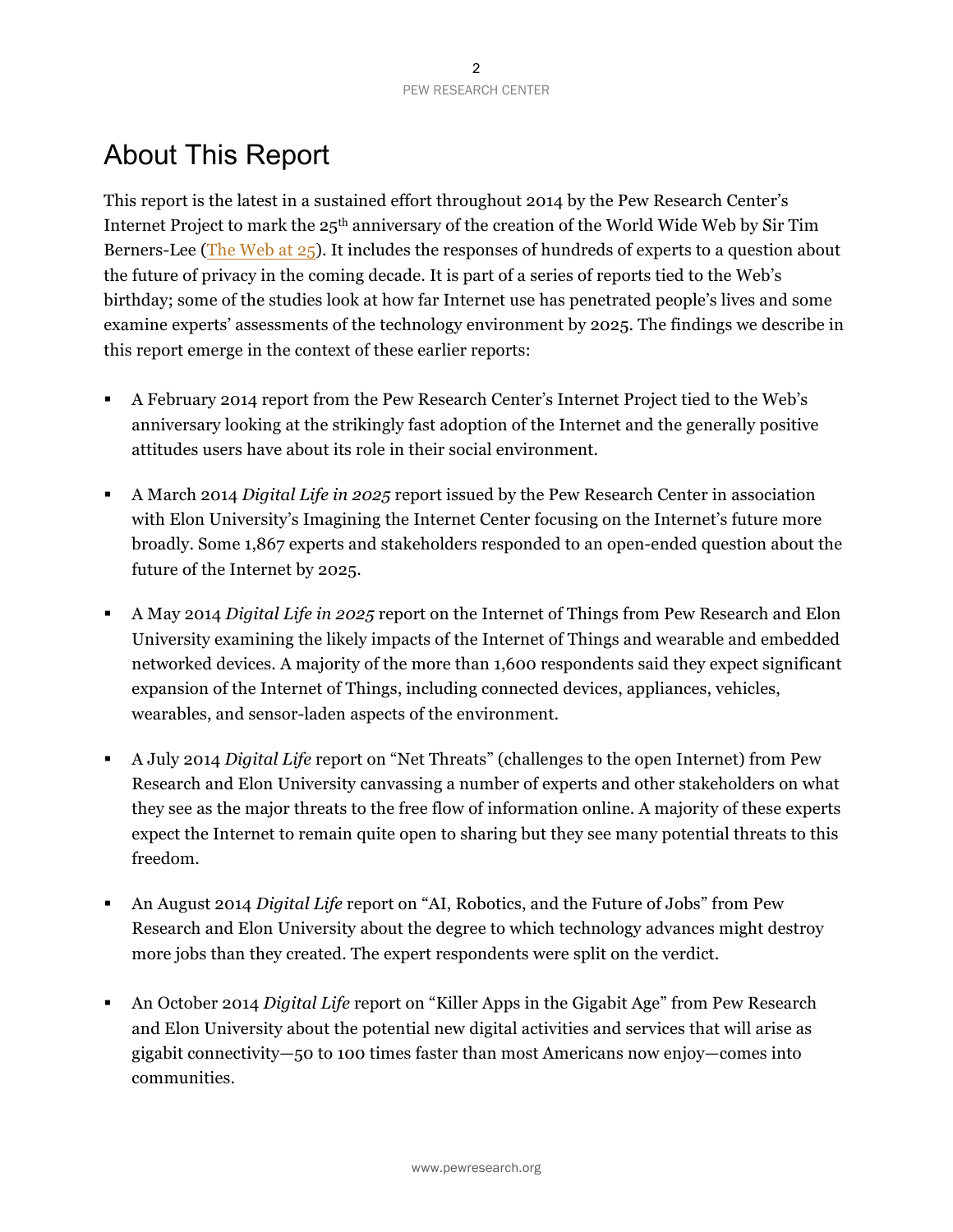A later October 2014 *Digital Life* report on "Cyber Attacks Likely to Increase" from Pew Research and Elon University looked at experts views about the prospects for attacks on nation-states, key utilities and other industries, and on consumers.

This report is a collaborative effort based on the input and analysis of the following individuals:

Lee Rainie, Director, Internet, Science, and Technology Research, Pew Research Center Prof. Janna Anderson, Director, Elon University's Imagining the Internet Center

### Find related reports about the future of the Internet at http://www.pewInternet.org/topics/future-of-the-Internet/

### About Pew Research Center

Pew Research Center is a nonpartisan fact tank that informs the public about the issues, attitudes and trends shaping America and the world. It does not take policy positions. It conducts public opinion polling, demographic research, media content analysis and other empirical social science research. The center studies US politics and policy views; media and journalism; Internet and technology; religion and public life; Hispanic trends; global attitudes; and US social and demographic trends. All of the center's reports are available at www.pewresearch.org. Pew Research Center is a subsidiary of The Pew Charitable Trusts.

© Pew Research Center 2014

### About the Imagining the Internet Center at Elon University

The Imagining the Internet Center's mission is to explore and provide insights into emerging network innovations, global development, dynamics, diffusion and governance. Its research holds a mirror to humanity's use of communications technologies, informs policy development, exposes potential futures, and provides a historic record. It works to illuminate issues in order to serve the greater good, making its work public, free and open. The center is a network of Elon University faculty, students, staff, alumni, advisers, and friends working to identify, explore, and engage with the challenges and opportunities of evolving communications forms and issues. They investigate the tangible and potential pros and cons of new-media channels through active research. The Imagining the Internet Center sponsors work that brings people together to share their visions for the future of communications and the future of the world.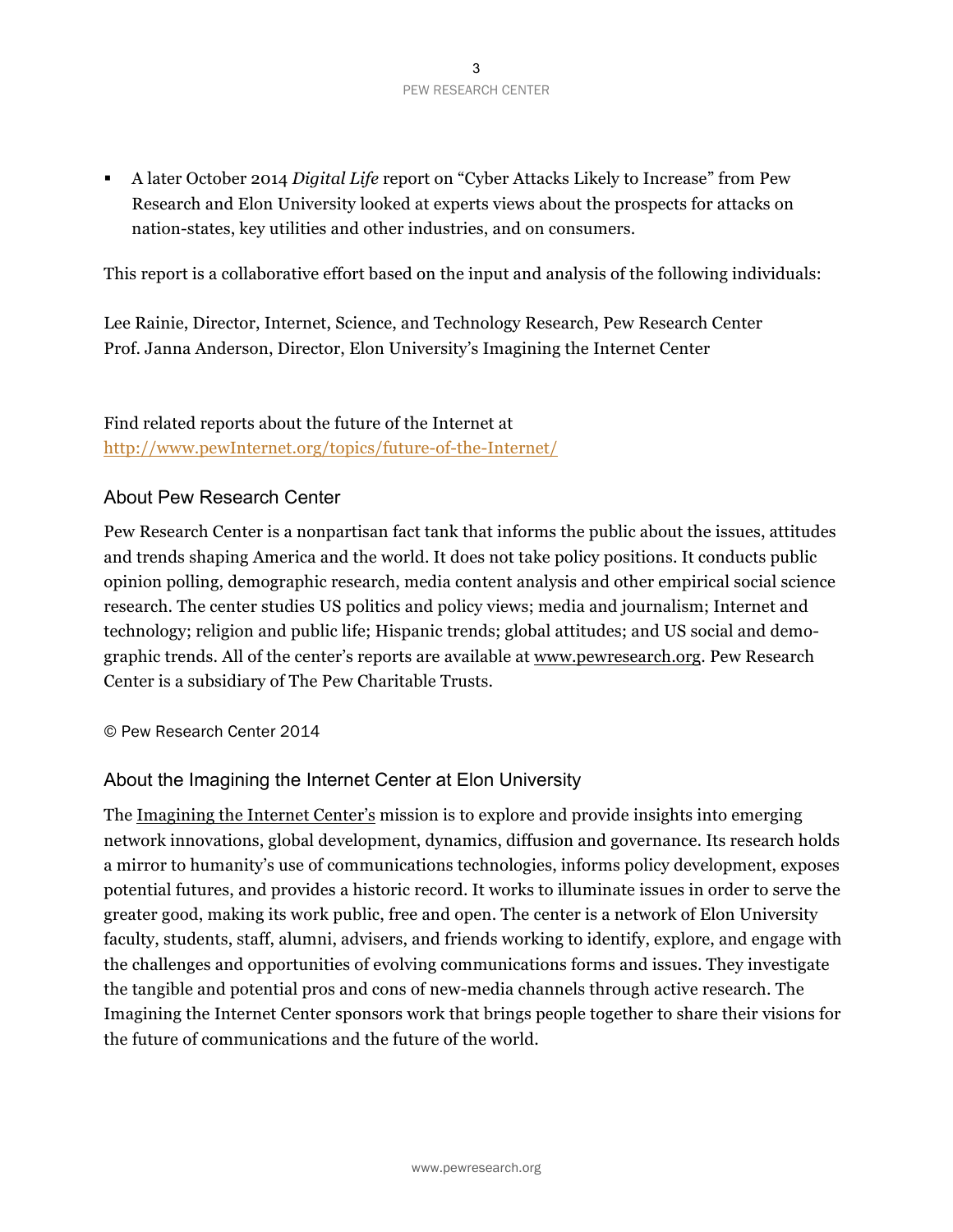## Table of Contents

| Themes commonly found in the answers of those who say they expect there will not be a     |
|-------------------------------------------------------------------------------------------|
| Themes in responses of those expecting a trusted and reliable                             |
|                                                                                           |
|                                                                                           |
|                                                                                           |
| Themes commonly found in the answers of those who say they expect                         |
| Themes in responses of those expecting a trusted and reliable privacy arrangement by 2025 |
|                                                                                           |

If you would like to learn more after reading this report, complete sets of credited and anonymous responses to this research question, featuring hundreds of additional opinions, can be found on the Imagining the Internet site:

http://www.elon.edu/e-web/imagining/surveys/2014\_survey/2025\_Internet\_Security\_Privacy.xhtml http://www.elon.edu/e-web/imagining/surveys/2014\_survey/2025\_Internet\_Security\_Privacy\_credit.xhtml http://www.elon.edu/e-web/imagining/surveys/2014\_survey/2025\_Internet\_Security\_Privacy\_anon.xhtml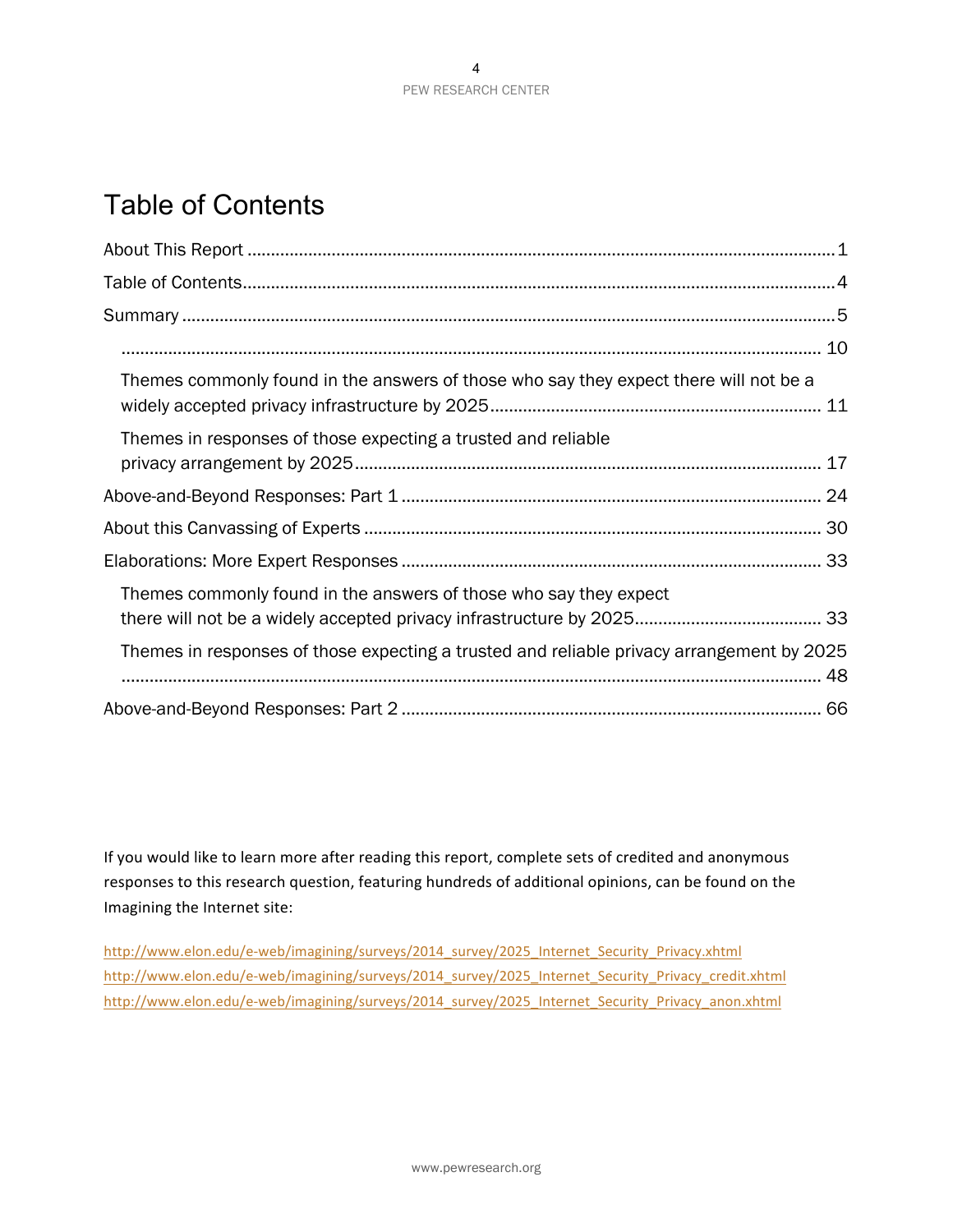### Summary

The terms of citizenship and social life are rapidly changing in the digital age. No issue highlights this any better than privacy, always a fluid and context-situated concept and more so now as the boundary between being privacy and being public is shifting. "We have seen the emergence of publicy as the default modality, with privacy declining," wrote **Stowe Boyd**, the lead researcher for GigaOm Research in his response in this study. "In order to 'exist' online, you have to publish things to be shared, and that has to be done in open, public spaces." If not, people have a lesser chance to enrich friendships, find or grow communities, learn new things, and act as economic agents online.

Moreover, personal data are the raw material of the knowledge economy. As **Leah Lievrouw**, a professor of information studies at the University of California-Los Angeles, noted in her response, "The capture of such data lies at the heart of the business models of the most successful technology firms (and increasingly, in traditional industries like retail, health care, entertainment and media, finance, and insurance) and government assumptions about citizens' relationship to the state."

This report is a look into the future of privacy in light of the technological change, ever-growing monetization of digital encounters, and shifting relationship of citizens and their governments that is likely to extend through the next decade. "We are at a crossroads," noted **Vytautas Butrimas**, the chief adviser to a major government's ministry. He added a quip from colleague who has watched the rise of surveillance in all forms, who proclaimed, "George Orwell may have been an optimist," in imagining "Big Brother."

This issue is at the center of global deliberations. The United Nations is working on a resolution for the General Assembly calling upon states to respect—and protect—a global right to privacy.

To explore the future of privacy we canvassed thousands of experts and Internet builders to share their predictions. We call this a canvassing because it is not a representative, randomized survey. Its findings emerge from an "opt-in" invitation to experts, many of whom play active roles in Internet evolution as technology builders, researchers, managers, policymakers, marketers, and analysts. We also invited comments from those who have made insightful predictions to our previous queries about the future of the Internet.

Overall, 2,511 respondents weighed in on the following questions:

**Security, liberty, privacy online –** Will policy makers and technology innovators create a secure, popularly accepted, and trusted privacy-rights infrastructure by 2025 that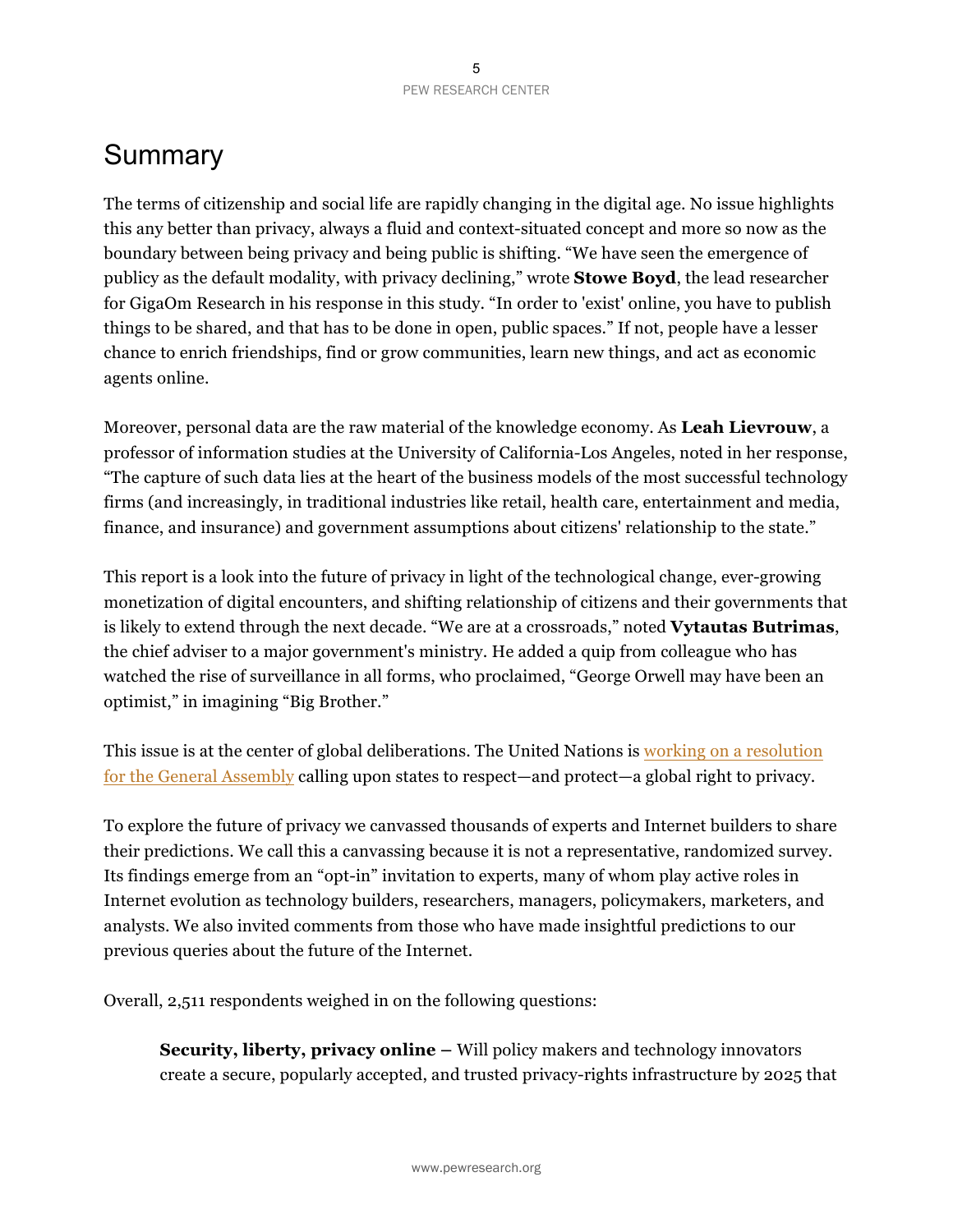#### 6 PEW RESEARCH CENTER

allows for business innovation and monetization while also offering individuals choices for protecting their personal information in easy-to-use formats?

**Please elaborate on your answer.** (Begin with your name if you are willing to have your comments attributed to you.) Describe what you think the reality will be in 2025 when it comes to the overall public perception about whether policy makers and corporations have struck the right balance between personal privacy, secure data, and compelling content and apps that emerge from consumer tracking and analytics.

**Bonus question:** Consider the future of privacy in a broader social context. How will public norms about privacy be different in 2025 from the way they are now?

Some 55% of these respondents said "no" they do not believe that an accepted privacy-rights regime and infrastructure would be created in the coming decade, while 45% said "yes" that such an infrastructure would be created by 2025.

Despite this very divided verdict, there were a number of common thoughts undergirding many of the answers, for instance, many of those answering "yes" *or* "no" shared the opinion that online life is by nature quite public. An anonymous respondent even went so far to say, "Privacy will be the new taboo and will not be appreciated or understood by upcoming generations." Respondents also suggested that a fluid environment will continue to confront policy makers. Among the common thoughts:

### **Privacy and security are foundational issues of the digital world**

Our question seemed so apt to respondent **Breanne Thomlison**, the founder and president of BTx2 Communications, a marketing and strategies firm, that she predicted there will soon be a new job title called, "Online Public Safety and Corporate Monetization Director." Its functions: to monitor, create, gain, and maintain trust on a global level, as well as manage expectations from each group. "Without this, innovation will not happen," she predicted.

An executive at an Internet top-level domain name operator who preferred to remain anonymous replied, "Big data equals big business. Those special interests will continue to block any effective public policy work to ensure security, liberty, and privacy online."

A promoter of the global Internet who works on technical and policy coordination, wrote, "By 2025, there will be an international consensus among Internet organizations on how best to balance personal privacy and security with popular content and services. The patchwork approach of national privacy protections will be harmonized globally in 2025, and the primacy of security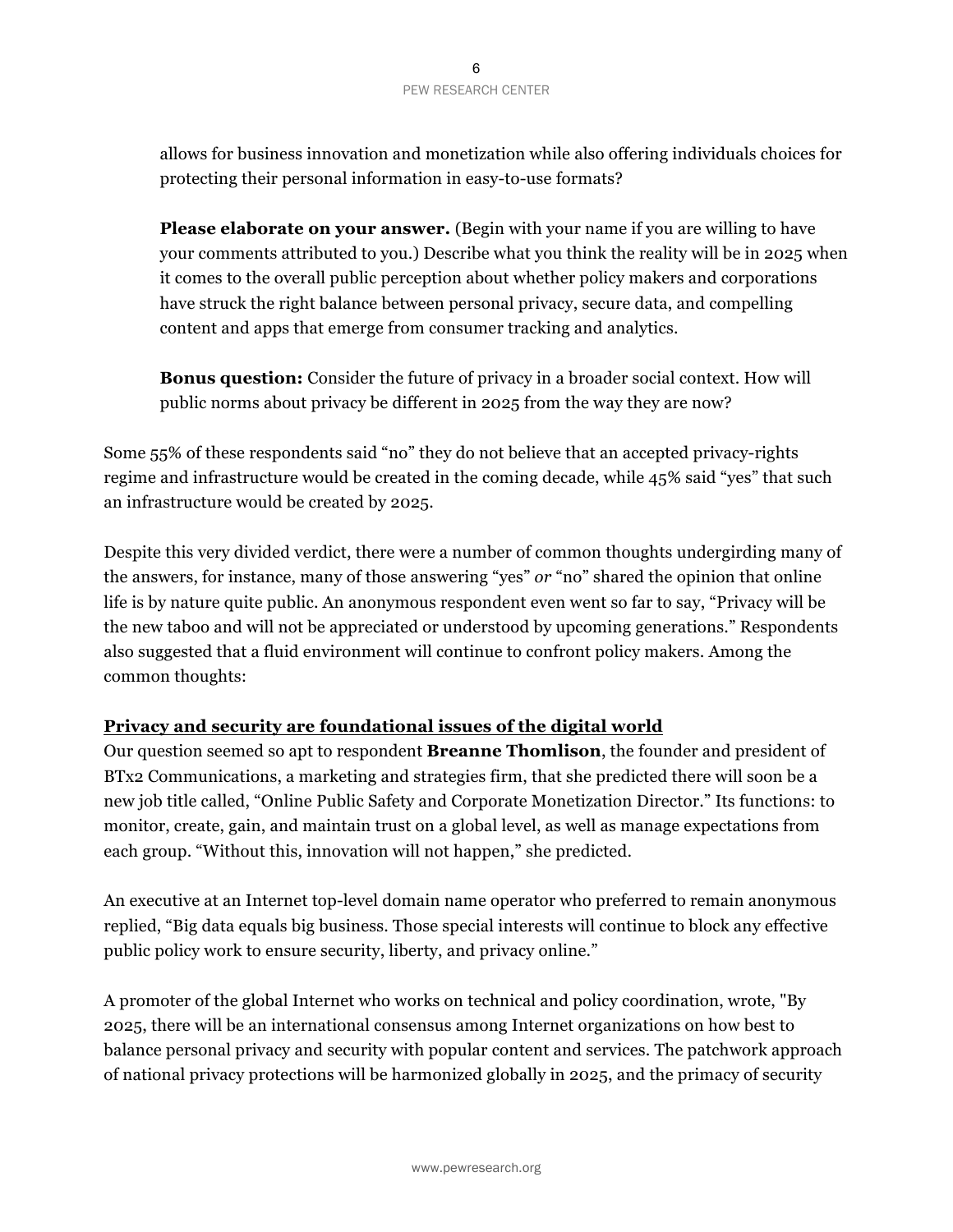concerns will be more balanced by such an international consensus. In 2025, the public will see the need to reduce the primary focus on security and create a better, workable balance in favor of protection privacy."

### **People are living in an unprecedented condition of ubiquitous surveillance**

**John Wilbanks**, chief commons officer for Sage Bionetworks, wrote, "I do not think 10 years is long enough for policy makers to change the way they make policy to keep up with the rate of technological progress. We have never had ubiquitous surveillance before, much less a form of ubiquitous surveillance that emerges primarily from voluntary (if market-obscured) choices. Predicting how it shakes out is just fantasy."

An anonymous respondent wrote, "The politics of surveillance and privacy are so broken, particularly when it comes to industry and government interests, that it is unlikely there will be any positive change."

Another anonymous respondent wrote, "There will be a subset of the public rebelling against this surveillance and data-driven society through either withdrawal from the online world or acts of 'civil disobedience' against the powerful."

#### **People require little more inducement than**

### **personal convenience to disclose their personal information**

**Bob Briscoe**, chief researcher in networking and infrastructure for British Telecom, wrote, "Lack of concern about privacy stems from complacency because most people's life experiences teach them that revealing their private information allows commercial (and public) organisations to make their lives easier (by targeting their needs), whereas the detrimental cases tend to be very serious but relatively rare."

An information science professional responded, "Individuals are willing to give up privacy for the reasons of ease, fastness, and convenience… If anything, consumer tracking will increase, and almost all data entered online will be considered 'fair game' for purposes of analytics and producing 'user-driven' ads. Privacy is an archaic term when used in reference to depositing information online. Unlike writing a note of secrecy and keeping it safely guarded inside a vault, keeping information hidden and secure online is radically different. Any vault can be ransacked, but imagine the robbers are hundreds of thousands of miles away, invisible and while traceable, takes time and resources the victim may not have. We live in an age where we all feel like rulers to our information, kings and queens of bank accounts, yet we are not; herein lies the problem." Relatedly, **Gina Neff**, an associate professor of communication at the University of Washington, wrote, "People will be increasingly more accepting of exchanging privacy for services and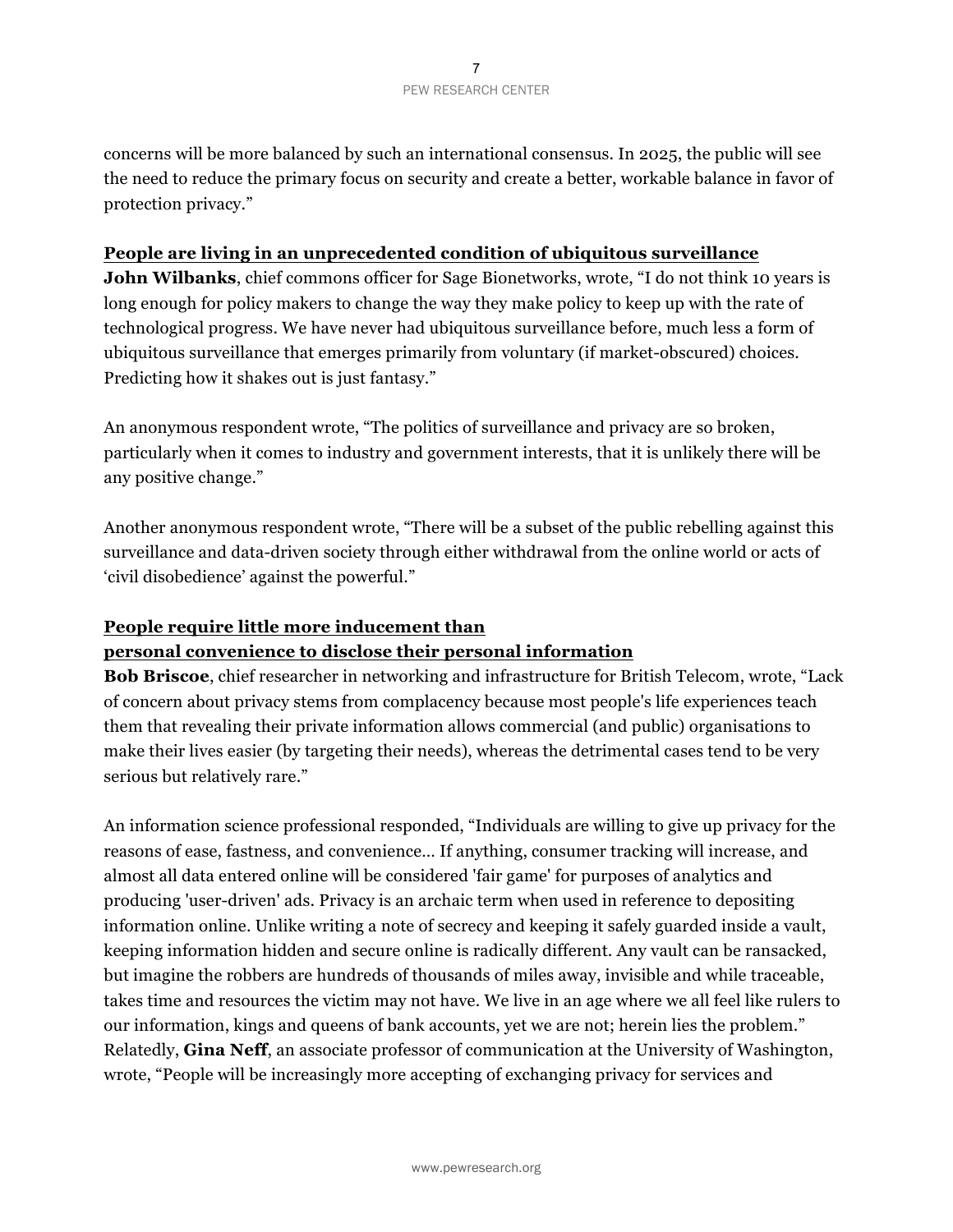customization, unless advocacy and education efforts are increased now." And **Niels Ole Finnemann**, a professor and director of Netlab, DigHumLab, Denmark, said: "The citizens will divide between those who prefer convenience and those who prefer privacy."

#### **Norms are always evolving, and privacy will certainly change in coming years**

**Nick Arnett**, business intelligence expert, and creator of Buzzmetrics, wrote, "Society's definitions of 'privacy' and 'freedom' will have changed so much by 2025 that today's meanings will no longer apply. Disagreements about the evolving definitions will continue."

**Homero Gil de Zuniga**, director of the Digital Media Research Program at the University of Texas-Austin, responded, "By 2025, many of the issues, behaviors, and information we consider to be private today will not be so… Information will be even more pervasive, even more liquid, and portable. The digital private sphere, as well as the digital public sphere, will most likely completely overlap."

**Rebecca Lieb**, an author and an industry analyst for the Altimeter Group, wrote that today's Millennials will be policy makers by 2025: "My optimistic viewpoint is that, with just a bit more time, those who will attempt to balance the interests of personal privacy and business interests will do so from a more informed perspective, legally, culturally, and with a better perspective on disruption."

And a longer-term perspective was offered by **David Ellis**, course director for the Department of Communication Studies at York University in Toronto: "Like so much in online culture… privacy has no end game; the 'right balance' today will not be seen as workable tomorrow."

### **An arms-race dynamic is unfolding**

**Peter Suber**, the director of a US-based project working for open access to research, wrote, "We can be sure that privacy technology, like encryption, will continue to improve in ease and power but so will privacy-penetrating technology. It is an arms race today, and I do not see that changing anytime soon. There will always be smart and motivated people on both sides."

An attorney at a major law firm predicted, "The current arms race of privacy between individuals who want it and governments who wish to eliminate it will continue unabated. As cryptography grows stronger, so, too will the ability to break it. As new methods of maintaining privacy are created, the government, particularly the US government, will continue to do what it has done since the days of the Clipper chip—demand back-door access in public, while figuring out how to circumvent it in private... As Google Glass and attendant projects grow, the so-called Internet of Things becomes increasingly aware of literally everything, and as programmers begin jumping on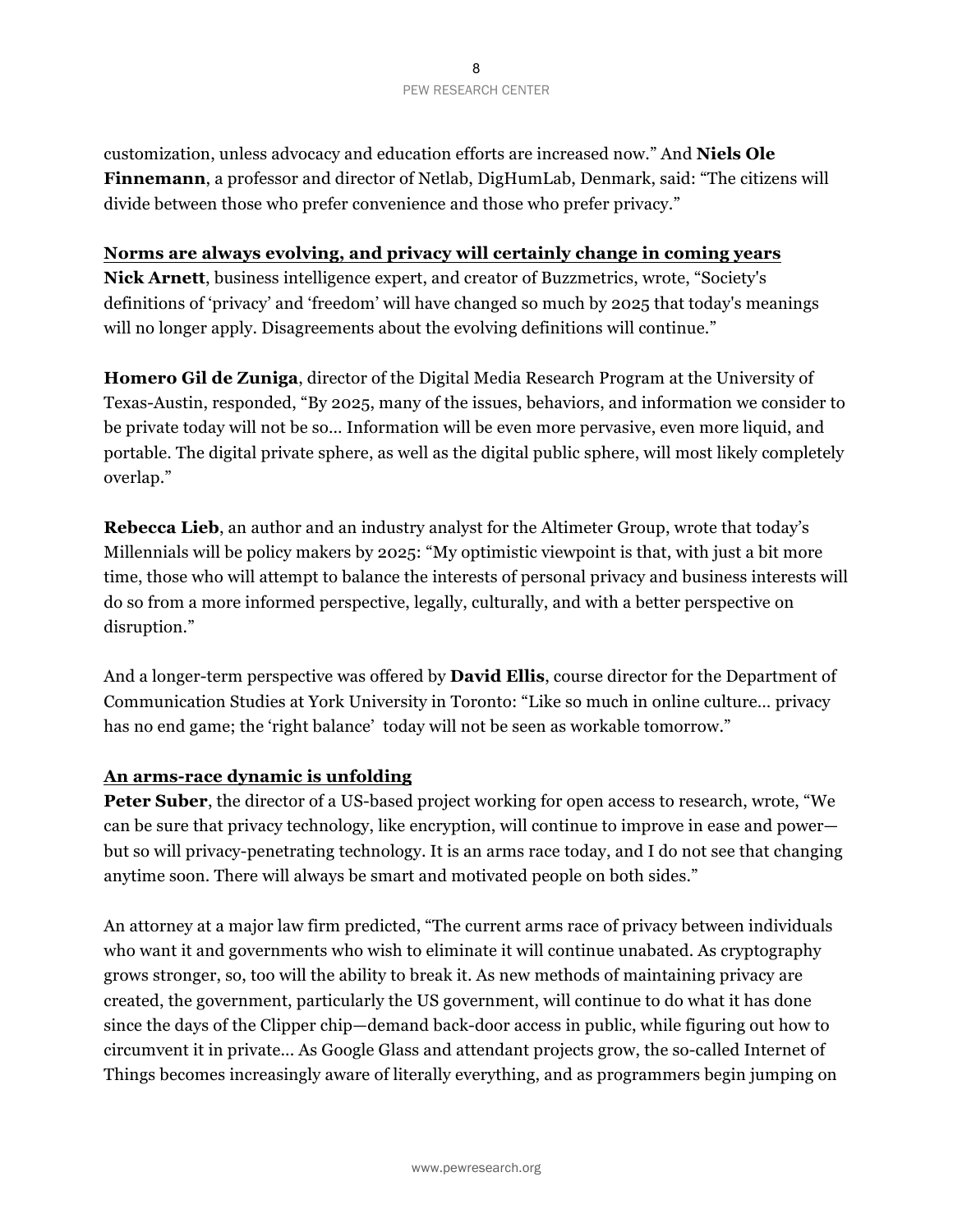algorithmic schemes to sift, curate, and predict the data, notions of privacy will be considered a fetish. The more data that is captured, the more algorithms will be able to predict, the less privacy we will have, as there will be an assumption that the predictive algorithm is right, and behavior will modify to address actions which have not yet occurred but are likely to a high statistical probability."

### **Renegotiation and compromise will be a constant in privacy-security policy space**

**Joe Kochan**, chief operating officer for US Ignite, a company developing gigabit-ready digital experiences and applications, observed, "I do not believe that there is a 'right balance' between privacy, security, and compelling content. This will need to be a constantly negotiated balance one that will swing too far in one direction or another with each iteration… Public norms will continue to trend toward the desire for more privacy, while people's actions will tend toward giving up more and more control over their data."

An entrepreneur and electrical engineer active in ACM and IEEE wrote, "I foresee a minor increase in privacy due to legislation and/or regulation but expect the current tension to continue as innovators find ways to induce people to sacrifice some of their privacy to various compelling (or apparently compelling) applications."

And an anonymous respondent wrote, "Advocacy groups, service providers, large e-commerce companies, Google/Amazon/Facebook/Twitter, secret services, security officers in companies and consultancies, and individual Internet users… are also very much involved. There will be ongoing tension between these groups, and I expect media panics and strategic games."

### Other resounding themes

It is striking that many in both groups see living a public life online as the new default, though they often made different arguments about whether this would be helpful to creating a widely accepted regime of privacy or would be a harmful development that would lead to the unstoppable erosion of privacy.

Beyond the broad thoughts listed above there were additional themes often touched upon among the diverse concerns and hopes of those who answered the initial question "no" or "yes." A large sampling of the thousands of answers received is organized under these themes in the content that follows.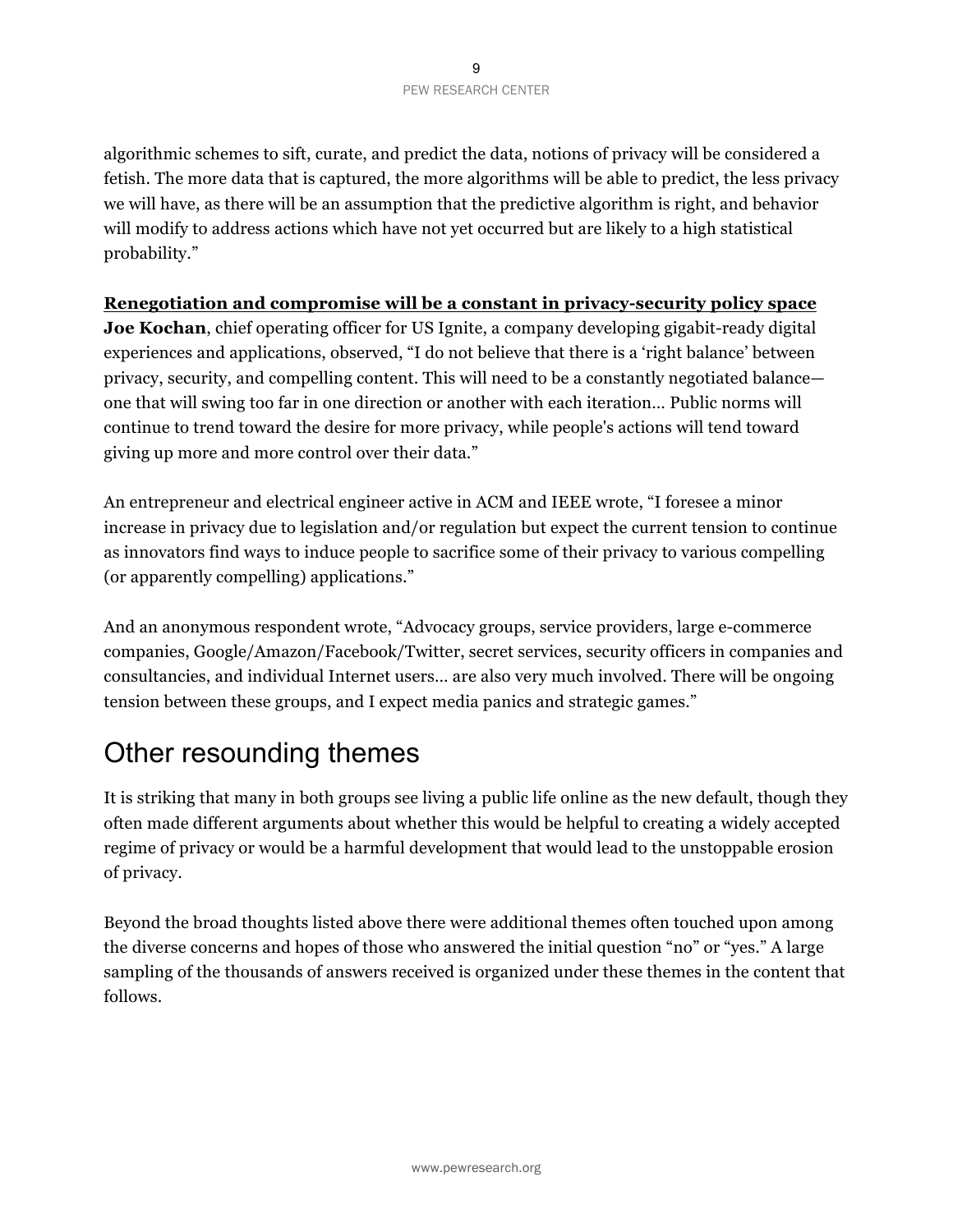### **Themes commonly found in the answers of those who say they** expect there will not be a widely accepted privacy infrastructure by 2025

1) Living a public life is the new default. It is not possible to live modern life without revealing personal information to governments and corporations. Few individuals will have the energy or resources to protect themselves from 'dataveillance'; privacy will become a 'luxury.'

**2)** There is no way the world's varied cultures, with their different views about privacy, will be able to come to an agreement on how to address civil liberties issues on the global Internet.

**3)** The situation will worsen as the Internet of Things arises and people's homes, workplaces, and the objects around them will 'tattle' on them. The incentives for businesses to monetize people's data and governments to monitor behavior are extremely potent.

**4)** Some communities might plan and gain some acceptance for privacy structures, but the constellation of economic and security complexities is getting bigger and harder to manage.

### Themes in responses of those expecting a trusted and reliable privacy arrangement by 2025

**1)** Citizens and consumers will have more control thanks to new tools that give them the power to negotiate with corporations and work around governments. Individuals will be able to choose to share personal information in a tiered approach that offers varied levels of protection and access by others.

**2)** The backlash against the most egregious privacy invasions will bring a new equilibrium between consumers, governments, and businesses—and more-savvy citizens will get better at hiding things they do not want others to see.

**3)** Living a public life is the new default. People will get used to this, adjust their norms, and accept more sharing and collection of data as a part of life—especially Millennials and the young people who follow them. Problems will persist and some will complain but most will not object or muster the energy to push back against this new reality in their lives.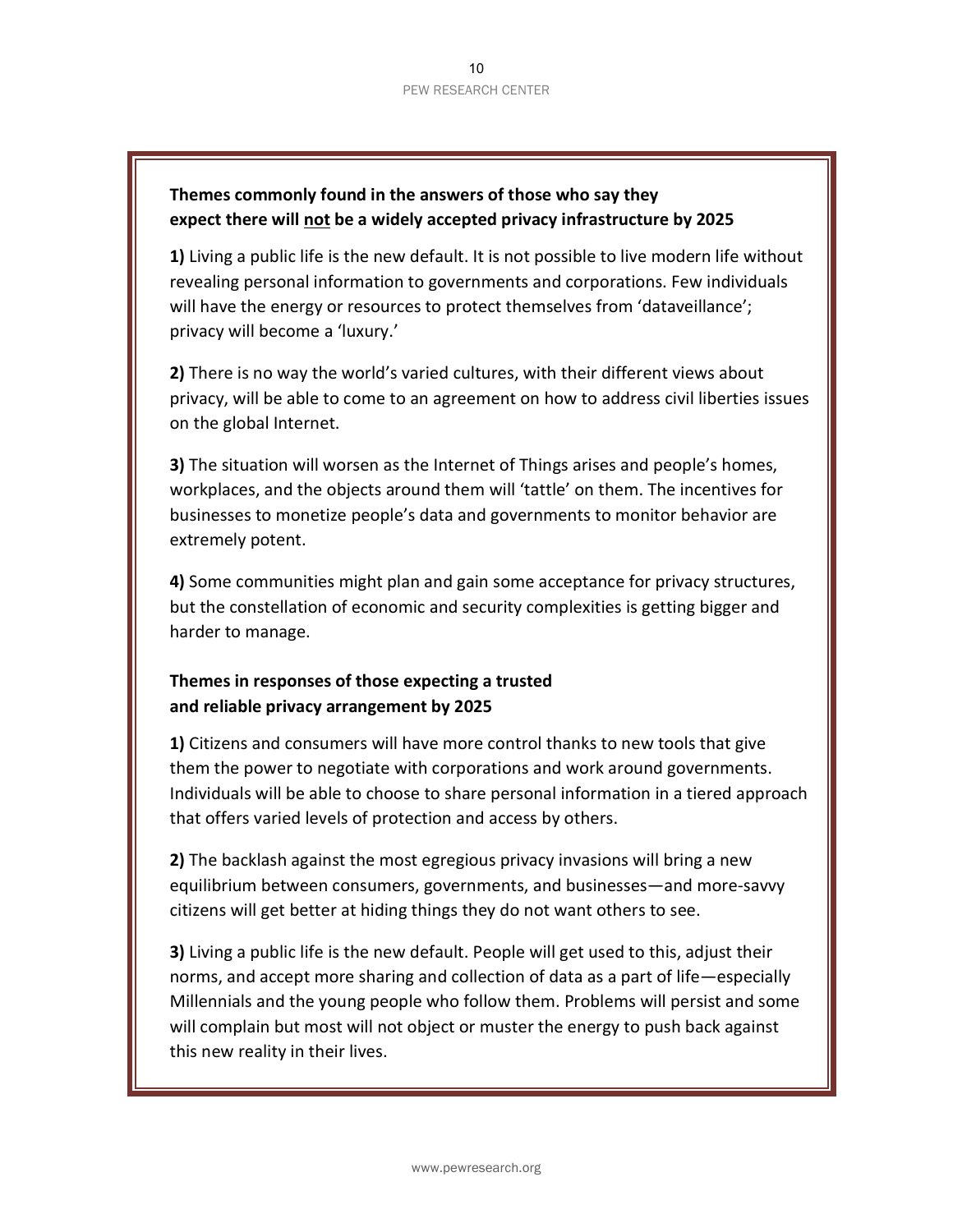### **Themes commonly found in the answers of those who say they expect there will not be a widely accepted privacy infrastructure by 2025**

Theme 1) Living a public life is the new default. It is not possible to live modern life without revealing personal information to governments and corporations. Few individuals will have the energy, interest, or resources to protect themselves from 'dataveillance'; privacy will become a 'luxury.'

A principal engineer at Cisco wrote, "I would like to eat all I want *and* lose weight, but that trick does not work either." An anonymous respondent wrote, "Privacy rights will be managed by market solutions, with the affluent able to maintain better control of their privacy. Like luxury cars and summer homes, control over private data will be the privilege of winning financially."

**Kate Crawford**, a professor and research scientist, responded, "The last 10 years have given us a discouraging surfeit of evidence that companies will preference their ability to extract, sell, and trade data than establish simple, easy-to-use privacy protecting mechanisms. In the next 10 years, I would expect to see the development of more encryption technologies and boutique services for people prepared to pay a premium for greater control over their data. This is the creation of privacy as a luxury good. It also has the unfortunate effect of establishing a new divide: the privacy rich and the privacy poor. Whether genuine control over your information will be extended to the majority of people—and for free—seems very unlikely, without a much stronger policy commitment. Optimistically, people are better informed about how their data can be used to discriminate against them and demand greater security, privacy, and access to due process. Pessimistically, people may want those things, but they have no real power to get them."

The executive director of a nonprofit that protects civil liberties online responded, "I do not think policymakers or technology innovators have the incentives to create a privacy-rights infrastructure, but even if they did, I do not believe governments will stop mass surveillance. It breaks my heart, but I do not think we are going to get this cat back into its bag. Sadly, I think individuals will get used to the fact that mass surveillance exists and will not expect privacy by 2025."

**Bryan Alexander**, technology consultant, futurist, and senior fellow at the National Institute for Technology in Liberal Education, wrote, "Too many state and business interests prevent this. Governments, from local to national, want to improve their dataveillance for all kinds of purposes: war fighting, crime detection, taxes, and basic intelligence about economics and the environment. Companies badly want data about customers, and some base their business models on that. I do not see this changing much. Citizen action is probably the best option, much as it was for crypto in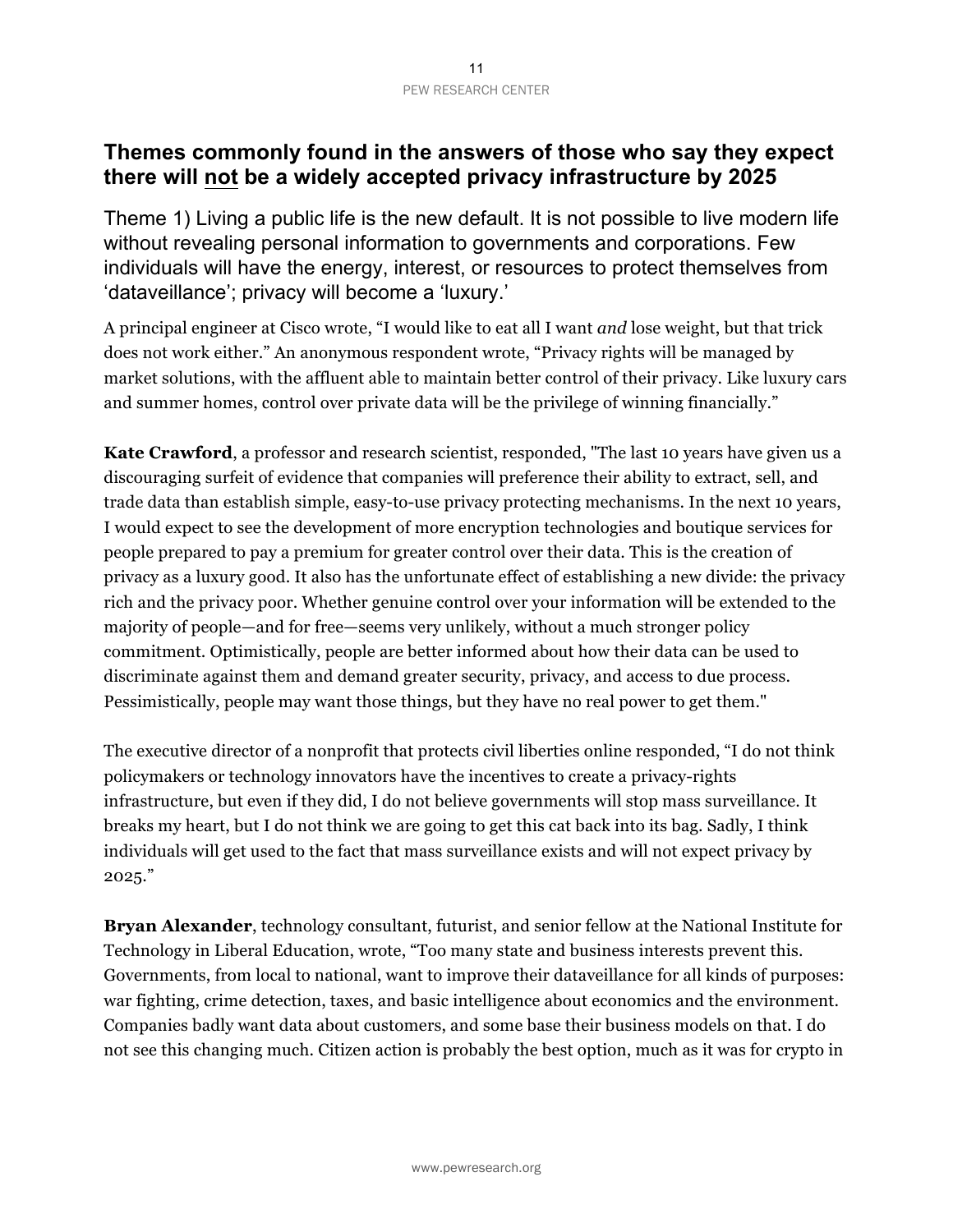the 1990s. But, I do not see that winning over governments and big business… In the United States, both political parties and the clear majority of citizens cheerfully cede privacy."

**Clifford Lynch**, executive director for the Coalition for Networked Information (CNI) and adjunct professor at the School of Information at the University of California-Berkeley, wrote, "Government and industry have aligned and allied to almost totally eliminate consumer and citizen privacy. This will not be allowed to change at scale—it is too convenient and too profitable for all parties involved. Today, it is almost impossible for consumers to opt out of the corporate side of this data collection and tracking because it is so pervasive, and, in 2013, the stunning scale of the government side of data collection has become clearer, as well as the government's willingness to either purchase or legally demand data collected by corporations that the government cannot collect directly. You will see a small fringe of technically savvy people who will try to continue to deploy technology to protect some privacy for some purposes, but this will be small and periodically attacked or placed under particularly intense surveillance. You will also continue to see the government try to punish corporations who try to side with their customers, and reward corporations who are helpful to government objectives."

**Cathy Davidson**, co-director of the PhD Lab in Digital Knowledge at Duke University, and cofounder and principal administrator of the MacArthur Foundation Digital Media and Learning Competition, wrote, "I fear the coming of walled Internets, where there is security but also pay walls—and the security is partial. The relationship of privacy, security, and openness is not resolved, and I fear it will not be done in a way that allows for openness in the future."

An anonymous respondent replied, "There will not be a trusted privacy-rights infrastructure allowing for individual choice… The overall public perception will be that the right balance has been struck, as privacy will be only a concern for cranks. Employer concerns about employee behavior off-hours will fade, as a generation will have come of age with shared party photos and selfies, and will reject current norms requiring either privacy or sanitized private behavior—a concept which will have little meaning."

Theme 2) There is no way the world's varied cultures, with their different views about privacy, will be able to come to an agreement on how to address civil liberties issues on the global Internet.

**Alice Marwick**, researcher of the social and cultural impacts of social media and author of *Status Update: Celebrity, Publicity, and Branding in the Social Media Age*, wrote, "It will be quite difficult to create a popularly-accepted and trusted privacy rights infrastructure. This is for a number of reasons. First, countries, regions, and cultures differ in their approaches to privacy. For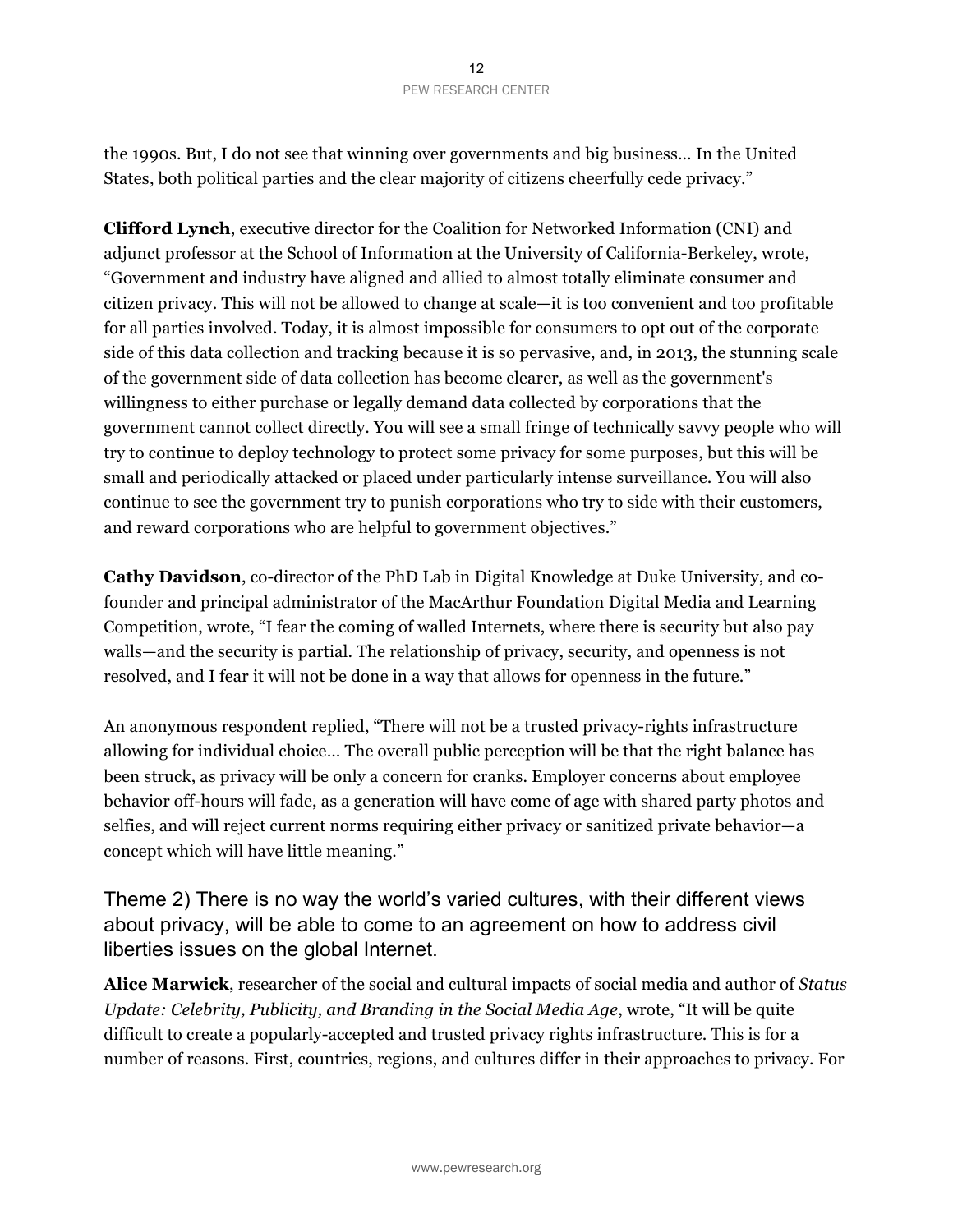example, the United States, European Union, and Canada all have different approaches to online privacy and what constitutes acceptable data collection."

**John E. Savage**, chair in computer science at Brown University and a fellow of the IEEE and the ACM, wrote, "A secure, accepted, and trusted privacy-rights infrastructure on the Internet, at the global scale, is impossible for the foreseeable future. For too many large nations a tension exists between state security and privacy rights. They will not sacrifice the former for the latter—a position that is not going to change unless revolutions occur, which is highly unlikely in the more developed nations. In democratic countries, bilateral and multilateral agreements respecting the privacy of citizens for commercial purposes are likely to be developed. It is highly unlikely that nation states will forswear invasion of individual privacy rights for national security purposes."

**Henning Schulzrinne**, an Internet Hall of Famer, technology developer, and professor at Columbia University, observed, "Each country is likely to make very different trade-offs, with continued inaction and stalemate in the United States likely. The influence of policy makers and innovators is limited; most of the privacy issues are beyond the direct influence of either, unless one would call advertising-driven companies 'innovators.' Given diminishing returns on traditional advertising and general industry concentration in many areas (from airlines to telecom), there will be increased pressure to gather more data on consumers—i.e., to pricedifferentiate offerings in near-monopoly settings. There are likely to be limited offerings for privacy protection (i.e., pay email services), but they are likely to be much less convenient or more costly and thus limited to the sophisticated 1% of the Internet population. The question presumes that there is such a public norm today. My perception is that most people do not think deeply about these issues and do not have good ways to understand what exactly is being done. In particular, the notion that PII [personally identifying information] data is and will be available, sometimes by necessity, but that processing and usage of that data are hard to see, make establishing norms difficult."

There's also a matter of the cultural differences between Internet business interests and governments' interests. An anonymous respondent replied, "I have difficulty foreseeing policymakers and corporations coming to agreement on privacy issues when there is little current agreement. Also, security is clearly not a high priority for corporations, and there seems to be little effort on the policy side to compel them to take it seriously. Content and apps will take care of themselves. I also do not see privacy becoming a major norm without some very major, personally affecting event. There are already tools that do not get taken advantage of to help with privacy, and people make little effort to change their behavior to promote privacy."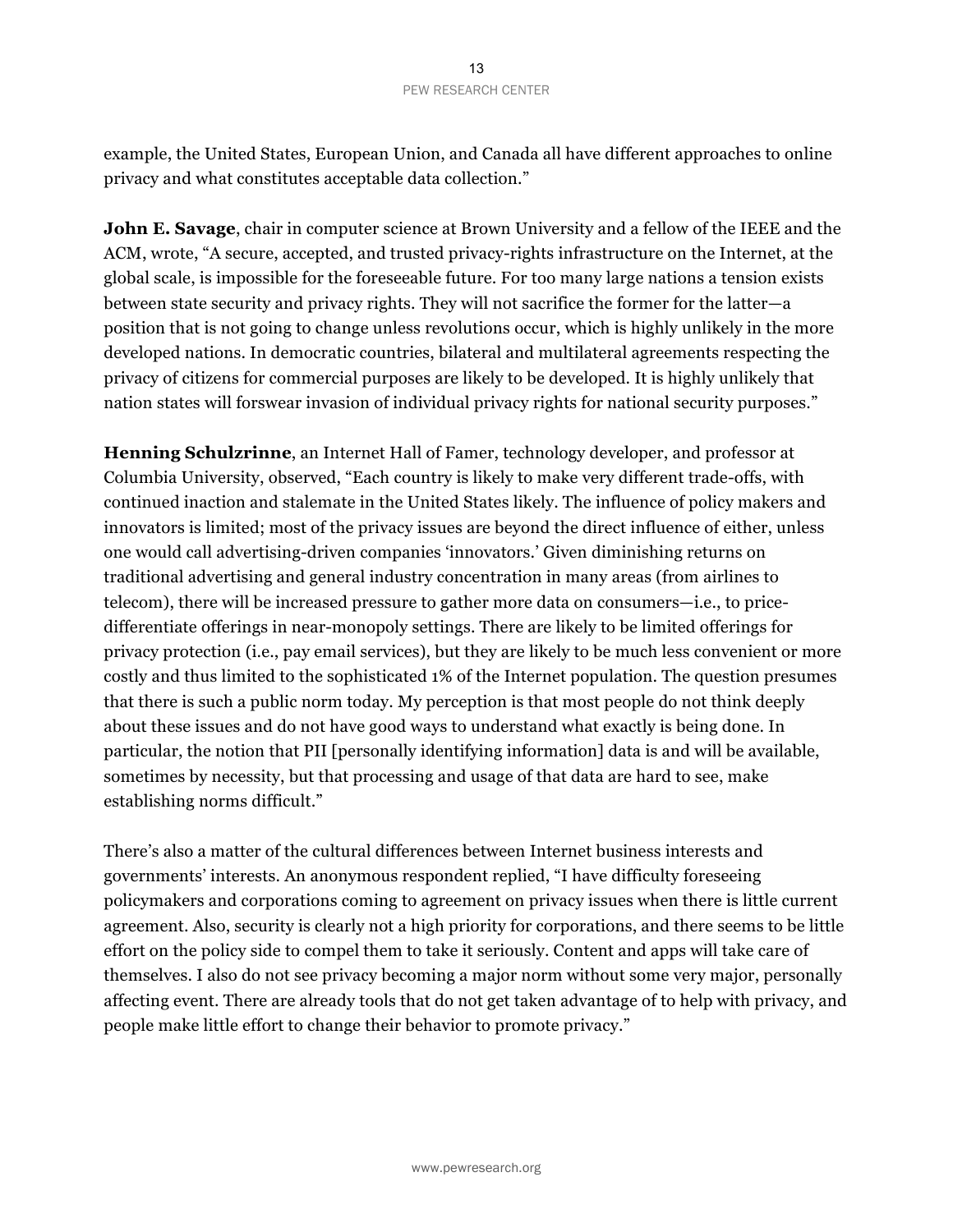Theme 3) The situation will worsen as the Internet of Things arises and people's homes, workplaces, and the objects around them will 'tattle' on them. The incentives for businesses to monetize people's data and governments to monitor behavior are extremely potent.

An anonymous respondent wrote, "As long as greed plays a role in our society, it will always be dominant in how policymakers and corporations treat the individual. There will be less privacy and more access to everything, including your DNA."

**Vickie Kline**, an associate professor at York College responded, "Medical privacy will be the most paradoxical; we will have unprecedented data at our fingertips to make proactive decisions about our health, but the objects around us, and even our clothes, will tattle in real-time about the choices we make. We have to work towards security, liberty, and privacy online, but government and corporate intelligence and hackers will always keep us outside of the comfort zone. I wonder if the expectation of privacy as a right will gradually fade as people experience less actual privacy in their lives."

**Bill Woodcock**, executive director for the Packet Clearing House, responded, "The year 2025 is 11 years away. Over the past 11 years, both public expectations and the reality of privacy online have degraded substantially, and I do not see any net reversal in the direction of that trend. There are certainly bits of progress here and there, but I imagine that in 2025 the same incentive structures will be in place: corporations will still see immense benefits to correlating and deanonymizing PII [personally identifying information], politicians will still either be in the pockets of lobbyists or pursuing their own unrelated agendas, and individuals, *en masse*, will still be too clueless to protect their own data. A new generation will have come of age at that point—people who have dealt with these issues since childhood. If we look at other generations that have come of age in eras of new technology (the automobile, television, ubiquitous advertising, etc.), we see a greater and more pervasive sophistication in parallel with ever-greater volumes of change. Following that logic, PII will be collected even more than now—literally, at every turn, in every public place, any time one uses most technology products; but, users will have a general awareness that that's the case, and most users will take some steps to manage or mitigate it."

A self-employed software designer and policy researcher wrote, "Policymakers and private industry will do what it takes to convince consumers that they are reasonably secure, while also continuing to permit industry to exploit consumer information (at individual and collective levels) in new ways for profit and for purposes that suit state 'needs' (these needs being determined by the dominant value system, which usually is framed in terms of promoting free market-based 'innovation,' state security, taxation, etc.). If we are speaking about so-called Western states: the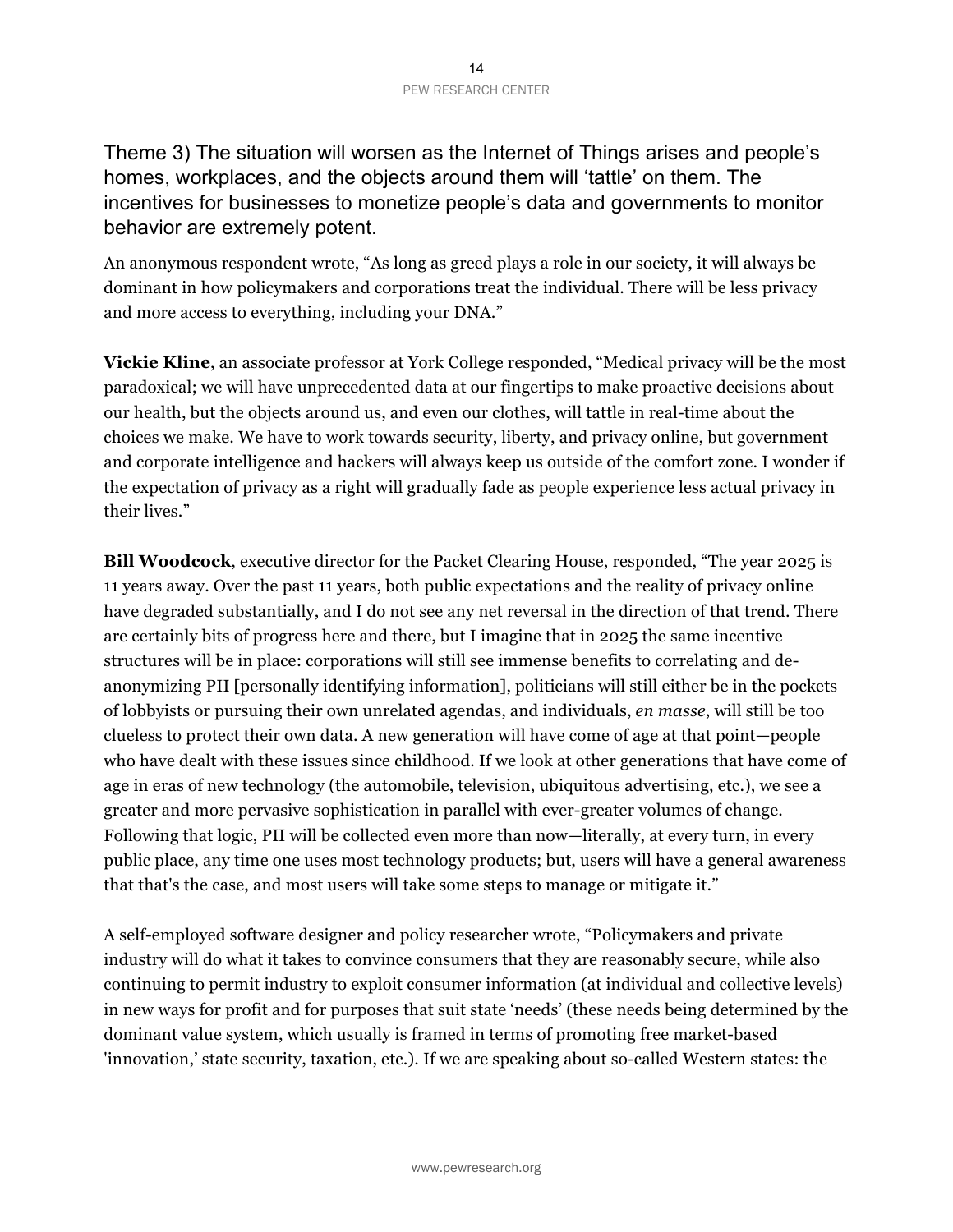young people today will be adults. They already have too much control as the main consumers of technology and as the voices that industry caters to and tries to manipulate through 'identity empowerment.' At that point, they will be the value definers. They already have completely different concepts of personal identity, privacy, etc... We can expect that 'private' will not be an adjective that commonly precedes 'space' or 'life,' and that public disclosure and exposure of intimate life or economic details may not even be described as such, that associating corporate brands with personal identities will continue to perpetuate until people do not even recognize branding as branding (actually, that is already the case  $-$  cf. 'sent from my iPhone' and logos on clothing). Even physical 'private property' may become more exposed and less private, as we increasingly turn to home automation technologies to remotely control our door locks, IP security cameras, lights, alarms, etc."

**Kalev Leetaru**, Yahoo fellow in residence at Georgetown University, wrote, "While… people publicly discuss wanting more privacy, they increasingly use media in a way that gives away their privacy voluntarily—for example, broadcasting their location via phone GPS when posting to social platforms, photographing their entire lives, etc. People seem to want to be famous, documenting their lives to the most-minute detail, in ways that would have been unheard of to a past generation. Moreover, each time a major social platform reduces privacy even further, there is a roar of public backlash and promises that people will leave *en masse*, but no one actually leaves the platforms, and in fact, more sign up. Thus, people are not voting with their feet. Companies have no incentive to increase privacy, which reduces revenue possibilities in terms of selling advertising and products based on identity and desires… For my detailed thoughts on this, see the chapter Tony Olcott and I wrote for a volume on changing norms on privacy."

### Theme 4) Some communities might plan and gain some acceptance for privacy structures, but the constellation of economic and security complexities is getting bigger and harder to manage.

A pioneering academic computer scientist from Princeton University wrote, "I do not expect a comprehensive solution in this area, nor one that makes everybody happy. These will continue to be contested areas, with different parties using legal, political, and technological means to advance their interests. We will have a stronger and better-defined notion of how to protect vulnerable populations such as children. We will have a better-defined set of social norms around the use of private information. We will have a better understanding of how 'pseudonymous' information about behavior and relationships affects people's privacy interests."

**Alex Halavais**, an associate professor of social and behavioral sciences at Arizona State University, predicted, "There will be multiple such infrastructures within smaller communities, but nothing even approaching broad acceptance. The problem being addressed is a significant one,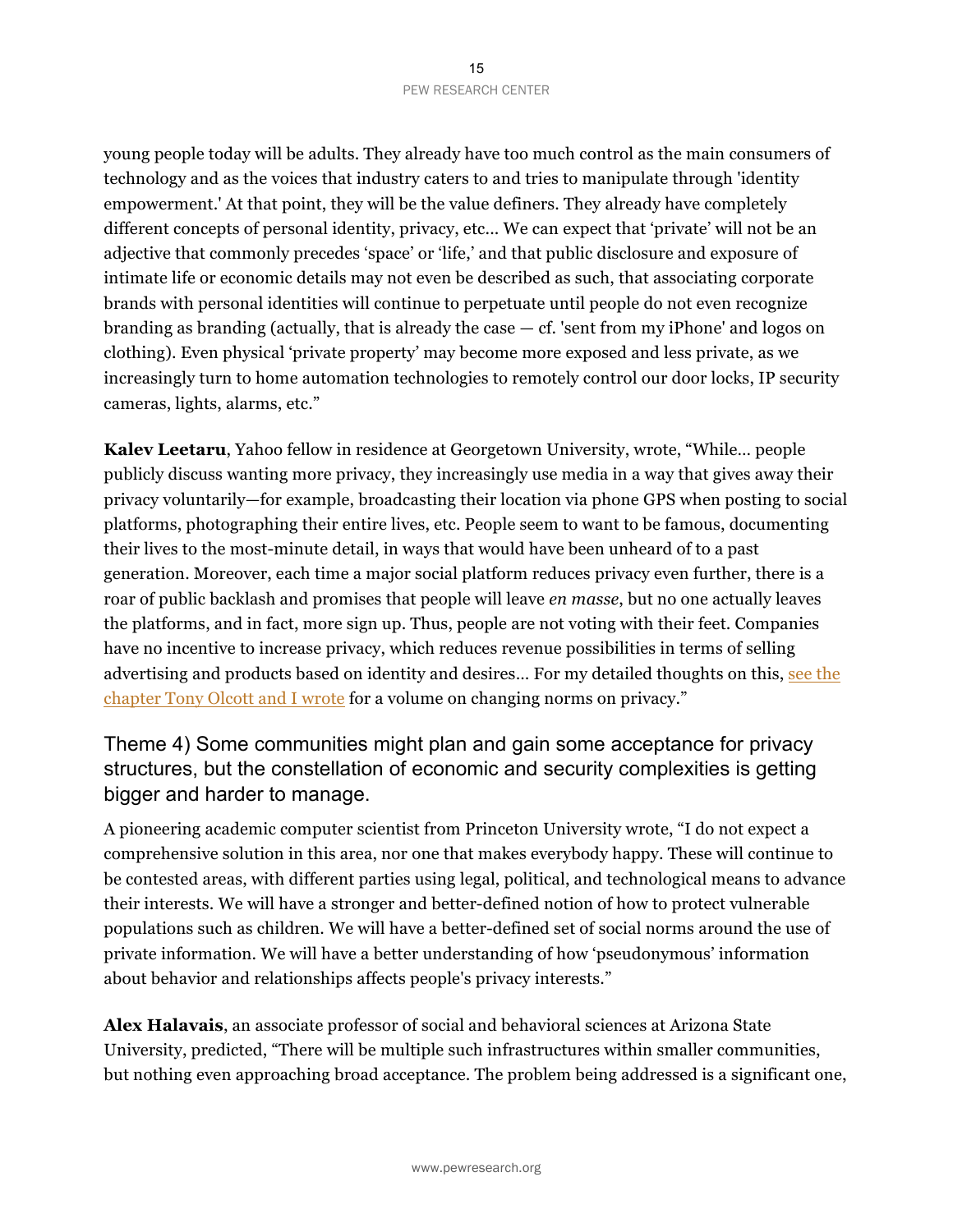but efforts thus far have proven to be too complex to navigate effectively. If history is any guide, concerns over the NSA incursions and related breeches of privacy will be too short-lived to create the impetus for real change. Perhaps, however, we may see a slight increase in the availability and use of strong encryption tools. I suspect our language around privacy may evolve. The word, on its own, is too broad to encapsulate the broad range of concerns: everything from marketers stalking Web traces to state use of CCTV [private video surveillance]. Until the issue of 'privacy' is appropriately segmented, we will have a tough time either talking about it or addressing it."

A distinguished engineer, working in networking for Dell, wrote, "There are too many challenges to maintaining privacy and providing security at the same time. In some ways, they are conflicting goals. People will become more aware of the lack of privacy, but, if at all, there will be less of it."

**Brian Butler**, a professor at the University of Maryland, responded, "Within the United States, we have already largely decided to privilege the corporate use of personal data for 'utilitarian' purposes, to the point where is it difficult to see what could happen in the next twelve years to shift this… I suspect that there is a developing privacy 'divide'—one group (the same group that 'wins' in the case of the digital divide) will have the technical and literacy skills to manage privacy—but because of this, they will be cavalier with this (hence the 'privacy is outdated' idea). On the other hand, individuals who lack the skills, ability, or time to manage this complex issue will be increasingly subject and resigned to less and less privacy and control. One thing that we have to remember is that it is hard to figure out the institutional and technical aspects of privacy if you are working two or three high-effort jobs and trying to stay awake."

A principal engineer with Ericsson wrote, "The real danger here is not just the further invasions of privacy, but also the increasing impression that people can have their behavior modified 'for the good' through these means. The danger comes when people move from attempting to modify behavior for commercial reasons to trying to modify behavior for political ones, by examining what makes people think a certain way or prompts them to take action or causes them to believe certain things en masse. In fact, it can be argued that we are already seeing this sort of thing take place, with large data analytics firms, such as Google and Facebook, getting deeply involved in politics. The Internet will go in one of two directions: either people will reject behavior modification through data mining en masse, or we will become so habituated to having our behavior modified through data mining that we will not even consider the consequences by the time 2025 rolls around. It is hard to tell which direction things are going to go at this point, but if it is the former, the backlash against technology in general is going to be greater than we imagine, I think. By 2025, privacy will be a moot issue, most likely. Instead, we will be focusing on the moral issues behind using proven techniques of behavior modification, if there is any debate at all."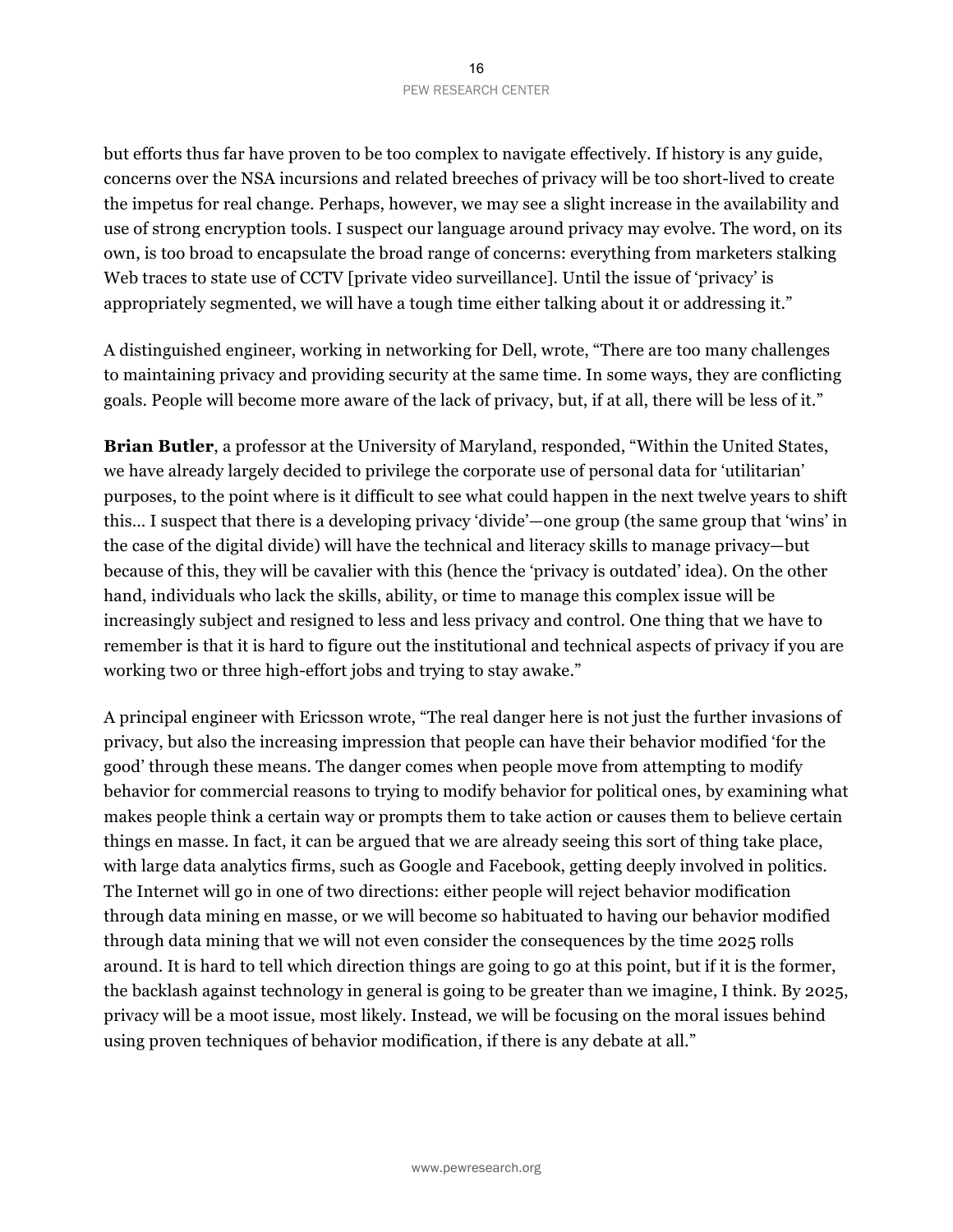### **Themes in responses of those expecting a trusted and reliable privacy arrangement by 2025**

Theme 1) Citizens and consumers will have more control thanks to new tools that give them the power to negotiate with corporations and work around governments. Individuals will be able to choose to share personal information in a tiered approach that offers varied levels of protection and access by others.

**Doc Searls**, director of ProjectVRM at Harvard University's Berkman Center for Internet & Society, wrote, in part, "There will be a privacy rights infrastructure in place long before 2025. I believe it will materialize within the next three to five years… [It] will come from new technological approaches that enable individuals and organizations to operate in full privacy without fear of surveillance. These approaches will be distributed, rather than centralized… Key to our emerging privacy-creating system will be the ability of individuals to assert their own terms, policies, and preferences in dealings with others, including companies and governments—and for equal consenting parties to work out norms that do not require intervention or control by large companies or governments... The end state will be one in which individuals will enjoy far more control of their personal data, and privacy in general, than they do today, and that will be good for business."

**David Weinberger**, a senior researcher at Harvard's Berkman Center for Internet & Society, observed, "They will because they have to. Unfortunately, the incentives are unequal: There is a strong incentive to enable strong privacy for transactions, but much less for enabling individuals to control their own info. So, of course, I do not actually know how this will shake out. I assume we will accept that humans do stupid things, and we will forgive one another for them. When your walls are paper, that is what you have to do."

**Jim Hendler**, an architect of the evolution of the World Wide Web, and professor of computer science at Rensselaer Polytechnic Institute, wrote, "There will be significant progress in this area, although choosing 'Yes' was the only way to go [in answering the survey question] I think there will still be many privacy issues continuing to evolve. People will be more aware of how their information is being used, who is allowed to collect it, and what redress they have when there are violations; however, the amount of personal information that will be available, and the potential for abuse, will also grow rapidly. Thus, I think there will still be many issues to be resolved. The basic notion of what 'privacy' means will have to change in terms of various rights."

**JP Rangaswami**, chief scientist for Salesforce.com predicted, "I suspect that, in times to come, privacy rights will begin to look like the 'Four Drivers' in the Nohria-Lawrence 'Driven' model: the right to 'defend' private information; the right to 'bond,' or share, it; the right to 'learn,' or gain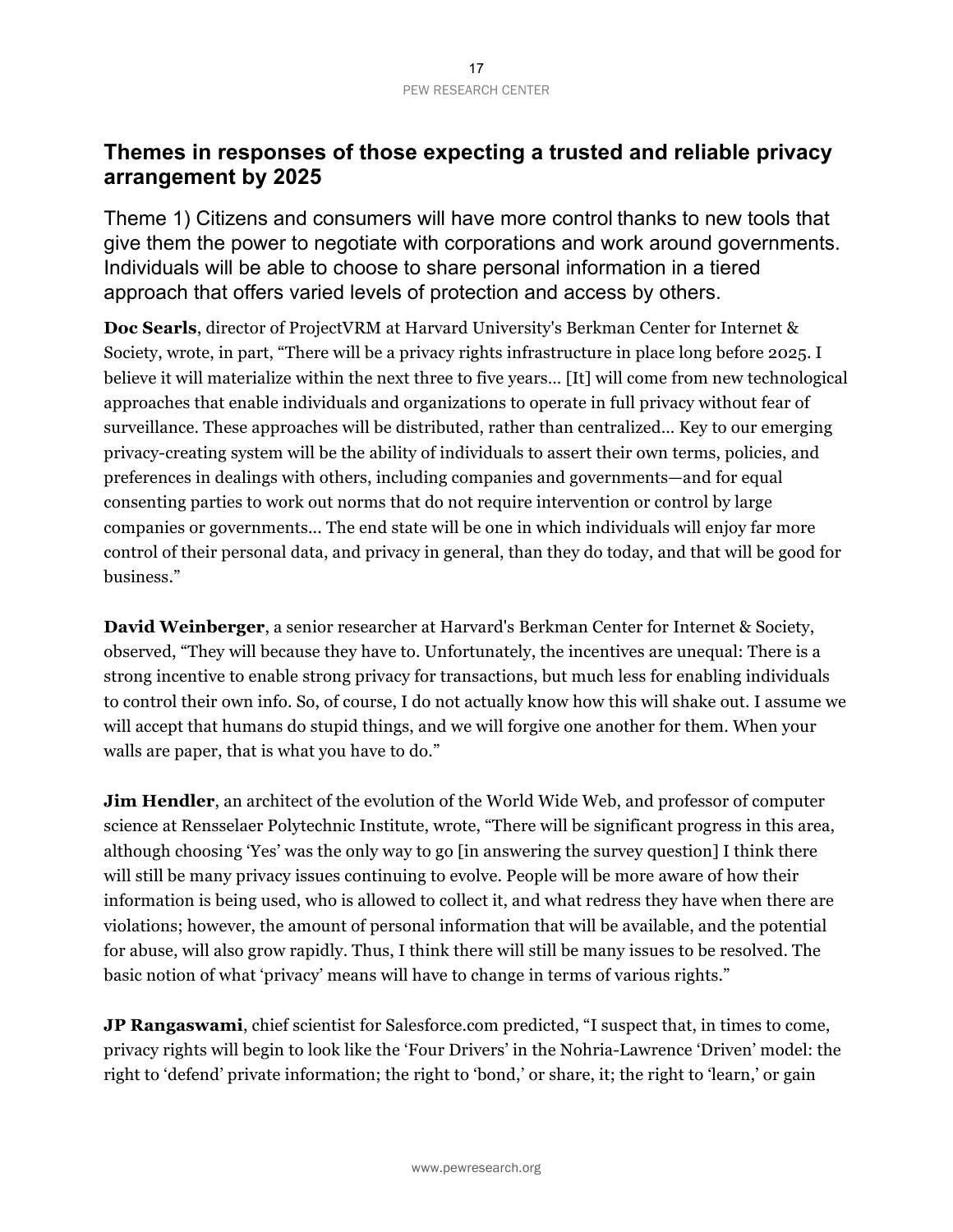insights, from it; and the right to 'acquire,' or own, it. As we learn more about the value of personal *and* collective information, our approach to such information will mirror our natural motivations. We will learn to develop and extend these rights. The most important change will be to do with collective (sometimes, but not always, public) information. We will learn to value it more; we will appreciate the trade-offs between personal and collective information; we will allow those learnings to inform us when it comes to mores, conventions, and legislation."

An anonymous survey participant who works in the US executive branch, commented, "Governments will have to learn to do more as public-private partnerships and active engagement with citizens to do crowdsourcing. The nation-state model is already being challenged; issues span borders and across sectors. The infrastructure will require transparency among governments as a trusted partner—but also recognizing that not all data can or should be made open. We will be trusting machines more; we will have our digital device (a smartphone, an embedded device in us, etc.) interface with systems to pre-negotiate what information we will and will not share. End-user licensing agreements will be machine-to-machine."

**David Bollier**, a long-time scholar and activist focused on the commons, responded, "There are feasible alternatives already being developed, such as by ID3 in Boston. Here are two pieces that shine a light on this area—one by Doc Searls (summarizing Fred Wilson) ... and the other, my own piece (with John Clippinger) on 'authority and governance' as the next big Internet disruption... The existing structures are highly unlikely to yield the infrastructure that we need—but an alternative system is still possible, if only because the latent network value of doing so is so huge. Assuming the infrastructure development pathway mentioned above comes to pass, privacy norms will be affirmatively structured and managed, mostly by tech systems amenable to meaningful human control, rather than 'taken for granted' as a natural social reality. This will require that ordinary individuals be empowered to protect their privacy rather than relying upon government surrogates to do so. We have seen how government is far too beholden to national security and incumbent corporate interests, and too centralized and bureaucratic in a networked age, to be an effective watchdog and implementer of larger collective concerns."

Theme 2) The backlash against the most egregious privacy invasions will bring a new equilibrium between consumers, governments, and businesses—and moresavvy citizens will get better at hiding things they do not want others to see.

**Peter McCann**, a senior staff engineer in the telecommunications industry, responded, "There is a large momentum toward increasing privacy protections on the Internet in the wake of the Snowden revelations. A new infrastructure of pseudonymous communication and transaction will be created over the next few years, with robust privacy protections built in. These protections will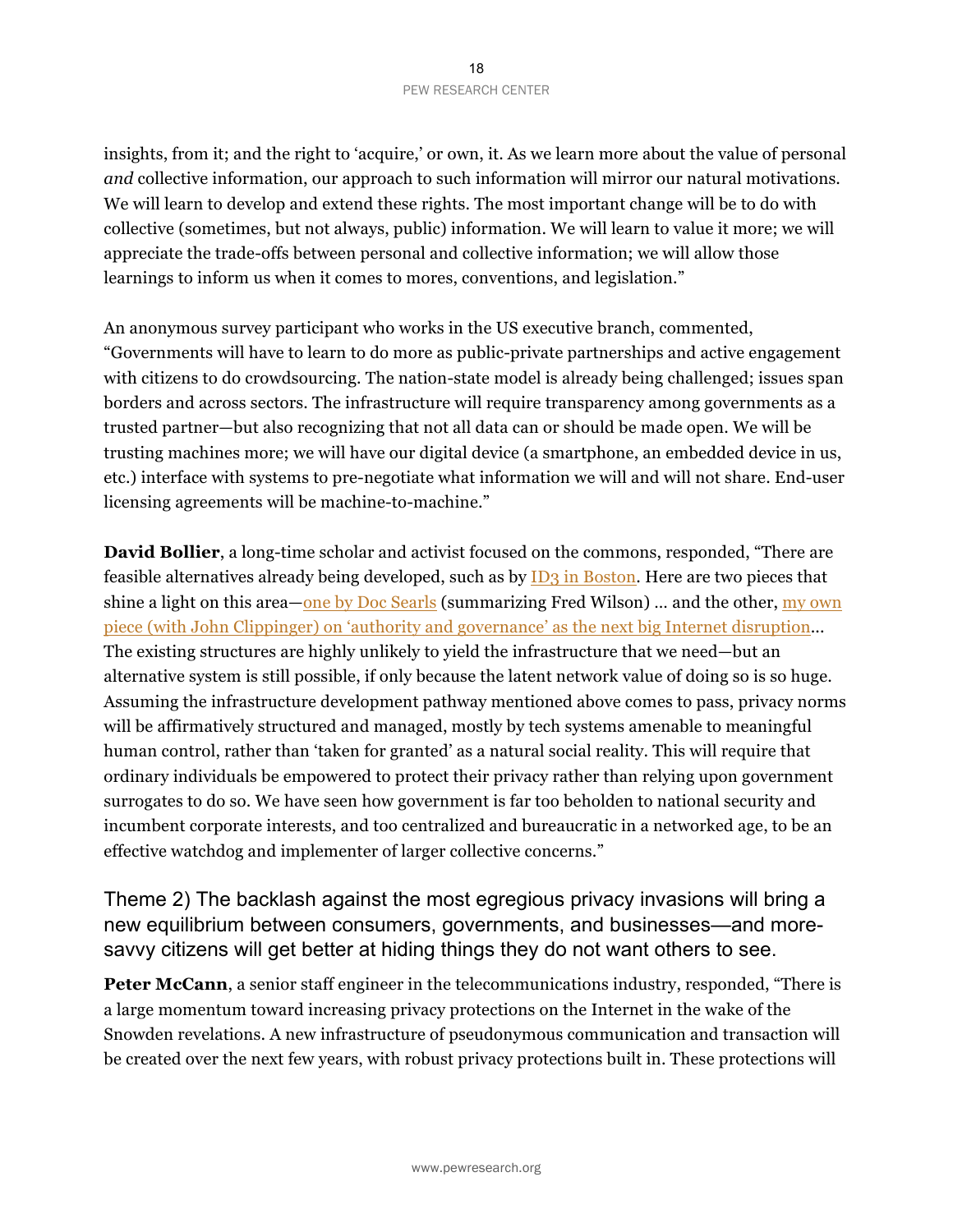take the form of a distributed database, where cooperation among many entities will be required to reveal personal information about a user, making the secret warrant useless, and warrantless intrusions on privacy impossible. There will be a broad expectation of privacy unless social norms are violated in an obvious way, in which case, the offender will be rapidly tracked down and sanctioned."

**Christian Huitema**, a distinguished engineer with Microsoft, replied, "I expect many efforts to make the Internet more robust to attacks, including attacks by secret services. But, I do not think that privacy rights can be protected by an 'infrastructure.' They can, on the other hand, emerge from competition, i.e., 'free as spy' services competing with some 'pay and trusted' services. People are going to learn what to share and how to share it. We see that, already, among the young generation. Project a neat, public image, and keep your personal stuff actually private."

**Tom Standage**, digital editor for The Economist, wrote, "As with financial regulation, privacy regulation makes progress as a result of regular crises. Technology firms (and security agencies) will repeatedly over-reach and then be brought into line by consumer pressure/boycotts and new regulations. In this way, we will discover where people would like to draw the line when it comes to paying for Internet services using personal data. I think this trade-off will become more explicit: use this service free by giving us access to your data, or pay for it. For a long time, it has been assumed that Gen Y-ers have a different attitude to privacy and are more inclined to make everything public; the success of Snapchat this year suggests otherwise. As people get older, they worry about this more. It is possible to have mass take-up of publishing tools, while also agreeing that it makes sense to keep some things private."

Theme 3) Living a public life is the new default. People will get used to this, adjust their norms, and accept more sharing and collection of data as a part of life especially Millennials and the young people who follow them. Problems will persist and some will complain but most will not object or muster the energy to push back against this new reality in their lives.

**Stewart Baker**, a partner at Steptoe & Johnson, a Washington law firm, wrote, "Security is a pain in the butt, a major inconvenience. It also hampers innovation. We will not give up convenience and innovation without living through a disaster. Almost everything we are shocked and worried about—including all the things we are saying the government should never do—will be commonplace by 2025. And, it will not really bother us that much. Privacy is the most malleable of expectations."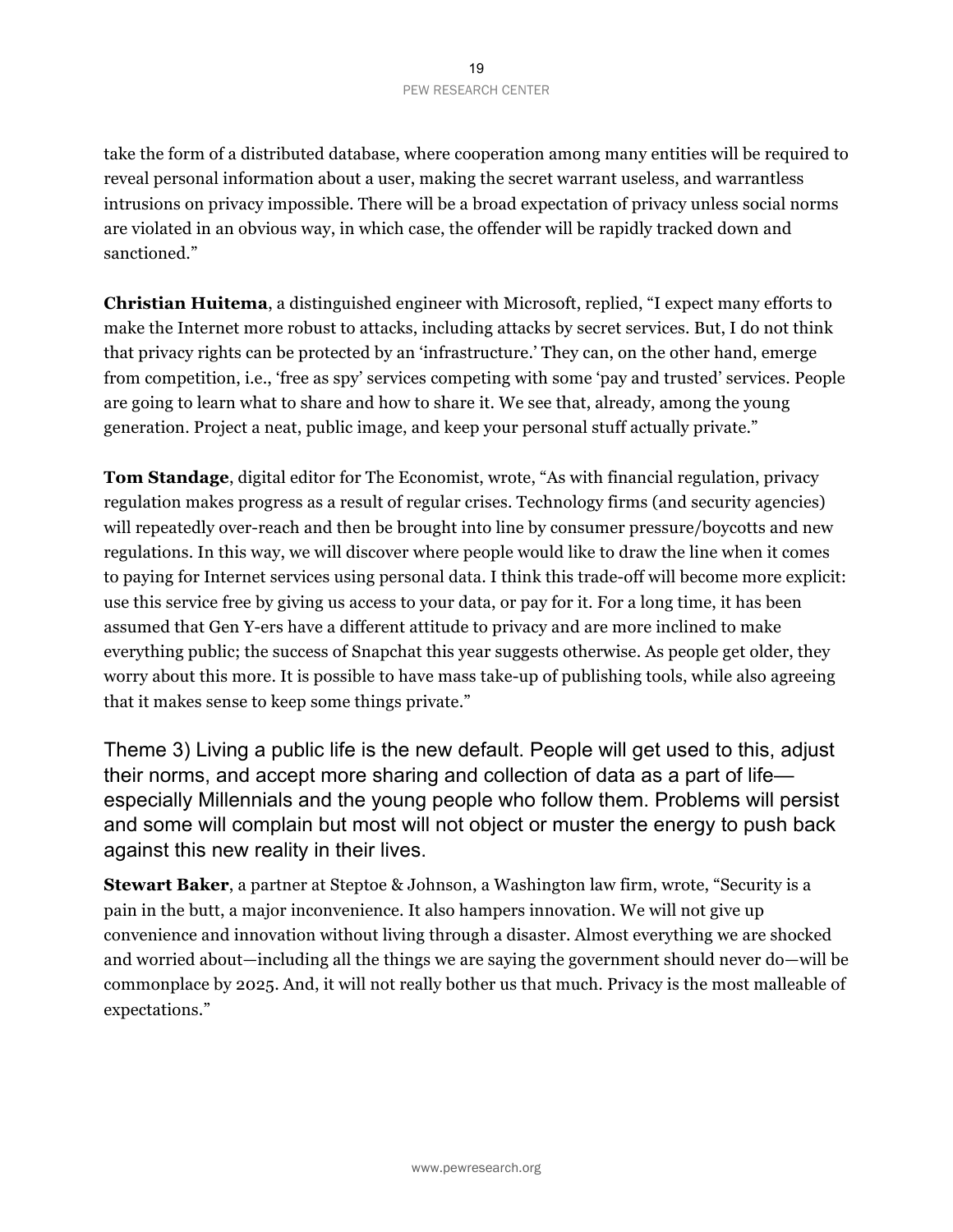**Ben Shneiderman**, professor of computer science at the University of Maryland, wrote, "There will continue to be pressures for increased security, liberty, and privacy, but there are powerful forces working to enable businesses to track behavior, as well as government to monitor activity. While I am not fearful of dystopian futures, doing things on the Internet will be much more like being in public than being in the protected privacy of your home. Recognition of the Internet as a public, and not private, space will be more widespread. There will still be scams, pornography, stalking, etc., but the worst cases will be stopped, and Internet benefits will outweigh threats. Premium services that offer more privacy will be valued."

**Marjory Blumenthal**, a science and technology policy analyst, wrote, "There is a lot of pressure to do something—now. So, one can expect work on an infrastructure that will be relatively secure. Whether it will be popularly accepted—that is harder to say, since skepticism has skyrocketed. People will become more aware of the tradeoffs, which will drive an evolution of norms. They will also have become more sophisticated about choices regarding disclosures they make, exercising finer-grained control—in part because there will be more technical support for doing so—and there will also have been evolution of the legal and regulatory framework."

**Jeff Jaffe**, CEO for the World Wide Web Consortium, the standards-setting body for the Web, wrote, "Today's policy makers have difficulty in making basic policy tradeoffs in existing areas such as spending and taxes. They are not ready to step up to these new complex issues. The generation of teenagers growing to adulthood will have different norms for privacy than today's adults."

**Jonathan Grudin**, principal researcher at Microsoft Research, responded, "There is an inevitable tension between potential commercial exploitation of personal information by businesses, including those that are well-intentioned, and the desires of some individuals. Businesses will always be motivated to push infrastructure boundaries, whatever they are. In fact, the more work we invest in developing a framework that seems balanced, the more a business can find grey areas, workarounds, and loopholes in good conscience. Young people are more used to a world with cameras everywhere. They spend more time online and identified. The older generation developed behavioral habits that assumed a degree of privacy that young people have not experienced. What oldsters would have to give up, young people will not miss. In 2025, more of the population will have grown up in the new world, so concern about privacy will decrease and perhaps shift in emphasis. Of course, the dwindling ranks of dinosaurs may not see things much differently than they do now."

**Privacy is a passing artifact of the industrial age**: One further insight emerged in several answers—that privacy might gradually fade and become recognized as a social construct of the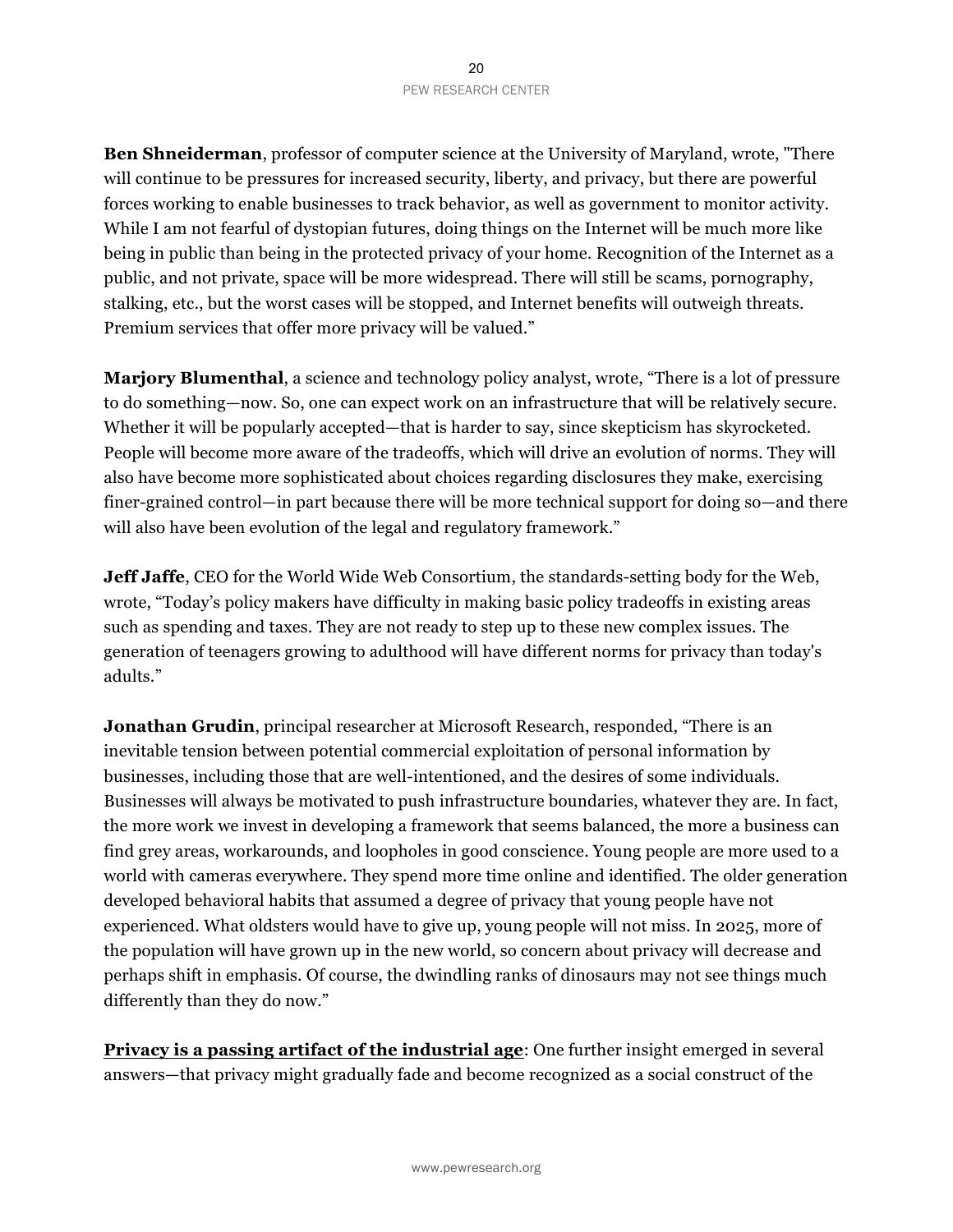industrial age. Several noted that the rise in urbanization that came once factories were built moved people from villages where they enjoyed little privacy into social settings where privacy among the masses could be achieved. Now, the pervasive social connectivity and awareness afforded by digital technology could be returning people to that village-like environment.

One version of that thought came from **Bud Levin**, a futurist, and professor of psychology at Blue Ridge Community College in Virginia: "Increasingly, and gradually, people will realize that privacy, anonymity, confidentiality, secrecy, and similar constructs of the industrial age, are giving way to ubiquitous transparency. Consider how we might behave when we know that everything we do is or could easily become headline news. Privacy laws will become more obviously incompatible with normal behavior. They will be trying to push back the ocean. That is likely to generate increasing contempt for government." And **Vickie Kline**, an associate professor at York College responded, "Government and corporate intelligence and hackers will always keep us outside of the comfort zone. I wonder if the expectation of privacy as a right will gradually fade as people experience less actual privacy in their lives."

One thoughtful writer synthesized a variety of "yes" and "no" themes and put them in the context of a future in which the Internet of Things, more powerful artificial intelligence, big-data analytics, and other factors combine to learn and infer things about individuals.

**Barry Chudakov**, founder and principal of Sertain Research, wrote, "By 2025, we will begin to define an emergent problem: any secure, popularly accepted, and trusted privacy-rights infrastructure must balance transparency with intrusion, and as we develop subtler and more powerful technologies that become ever more intrusive, we will realize how difficult this is.

We will continue to monetize watching and tracking; cameras and recognition technologies will create 'everyware.' As we do, rights and choices will collide; we will struggle to satisfy forces of personal privacy, secure data, compelling content, and tracking and analytics. This entails 'thinking fast and slow'—and in a decade, we will still struggle with statistical (probability) thinking versus quick-get thinking. We will be challenged to not fall in love with our invasive tracking, watching, and predictive technologies and their beautiful data displays, marketed in easy-to-use formats.

We will slowly realize the inherent conflicts between our data summations and the reality they are summarizing. Privacy will ostensibly be hidden behind this mask of abstract data; it may well be hidden by the seductive insights of simulation. This will create both intense interest and equally intense insecurity about personal information. As monitoring and statistical tools enable us to abstract behaviors to norms, trends, and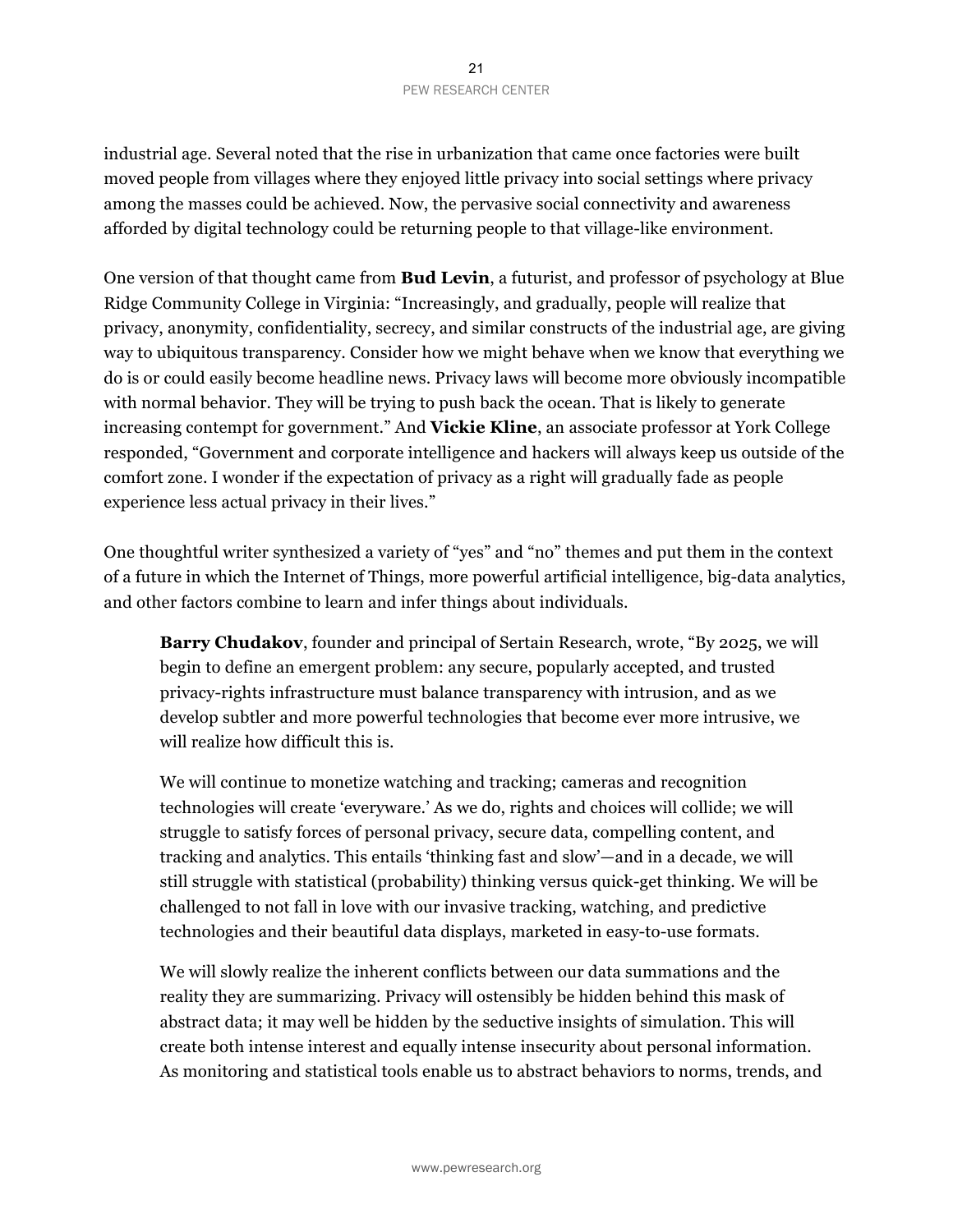predictions, it is inevitable, given our inclination to turn information into more information, which we will engage with the abstraction as if it were real—as if it were the concrete thing it is abstracting. This can lead to inaccurate, even wildly distorted, perceptions, as we saw in the credit default swaps of the 2008 Wall Street meltdown.

A healthy tension will arise: many of us will separate the thing (whatever it is we are tracking and analyzing) from the data abstraction; but equally, many others will not either because they cannot (they are not trained or equipped to do so) or because they do not want to. Yes, more average persons will start to understand opt-in data capture and monitoring protocols that enable tracking and analytics. But, when our gestures and bodily identifiers—gait, ear lobes, eye movements, faces, emotional responses, or behaviors and choices—are the content of that tracking and analysis, we ourselves become the abstraction.

I do not believe that, in a decade, we will have resolved all the quandaries of this new reality. We will become smarter about it, but we will also be more conflicted. This abstraction of our actions and inclinations is bedeviling because privacy and tracking and analytics should be at odds with each other; they are strange bedfellows, and we are better served by understanding that tension among them is healthy. Further, once our movements and choices and behaviors are captured, digested, and brought to some enhanced understanding, we may know more about certain actions.

But, in our delight over data and analytics, will we match that with enhanced empathy for and understanding of each other? The public will slowly come to realize that privacy is what we are left with after our technology enables discovery of what we want to know. Do we want to know your actions, your behaviors, and your pathway through the city or store? Do we want to know your face, your emotions, and your demographic data? Do we want to know if you were in a certain place at a certain time? Such knowledge, and much more detailed knowledge of behavior patterns, trends, and predictions, will define privacy in the broader social context.

Like the remainder in a division problem, privacy is the problematic 'answer' after we divide our lives by the technology to watch and measure those lives. Knowledge is power (and profit) for some, and it is so-called 'security' for others. The struggle with the balance between the far-reaching knowing of technology and keeping our identity intact is the future of privacy in a broader social context. We now think of privacy as the ability to keep our information to ourselves. By 2025, we will expand that to include the ability to keep our identity and natures from being invaded by other techno-forces, as well as to keep our identity in line with our intent and volition.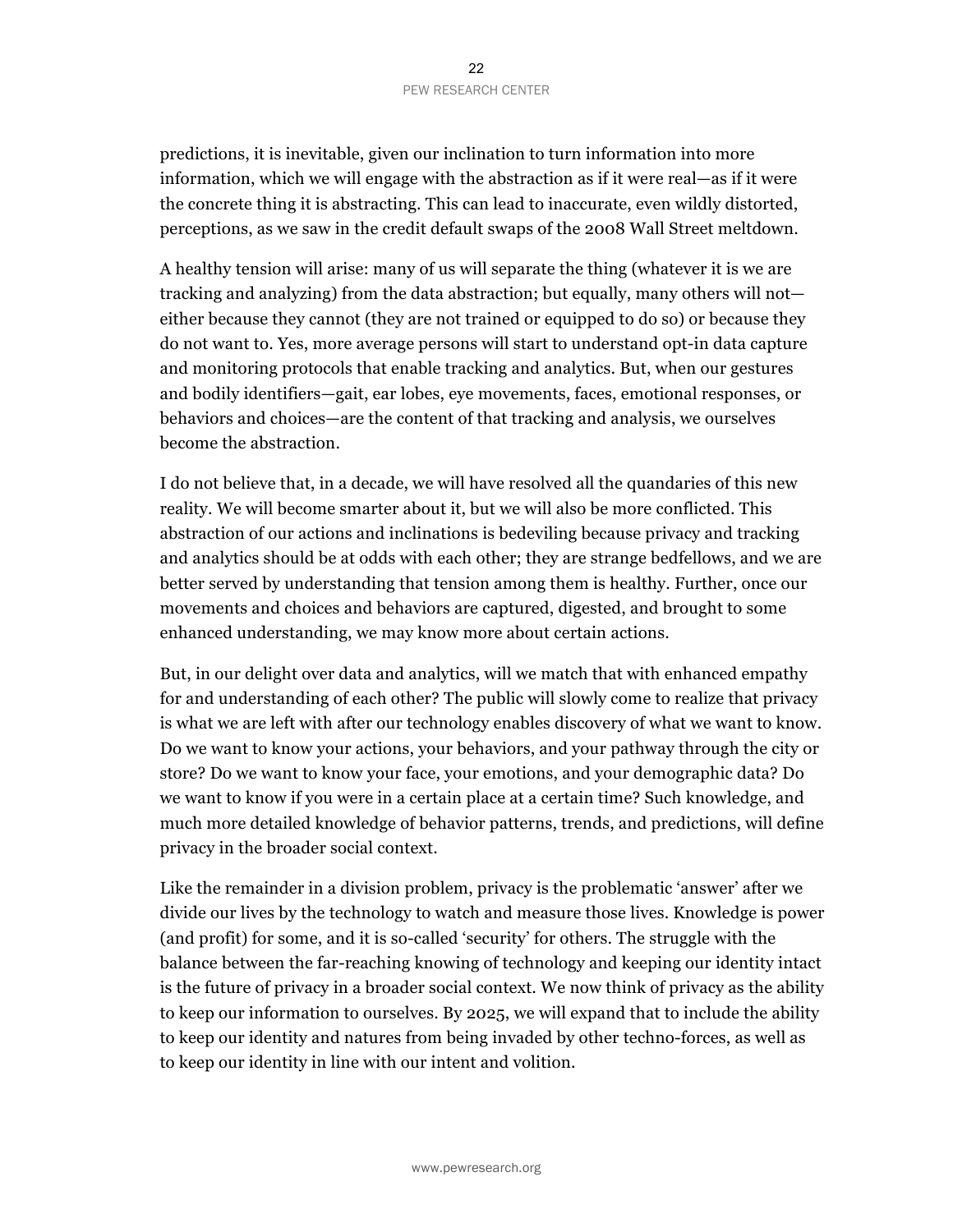#### 23 PEW RESEARCH CENTER

The desire for fame has already put identity up for sale; as our technologies enable us to know virtually anything about others, privacy will become a commodity. It will be sold to the highest bidder; privacy will become the offshore bank account of identity. Regular people will be transparent; those who can pay for opacity will do so via new services and business models. While I think this will eventually be available to more than just the wealthy, we will not have sorted this all out in just a decade, and so, privacy will be available to those with the fattest bank account."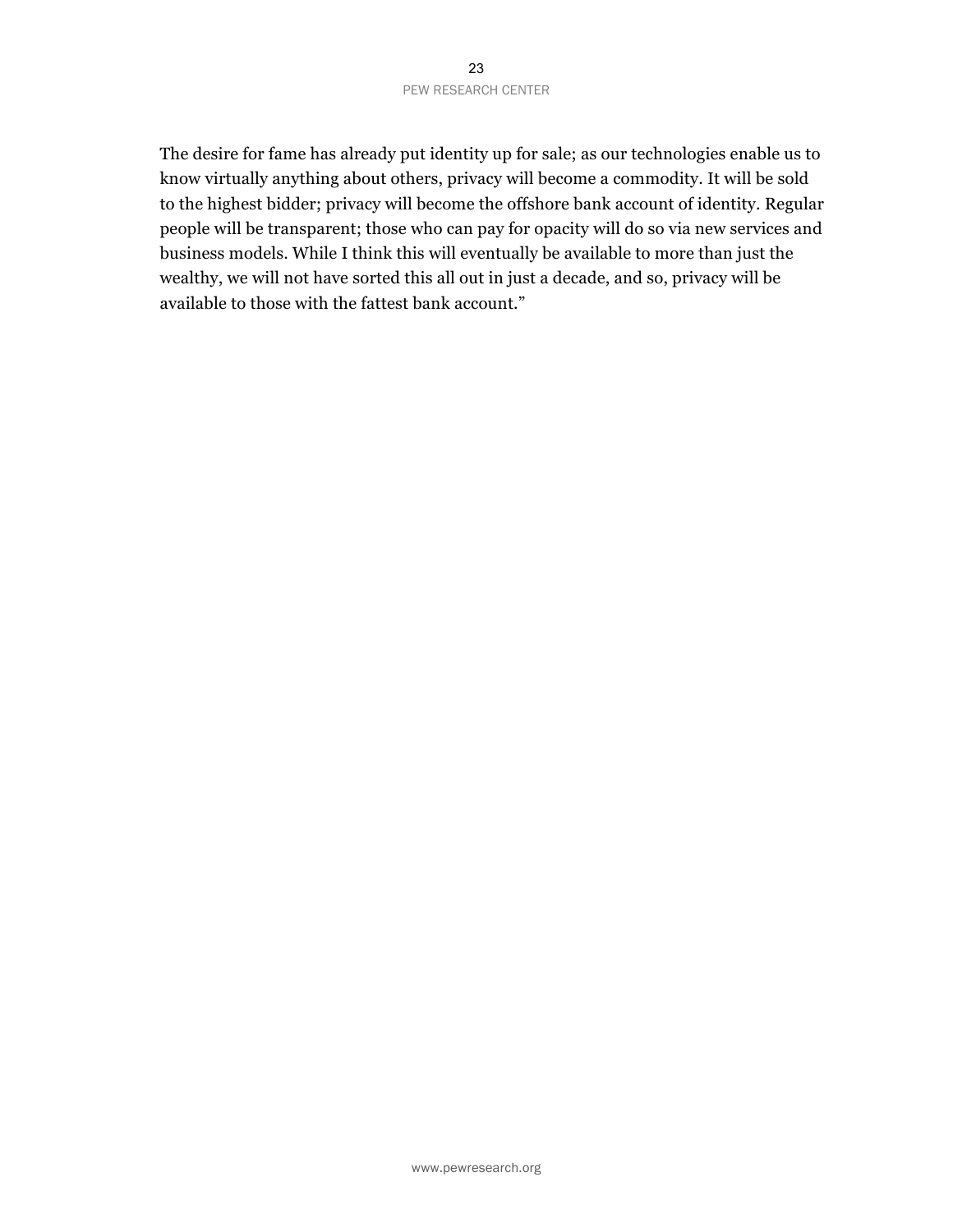# Above-and-Beyond Responses: Part 1

A variety of views in regard to this issue are reflected in these big thinkers' imaginings of what may happen by 2025.

### **'Social punishment may have to be accompanied by legislation'**

**Vint Cerf**, Google vice president and chief Internet evangelist, responded, "The public will become more sophisticated about security and safety. Corporations and service providers will feel pressure to implement practices including two-factor authentication and end-to-end cryptography. Users will insist on having the ability to encrypt their email at need. They will demand much more transparency of the private sector and, especially, their governments. Privacy conventions will evolve in online society—violations of personal privacy will become socially unacceptable. Of course, there will be breaches of all these things, but some will be accompanied by serious social and economic downsides and, in some cases, criminal charges. By 2025, people will be much more aware of their own negligent behavior, eroding privacy for others, and not just themselves. The uploading and tagging of photos and videos without permission may become socially unacceptable. As in many other matters, the social punishment may have to be accompanied by legislation—think about seat belts and smoking by way of example. We may be peculiarly more tolerant of lack of privacy, but that is just my guess."

### **The key will be defaults: Individuals will control their personas or be controlled**

**Mark Rotenberg**, president of the Electronic Privacy Information Center (EPIC), said, "There will be many contentious battles over the control of identity and private life. The appropriation of personal facts for commercial value—an issue that emerged with Google's 'shared endorsements' and Facebook's 'sponsored stories'—are a small glimpse of what lies ahead. The key will be the defaults: either individuals will control their online persona or it will be controlled by others."

### **'We will get used to an open society; answer surveillance with 'sousveillance.''**

Futurist **David Brin**, author of a highly respected book on the future of privacy, *The Transparent Society*, wrote, "See my book, *The Transparent Society*. We will get used to an open society; answer surveillance with 'sousveillance.' It matters less what others know about us than what they can (not) *do* to us. To control that, we must look back at the mighty and watch the watchers. The question implies that the only solution will be to create some paternalistic, unified structure to control and parcel out information. Even if it is designed by honest and skilled people, this approach cannot work. Can you name for me *one* example when that ever worked in a reliable way? How many supposedly reliable systems and databases leak (surprise!) every year? There is a better way."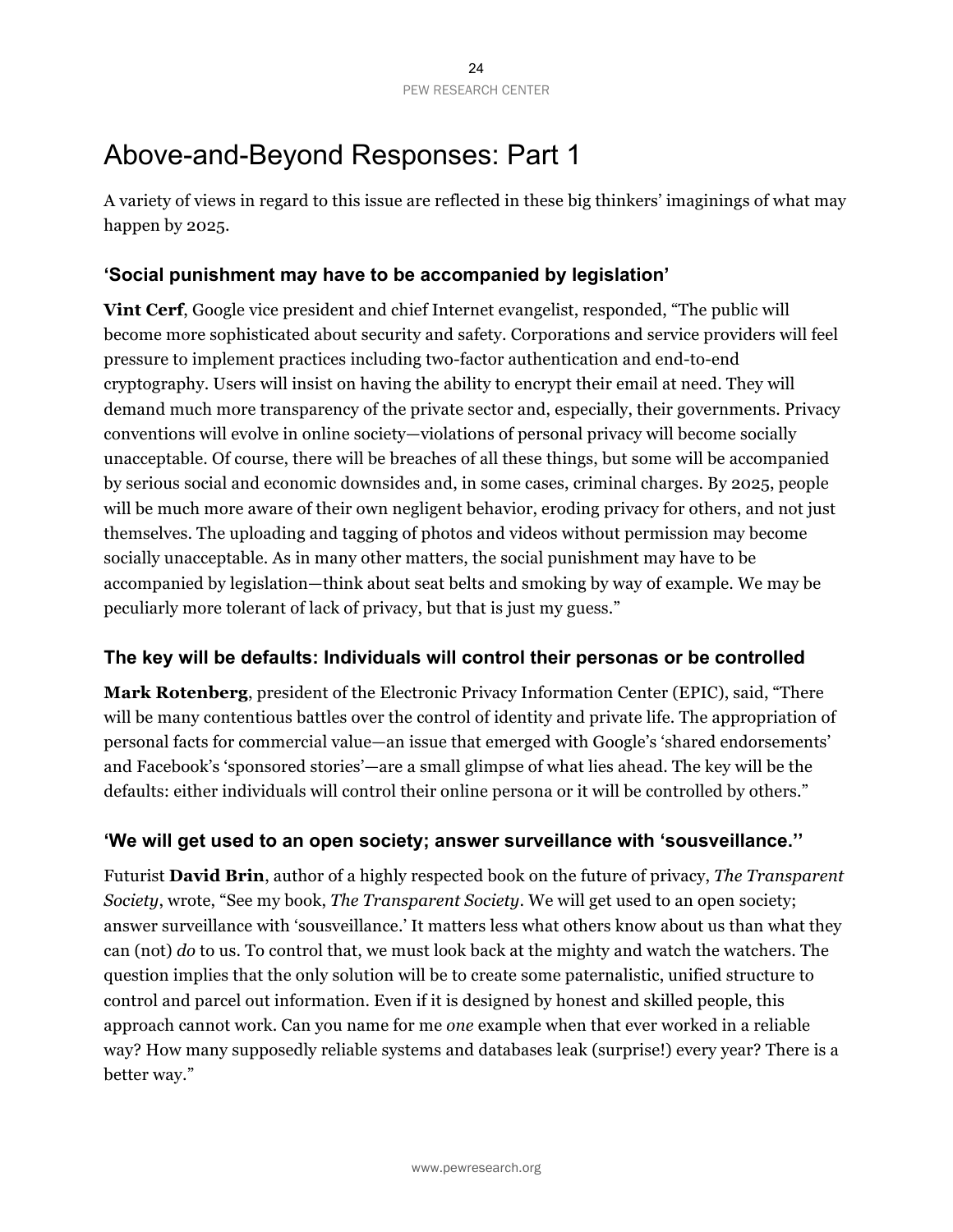### **Dynamics of security and privacy 'mired in ugly politics and corporate greed'**

**danah boyd**, a research scientist for Microsoft, responded, "What you're suggesting sounds like a fantasy. I expect the dynamics of security and privacy are going to be a bloody mess for the next decade, mired in ugly politics and corporate greed. I also expect that our relationship with other countries is going to be a mess over these issues. People will be far more aware of the ways that data is being used and abused, although I suspect that they will have just as little power over their data as they do now."

### **'Norms and laws are often syncopated with innovation in technology'**

**Jeff Jarvis**, director of the Tow-Knight Center at the City University of New York, wrote, "Just as with the introductions of many technologies before—the telephone, the portable camera, even the Gutenberg press—society renegotiates its norms to catch up with progress, as well as to recognize the benefits innovation can bring, while also protecting against its risks… Norms and laws are often syncopated with innovation in technology. Now, with the Internet, we are once again renegotiating our norms around privacy and public-ness. Thanks to Edward Snowden, I hope we will also soon renegotiate our privacy laws and governmental norms. I do believe that the public, business, and government can work to maximize the benefit of the Net, while also minimizing danger. Of course, there is nothing to guarantee they will. Government, threatened by the redistribution of power brought by the Net, could succeed in claiming sovereignty over it, throttling its freedoms. Business could overstep its trust with consumers and bring regulation into place. Media could succeed in breeding moral panic—technopanic—over anything that could go wrong. But, I hope that enlightened self-interest will prevail...Vint Cerf, co-inventor of the Net, and evangelist for Google, said recently that privacy might be a historical anomaly. That is the kind of blunt, albeit factual talk that can drive a corporate public relations person to drink. Still, he is right that privacy is, by various accounts, a relatively recent invention, born of hallways (allowing people to close doors on their activities) and cities (letting individuals become lost in the crowd). Yet at base, privacy is what it always has been: that which we keep to ourselves, in our heads, unspoken, except perhaps to intimates we trust (though what we tell them is then public to that extent). That is still the case, and always will be, no matter what medium we use to share…"

### **A tiered-system might have Privileged, Private, Business, Public levels**

**David P. Collier-Brown,** a system programmer and author, predicted that by 2025, "I expect at least four levels and categories. The levels are: Privileged—communications with my doctor, lawyer, Member of Parliament, etc. Private—things I share only with selected correspondents. Business—things I share with particular businesses, with protections against aggregation. Public things I share with everyone. The categories are orthogonal to these, and are identified uniquely as me. I sign *these* with the private key I have registered with Elections Canada–identified for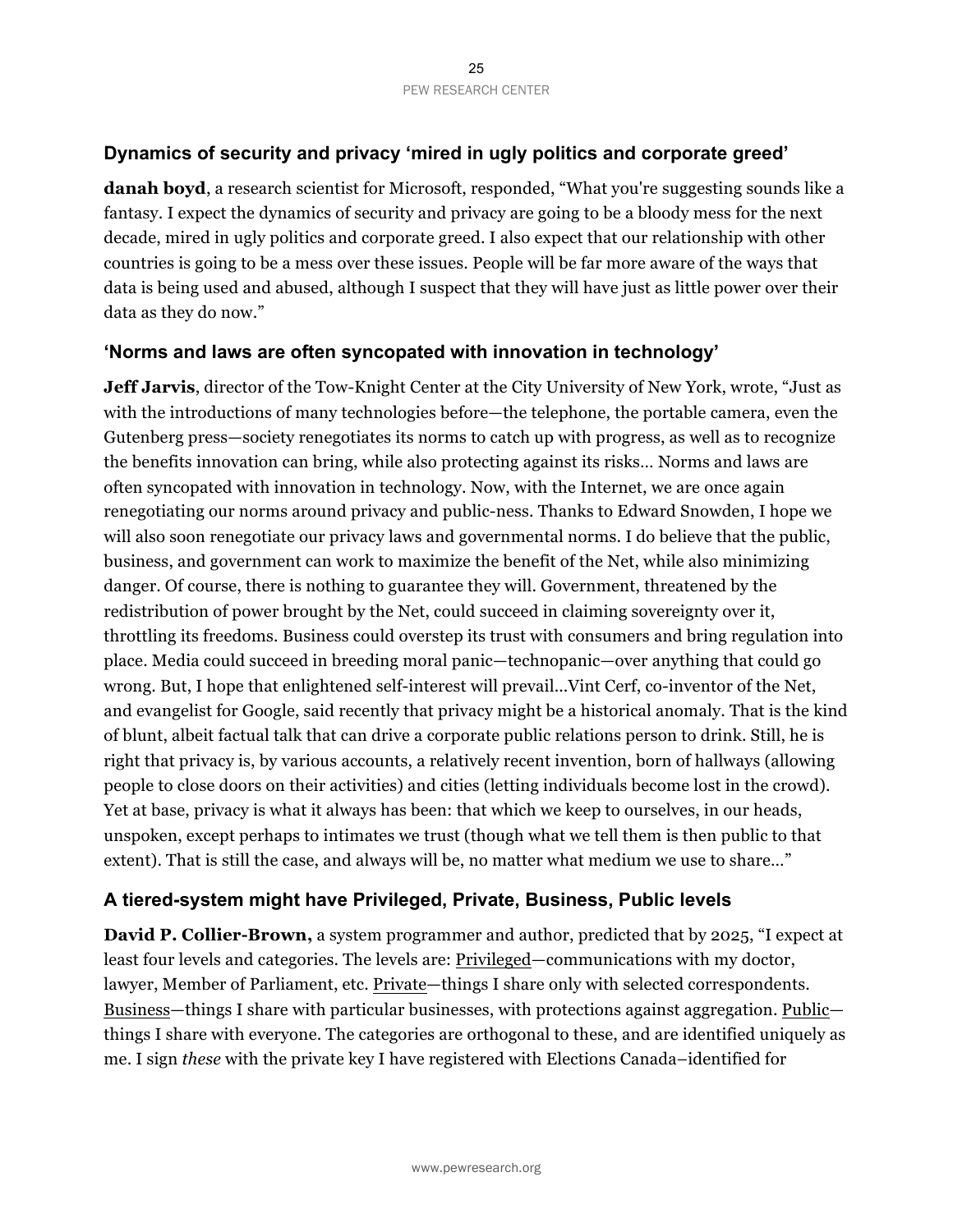financial purposes. I sign *these* with a private key that has a credit card; the card issuer knows who I am, while others do not. A pen name and age is published for each of *these*, but it may not be strongly linked to me. Right now, I use different middle initials to distinguish self-identifications; to you, I am David P. Collier-Brown; to American Express, I'm David A. Collier-Brown—unique lots of pen-names, avatars and nicknames, partially trackable. I expect people to be less concerned about some areas, like pictures, but more concerned about others, like vendors doing crossmatching. Pictures of nude sunbathing will be about as embarrassing and threatening as naked baby pictures. Ads will have 'just for me' categories, but nasty snooping by advertisers will result in picket lines and class-action suits."

#### **'From the state to the private sector, surveillance won'**

**Howard Rheingold**, a pioneering Internet sociologist and self-employed writer, consultant, and educator, responded, "When I and others wrote about the ways technologies could enable a surveillance-dataveillance state, as early as the 1990s, few Americans really seemed to care. We could foresee that bridge and freeway transponders, credit cards, closed-circuit video cameras, linked via the Internet, with millions of bits of individually insignificant personal information compiled into dossiers by powerful computers, could provide the infrastructure for unprecedented surveillance… it did not take a prophet to foresee those events. After 9/11, massive US government overreach was rubber-stamped by Congress and accepted by citizens. A huge security bureaucracy was set up. When Admiral Poindexter proposed 'Total Information Awareness' (the TIA program), public outcry shut down the proposed campaign; yet, decades later, when Edward Snowden's leaks revealed that the NSA had gone ahead with an even more far-reaching program, there was neither widespread citizen protest, nor significant Congressional resistance. At the same time, the most powerful growing sector in an otherwise war-weakened US economy, online media—from Google, Amazon, and Facebook on down to every ad-supported Web enterprise—developed a powerful business model based on the same kind of dossiers. From the state to the private sector, surveillance won. At the time of this writing, Google Glass and other surveillance-capable, Webconnected wearables have not been unleashed. It is impossible to tell how people will react to the presence of multiple strangers in almost every public situation, equipped to capture still images and stream video—and also equipped with facial-recognition capabilities. Citizens will join the state and digital businesses in the surveillance game. Privacy is a social construct—for example, until central heating, most people in most houses slept in the same room; in Japan, for centuries, walls were made of paper. Ask any teenager about his or her 'Facebook-stalking' habits. Privacy has already changed."

### **'Everyone will expect to be tracked and monitored' for services, safety**

**Hal Varian**, chief economist for Google, wrote, "We will have some sort of usable infrastructure by 2025, but it will be painful getting there. People will be comfortable sharing personal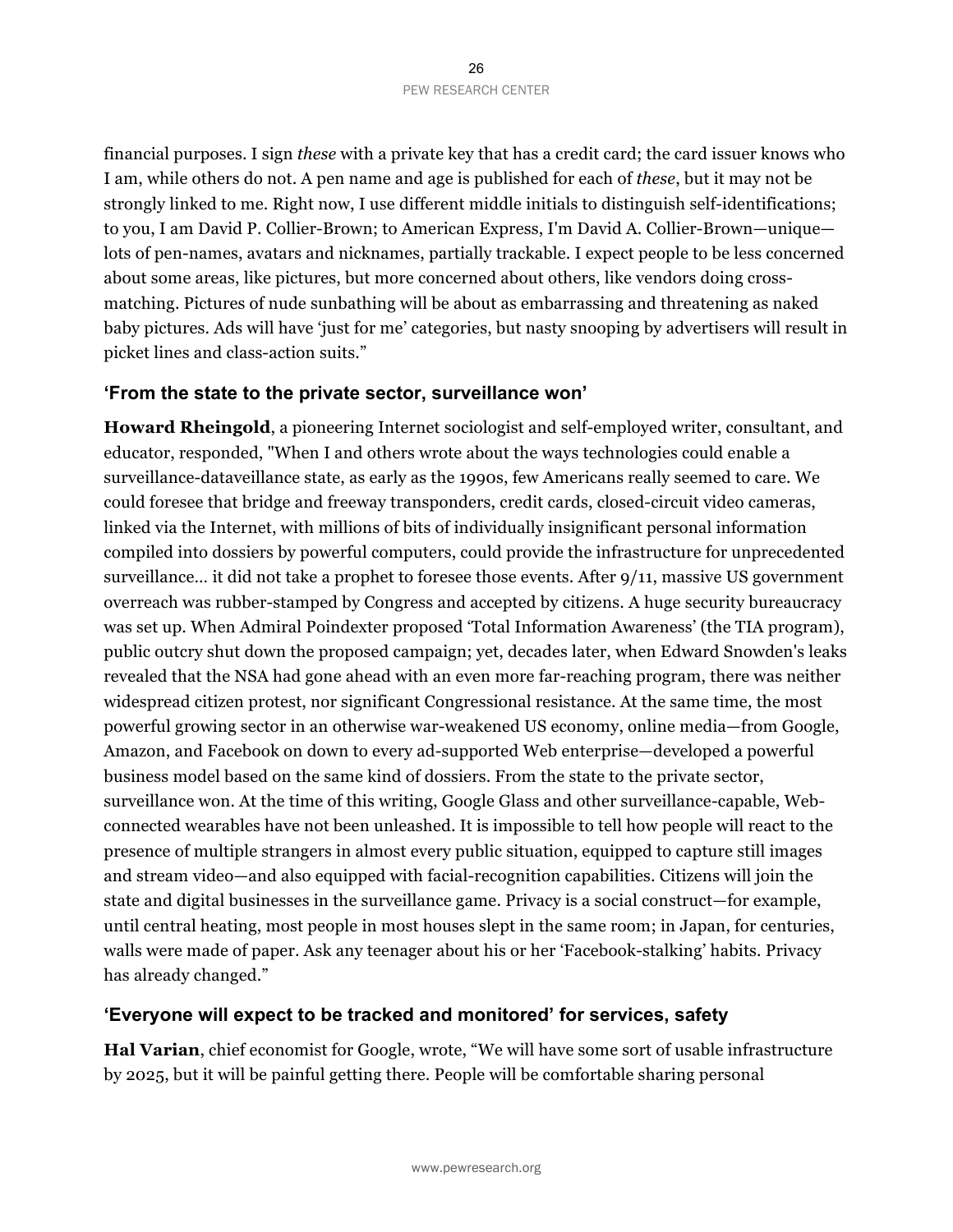information with organizations because those organizations will be regulated and audited about their practices. There is no putting the genie back in the bottle. Widespread sensors, databases, and computational power will result in less privacy in today's sense but will also result in less harm due to the establishment of social norms and regulations about how to deal with privacy issues. By 2025, the current debate about privacy will seem quaint and old-fashioned. The benefits of cloudbased, personal, digital assistants will be so overwhelming that putting restrictions on these services will be out of the question. Of course, there will be people who choose not to use such services, but they will be a small minority. Everyone will expect to be tracked and monitored, since the advantages, in terms of convenience, safety, and services, will be so great. There will, of course, be restrictions on how such information can be used, but continuous monitoring will be the norm."

### **Facial-recognition expanding; lack of publicness will seem anti-social and creepy**

**Judith Donath,** a fellow at Harvard University's Berkman Center for Internet & Society, responded, "A big inflection point will be face-recognition. Today, when we meet a new person, we are likely to do a search on their name, often finding out some surprising hobby or other details, perhaps a lengthy blog history, plus the expected professional information. But, the people we see on the street, in the subway, across the restaurant—they remain strangers, enigmatic. Face recognition will change this. We will be able to put a name to a face—and all the data attached to that name. For the citizen of that future world, it will seem strange and unsettling to think that in the past people walked, sat, and ate amidst crowds of unknowable strangers. It will seem dangerous—one of the first apps that will make use of this technology will alert us to registered sex offenders and paroled felons in our midst—and dull. (Today if someone catches your attention, you muse a bit about him or her, and then move on. There is no connection. Tomorrow, you can delve into whatever personal traces they have online.) This will cause a big shift in how we think of privacy and the norms around making information about ourselves public. Today, if someone chooses to have a very low online profile, this has little effect on how we think of him or her faceto-face. But, in this future, that will start to seem anti-social and a little creepy. There will be much more pressure to have such a data presence—and to carefully cultivate it."

### **Exhibit A for the transparent future: My own life**

**John Lazzaro**, a research specialist and visiting lecturer in computer science at the University of California-Berkeley, wrote, "The reality in 2025 will look like my own reality today. As an employee of a California public university, my salary is public information, and websites exist to let you search for my salary. When I officially teach a class, statistical summaries of student reviews are publicly available online, and I do not have the ability to take them down. Google Scholar lists the number of references for every paper I have published over the past 25 years, which is a common proxy for research impact. The IETF has a meticulous record of every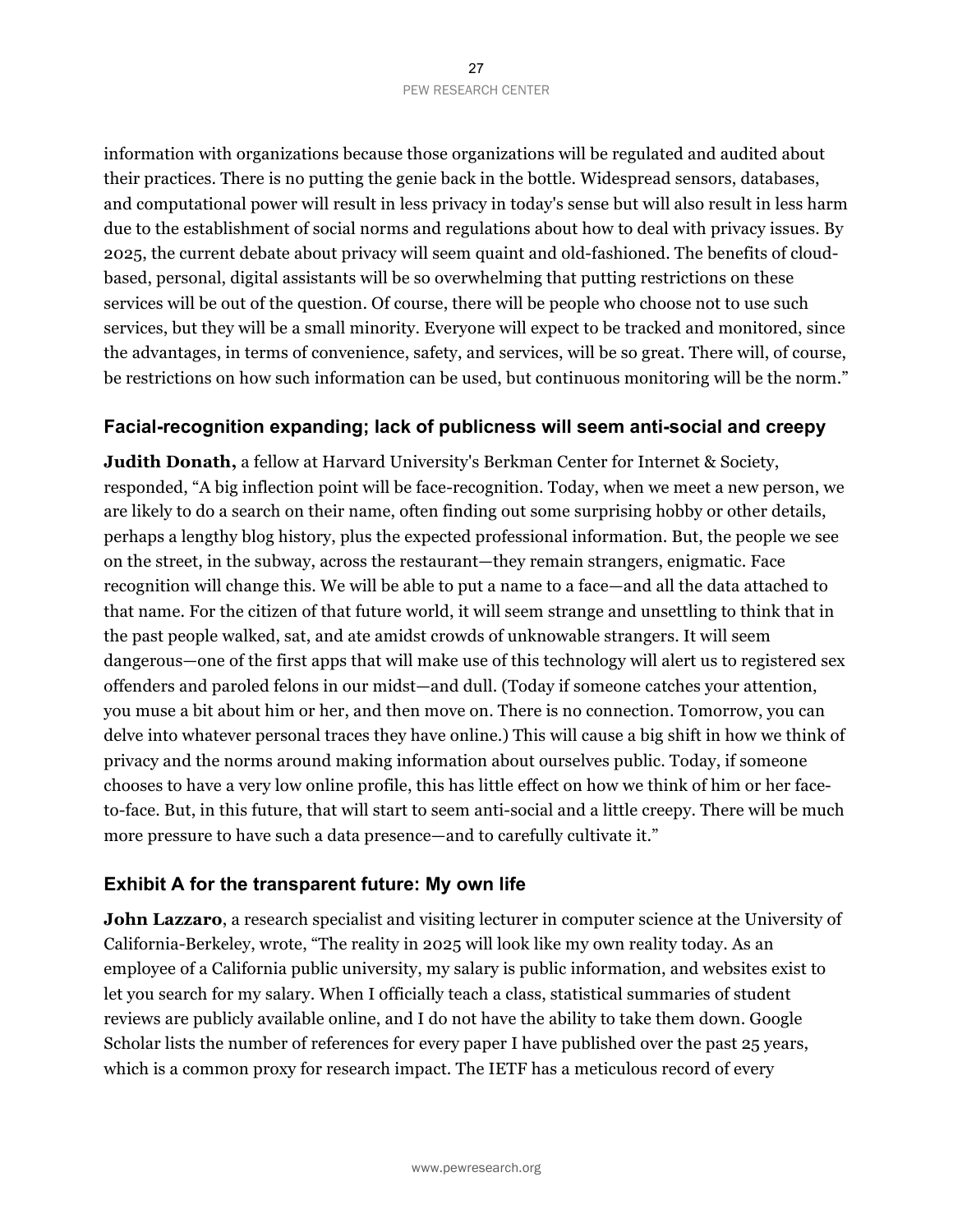document draft and mailing list email about the RFCs I have authored, which gives a microscopic window on how I work on a technology problem. This level of disclosure is a feature for me, not a bug. Anyone who is curious about who I am professionally can invest a few minutes in Google searches and decide for himself or herself. It is a more honest portrait than what you will find on a website like LinkedIn. And so, I think it will become the norm by 2025."

### **Maybe a 'Privacy Chernobyl' will change things, but don't count on it**

**John Markoff**, senior writer for the Science section of the New York Times, responded, "I have been writing about privacy, security, and computer networks since the late 1970s. The trend is decidedly away from individual privacy, as well as away from online security. We are on our way to the 'Panopticon.' Conceivably, a 'Privacy Chernobyl' might alter this, but I do not believe the Snowden materials will. I believe that a decade is an infinite period in terms of Internet time. Too many things are possible, and anything we say today would be largely speculative. I am struck by the fact that there is such a gulf between the European and US privacy norms. I believe this is because of World War II. When the Nazis entered Paris, the first thing they did was head for the phone directory."

### **'The drift toward less privacy will only be reversed if there is a perception that privacy concerns are interfering with commerce'**

**David Clark**, a senior research scientist at MIT's Computer Science and Artificial Intelligence Laboratory, noted, "We will have this in a fragmentary way, but it will not have the character of 'infrastructure.' ... The European Union has more of a tendency to address issues like this topdown; the United States seems to work bottom-up. Privacy rights will differ in different contexts some will be more robust than others. That is why I do not believe that the outcome will seem like 'infrastructure.' The drift toward less privacy will only be reversed if there is a perception that privacy concerns are interfering with commerce. Privacy is a residue left over after concerns about security and commerce are satisfied (this thought is not original to me, but I do not remember who said it). There will be a swing back from the total voluntary disclosure we see today on sites like Facebook. What we will see is a more nuanced way for people to deal with their different friends and colleagues, with more expressive ways to control what is shared. But, the pressures for Big Data tracking will continue to erode our expectations of what is known about us without our explicit disclosure."

### **'Americans have happily sacrificed their privacy and will continue to do so'**

**Paul Saffo**, managing director at Discern Analytics and consulting associate professor at Stanford University, wrote, "The opposition to privacy erosion is broad and diffuse, while the proponents of privacy-eroding systems are narrow and focused. Further, while Americans claim to care about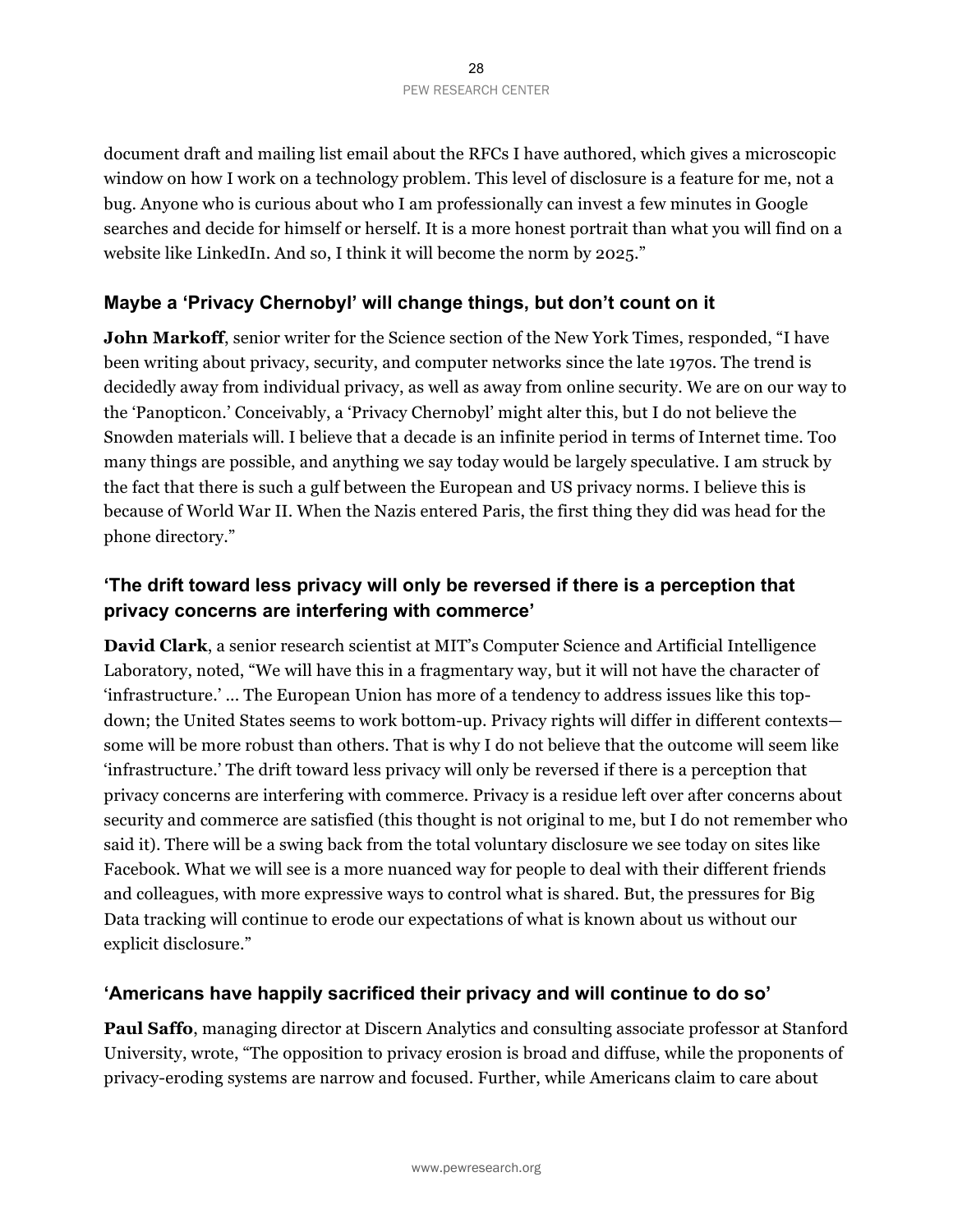privacy, they care even more about convenience. Americans have happily sacrificed their privacy over the last several decades, and will continue to do so, even as they complain. Privacy has already shifted from being a right to a good that is purchased. Privacy-as-good will continue to advance and become the 2025 norm."

### **'In 2025, we will have a post-Facebook and post-Google world'**

**Marcel Bullinga**, a technology futures speaker, trend watcher, and futurist, wrote, "A trusted infrastructure *needs* to be created in order to prevent massive fraud and massive public distrust in online transactions, and in online life, in general. We have to reinvent the entire Internet as we know it, shifting power from a few American tech companies to the individual who creates, and therefore owns, the data. We need to create a personal dashboard, a safe haven, for every individual's dossiers, transactions, money, and profiles. In this dashboard, you could set your privacy and communications settings (from 0 to 100%). All of this will create a big struggle about the question: Who owns (my) data? My 2025 statement: In 2025, we will have a post-Facebook and post-Google world. We will have new business models in which facilitating data is more lucrative than owning data. Providers who refrain from owning their customers' data and stick to facilitating the owner in handling their data in a trusted way will win. This means Google and Facebook will lose. If we do not make this transition, we face a privacy and fraud nightmare in which our lives are dominated by a few global tech companies... There are two opposite trends: first, we will adapt to 100% transparency and the utter loss of privacy, accepting that secrets no longer exist. The societal impact of scandals (exposed secrets) will diminish because it is impossible to react with constant indignation when secrets are revealed all the time. Second, we will adapt to 100% privacy. Counter technologies will give us huge amounts of privacy protection, allowing us to pick our own desired level of privacy. Privacy will cost money and will be a paid service."

### **In 2025, 'everything will be transparent; people will not have the illusion of privacy'**

**Tiffany Shlain**, filmmaker, host of the AOL series *The Future Starts Here*, and founder of The Webby Awards, responded, "In 2025, everything will be transparent; people will not have the illusion of privacy. This will, of course, have consequences."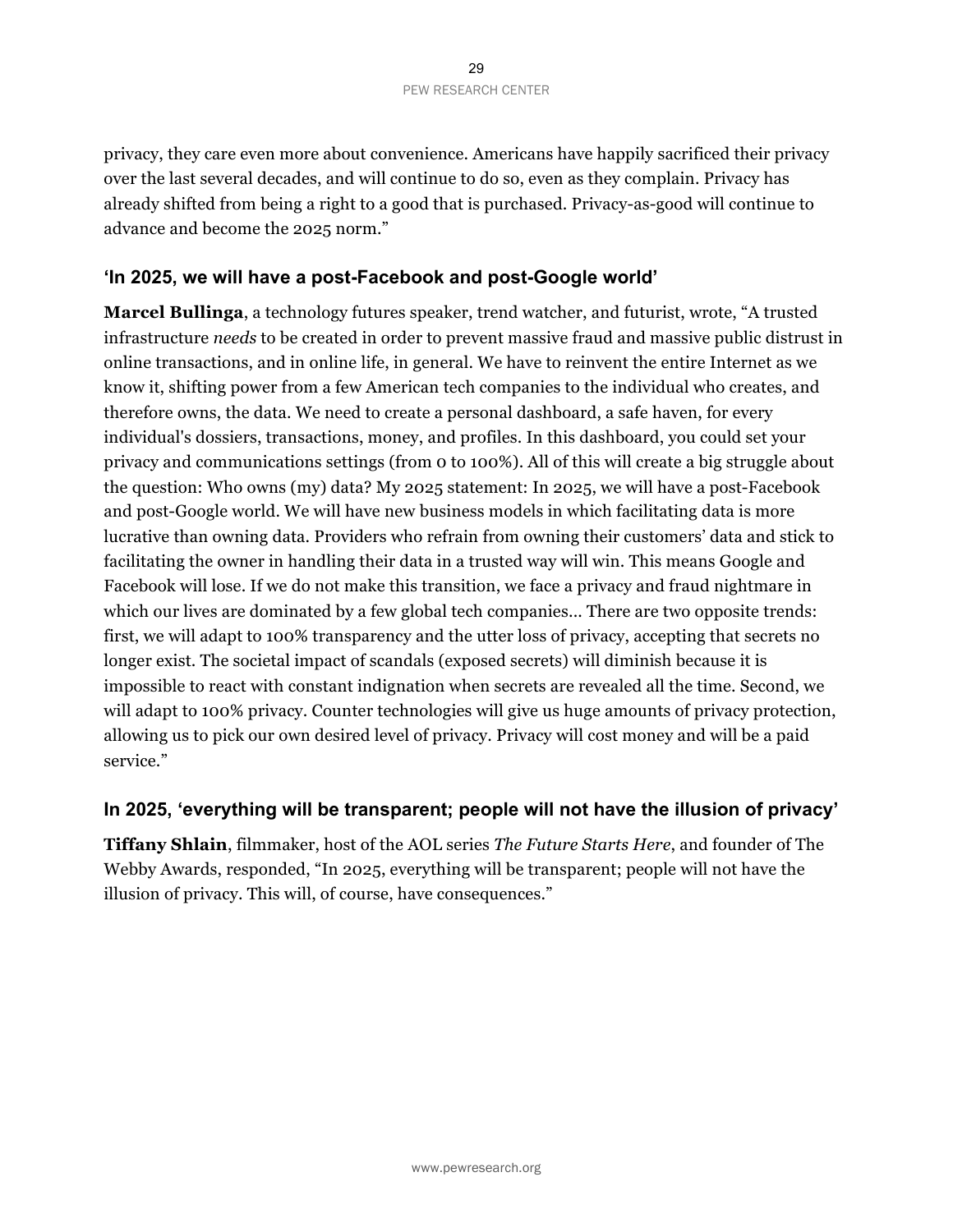# About this Canvassing of Experts

The expert predictions reported here about the impact of the Internet over the next 10 years came in response to one of eight questions asked by the Pew Research Center Internet Project and Elon University's Imagining the Internet Center in an online canvassing conducted between November 25, 2013, and January 13, 2014. This is the sixth Internet study the two organizations have conducted together since 2004. For this project, we invited more than 12,000 experts and members of the interested public to share their opinions on the likely future of the Internet and 2,551 responded to at least one of the questions we asked. Some 2,511 responded to this question about the future of privacy.

The Web-based instrument was fielded to three audiences. The first was a list of targeted experts identified and accumulated by Pew Research and Elon University during the five previous rounds of this study, as well as those identified across 12 years of studying the Internet realm during its formative years. The second wave of solicitation was targeted to prominent listservs of Internet analysts, including lists titled: Association of Internet Researchers, Internet Rights and Principles, Liberation Technology, American Political Science Association, Cybertelecom, and the Communication and Information Technologies section of the American Sociological Association. The third audience was the mailing list of the Pew Research Center Internet Project, which includes those who closely follow technology trends, data, and themselves are often builders of parts of the online world. While most people who responded live in North America, people from across the world were invited to participate.

Overall, 2,511 respondents weighed in on the following questions:

**Security, liberty, privacy online –** Will policy makers and technology innovators create a secure, popularly accepted, and trusted privacy-rights infrastructure by 2025 that allows for business innovation and monetization while also offering individuals choices for protecting their personal information in easy-to-use formats?

**Please elaborate on your answer.** (Begin with your name if you are willing to have your comments attributed to you.) Describe what you think the reality will be in 2025 when it comes to the overall public perception about whether policy makers and corporations have struck the right balance between personal privacy, secure data, and compelling content and apps that emerge from consumer tracking and analytics.

**Bonus question:** Consider the future of privacy in a broader social context. How will public norms about privacy be different in 2025 from the way they are now?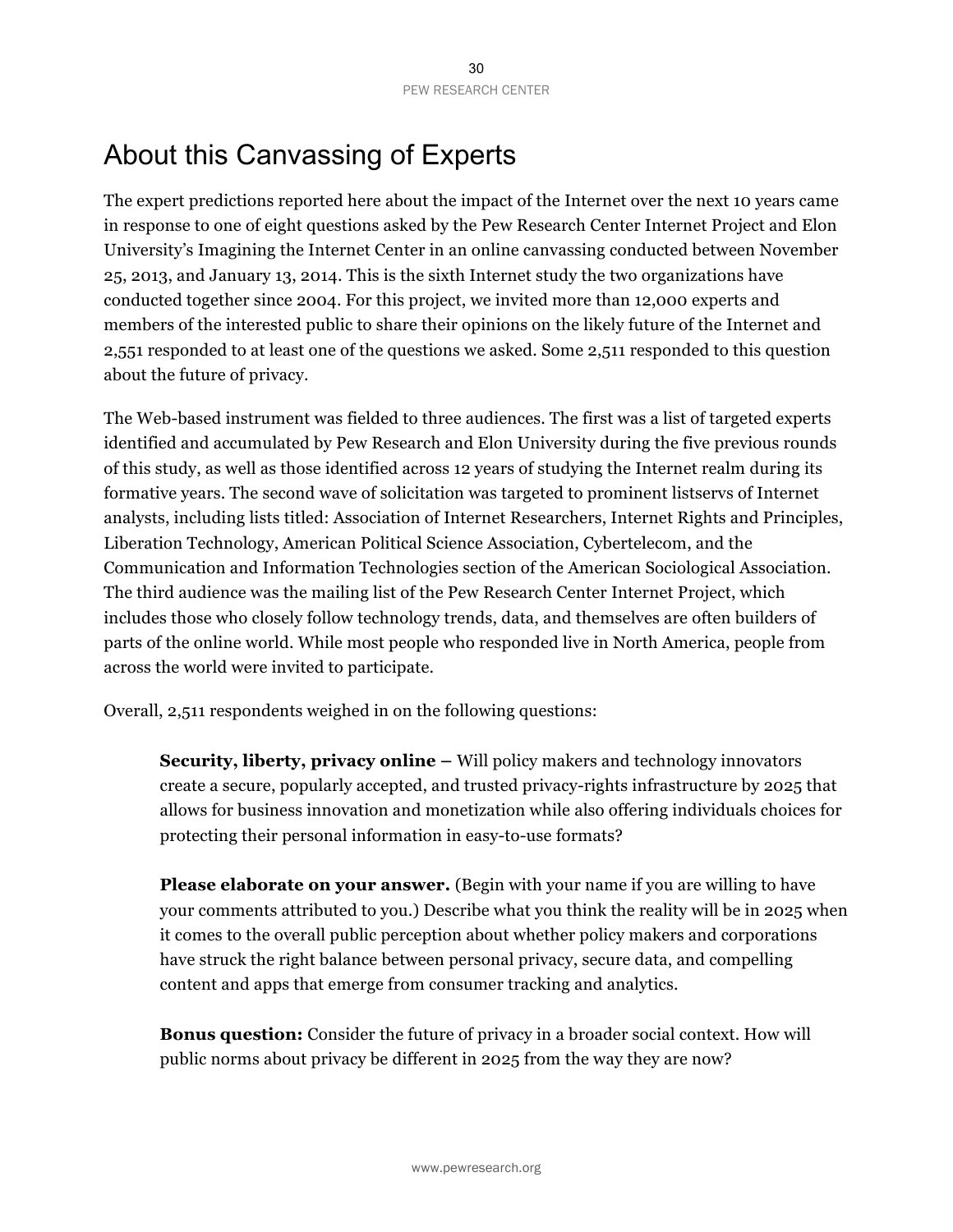Since the data are based on a non-random sample, the results are not projectable to any population other than the individuals expressing their points of view in this sample. The respondents' remarks reflect their personal positions and are not the positions of their employers; the descriptions of their leadership roles help identify their background and the locus of their expertise. About 84% of respondents identified themselves as being based in North America; the others hail from all corners of the world. When asked about their "primary area of Internet interest," 19% identified themselves as research scientists; 9% said they were entrepreneurs or business leaders; 10% as authors, editors or journalists; 8% as technology developers or administrators; 8% as advocates or activist users; 7% said they were futurists or consultants; 2% as legislators, politicians or lawyers; 2% as pioneers or originators; and 33% specified their primary area of interest as "other."

On this particular question many of the respondents elected to remain anonymous. Because people's level of expertise is an important element of their participation in the conversation, anonymous respondents were given the opportunity to share a description of their Internet expertise or background.

Here are some of the key respondents in this report:

**Miguel Alcaine**, International Telecommunication Union area representative for Central America; **Jari Arkko**, chair of the Internet Engineering Task Force; **Francois-Dominique Armingaud**, formerly a computer engineer for IBM now teaching security; **danah boyd**, research scientist at Microsoft; **Stowe Boyd**, lead at GigaOM Research; **David Brin**, author of *The Transparent Society*; **Bob Briscoe**, chief researcher for British Telecom; **Vint Cerf**, vice president and chief Internet evangelist at Google; **David Clark**, senior scientist at MIT's Computer Science and Artificial Intelligence Laboratory; **Glenn Edens**, research scientist at PARC and IETF area chair; **Jeremy Epstein**, lead director for the US National Science Foundation's Secure and Trustworthy Cyberspace program; **Seth Finkelstein**, a programmer, consultant and EFF Pioneer of the Electronic Frontier Award winner; **Bob Frankston**, Internet pioneer and innovator; **Dan Gordon** of Valhalla Partners; **Jonathan Grudin**, principal researcher for Microsoft; **Joel Halpern** a distinguished engineer at Ericsson; **Jim Hendler**, Semantic Web scientist and professor at Rensselaer Polytechnic Institute; **Francis Heylighen**, a Belgian cyberneticist investigating the evolution of intelligent organizations; **Christian Huitema**, distinguished engineer with Microsoft; **Jeff Jarvis**, director of the Tow-Knight Center at the City University of New York; **Mike Leibhold**, senior researcher at the Institute for the Future; **Herb Lin**, chief scientist for the Computer Science and Telecommunications Board at the US National Academies of Science; **Clifford Lynch**, executive director of the Coalition for Networked Information; **Alice Marwick**, author of *Celebrity, Publicity, and Branding in the*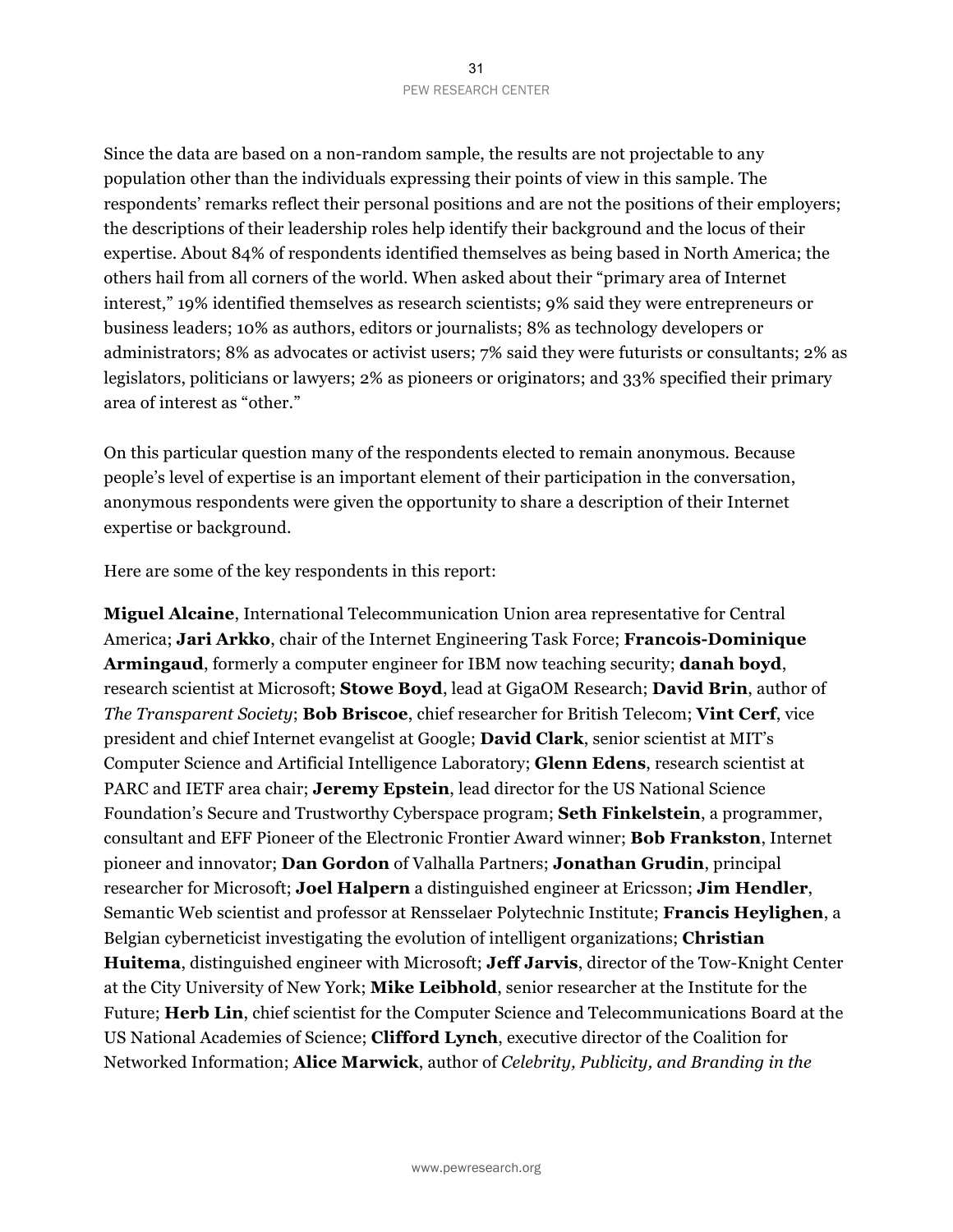*Social Media Age*; **Peter McCann**, a senior staff engineer in the telecommunications industry; **Jerry Michalski**, founder of REX, the Relationship Economy eXpedition; **Craig Newmark**, founder of Craig's List; **Ian Peter**, pioneer Internet activist and Internet rights advocate; **Raymond Plzak**, former CEO of the American Registry for Internet Numbers, now a member of the board of ICANN; **Jason Pontin**, editor in chief and publisher of MIT Technology Review; **Howard Rheingold**, pioneering Internet sociologist; **Mike Roberts**, Internet Hall of Famer and longtime leader with ICANN; **Mark Rotenberg**, president of the Electronic Privacy Information Center; **Paul Saffo**, managing director of Discern Analytics and consulting associate professor at Stanford; **Henning Schulzrinne**, Internet Hall of Fame member; **Tiffany Shlain**, founder of the Webby Awards and host of *The Future Starts Here*; **Barbara Simons**, former president of ACM and board chair for Verified Voting; **Doc Searls**, director of ProjectVRM at Harvard's Berkman Center; and **Hal Varian**, chief economist for Google.

Here is a selection of other institutions at which respondents work or have affiliations:

Yahoo; Intel; IBM; Hewlett-Packard; Nokia; Amazon; Netflix; Verizon; PayPal; BBN; Comcast; US Congress; EFF; W3C; The Web Foundation; NASA; Association of Internet Researchers; Bloomberg News; World Future Society; ACM; the Aspen Institute; GigaOm; the Markle Foundation; the Network Information Center; key offices of US and European Union governments; the Internet Engineering Task Force; the Internet Hall of Fame; ARIN; Nominet; Oxford Internet Institute; Princeton, Yale, Brown, Georgetown, Carnegie-Mellon, Duke, Purdue, Florida State and Columbia universities; the universities of Pennsylvania, California-Berkeley, Southern California, North Carolina-Chapel Hill, Kentucky, Maryland, Kansas, Texas-Austin, Illinois-Urbana-Champaign, the Georgia Institute of Technology, and Boston College.

Complete sets of credited and anonymous responses to this research question, featuring hundreds of additional opinions, can be found on the Imagining the Internet site:

http://www.elon.edu/e-web/imagining/surveys/2014\_survey/2025\_Internet\_Security\_Privacy.xhtml http://www.elon.edu/e-web/imagining/surveys/2014\_survey/2025\_Internet\_Security\_Privacy\_credit.xhtml http://www.elon.edu/e-web/imagining/surveys/2014\_survey/2025\_Internet\_Security\_Privacy\_anon.xhtml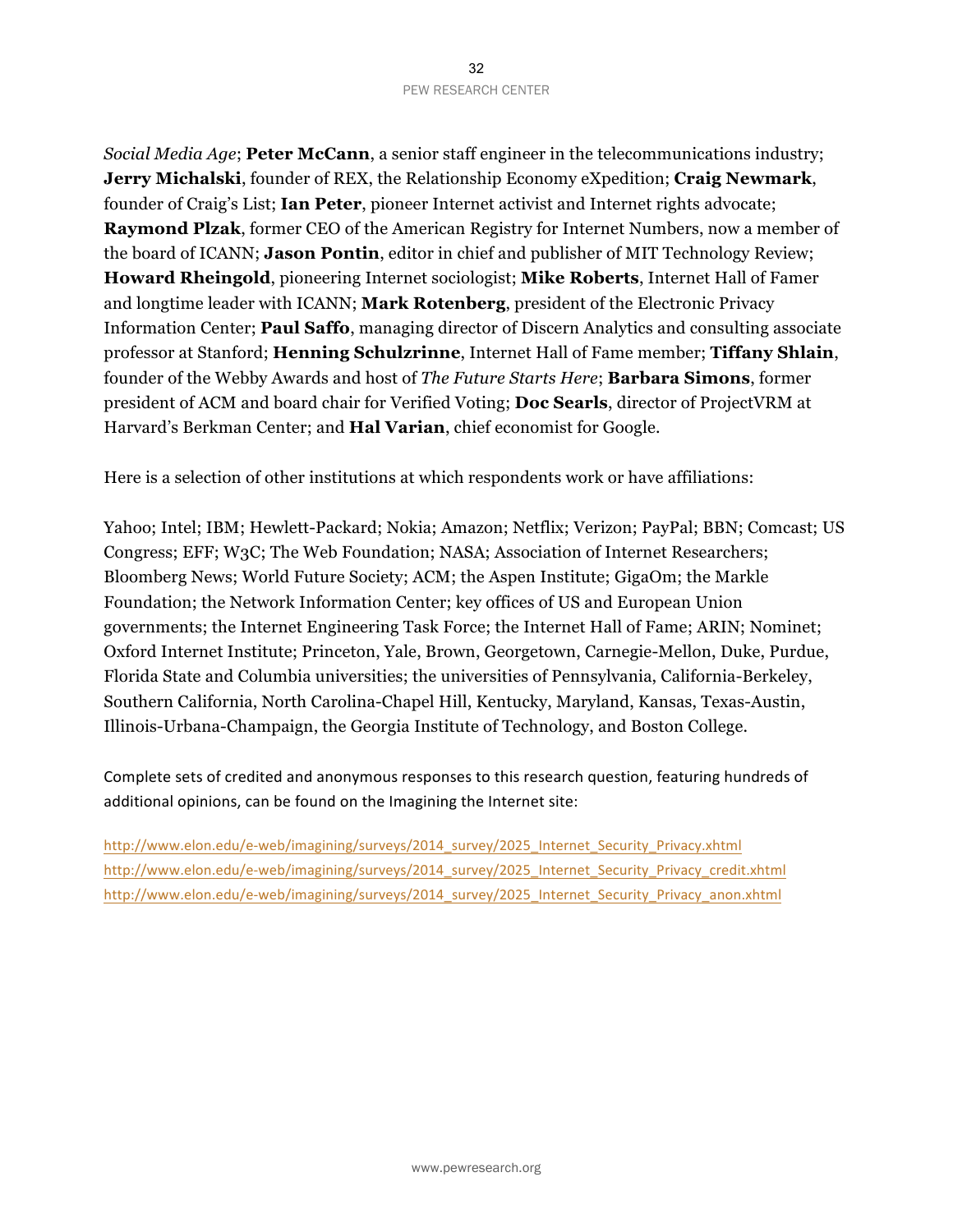## Elaborations: More Expert Responses

Following are additional provocative and thoughtful answers from other respondents, organized in the same format as those in the summary. First, the insights of those who responded "no" to the question about whether a popular and trusted privacy infrastructure would be in place by 2025. After that, there are opinions of those who answered "yes." The report closes with additional observations that move beyond the yes/no framework.

### Themes commonly found in answers of those who say they expect there will not be a widely accepted privacy infrastructure by 2025

### **Theme 1) Living a public life is the new default. It is not possible to live modern life without revealing personal information to governments and corporations. Few individuals will have the energy, interest, or resources to protect themselves from 'dataveillance'; privacy will become a 'luxury.'**

**Leah Lievrouw**, a professor of information studies at the University of California-Los Angeles, wrote, "A way forward for proactive, trusted privacy rights does not seem promising. Especially in the last few years, my sense is that many people, perhaps even heavy Internet users, in particular, have begun to affect an attitude of dismissive cynicism about privacy and surveillance to justify their disengagement with privacy and autonomy issues: 'They know everything you do anyway,' where 'they' includes anyone or anything from Google to TSA to ISP's to insurance companies, educational institutions, copyright owners, law enforcement, government, credit agencies, and so forth. I am not sure that those adopting this attitude have a very clear sense of just how extensive the data capture, and data analytics, really are, but it is a habit of mind and public opinion that does not suggest that privacy norms will be stronger in 10 years than they are now."

**Kevin Ryan**, a corporate communications and marketing professional, wrote, "A secure, popularly accepted, and trusted privacy-rights infrastructure will not be possible. Business will not tolerate an Internet without analytics. Analytics will be the basis of advertising rates. Analytics is too deeply engrained in marketing. Security departments within the governments of all countries will not give up tracking activities of citizens. So long as business and the government gets the information they need, we will have 'privacy.' We will accept the fact that, legally and practically, we have no privacy. For most, it will not be a big deal. Clandestine networks will be created. People will create homegrown methods of avoiding scrutiny. Most people will come up with avatar aliases to do what they do not want associated to themselves."

**Joel Halpern**, a distinguished engineer at Ericsson, wrote, "While the described target is highly desirable, I consider that the odds are quite high that the result of the political fighting over these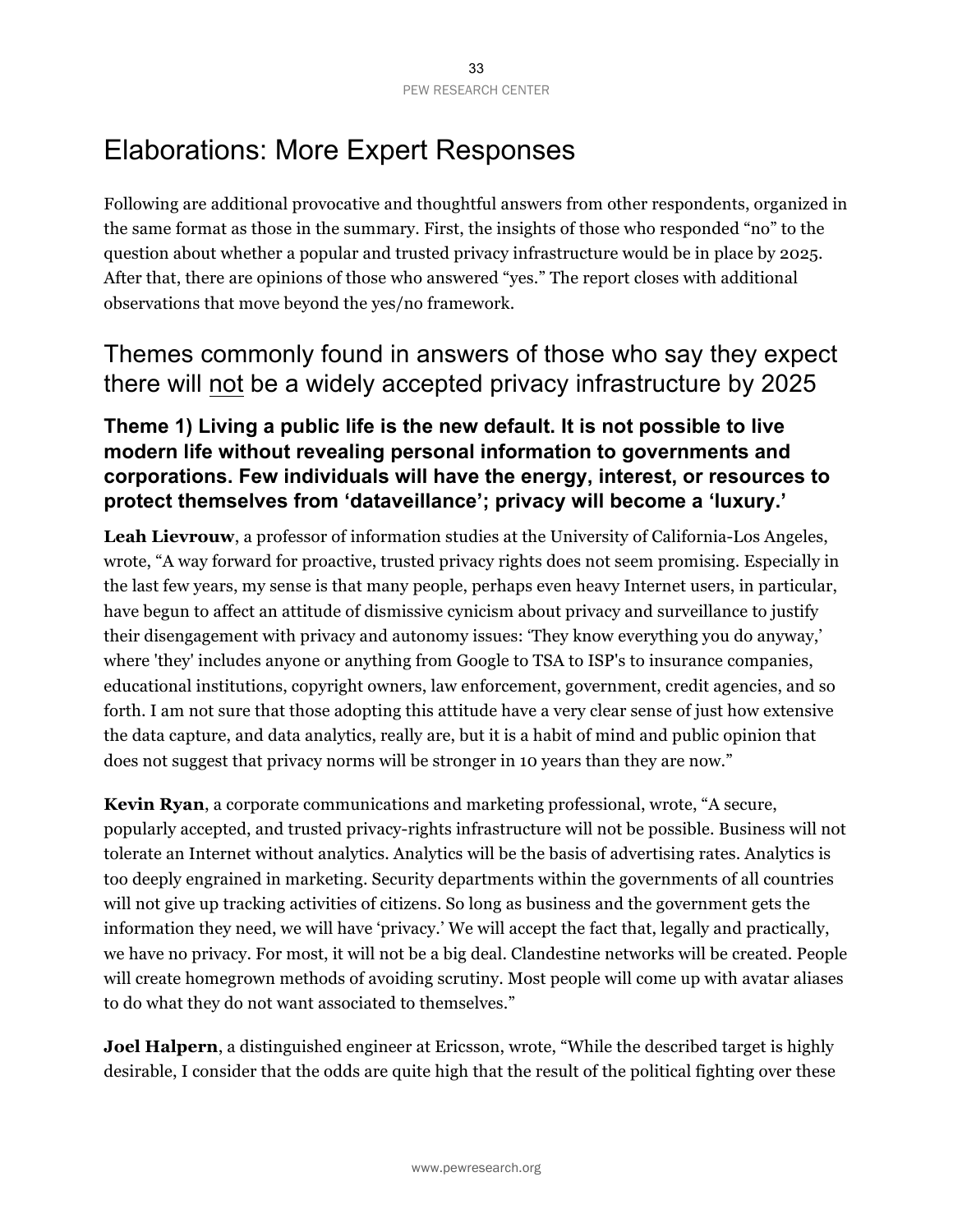issues will be significantly less than a 'secure, popularly accepted, and trusted privacy-rights infrastructure.' Unfortunately, I expect that we will have accepted significantly less privacy than we expect now. I hope, and expect, that we will not have given up all notions of privacy."

**Larry Gell**, founder and director of the International Agency for Economic Development (IAED), responded, "By 2025, there will have been enough collection and monitoring of anyone connected to the Internet that there will be no need for privacy. Your total privacy is almost gone at this point already. The only thing needed by 2025, or earlier, is for the US government to give IBM the rights to use their new nuclear storage technology to store the masses of data and information they are collecting. They are almost there. Once you get everyone to throw away their computer and only use their cell phones for everything, you have them and everything about them. If you never knew you had any privacy rights, why would it be a problem? That is the benefit of retirement and hiring all-new, young people."

A long-time leader of technology development for the World Wide Web responded, "Technology evolves so quickly, and thereby creates new and unique user scenarios, that it is unlikely that security/privacy infrastructures can keep pace—much less one that is generally accepted. Working in parallel with the policymakers and technology innovators will be a community whose goal is to subvert any security, liberty, and privacy advancements that are achieved."

**Peter and Trudy Johnson-Lenz**, founders of the online community Awakening Technology, based in Portland, Oregon, wrote, "We expect that the hacker/geek/libertarian/individual rights community will continue to develop their own secure networks, encryption, virtual currencies, and the like within the Internet. There are also new DIY networks springing up in communities. For example, see the video 'Free the Network: Hackers Take Back the Web' (2012). At present, most people still assume that information about themselves is considered private unless, and until, they reveal it and make it public, although this is changing among younger people... [In reality,] information once considered private is often anything but."

**Stephen Abram**, a self-employed consultant with Lighthouse Consulting, Inc., wrote, "We are in for more 'extreme' targeting, based on behavioral big data collections and matrices of all of our geo and other tagging systems as a consequence of an evolving digital economy, as well as of using the national security lever to wedge in commercial interests. There will be some 'sanctuaries' that protect privacy, but they will be few. There is actually a market opportunity for these places. Libraries will remain a bastion of private spaces, although their online access and digital content may not—vis a vis the Amazon Kindle libraries offering."

**Sam Punnett**, of Fad Research, observed, "The public perception of privacy in 2025 will likely be resignation. The complexity of what constitutes a person's digital 'fingerprint,' and the complexity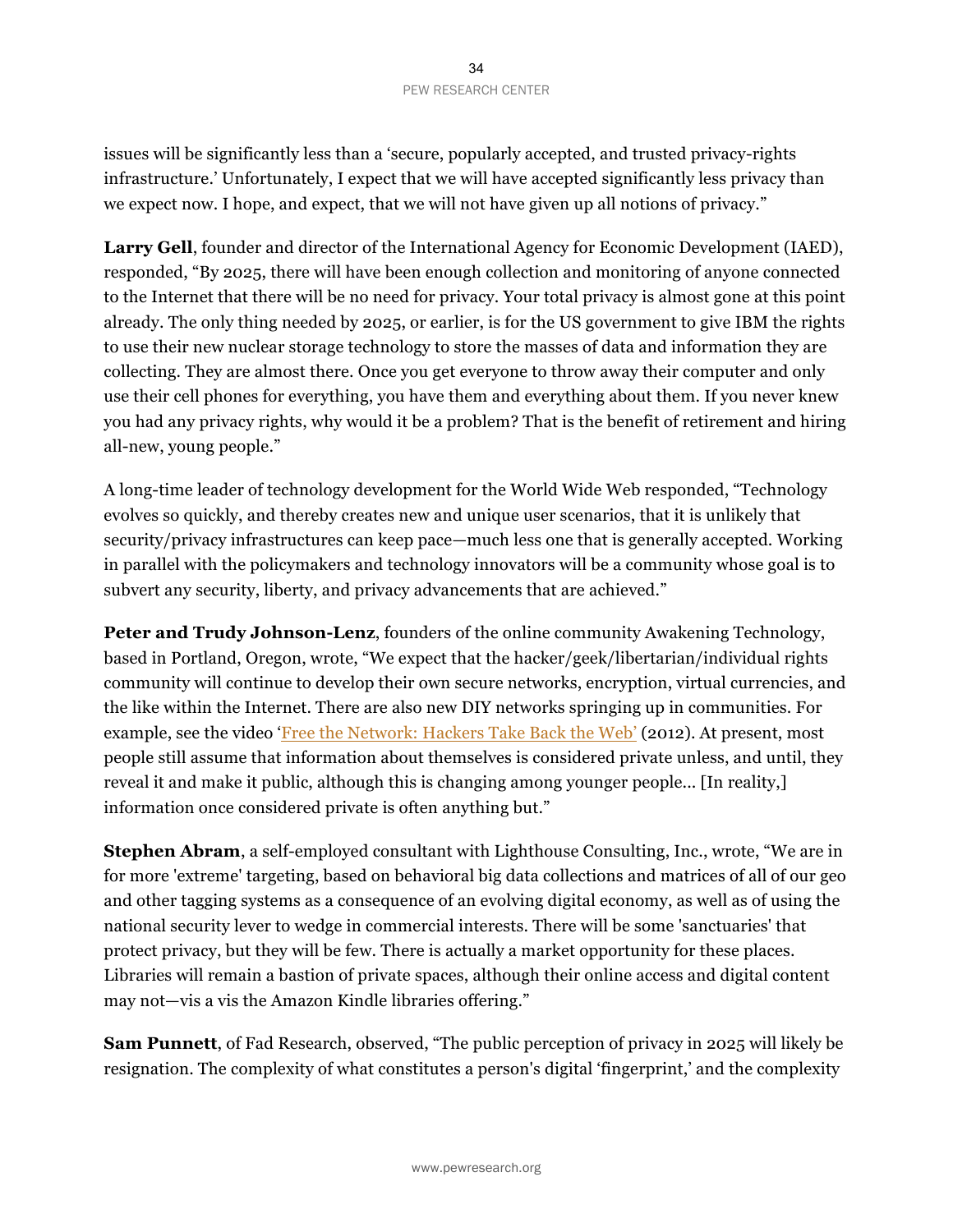of the systems that monitor them, will remain beyond the grasp of full understanding of most individuals and policy makers. The balance will remain skewed in favour of commercial and government-associated security interests over individuals. There may be 'secure data,' but it will be secured within the opaque storage systems and protocols not readily apparent or accessible to the individual citizen. I would rule out any substantive actions by policy makers. I would not completely rule out the inventiveness of technical innovators. It is unlikely that they will craft any absolute solution that puts the individual totally in charge of his or her 'fingerprints.'"

**Andrew Bridges**, a partner and Internet law litigator and policy analyst at Fenwick & West LLP, wrote, "The revelations of numerous whistleblowers [like] Edward Snowden … show that governments and agencies have 'gone rogue,' having no real accountability for their actions because they have, until now, succeeded in cloaking their actions in secrecy. I fear that no amount of political pressure will bring these rogue elements under control, and there will be no trusted privacy-rights infrastructure that is effective against government surveillance. Unless government surveillance of all aspects of society and of all individuals gets under control, all norms about privacy will become hollow, and the expectation of privacy will be nil. We will have to reorder all our actions to reflect the reality that there is no privacy except for the secrecy associated with the 'Security Class,' namely those persons who get to know about others without their own actions and knowledge being known."

**Barbara Simons**, a highly decorated retired IBM computer scientist, former president of the ACM, and current board chair for Verified Voting, responded, "Unfortunately, I think the most likely scenario is that technically savvy people might be able to communicate privately, but most folks will not have that option. I hope I'm wrong... It would help if people would stop saying that privacy is dead—get over it. There is no law of physics that says that it is impossible to have privacy. We can have privacy, if that is what we as a society choose."

**Bruce Bimber**, a professor at the University of California-Santa Barbara, wrote, "At this stage, those who benefit from the market for personal information and data are well organized and have a great deal of momentum in the market. By contrast, there is little organization and few resources, comparatively, on the part of those seeking a new regulatory regime that would protect privacy. So, pressures on government at this stage are greatly imbalanced. It is impossible to make an intellectually responsible forecast for 2025, but we can certainly see that there are few prospects for comprehensive reform in the near term."

**Fred Zimmerman**, of Pagekicker.com wrote, "There are no market drivers to make it happen. Rather, all the market drivers are to make individual behavior as track-able as possible for consumer purposes, which inevitably means that governments can track people, too. The public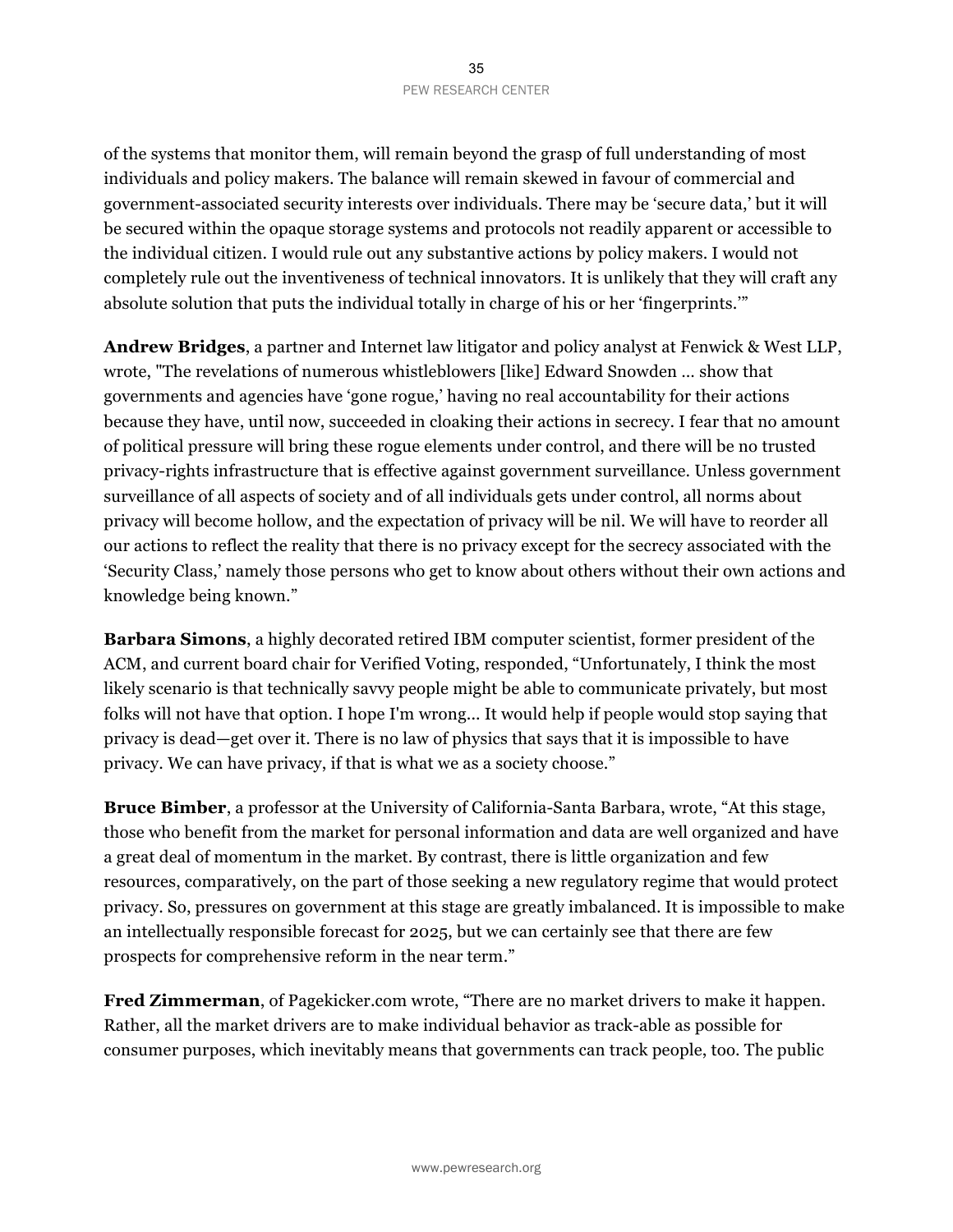will be much more accustomed to a default lack of privacy on the one hand and the need for strong cryptography or going off the grid to generate real privacy, but at a cost."

**Nick Wreden**, a professor of social business at University Technology Malaysia, based in Kuala Lumpur, commented, "This, for better or for worse, is a free-enterprise world, and tracking data enables companies to sell more. Just look at 'do not call' lists today, with all their loopholes. The regulation was enacted, but we are all still getting calls at dinner. The elite will have privacy safeguards, while the rest of us will not."

**Karen Riggs**, a professor of media arts at Ohio University, wrote, "Lawmakers (of course, being funded by corporations) might grapple with the problem in various ways, but corporate interests are overwhelmingly powerful. It is also unlikely that government officials and employees will unilaterally back off their affront to personal privacy because of what is deemed 'in the national interest.' .... A gathering storm is occurring in the realm of employer-employee relations. Among other practices, the bleeding of private Internet and communication technology (ICT usage) into the workplace is transforming the modes and scope of surveillance by employers. In less direct communication, corporate and private hacking (as well as government surveillance) will continue to creep into everyday ICT usage. Privacy protections will be Band-Aid measures. With each correction of technological vulnerability, corrupt influences find a new way to invade the personal sphere."

**Ebenezer Baldwin Bowles**, founder and managing editor of CornDancer.com, wrote, "Protection of personal information by the individual citizen, over-matched and out-maneuvered, is the propagandist's illusion—a hard sell come 2025. No number of outwardly friendly personal security apps will enable the individual to outsmart the profit-driven determination of major corporate players and criminal cyber gangs, or overcome the intrusions into privacy and cynical threats to liberty from a menacing fascist state, bent on total control of a restive and displaced populous. The few who retain awareness will have realized the impossibility of privacy but will learn to strike a counterbalance through the sly creation and manipulation of multiple and diverse online identities. Everyone will be watching everyone, but no one will be certain of the actual corporeal identity of the visages on the other side of screens and holographic projections. For the many, participation in the Net will no longer be optional.…There will be no escape from the chipset, the camera, and the omnipresent PDA. The long-sought passive legion of worker drones will, at last, be fully mustered and brought under systematic control by the stock-holding elite and their handsomely compensated managers, engineers, analysts, planners, and enforcers. A sophisticated menu of online social and cultural diversions, delivered in the guise of entertainment and personal networking, will satiate the wage-earning citizenry, ensuring that the so-called 'haves' remain blind to inequity among peoples and oblivious to the rapid diminishment of resources necessary to feed, house, and clothe the human race. Everyone vested in the system will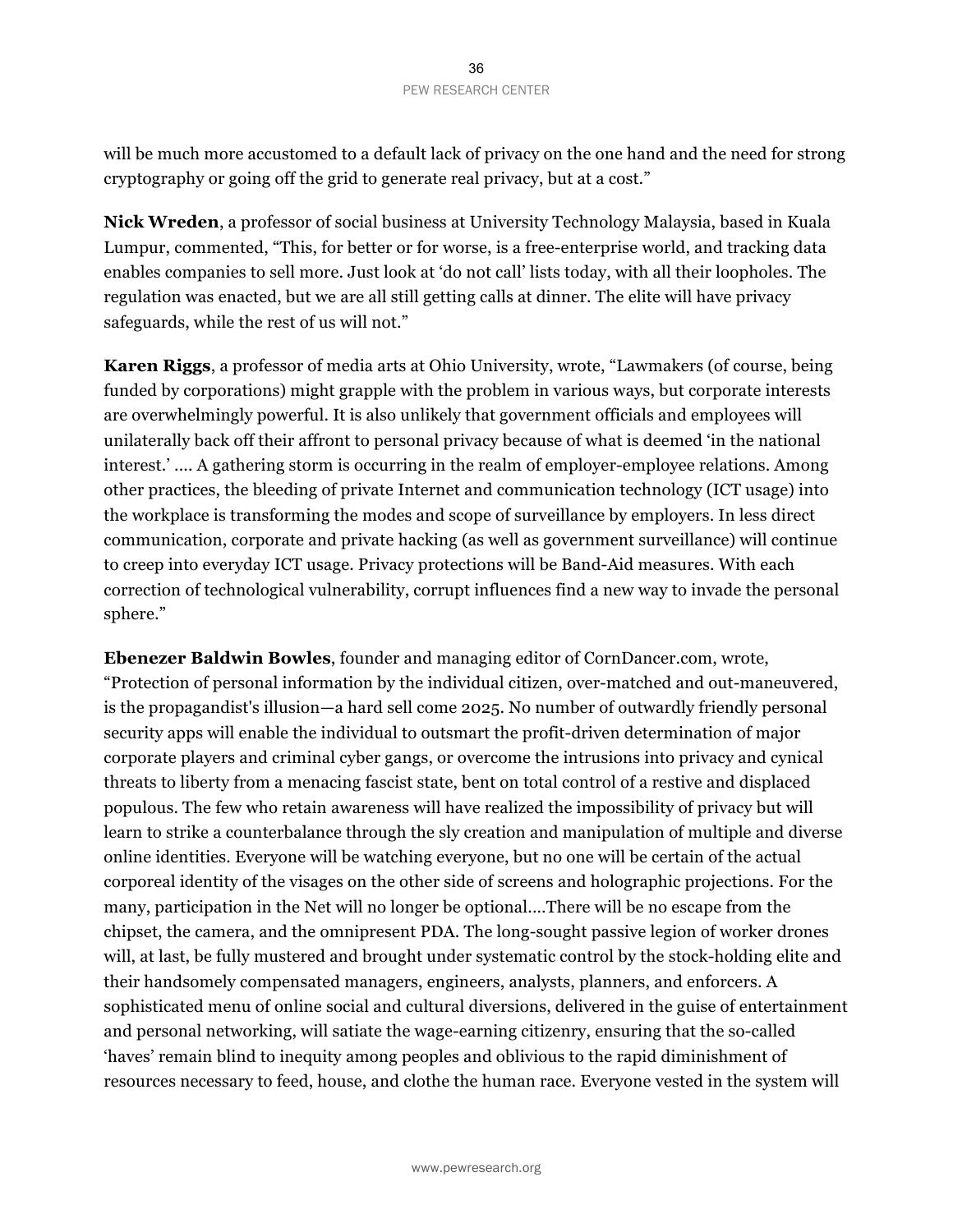have just enough to satisfy vague ideas of personal progress and opportunity...The mantra, 'What have you got to hide?' will have become commonplace criticism of anyone who stands against the all-powerful state in matters of privacy versus security. Not knowing our neighbors, and inculcated with deep-seated fear of 'the other,' we, as a people, will view privacy as one of those things we had to relinquish to be safe from harm and secure in our hovels."

**Frank Thomas**, a communications professional, wrote, "The continuing influence of US corporations, the US administration, and the Chinese state with the then-largest digital user base, will inhibit effective protection of user privacy. The situation is just too good for these major players to leave individual privacy rights below the level attained with international telegraphy or postal services in the nineteenth century. Who could have imagined that private corporations demand, and get, the right to read your address book, just under the pretense to send 'better' advertisements (as smartphone apps often demand)? There will be a continuing struggle on privacy between countries with a historical experience of dictatorship and foreign occupation, such as the majority of European, African, Asian and Latin American countries, whose populations will demand strong privacy, and the few Anglo-Saxon countries with their Puritan and dictator-free experience, who see no evil in living digitally naked. I have nothing to hide, so the state (or a corporation) can look into my intimacy, if I get a favor for it."

**Francis Osborn**, a philosopher at the University of Wales-Lampeter, wrote, "Governments and businesses are extremely unlikely to create a secure and trusted privacy-rights infrastructure because, where privacy rights and online marketisation conflict, the buying public [is] consistently ready to take a convenient option, which compromises the security of their data. There are, and will remain, a minority who wish to ensure the security of their data and privacy, ensuring the continued demand for such a secure and trusted system, but buying and selling personal data is such a large part of marketising otherwise unprofitable online services that a compromise by 2025 seems impossible."

**Dave Burstein**, editor of Fast Net News, responded, "In making decisions like this, especially around monetization, corporations with the money for lobbying too often dominate. The result is weak protection for individuals. Most of us will continue to prefer our sexual behavior unobserved and will not go naked in public. Short of that, the majority will take a, 'What the \*\*\*\*,' attitude toward privacy."

**Mark Nall**, a program manager for NASA, responded, "There may be the illusion of personal privacy, but there are two main drivers against true personal privacy. The first driver is corporate need to understand the customer. Business economics will continue to drive this. The second driver is national security. Lone actors are a significant threat now, and advancing technology will make them an even greater threat in 2025. Automated monitoring will be used to help prevent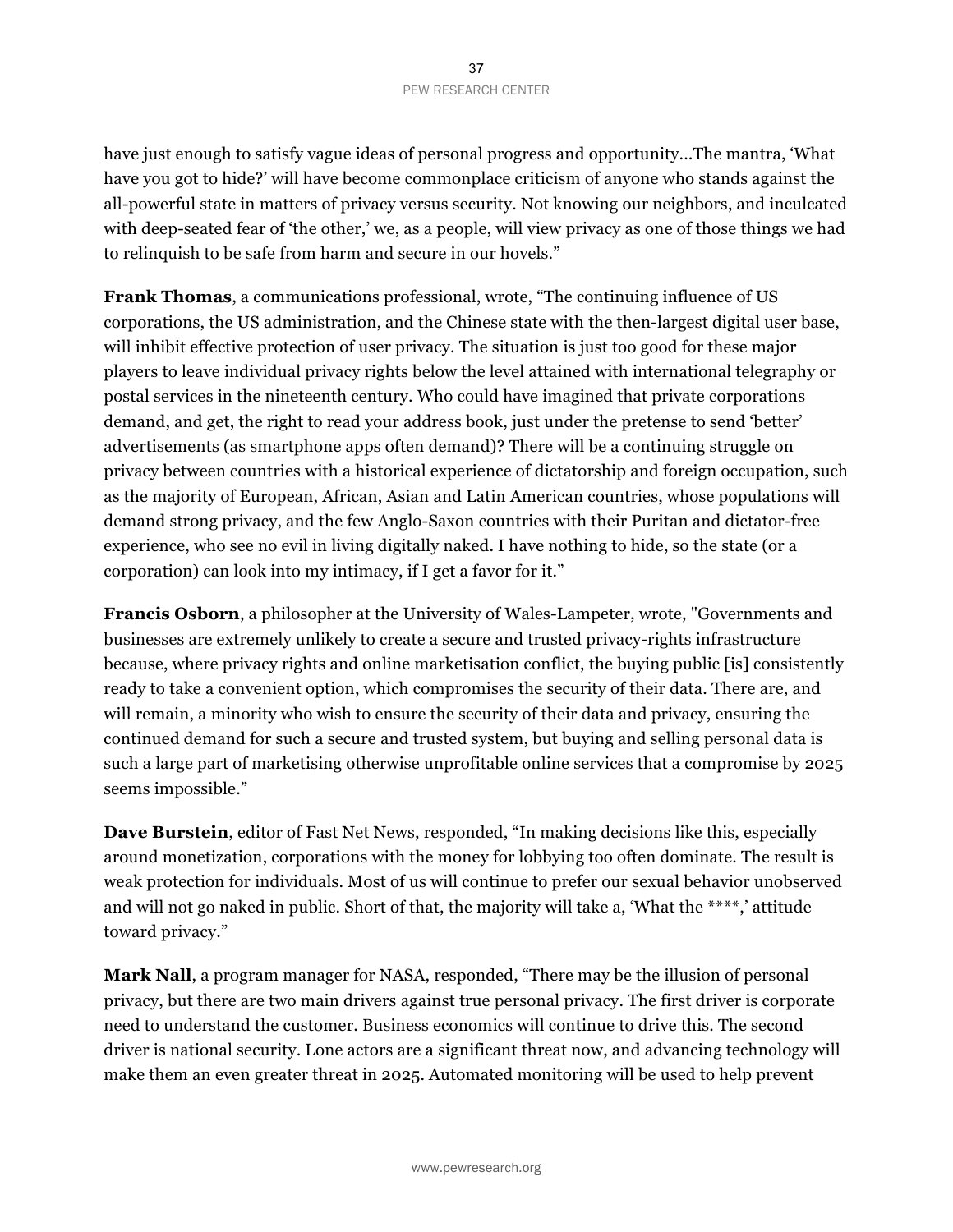future crimes. There already is little or no expectation of privacy online. This will continue, so I see little change by 2025."

**Celia Pearce**, an associate professor of digital media at the Georgia Institute of Technology, responded, "My leaning is towards 'No,' and here is why: For one thing, policy makers are largely clueless about the Internet. They have poured billions of dollars into cyber security from the perspective of cyber-terrorism and national security, including spying on Americans, but have turned a blind eye to many other aspects of the Internet that need attention. In my opinion, the biggest threat to privacy is corporations. If we do business with them, they take our private information and can do what they will with it, pretty much entirely unregulated. They can sell our information, pass it around to their other divisions, and so on. If we browse their websites, they can cookie us and track everything we do, again, unregulated. In addition, they can spam us without consequence. At this point, corporations are free to exploit their unlimited access to our personal information without any checks or regulation, and, sad to say, I am sure this will continue... My biggest concern about the Internet at the moment is cyber-bullying and hate speech, especially misogynistic hate speech towards women. I am a video games scholar, and it is well known that, when women go into networked video games such as *Halo* or *Gears of War* speaking with their natural female voice or revealing their gender through a name or other means, they get harassed, told, 'This game is not for you,' and/or threatened with rape and so forth. And, anti-gay hate speech is so pervasive that it is commonplace. Women who speak out against sexism in the game industry are regularly threatened and harassed."

**Aziz Douai**, a professor of new media at the University of Ontario Institute of Technology in Canada, responded, "The high economic and political stakes involved in dominating and controlling cyberspace will continue to prevent technology innovators from creating a more secure and 'trusted privacy-rights infrastructure.' Users will be more jaded about online privacy because they will expect that it is the (huge) price they have to pay to participate in cyberspace."

**David Cohn**, director of news for Circa, responded, "The incentives are not aligned properly for this to occur. Publicity will be assumed; not just that it is assumed one is in 'public'—but one will assume that there could be 'publicity' around their actions. Privacy will be a privilege, and even in the act of being private, will be known. For example, I know if somebody is using Snapchat, they are having conversations that are private. Because privacy requires action, one cannot inconspicuously be private."

**Tom Jennings**, a respondent who chose not to share additional identifying details, wrote, "It will never happen... My guess is that the Internet as we know it—open protocols—will be replaced by inter-linked proprietary networks controlled entirely by corporate interests with a modicum of regulation and an extra heaping of government security infrastructure, a la NSA's data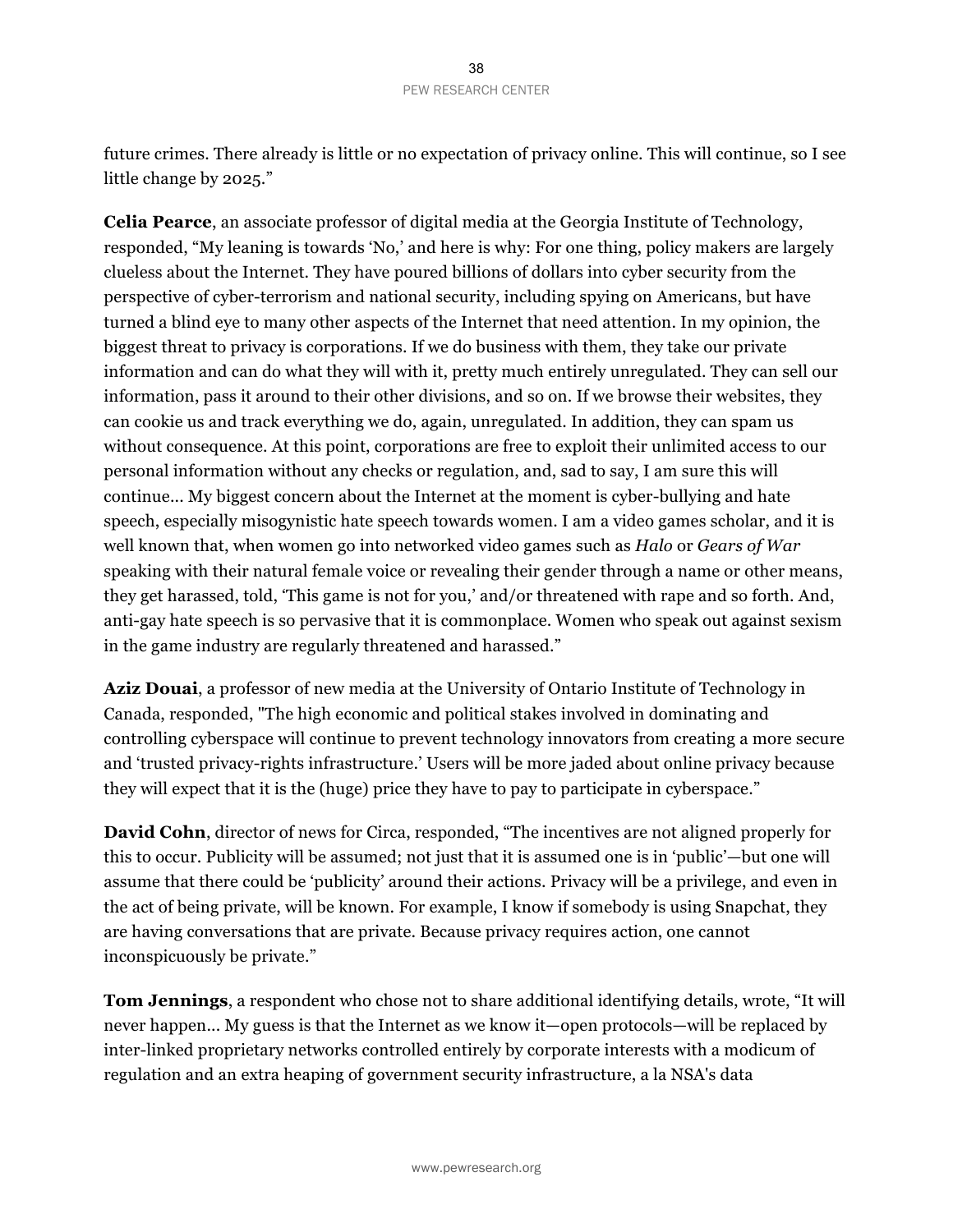extraction/warehousing. Government now, and probably for another decade or two (if it is not yet already permanent), has far more pressure to serve the needs of 'business' (a misnomer: multinational corporations, i.e., Walmart, et. al, are hardly 'business' in any historic sense). 'Apps,' as opposed to flexible multi-purpose, adaptable programs running on general purpose computers (laptops, etc.), will further ensure the death of any egalitarian use of the Net; 'apps' turn Net services and their human users into 'read-only' users consuming information produced by content-providers...[I]t is not like 'privacy' ever had a hard definition; it was always contingent upon the loss of some 'assumed' part of culture. Privacy generally meant, 'I assume no one is looking.' Corporations are exploiting components of human interaction trivia that went unexamined, i.e., tracking individual incidental purchases, or 'following you out of the store' with identity tracking, etc. Whatever happens, there will be less self-control over the consequences of our personal actions, calling that privacy, or not, is another issue."

**John Anderson**, director of broadcast journalism at Brooklyn College, wrote, "I just do not see that the political or economic will be there for it, unless there is a massive sea change in the way our political system works. I fear we will be living in a world where biometrics will be a common thing, and privacy will be a premium luxury commodity. This is nearly impossible to imagine, as changes in this regard are happening within generations. By and large, my students see privacy as an esoteric thing that does not really have any bearing on their lives, and that scares me."

**Victor Bahl**, director and research manager for Microsoft Research, wrote, "The bar for what is considered private, and for what is not, will be different from what it is today. Citizens will continue to stress about the information technology and can infer from what appears to be random and uncorrelated pieces of data. Laws will complicate the usefulness of the technology, so people will be confused about what they are giving up. Different form-factor devices will make it harder for users to understand what they are compromising."

**Larry Press**, a writer, consultant, blogger, and part-time professor, said, "Security and privacy will evolve, but they will not come to a stable conclusion for several reasons: first, 'right' and 'wrong' are subjective—one person's privacy for freedom fighters is another person's terrorism. Second, people willingly trade privacy for free services like those provided by Google and Facebook; that also gives those companies power to influence legislation. Third, technology whack-a-mole—will continue to evolve. My guess is that people will be less concerned about privacy by 2025—I teach, and my students are pretty much indifferent."

Gary McGraw, the CTO for Cigital Inc., known as a father of software security, wrote, "Though all stakeholders will *want* this to happen, it will not. The government will overreach and underperform in all domains, using private industry to justify and amplify its actions. In general, the populace will remain captivated by functionality and will not care about lack of privacy,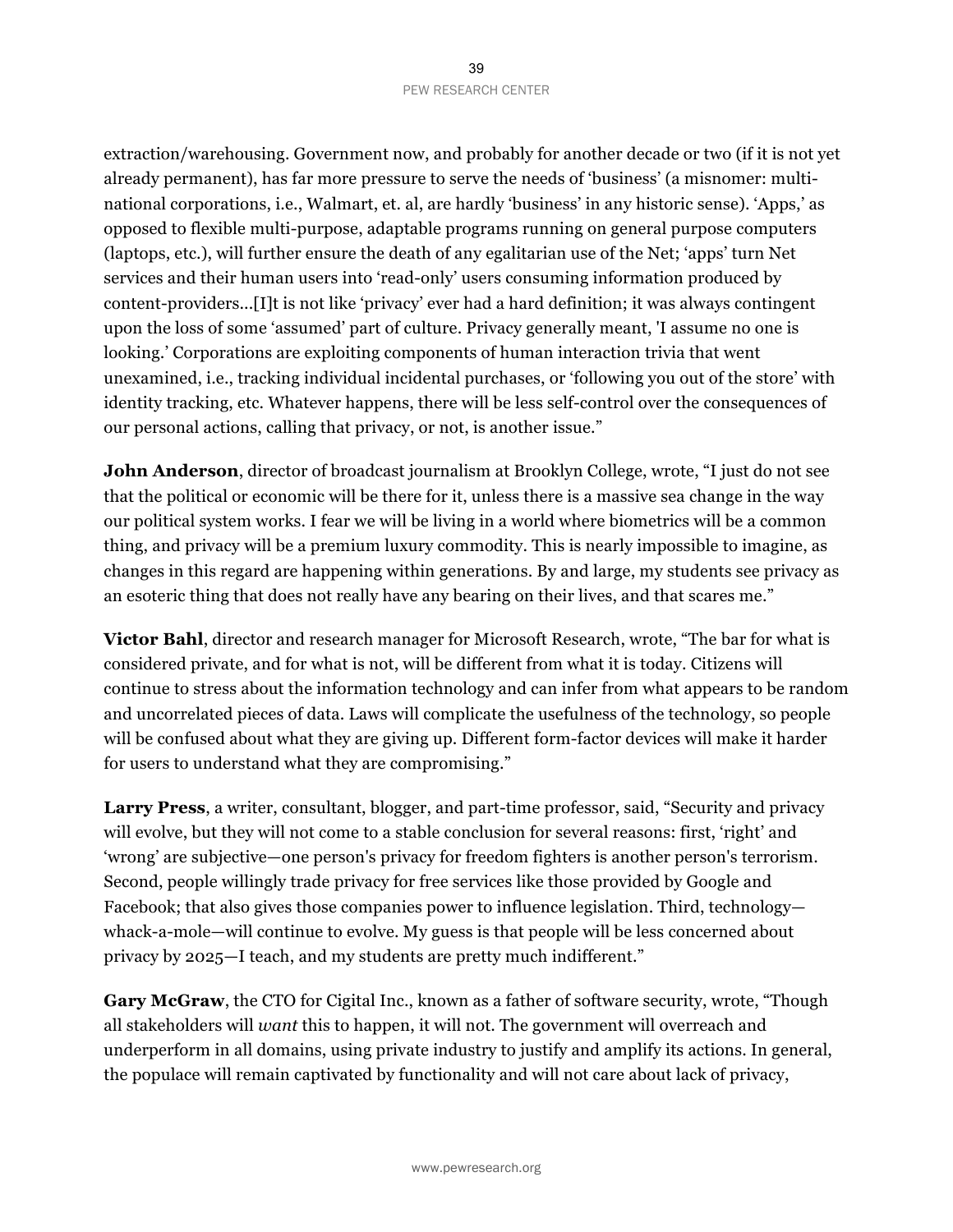surveillance, or the tradeoffs that come as a price for 'security.' There will be more awareness, more worry, and about the same action by 2025."

**Karl Fogel**, a partner with Open Tech Strategies, and president of QuestionCopyright.org, wrote, "I expect user privacy to be in about the same position in 2025 as it is now, for several reasons. First, businesses that provide online services often have a direct anti-privacy interest; they make their money by selling facts about their users—advertising being the most obvious use, but not the only one. Second, in online services, there is an inherent tradeoff between privacy and usability: the 'user experience' provided by an online service is often better the more the service knows about that user's life. (This is not to say that privacy is an unworthy goal, but rather that people sometimes want contradictory things.) Third, similarly to the above, there is a security/convenience tradeoff inherent in any software application. Software tools exist right now that offer communication free of surveillance, and in some cases, even free of detection. But, most people do not use them most of the time because those tools inevitably make communication harder for the legitimate interlocutors (after all, whenever there is a security feature that 'does not' involve any inconvenience, it would already be incorporated as a matter of course, thus establishing the new baseline from which the security/convenience tradeoff begins again). Fourth, governments' desire for surveillance capabilities will not go away, and neither will their strategy of drafting Internet-based services into the surveillance network.… Nothing about the passage of time changes any of these dynamics."

**Marc Weiner**, a professor at Rutgers University, wrote, "The Internet's present-day commercial norms and physical infrastructure [assumes] a very elastic sense of privacy. Despite some early holdouts for a free and unregulated Internet, it was quickly monetized, and since the only things that actually move around on the Internet are data, it was data that was monetized. And, in order to monetize data, it was necessary to render conventional understandings of privacy elastic; indeed, Facebook's use of private data is the very best example of this phenomenon. This policy of elastic privacy is now so deeply embedded in the praxis of the Internet that path dependency pushes it to expand in like form."

## **Theme 2) There is no way the world's varied cultures, with their different views about privacy, will be able to come to an agreement on how to address civil liberties issues on the global Internet.**

**Per Ola Kristensson**, a lecturer in human-computer interaction at the University of St Andrews, UK, responded, "By 2025… there will be intense pressure by the general public to legislate in order to protect people's privacy on the Internet. However, legislation will not be completed by 2025, as legislators will still be waiting for an industry-driven, privacy-rights infrastructure to be developed. The development of this infrastructure will be delayed because of an inability to agree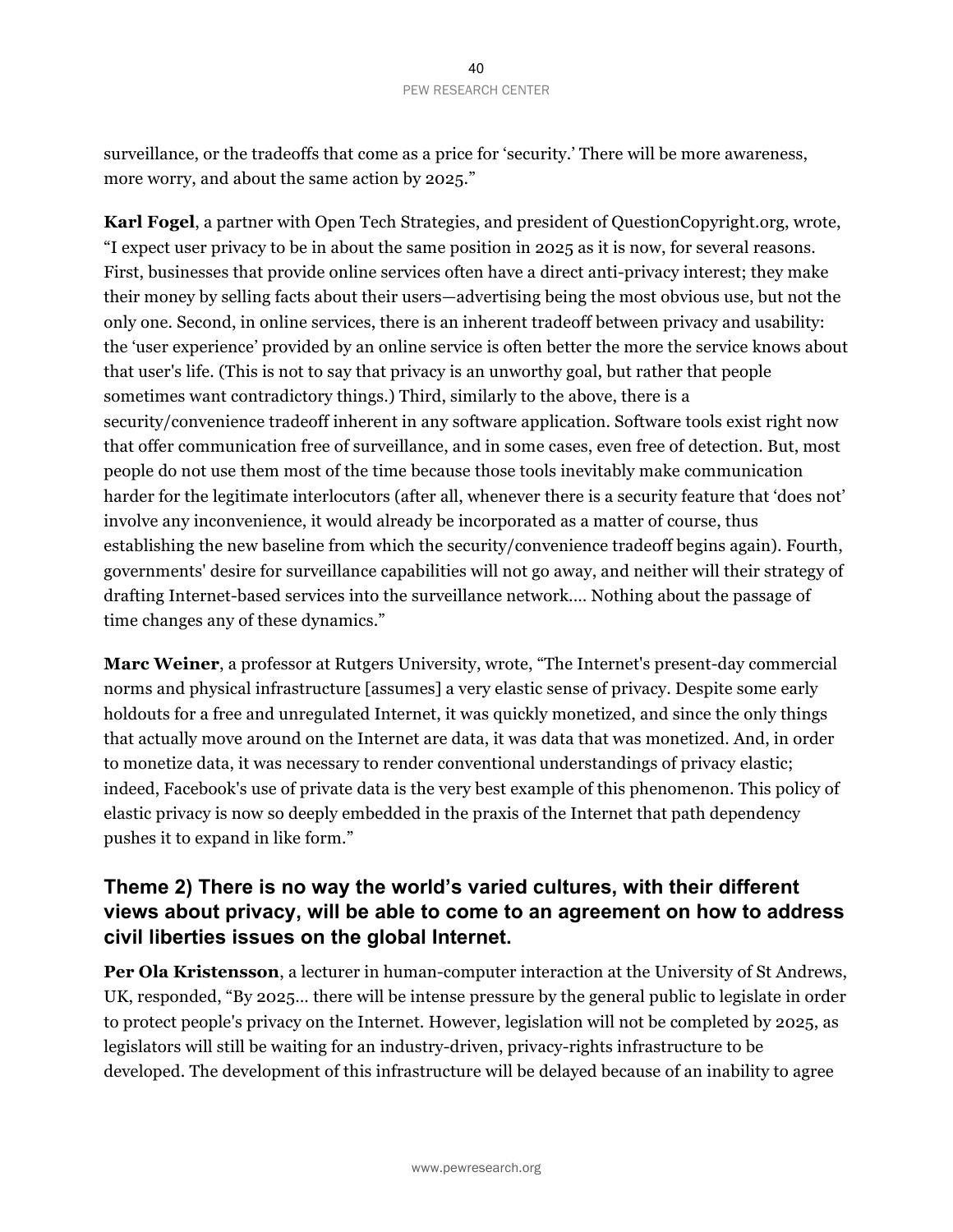on several fundamental issues due to competing business interests, such as a fear of standardization damaging profits for leading advertisement networks, and an inability of privacy advocates and advertisement networks and other industries profiting from profiling people to compromise. Politically, there will be serious concerns raised about how the United States risks losing its dominant position in the Internet business by legislating too harshly, as leading advertising networks by Google, Facebook, LinkedIn, and other US-based IT-companies will be even more dominant and an even bigger industry than it is today. It is likely educated people will be more reluctant to share information on the Internet, as the ability to de-anonymize people on the Internet will be much greater."

An Internet engineer and machine intelligence researcher responded, "I expect the continued balkanization of Internet governance, with different policies imposed for different reasons at the national level. Some countries will choose to favour individual privacy and information security. Others will take a laissez-faire approach. And, others will impose severe censorship and access restrictions for various well-meaning or misguided reasons. I expect established business and national security interests to continue to disrupt any attempts for global governance with regards to individual privacy and information security. It is likely that continued disclosures of privacy violations, particularly disclosures that lead to human rights violations, will raise public concerns, perhaps even to the point where citizens of democratic nations collectively express that concern by voting for government representatives who are equally concerned. It is equally likely that the public in wealthier, democratic nations will simply accept the lack of privacy, based upon the rationalization that it does not affect them personally."

**Stuart Chittenden**, the founder of the conversation consultancy Squishtalks, wrote, "The outcomes will revolve around the tensions between global cultures (i.e., privacy-inclined Europe, compared to the indifferent and open United States, to controlled and censored China, Russia, etc.); economic systems (i.e., free-market capitalism and quasi-socialist economies); and sociopolitical value systems (i.e., US Republican, versus Democratic, policies); as well as a simple lack of awareness and, indeed, apathy, among much of the Western world, especially the United States, when it comes to the balance between corporate messaging and the reality of Internetbased applications and tools. Public norms will be largely indifferent, with isolated groups (i.e., ACLU, consumer advocates, Snowden-esque supporters, etc.) offering cautionary, yet shrill, messages that will be ignored by the vast swathe of the media."

**Shahab Khan**, CEO of PLANWEL, a nonprofit organization aimed at closing the digital divide, wrote, "This issue is too diverse for all countries to agree. Superpowers always have their own interests to look after. The developing world might agree. There would be a clear divide."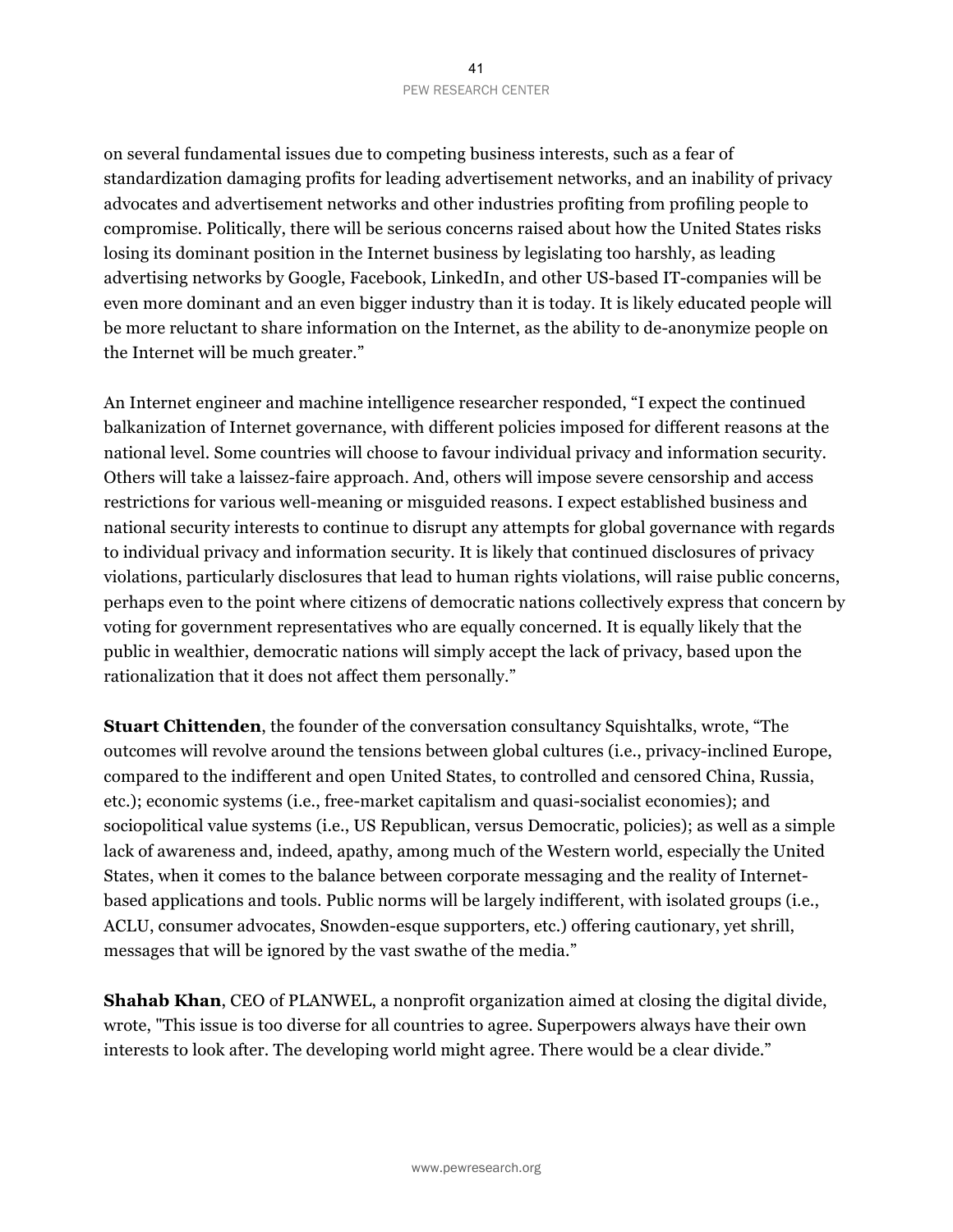**Laurent Francois**, executive creative strategist for RE-UP, said, "I cynically think that, in 2025, we will experience big 'blocks' of interfaces, probably gathered around political or cultural objectives. As there will be this sort of oligopolistic digital world, I doubt there will be a consensus between nations with very versatile geopolitical and technological strategies. There will probably be more digital worlds: we might see new, 'off the grid' systems, which will co-exist and live out of infrastructures initially shaped by governments. In terms of business relationships, consumers will probably value a minimum standard of privacy. But again, as it is already a very complicated mind game (just look at what we already accept when we install a Facebook app!). I am not sure that the general public will shift its attitude if the consumer experience satisfies them. I guess that it is going to become tougher."

**David Allen**, an academic and advocate engaged with the development of global Internet governance, replied, "'The Internet' is, of course, a global phenomenon. While some nations may likely produce, by 2025, such a trusted infrastructure, it seems clear that other nations most certainly will not. Europe seems likely to continue strongly on the privacy front. On the other hand, totalitarian regimes have too much at stake to follow such a dictate. Will the United States produce such an infrastructure internally? The United States moves incredibly slowly on the things. To predict, for 2025, is a chancy bet. Will some global governance structure arise to produce such a global infrastructure? That seems unlikely, particularly with the tension between the West and pointedly non-democratic states."

## **Theme 3) The situation will worsen as the Internet of Things arises and people's homes, workplaces, and the objects around them will 'tattle' on them. The incentives for businesses to monetize people's data and governments to monitor behavior are extremely potent.**

**Anita Salem**, a design research consultant, wrote, "Government and industry will both exert strong pressures to decrease our privacy. Government will continue to strengthen data mining efforts on private citizens and push for encryption keys in the name of 'security.' Industry will continue to put profit over ethics and create even more unusable privacy settings and will utilize our data for subtle, and not-so-subtle, purchase and market manipulations. The lack of privacy will be taken for granted. The public will not realize the power of psychometric data mining and analysis, which will be used by the privileged to shape opinion and influence laws. Public opinion will be tailored almost instantaneously based on aggregate data mining of online activity. Behavior will be more homogenized due to the ability to network cameras and computers to observe and identify aberrant behavior. New technologies and social systems will be established that are counter to this anti-privacy culture, and these hackers may exert a disruptive force."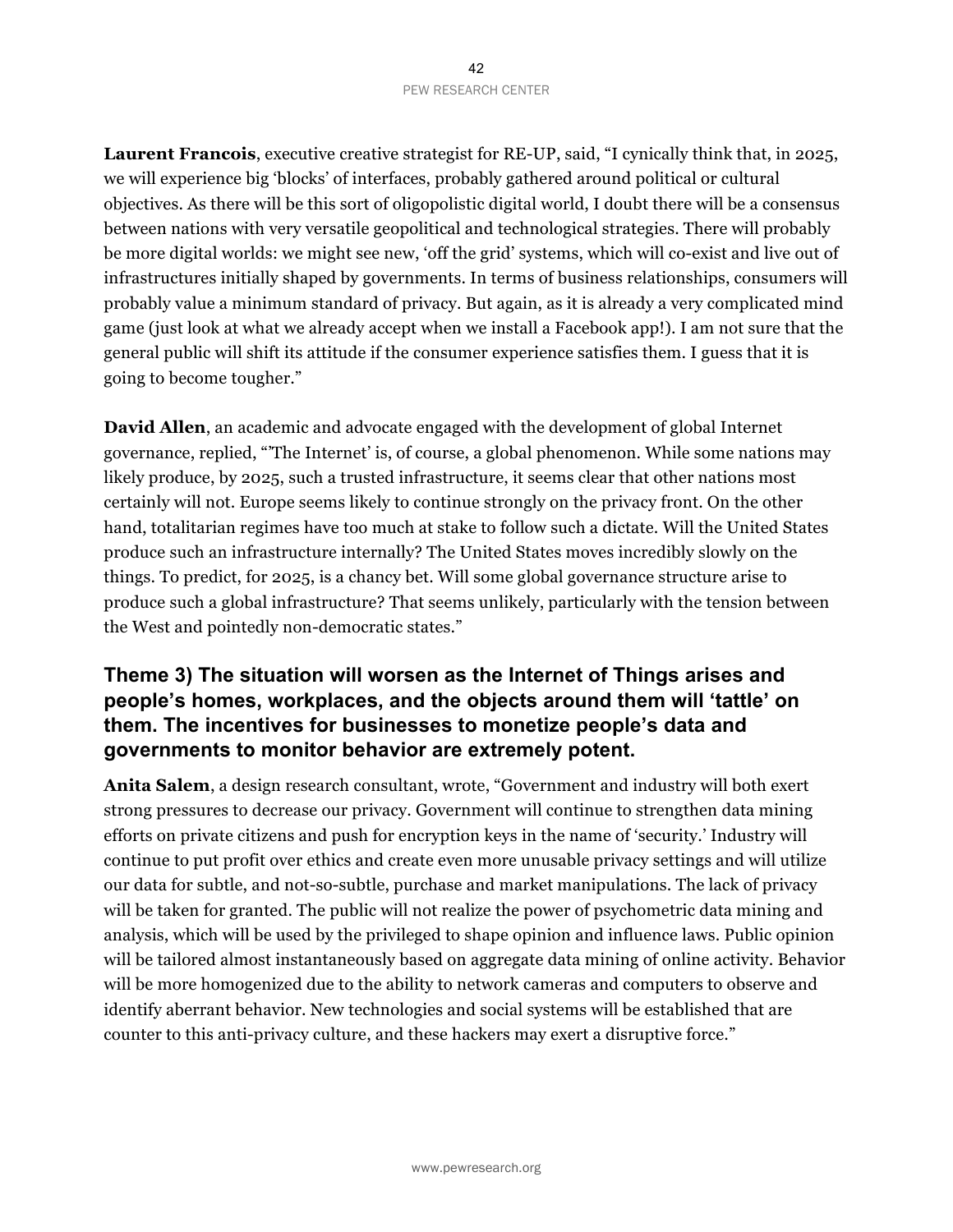**Dean Thrasher**, founder of Infovark Inc., wrote, "The slow erosion of privacy online is a classic 'boiling the frog' problem. It is hard to imagine a crisis of privacy that would force regulators or lawmakers to take a strong interest in establishing and protecting privacy rights. As for technologists, there are compelling technical and financial reasons for making privacy protections as weak as possible. The technical reason is that privacy is a 'wicked problem,' an intersection of social norms, tacit guidelines, and accepted practices that are difficult to codify. Managing complex security and privacy rules regarding data is an expensive and error-prone task, and most companies will avoid it if at all possible. The financial reason for avoiding it is simple: Most websites and applications are funded by advertising and commercial applications that have a strong interest in knowing as much about current and potential customers as possible. In response to the weak online privacy regime, most Web participants will grow used to managing multiple profiles. They will put forward different public views of themselves in different contexts, and others will come to respect the implicit boundary lines between these profiles."

**Alf Rehn**, chair of management and organization at Abo Akademi University in Finland, wrote, "Whilst I would love to think that we will be a more advanced society privacy-wise, I am a cynic when it comes to this. As privacy is becoming increasingly monetized, the incentive to truly protect it is withering away, and with so much of policy run by lobbyists, privacy will be a very expensive commodity come 2025. Sure, some of us will be able to buy it, but most will not. Privacy will be a luxury, not a right—something that the well-to-do can afford, but which most have learnt to live without."

**Christopher Wilkinson**, a retired European Union official, board member for EURid.eu, and Internet Society leader, said, "This question contains contradictions which belie the 'Yes/No' response. I do not accept that 'compelling apps' emerge from consumer tracking and analytics. I think that these techniques have nothing to do with the user experience, but rather are designed to customise advertisers' opportunities. I would prefer to pay more for an Internet that is free of advertising. In Europe, they will not differ significantly from what they are now. The Internet operators should adapt their offerings to the privacy of individuals and to the law. With respect to apps, etc., 'privacy by design' should be the norm."

**David Ellis**, course director for the Department of Communication Studies at York University in Toronto, responded, "Big corporations will always want more confidential data from customers, especially those in the targeted-ad industrial complex, since increasingly intrusive data-mining is the hallmark of success. These motives will apply less to firms whose business is not ad-supported, but instead, based on selling content and apps (and other digital retail goods). Yet, this distinction is by no means hard and fast, since lots of developers have shown they are not above deceiving end-users about their actions... By 2025, these trends are likely to be exacerbated by the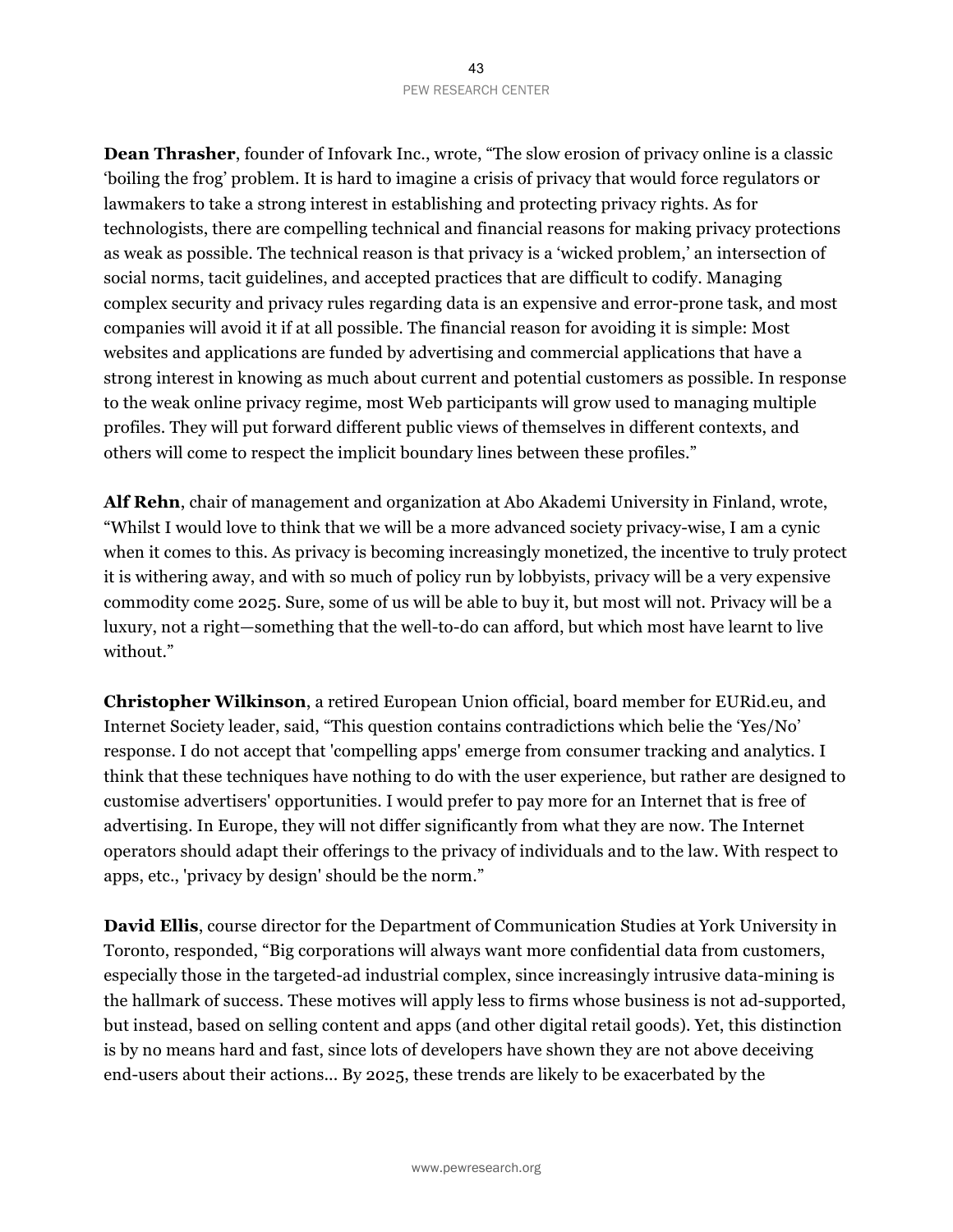appification of the Web and the growth of the Internet of Things and the far greater degree of intrusiveness they will enable."

**Andre Brock**, a survey participant who shared no additional identifying details, wrote, "I foresee that the expansion of personal information collection will continue to be exploited for profit and for 'national security.' While I am tarring smartphones with a heavy brush, thanks to their proximity to our person and status as genius loci of our social spheres, I am also concerned about the number of 'quantified-self' devices (and clothing), along with the incursion of the Internet of Things in our homes (i.e., the Nest thermostat, Internet-connected refrigerators, and smart toilets)... These devices and appliances are not yet infrastructure, but given continuing trends in low-power CPU design, I am convinced that we will continue to populate our domestic spheres with information gathering devices, and I have yet to see a considerate policy protecting our information access rights."

**Brad Berens**, a senior research fellow at the USC Annenberg Center for the Digital Future, wrote, "Citizen/customer/consumer/user privacy in the United States is kind of like soccer: it is the topic of a future that is never going to show up."

**Mark Andrejevic**, a university professor responded, "We are embarked, irreversibly, I suspect, upon a trajectory toward a world in which those spaces, times, and spheres of activity free from data collection and monitoring will, for all practical purposes, disappear. We will continue to act as if we have what we once called 'privacy'—but we will know, on some level, that much of what we do is recorded, captured, and retrievable, and even further, that this information will provide comprehensive clues about aspects of our live that we imagined to be somehow exempt from data collection. We are already doing this—many of us use email as if it is private, in the way that written correspondence or face-to-face conversations were private, even though we know that commercial entities, the state, and, in many contexts, employers, have comprehensive access to it. Increasingly, we will find our ability to preserve this illusion challenged, and I suspect we will adjust to these changes the way we have already adjusted to Gmail, etc. This is not to say that there will not be resistance to increasingly comprehensive monitoring, but I suspect that conceptions of privacy will be replaced by concerns over various forms of injustice and abuse, perhaps even over particular forms of entrenched power."

## **Theme 4) Some communities might plan and gain some acceptance for privacy structures, but the constellation of economic and security complexities is getting bigger and harder to manage.**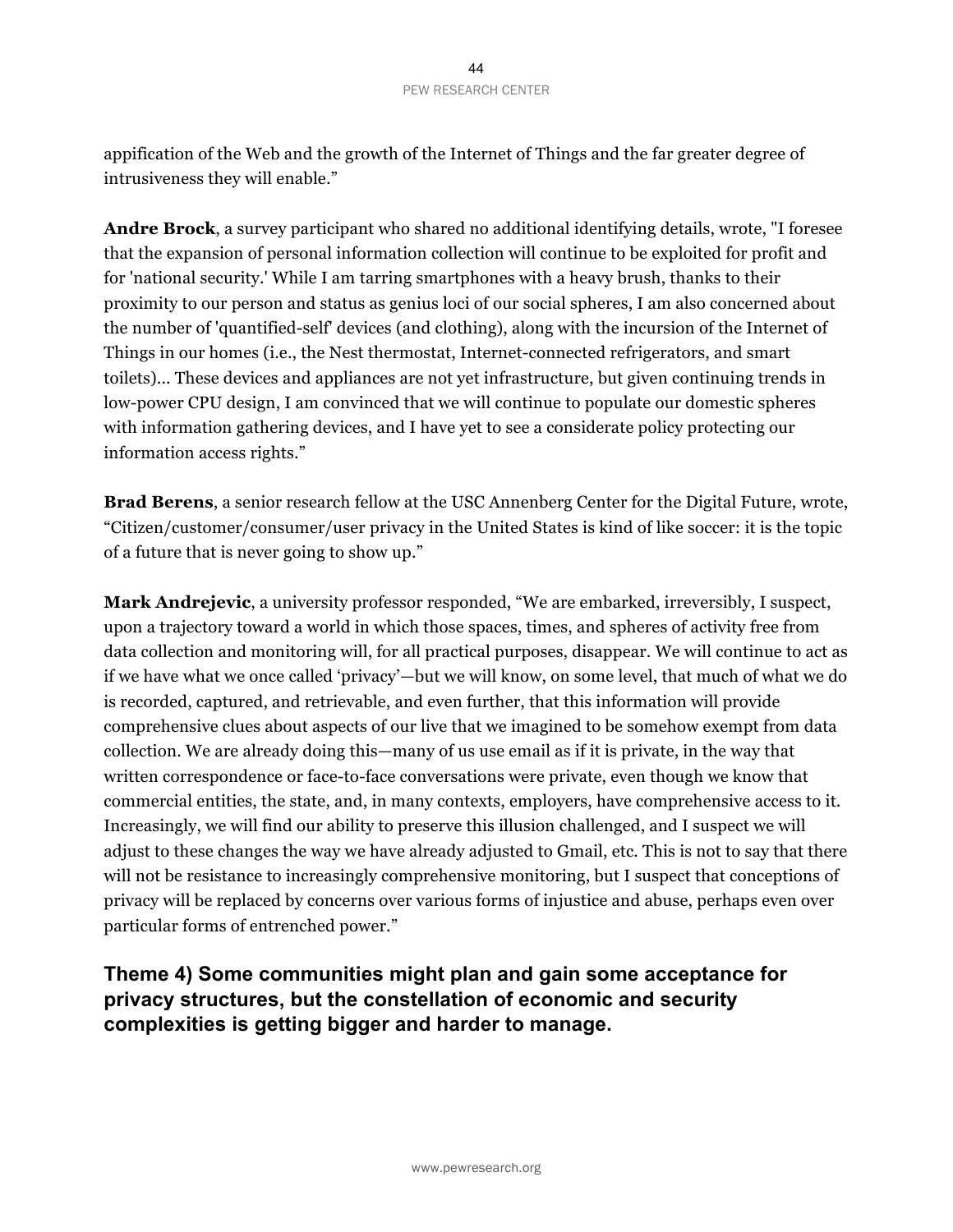**Sean Mead**, senior director of strategy and analytics for Interbrand, wrote, "Most people will ignore, or never appreciate, how exposed they are. There will be a branded program to represent best privacy practices, but it will be deliberately ineffective. A separate network will exist for those with a commitment to privacy; the network will lack the full functionality of the Internet and only be compatible with a limited number of sites. Expectations for privacy will be narrowed, but many will still be surprised by pictures and videos among friends going viral, in situations never contemplated at the time of capture."

An anonymous respondent replied, "For one, there will not be 'one public,' nor 'one network.' There will geo-publics with different rules (China, Napoleonic-dominated Europe Tradition, military-industrial-United States, etc.). Secondly, these geo-publics will have separate networks, and sub-partisan groups will have separate networks in those geo-publics (think darknets). Substantial portions of the world will assume they have no privacy, and in fact, will construct apps, appliances, and graphs based on that."

**Andrew Nachison**, co-founder of We Media, wrote, "I needed a third choice: 'Yes, but…' I have no doubt that policy makers around the globe will update privacy laws. But, they will not be uniform, or uniformly applied, and they will trail commercial and non-governmental innovations. Businesses will continue to seek new and better ways to track and persuade consumers to make purchases, as well as to manage risk. Governments in democracies will remain conflicted between the interests of citizens and those of businesses that drive economies and politics; and, governments in dictatorships, so long as they survive—and like those in democracies—will depend on surveillance technologies to track and suppress dissent. I favor stronger protections for privacy. I expect tech innovators to be the primary obstacles and providers—and I do not think policy makers will lead or create the infrastructure. I suspect we will see more inconsistencies and schizophrenia—continuing erosion of expectations of privacy for communication and digital experiences—as we see today with young people who presume their digital lives and 'vapor trails' are public, or tracked by someone, but they do not fully appreciate what that means; and, at the same time, older people, who instinctively distrust government, fear for the safety and success of their children and worry about who has access to their data streams, especially their electronic health records."

**Nigel Cameron**, president of Center for Policy on Emerging Technologies, based in Washington, DC, wrote, "This will be turbulent. A language of privacy has yet to be properly developed, which is why, so often, people seem unconcerned. No business will prosper without consumer confidence."

A professor at Aoyama Gakuin University, in Tokyo, Japan, wrote, "It is technically impossible to create such an infrastructure because it is impossible to attach strings to data. Once you pass the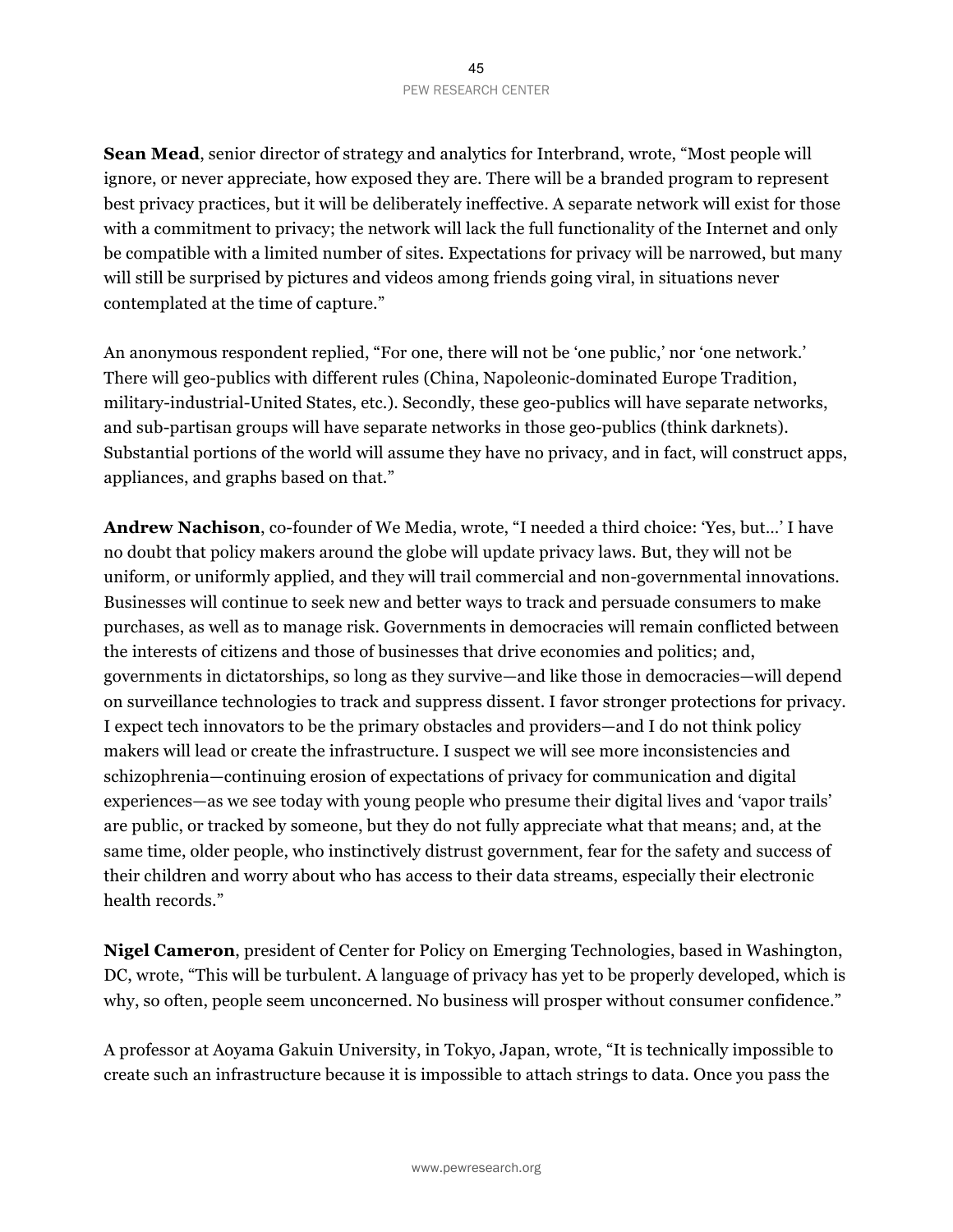data to somebody else, you just have to hope they will use it they way they told you they would. What can be done is to have stricter laws for privacy, but even that just leads companies to create longer small-print privacy statements, which nobody reads anyway. People will understand more about privacy implications of their actions on the Internet, but they will still ignore a lot of it. Also, there will be new technology that will make things more difficult to understand yet again."

**Brittany Smith**, a respondent who did not share a professional background, wrote, "It will be impossible for policymakers to create a popularly accepted privacy-rights infrastructure that is trustworthy without intensive collaboration and cooperation among major corporations and public agencies such as the NSA. This will require a large cultural shift, both within these organizations and amongst the greater public. Very few citizens are aware of what is at stake in this dialogue and are not in a position to organize and advocate for their rights. I believe a trusted organization will need to emerge that can help to educate the public and work across sectors to develop a secure infrastructure. Cyber-security will be the most important issue of the upcoming decades. People will become more aware of things like passwords and their online identities. Clicking 'Keep me logged in,' and, 'Remember me,' and, 'Save this password,' will no longer be an option. I believe that, in the future, smartphones, wallets, and electronic devices will have built-in hardware to make them more secure, and more software solutions to create random, secure passwords that are changed frequently will become available."

**Kelly Baltzell**, CEO for Beyond Indigo, wrote, "The definition of privacy is undergoing change. What we considered privacy in the past is gone. In a sense, we are moving to a more open society, where everything can be tracked and shared. This really is a full loop back to the days of the small town, in which everyone knew everyone's business. The more we rely on devices, the more tracking will become a natural outcome. Data, devices, and information are all tools. How we use these tools is the key. People have gladly given power to those who would choose to abuse it because they get captivated by the device. The devices create pleasure (studies have shown the 'ping' of a smart phone text hits a pleasure center), and people shrug and say, 'Who is searching for me anyway?' Until people choose to take back control over their thoughts and actions, online privacy will be a non-existence... Most people do not care. They are completely unaware of how much of their lives are tracked and are stunned when they find out there movements can be tracked. By 2025, this will be the norm, unless people decide to change. I hope they change, but in reality, it is looking bleak that it will happen. It is time for people to learn they have the power to make choices."

**Paul M.A. Baker**, associate director at the Center for 21st Century Universities (C21U) at the Georgia Institute of Technology, predicted, "There seems to be a variety of dimensions to the idea of trusted privacy-rights infrastructure. Policy makers and technology innovators do not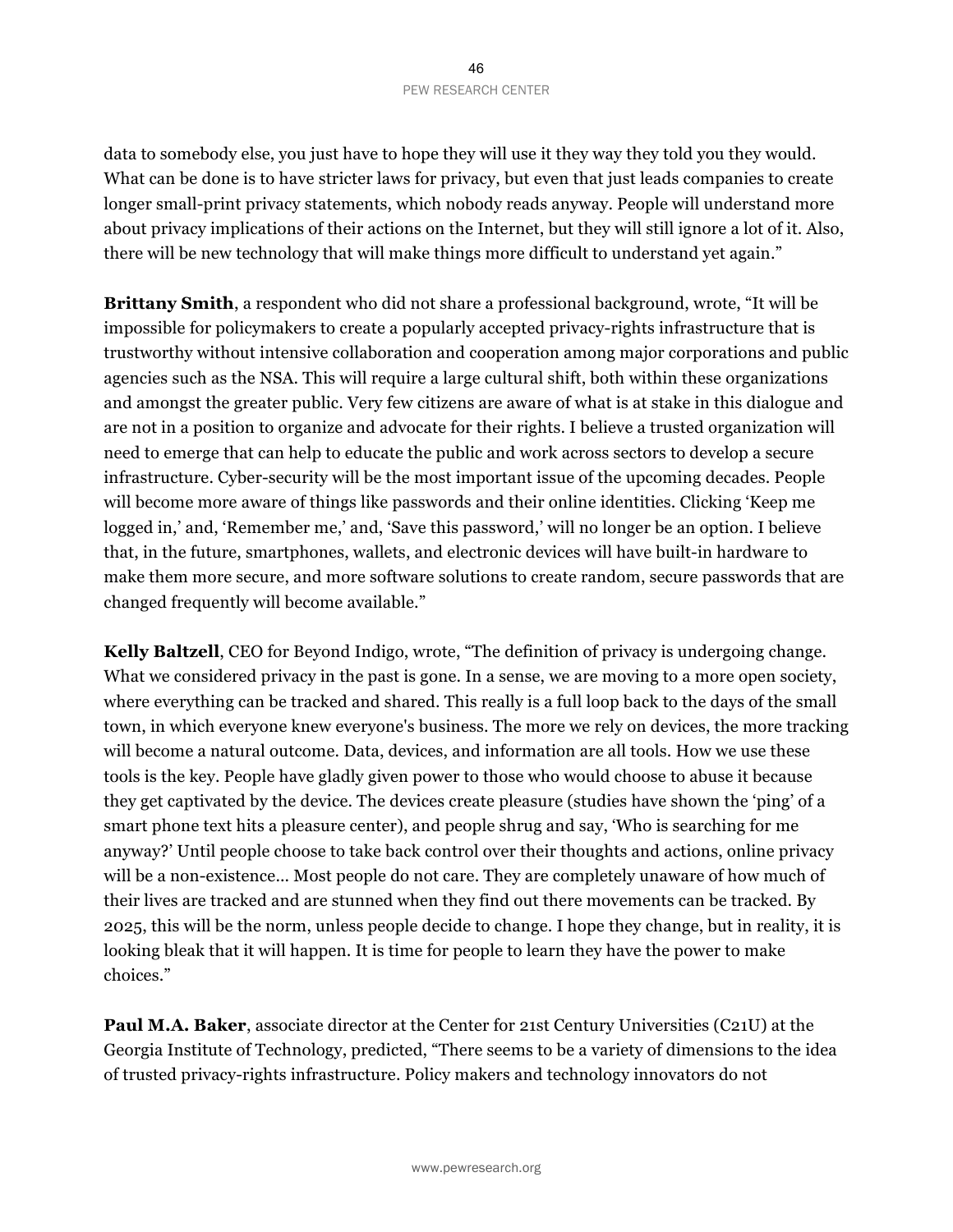necessarily have the same objectives, and while individuals may desire or expect secure, private information flow and transactions, there are most likely to be trade-offs that are reluctantly accepted. 'National security' will continue to be the justification for monitoring of information flows, justified by regulators, and the objective of monetizing or generating resources will drive the erosion of individual data privacy from the private sector side. I see at least two alternative scenarios: first—individuals beginning to abandon expectations of privacy, at least the way that we current expect it, and the development of workarounds such as synthetic constructed identities that will splinter the data envelope attributed to individuals—or, second—technologies that allow alternative networks of transactions (grey nets) that straddle legal and 'official' and illegal or unofficial nets."

**Stacey Higginbotham**, a Texas-based technology writer, and frequent blogger for GigaOM, commented, "Consumer data is so valuable in aggregate to corporations and for policy (and so cheap, from an individual perspective), that we will get paper tiger regulations that appear to protect individual data, while giving over aggregate data that is not supposed to be personally identifiable; however, that data will be easily tracked back to an individual, though we may have more protections in place that mean governments need a warrant to do so. When it comes to redlining and price gouging based on that information, I expect we will have to see some lawsuits, as opposed to laws. Congress will not go there. In terms of security, we will see some fines that will influence companies to build better security into their products from the get-go, but they will be circumvented. Right now, most companies are not thinking about that at all, so it is low-hanging fruit to start. People will be accustomed to being monitored, and it will take increasing amounts of technical savvy and paranoia to remain untracked. I believe social mores will relax on the jobfinding side, so your drunken Facebook pictures or trips to strip clubs will be less harmful from an employment perspective, although possibly still something to be held over someone's head, if necessary. People will rebel if their personal spaces, such as their homes, are broadcast online, but they will ignore it if that same information is available with a warrant, or whatnot."

**Ed Lyell**, a college professor of business and economics, and early Internet policy consultant dating back to ARPANET, observed, "As much as one tries, it is likely to be impossible to keep ahead of hackers, independent and national state-led. The economic incentives are great, and it is technically very easy to track everything, such as Twitter having more metadata than the actual 140-character messages. My young college students seem unconcerned with maintaining their privacy, so there will be less and less political pressure to control privacy access."

An attorney working on digital issues for the US federal government responded, "I find it hard to believe that there will not, in 2025, still be a continuum of beliefs about privacy rights, from those who will trade their grandmother's social security number for a chance at a free cheeseburger, to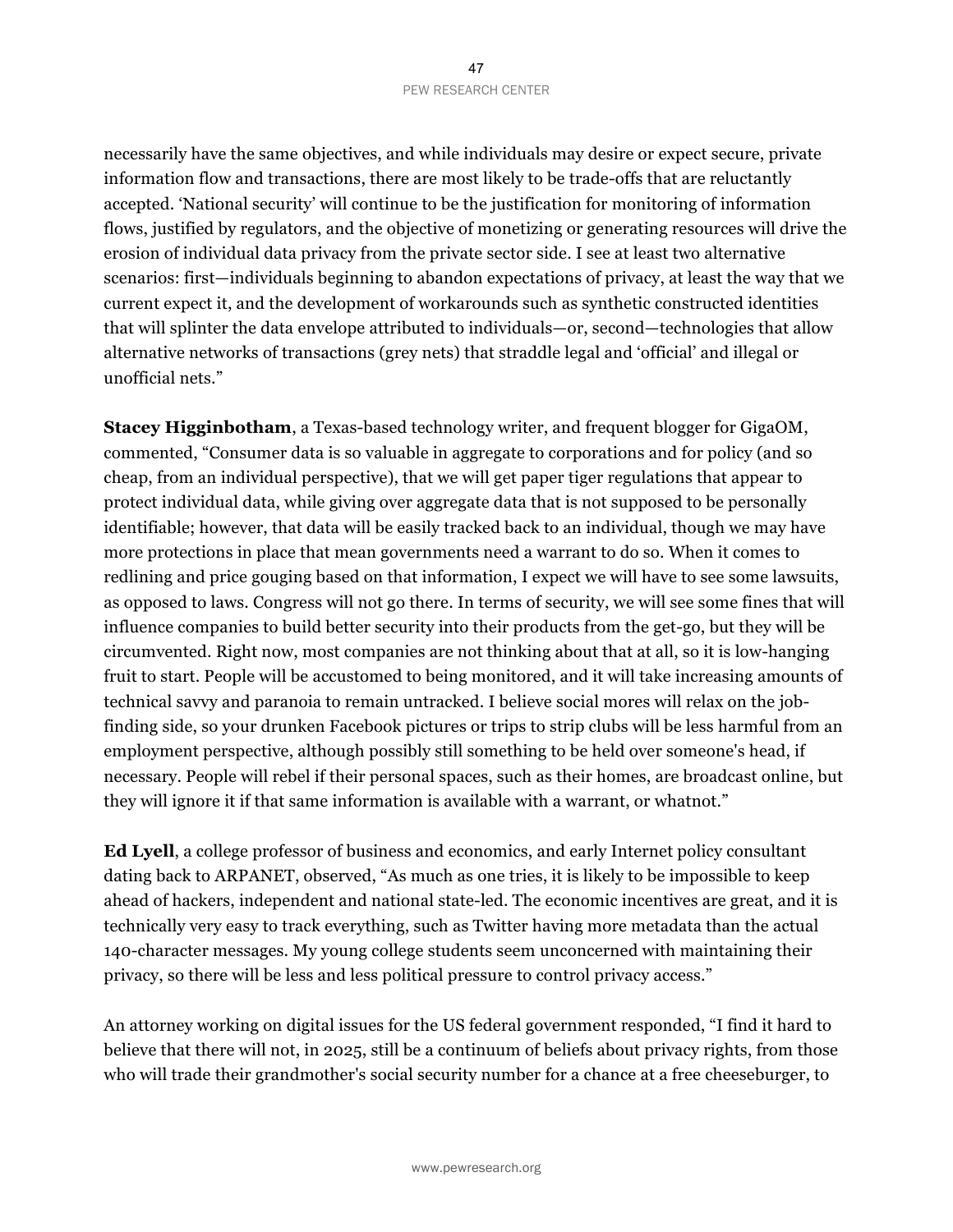those who will do their ever-more-difficult best to stay off the grid out of privacy concerns. Whatever the norms—and I do believe that there will be a far more robust security and privacy infrastructure in place—there will be those at both ends who object to them, and those who subvert them for political, ideological, and financial gain. By 2025—as in 2014—there will be little *reasonable* expectation of privacy. I am concerned that if that remains the legal test, there will be little legal protection of privacy. I am extremely skeptical of any possibility of a legislative solution. I am somewhat more optimistic about a technological solution. In addition, the privacy and security implications of online life are only beginning. As more and more of our lives and interaction are online, more and more data will be stored and there will be more and more ways to access, assess, and monetize it."

# Themes in responses of those expecting there may be a trusted and reliable privacy arrangement by 2025

**Theme 1) Citizens and consumers will have more control thanks to new tools that give them the power to negotiate with corporations and work around governments. Individuals will be able to choose to share personal information in a tiered approach that offers varied levels of protection and access by others.**

**Craig Newmark**, founder of Craigslist, wrote, "If capable people of good will—on both policy and tech sides—can connect, then this can happen."

**Charlie Firestone**, executive director of the Aspen Institute Communications and Society Program, responded, "Personal identity and privacy will likely be more secure through usercentric identification techniques. Nevertheless, it is, and will continue to be, an electronic arms race between those who will find ways of using

personal information to target products and service to customers/users and those who will find ways of protecting and 'owning' personal information on behalf of the user. First, there will be greater awareness of the uses to which one's private information will be put, and second, there will be better tools to own and/or protect that information."

An Internet researcher and entrepreneur said, "I see a convergence of identifiers, where our online and offline identities, payment methods, and devices become connected (if not centralized) in ways different than our de-coupled current state. I believe the connection of these identifiers will force the creation of more stringent rules and protections regarding data protection. Within this framework, technology builders can then develop approaches that appease the many regulatory agencies. Privacy evolves slowly. We will laugh about how ridiculous Google Glass was."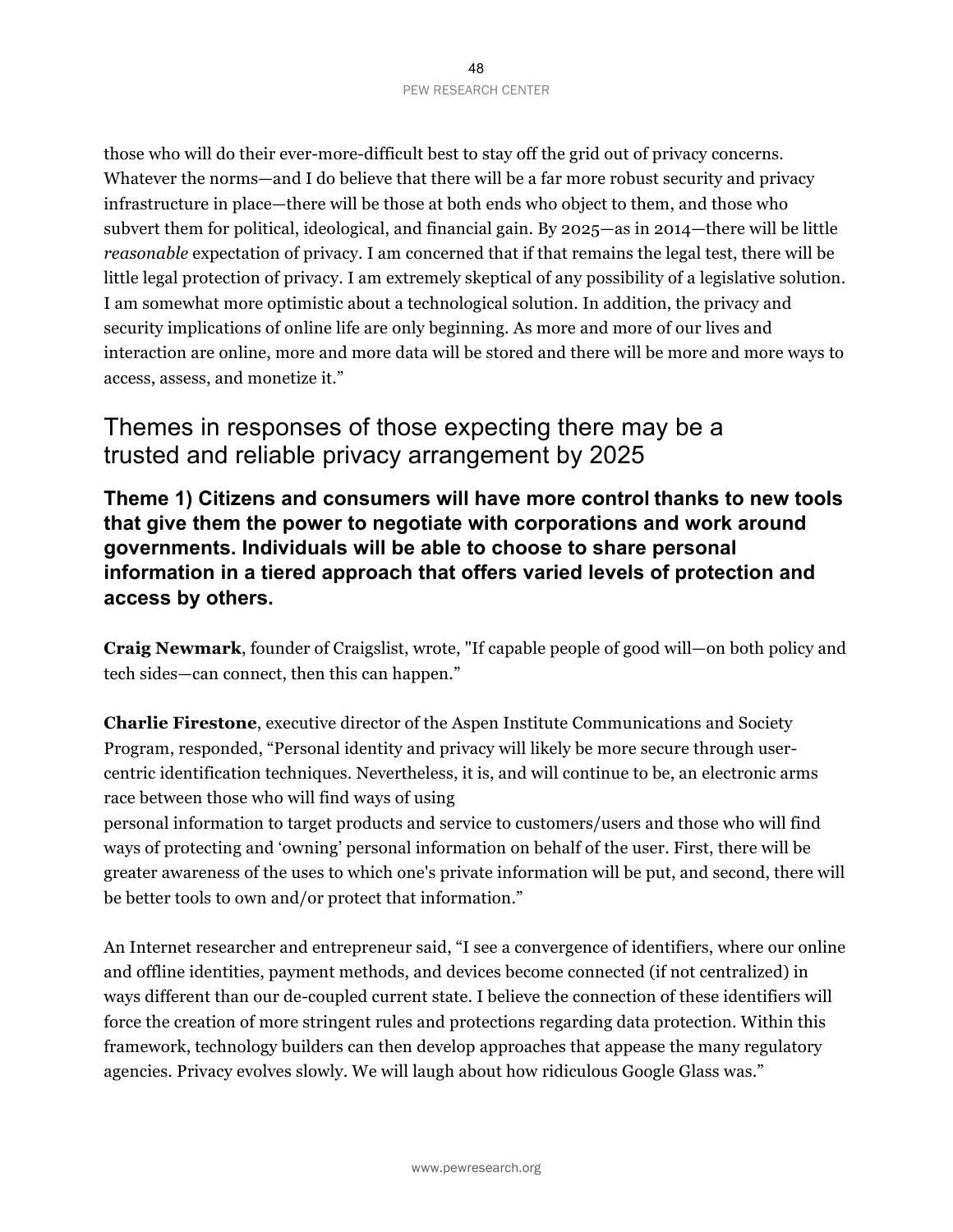**Laural Papworth**, a social media educator, replied, "Policymakers will not have a role, but technology innovators now have an extremely strong customer sector that speaks back. Products that damage fidelity will be destroyed by mass word-of-mouth media before they get too far. Rights will be managed, not because of any ethical behavior, but because not to will be bad for business. Consider Google Plus making privacy such a critical part of their social network to counterpoint Facebook's perceived lack of privacy. Privacy was a short-lived, post-industrial experiment. The global village will always win against privacy. Privacy was used to divide and separate individuals from each other to weaken them. As we enter back into the village, privacy naturally disappears against convenience and the human need for connection."

**Kevin Jones,** founder of Good Capital, SOCAP (social capital markets conference) and Impact Hub network, replied, "Platforms created in the sharing economy will enable average citizens to aggregate and make felt their collective power. Car sharing, room sharing, tool sharing, etc., and nonprofits that marshal people who believe in this new paradigm, will exert their power. Collective wisdom will prevail. The people will be in more control. Corporate personhood will be reined in because the corporation will be much less central in a world past peak oil as we transition to a new future. That is the future I am aiming at and designing for."

**Deborah Lupton**, a research professor at the University of Canberra, Australia, commented, "Digital technology users will become increasingly aware of how their metadata and data are being used (or misused), and there will be pressure for them to be able to exert greater control over how their data are being used. There will be a greater awareness of the relationship between digital technology use, the production of personal information via this use, and the importance of knowing what happens to these data and having control over them. Consumers will be more aware of the tradeoffs between the benefits they gain from using digital technologies and the privacy issues that this use may entail. Privacy concepts may incorporate data control concepts to a greater extent than at present."

**Paul Jones**, a professor at the University of North Carolina and founder of ibiblio.org, responded, "While the main part of privacy and security is peace of mind that can only be secured by strong social norms, the continuing efforts to engineer support for privacy and security will receive sustained interest and funding. In short, it will get better because we want it to get better and we will understand what makes it better for all of us. Some of this perception of betterness may solely be the product of exhaustion and resignation, however. During the previous century of urbanization, we constantly complained of alienation and isolation. No one knew anyone quite as well as we did when we were in small towns. Now, like it or not, we are having to relearn the social behavior of small towns: how to cooperate, tolerate, or just ignore differences. Frankly, we were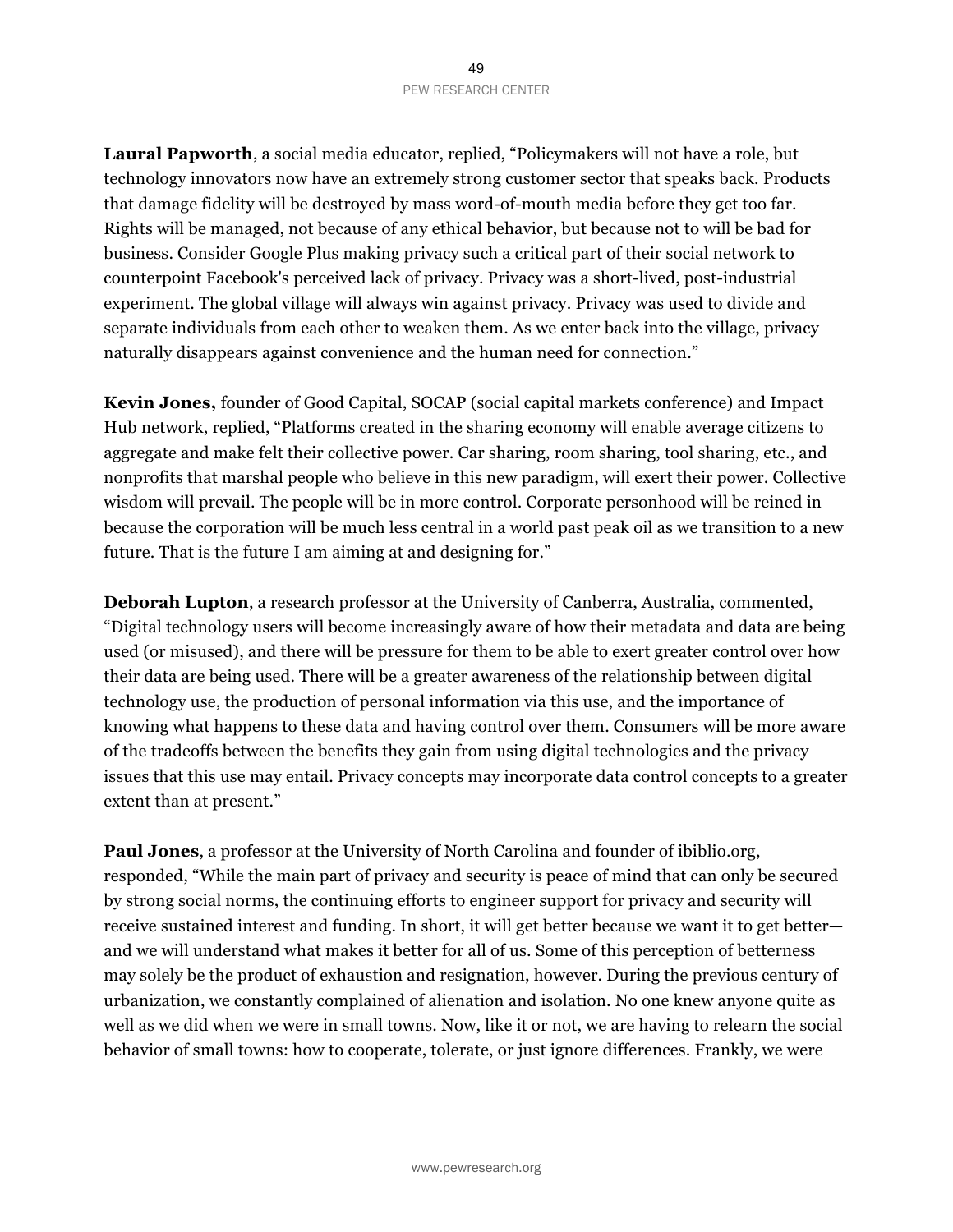not so great at all of that when we were in small towns. Now, we get another chance to try to live like a Family of Mankind."

**Raymond Plzak**, former CEO of the American Registry for Internet Numbers, and current member of the Board of Directors of ICANN, wrote, "All of the pieces are in place today to do this. What is really lacking is the international cooperation to do so, while, at the same time, not being seen as surrendering sovereignty by, perhaps, having to modify existing practices, polices, and laws to be a part of the global system. If this is done in the right manner, so that individual rights and privacy are protected, compelling content and apps will come on their own accord. Private data, whether it be personal information, pictures, or intent that is being surrendered in the social media world today, will be shared more conservatively in the future until such time as antipredator and anti-exploitation mechanisms can be put into place, along with rigorous enforcement meted out to violators. This will have to be done on a global cooperative scale."

**Isaac Mao**, chief architect of Sharism Lab, wrote, "The Snowden case gave people a strong alert that the Internet is far from secure and privacy-proof. And, China's Internet cyber attack and Great Firewall system taught all of us that the Internet is not stable, it is not personal, and it is not decentralized; however, with such strong senses, Internet users, innovators, and entrepreneurs will strive to make more new technologies to improve on that. New, disruptive architectures or tools will emerge due to the alerts Snowdens and governments give us. Privacy will be less sensitive as more technologies can be helpful to individual users, and at the same time, privacy theft will be more easy to be tracing if abuses happen."

**Adrian Schofield**, manager of applied research for the Johannesburg Centre for Software Engineering, wrote, "The policy makers will lag behind the technology innovators, but the demand for an acceptable, workable global network will drive the required solutions. Most people will accept that they live 'open' lives of little interest to 'snoopers' of any sort. There will be ways of securing private data."

**Neil McIntosh**, a British journalist working for a major US news organization, wrote, "Even in 2025, there will be a tension, because I would expect development to continue rapidly on both sides of the privacy fence, between businesses keen to acquire and monetize personal data, and a public increasingly wary of handing it over without sufficient reward. An important third party is government: recent revelations about what information it collects may have a profound impact over time on some consumers' willingness to be tracked 'in any way' online. But, despite this ongoing arms race, I would expect the privacy infrastructure to be built by the market because the consequences of failure are huge. We will start to hand back the digital revolution's gains in knowledge, productivity, and prosperity if this is not sorted out. Maybe privacy becomes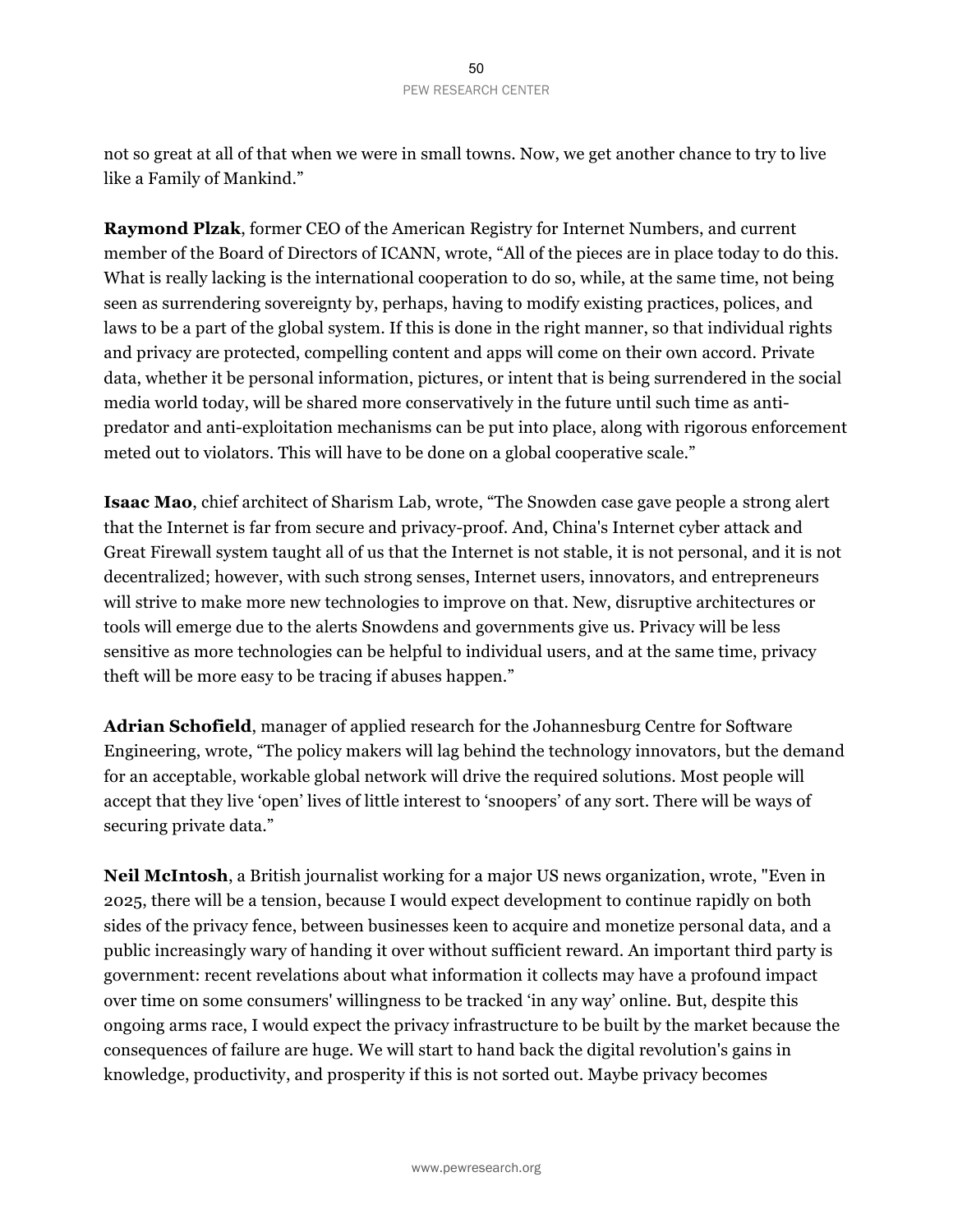#### 51 PEW RESEARCH CENTER

something you pay for by 2025; sure, your phone can give you personalised recommendations on nearby restaurants right now, but if it is for free, you need to tell the world where you are and let people market products and services at you—but, if you hand over £5 a month…"

**Fred Hapgood**, a self-employed science and technology writer, responded, "The ability of machines to recognize and make inferences from features of everyday life, online and off, will continue to improve, and access to those abilities will get cheaper. As they do, new privacy issues will come up over and over again. By 2025, I suspect that support for imposing a much greater degree of transparency on governments and other information consumers will be much greater."

**Mark Johnson**, CTO and vice president for architecture at MCNC, the nonprofit regional network operator serving North Carolina, wrote, "The IETF will incorporate encryption into default standards, greatly improving security and privacy. There will continue to be a tug-of-war between the desire for various types of 'analytics' and privacy concerns, though. Privacy norms have been moving, and they will probably continue to do so. People are more aware of the issues, and I expect the tools available to help individuals take control of their privacy will improve over time."

**Mike Roberts**, Internet pioneer and longtime leader with ICANN and the Internet Society, responded, "This landscape is littered with ignorance and misinformation. Despite that, there will be great progress in strengthening Internet security because politicians and tech leaders are finally in agreement that it must happen. The extremes of political views on the subject will continue to be unhappy, with lack of perfection of implementation of their views. The perfect is the enemy of the good, etc. There was an interesting blog comment the other day pointing out that 18th and 19th century immigrants seldom had any personal privacy where they came from. The wide-open spaces of America allowed the creation of 'private' spaces for individuals, and we continue to value that. But too much of the privacy space has been consumed by silly and prudish mores related to sex. The center point of social views has, and is, moving in a more open direction. Like other social areas, there is a deconstruction/disintermediation process going on that is energized in many ways by Internet social media. The social/political space will continue to display tension between communitarian and libertarian views despite technology evolution."

**Tim Bray**, an active participant in the IETF, and technology industry veteran, wrote, "I am looking primarily to the policy makers, and policies differ from nation to nation. In those nations that have a civilized respect for their citizens' rights, there will be a policy framework that enables all network communication to be private-by-default; law enforcement access will require a fairly traditional judicial process quite unlike the blanket-blessing the NSA currently seems to operate under. I am certain there will be other nations where pervasive abusive surveillance will be the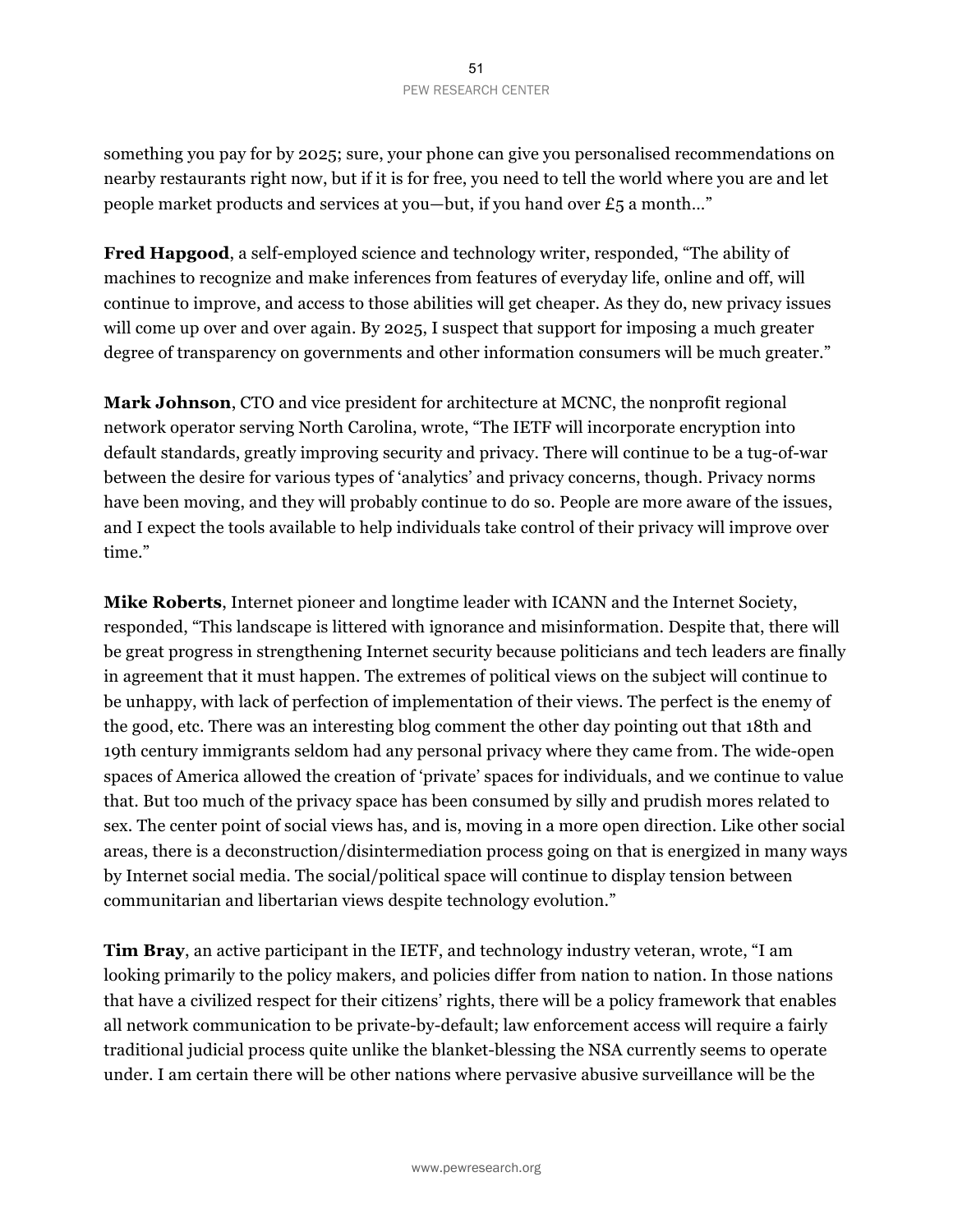norm. I am confident that the engineers can connect the technology dots, given a solid policy foundation to work on. I hope we have a keener appreciation that privacy is a basic benefit of modern civilization, much like indoor plumbing and elections."

**Lee McKnight**, a professor of entrepreneurship and innovation at Syracuse University, responded, "B2025, there will be substantial progress in developing and deploying new overlay trust, privacy, and security architectures and systems needed by business, government, and the mobile device-loving public. These can provide end-to-end privacy and security far beyond the crude patches to the wide-open Internet. As big data requires assessing lots of data dynamically, to judge patterns and make decisions, the public will, by 2025, understand that, if it buys into 'free' digital services, it is making a trade, for re-use of—anonymized and encrypted—information about themselves and their digital habits. On the other hand, government agencies—in general—will also understand the limitations on what is accepted and what is not. And then, there is the intelligence community, both in the United States and around the world, which will accept certain levels of constraint, as the cost of doing business 2025. At least publicly. So, the public will be, more or less, cool with the balance struck, which, by 2025, will be majority digital natives and well aware of the choices and trade-offs they must make every day."

**Garland McCoy**, president and founder of the Technology Education Institute, said, "In those countries with 'open gardens,' the customer rules, and those who wish to offer up their personal information in exchange for better services—more targeted services—will have that opportunity, and for those who wish to travel the Internet in a private, secure way will be offered the ability to do so (with the understanding that the government, should they wish to, can dedicate a mainframe to cracking your key, which would cost them a good bit of time and money per individual, per packet). So, there will be choice—real choice—in the 'open garden' countries. In the 'walled fortresses' countries, well, there will be no choices. If there is a market for privacy, real privacy, then companies will provide it. You will be able to choose your level of privacy or public engagement. Obviously, as it is in the real world, those who have the money to buy real privacy and security for themselves and their family will have it, and those who do not have the money, or do not want to invest in that level of privacy or security, will have to do with what is generally offered and available."

**Dan Farber**, editor with CBS Interactive, replied, "In the next decade, the various factions will move toward a more secure, popularly accepted, and trusted privacy rights infrastructure. It is in the interest of companies interacting with customers online to make them feel more secure. It will not be perfect or totally trustworthy. With software, there are too many ways for governments, corporations, and individuals to subvert privacy policies and controls for self-interest. In addition, far more personal data is coming online, which makes the problem even more difficult to manage.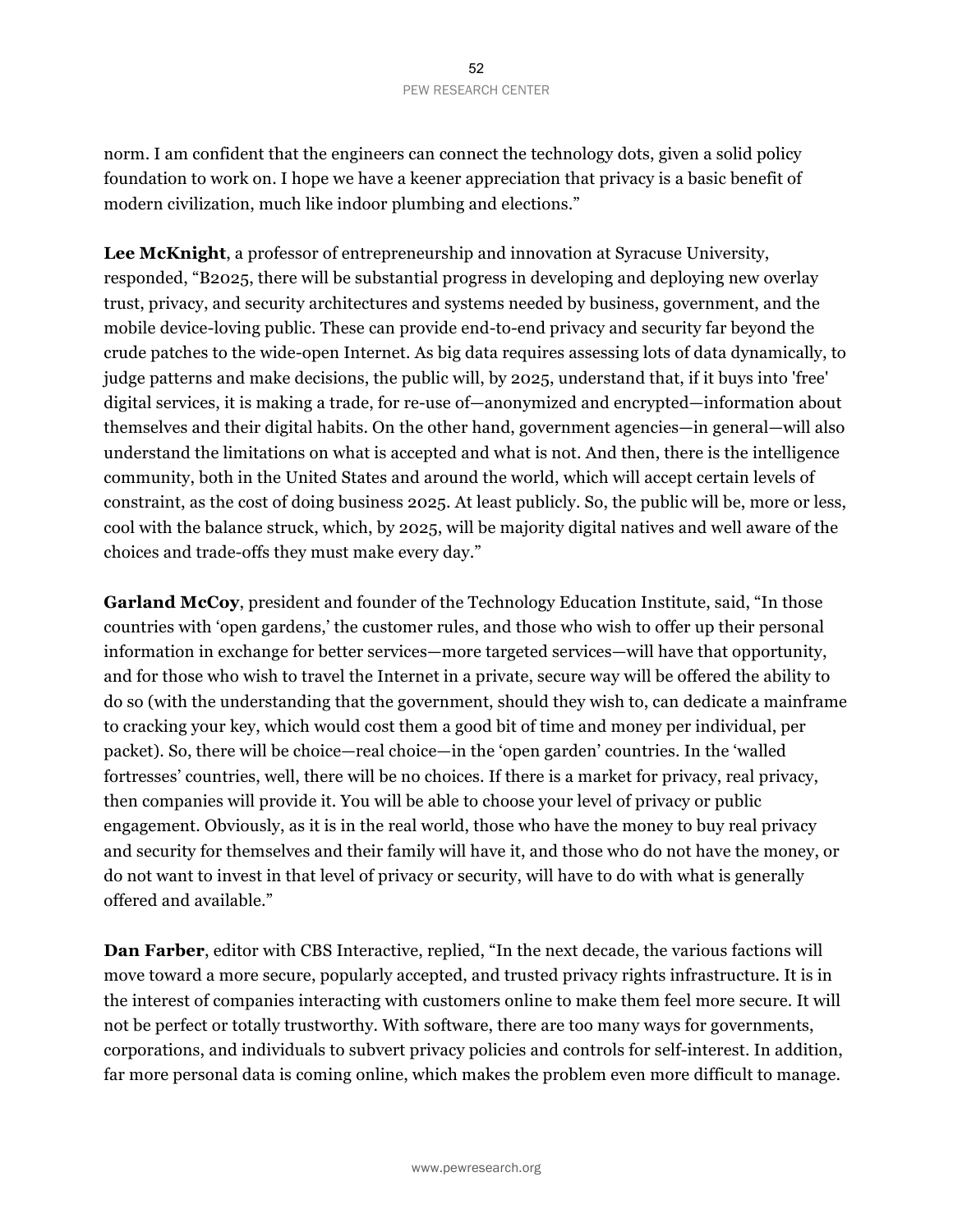Unless human nature changes (which it will not), we will not be able to have full trust in whatever privacy infrastructure is developed.… As we have seen with the NSA revelation, no data is safe from those who want to access it; however, that does not mean great efforts will not be made to provide more secure privacy. Certainly, Facebook Google, Apple, Amazon, etc., will make every effort to make their customers believe they are trustworthy stewards of privacy."

**Elizabeth Albrycht**, a senior lecturer in marketing and communications at the Paris School of Business, replied, "I think that the demand will be such that a certain level of privacy will be guaranteed via policy. It will not please everyone. Consumers, corporations, and governments will all have to give something up. There will be tight time frames attached to privacy as well. Privacy will be negotiated and commoditized. We will have some free guarantees (human rights-level) and then pay for various other levels. We will not assume it is like a public good (air), but it will have a measurable (quantitative) value that we have negotiated via privacy markets. None of us will be happy with the situation, but that is good. It means that control will not be in only one player's hands."

**Randy Kluver**, an associate professor of communication, and global Internet researcher based at Texas A&M University, responded, "Such a framework will indeed be created. I am not sure that it will come about by policy makers, but rather, the market will demand that something be created. I do think that technology innovators will be part of this process, but I am not sure that it will, or should, be involved in some way with the regulatory process and bureaucracy. I think we all, right now, are trying to come to grips with the implications of the Snowden revelations. We will not be able to roll back the current level of surveillance, but we will come up with a new, lower standard for personal privacy and, hopefully, do a better job of policing the surveillance mechanisms."

**Giuseppe Pennisi**, an employee of the Economic and Social Council of the Republic of Italy, responded, "I trust that, in 2025, there will be good balance between personal privacy, secure data, and apps. The key issue is, in my view, different: will Internet achieve a level of externalities and interdependence similar to that of previous innovations (i.e., mechanics, electricity)? It seems that, after a very innovative first 'phase,' research now concentrates on personal returns (i.e., enjoyment), rather than on social returns through externalities and interdependence. In Europe, the trend would be towards European regulations and closer coordination among European privacy authorities."

**Olivier Crepin-Leblond**, managing director of Global Information Highway Ltd. in London, United Kingdom, predicted, "Despite a lot of push and pull in the lead-up to 2025, policy makers will eventually get the right balance between personal privacy, secure data, and compelling content and apps that emerge from consumer tracking and analytics. That said, there will be some periods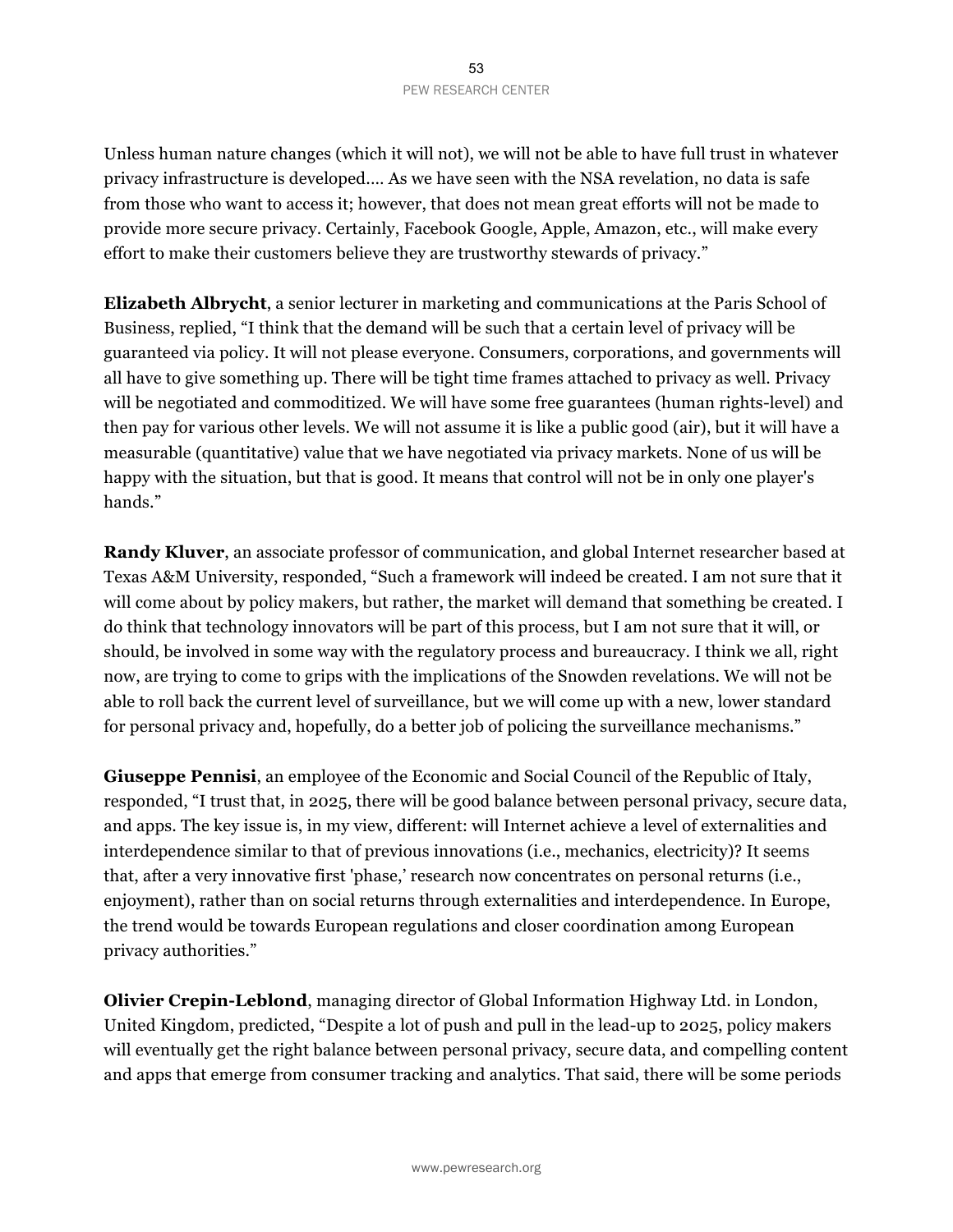until then, in which personal privacy will appear to have been lost forever. Only through the continuous will of privacy advocates and their supporters will governments step in to protect their citizens and regulate privacy. By 2025, blatant cases of abuse of personal privacy will have been so publicised that the public will be much better informed than it is today. People might still be intent on giving out personal information, but they will want to know why and how it will be used—and have the means to make sure companies use it as they have declared they would."

**Kath Straub**, of Usability.org, responded, "By 2025, biometrics will allow unique and secure identification of individuals. Apps and content will continuously tailor themselves to the needs and whims of the individual. We will interact continuously with our technology, but it will take a very different form. We will not need to hold it in our hands, for instance. The way we 'hold' and convey our identity will change, but the norms will not be that different."

**Andrew Rens**, chief counsel for the Shuttleworth Foundation, replied, "I answer this as 'no' for policymakers and 'yes' for technology innovators. Policymakers will likely fail in this task, unless there are changes to democratic institutions that make them more responsive to citizens and less to proxies of multinational corporations. It is not always possible to code around bad laws and policies. Lawyers and activists will likely manage to carve out policy and legal space for innovation. Then, technology innovators will create the technological basis for people to have power over their personal information. In turn, control by people over their own information and other aspects of their communication will enable the trust necessary for businesses, especially smaller businesses, to make money via the Internet. There is no shortcut to monetization; it follows from giving people power over their information. In 2025, public norms will regard privacy as extremely important. Every institution and corporation will be regarded as duty bound, morally and, in most cases, legally, to protect the privacy of people. Those who come of age around 2025 will be aghast at the lack of privacy protection in 2013. They will regard it somewhat as a current generation regards the social acceptance of smoking in the 1950s—bizarre and disgusting."

**Nilofer Merchant**, author of *The New How: Creating Business Solutions Through Collaborative Strategy*, wrote, "Privacy will be reformed by 2025 by new 'protocol' leaders who advocate for new freedoms. Freedom in 2025 will be understood as being able to manage your data, your privacy."

**David Solomonoff**, president of the New York Chapter of the Internet Society, wrote, "Internet standards groups will integrate strong end-to-end encryption into everything. Social media and Cloud services will become much more decentralized. Business models will shift so that the consumer is in control, rather than the vendor, with vendor relationship management (VRM)."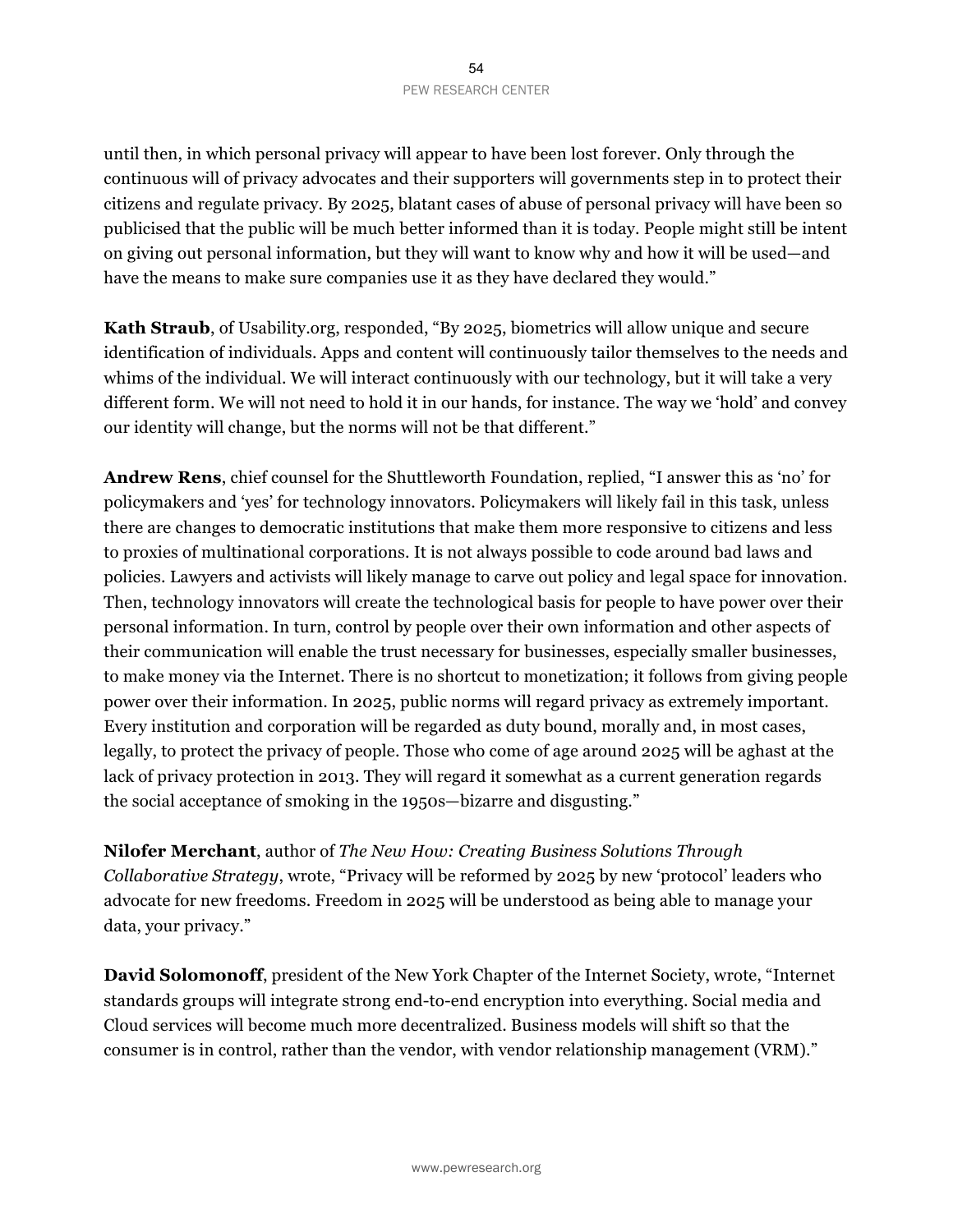**Gary Kreps**, director of the Center for Health and Risk Communication at George Mason University, wrote, "I am optimistic that advances in health information technology and policy will continue to advance the security and utility of these systems for commercial and health promotion activities. I have already seen improvements in online systems that provide consumers with increased security and privacy choices for conducting their personal and professional activities. Consumer demand will help increase the sophistication of information system security in the future. As consumers become more accustomed to using information systems for a variety of commercial, entertainment, education, communication, and health promotion activities, they will become more comfortable with the security of these systems and less concerned about breaches of privacy."

**Jon Lebkowsky**, Web developer at Consumer's Union, responded, "I have to answer, 'Yes,' to this question; the alternative is undesirable, if not unthinkable. Innovative developers have been researching, brainstorming, and experimenting toward the right set of technical solutions since the 1990s, but creating a viable technical infrastructure will not be enough. Business adoption, smart regulation, and some degree of cultural transformation, are all required to support online privacy and security as inherent assumptions of the online agora of the future. And, the concept and urgency of privacy may change, as well. The evolving culture of sharing diminishes the cultural value of absolute privacy. In the future, we may be less guarded about our lives and less protective of at least some elements of privacy. Two important questions include: how safe and secure can we presume to be as we become less private? And, what is the minimum desirable level of privacy?"

**Ian O'Byrne**, an assistant professor at the University of New Haven, wrote, "I have little faith, or trust, in policy makers, governments, and businesses and their ability to secure freedom, liberty, and privacy in online spaces. I do believe in the power of the Internet, and think that programmers, coders, and those that are able to 'write' online will be able to create, protect, and secure these basic freedoms. I am beginning to think that social norms will continue to evolve and become just that—social norms. With cell phones, we initially thought it would be ridiculous to use the cell phone at dinner, out in public. Now, we are quickly getting to a point where people wear phones, cameras, and devices in public. We can use devices on flights and get online. Simply put, we are in the middle of two models. I think we will find a way. I trust human nature, for better or worse."

**Marina Gorbis**, executive director at the Institute for the Future, a nonprofit research organization, responded, "People will realize the value of their personal data and increasingly use it as currency in various online and offline transactions. Creation of privacy around personal data will be driven not so much by policy and regulatory changes, but instead by advances and innovations in technologies for data protection and personal data management."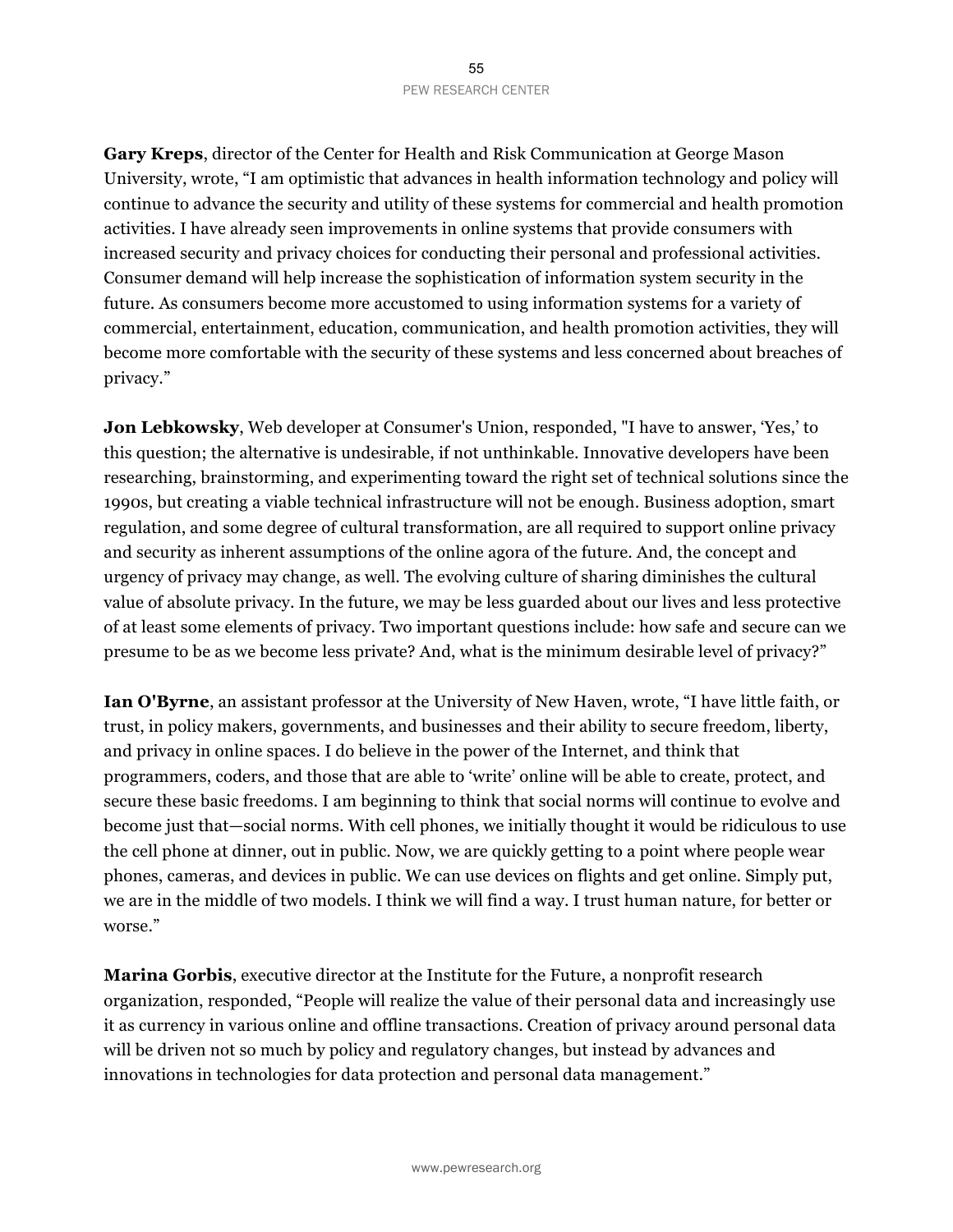#### 56 PEW RESEARCH CENTER

**Geoff Livingston**, author, and president of Tenacity5 Media, wrote, "Technology companies will be forced to develop opportunities to protect personal data. We can see from Snapchat's success that people do not want every piece of information to be available for mining purposes. As the age of context progresses, the desire to remain private in some aspects of life will increase. Companies will be forced to offer this type of privacy, or they will lose customers and prospects. We will see a much more liberal view of privacy. Things we did not expect to become public will become public, and we will gladly share that information. For example, eating and exercise habits are now becoming increasingly public thanks to wearable technologies from Nike and Fitbit."

**Jesse Stay**, founder of Stay N' Alive Productions, wrote, "Technology will take care of this. Leaders won't have to. Peer-to-peer technologies and protocols, such as Bitcoin's blockchain, allow for better ways of letting 'users' control their own privacy, taking control out of the hands of corporations and government. We are within five years of beginning to see this happen significantly. The public will have more control over their privacy through technology that empowers the consumer over the brand."

**Matthew Henry**, a CIO in higher education commented, "In a little over 10 years, basic standards that run our systems of networking and commerce from basic TCP to SMTP will need to be reestablished. Just about all the bases of what we use today were established for research and 'friendly' or trusted relationships. As forward thinking as those who established these standards were, they did not see a future full of targeted abuse. Many branches of a future include pressure from policy makers to corporations. Pressure will come first from consumers and those of us who use technology on a day-to-day basis. Many compromises and innovative collaboration between corporations will need to happen. This will lead to an environment of balance of trust and release of privacy between consumer and corporations. Compromises will need to be made by all."

# **Theme 2) The backlash against the most egregious privacy invasions will bring a new equilibrium between consumers, governments, and businesses—and more-savvy citizens will get better at hiding things they do not want others to see.**

**David Vladeck**, a law professor at Georgetown University, and former US Federal Trade Commission official, wrote, "The public is only now beginning to fully understand the ecosystem that underlies the Internet. As the public becomes more aware of the massive, unconsented-to collection that is taking place, it will demand greater control over person information, including tracking and the information that is entered on websites for a specific purpose. The public will not countenance, in the long-term, unconsented uses of data provided for one purpose (i.e., order fulfillment) for another, wholly unrelated purpose... At some point, Congress, or the states, one by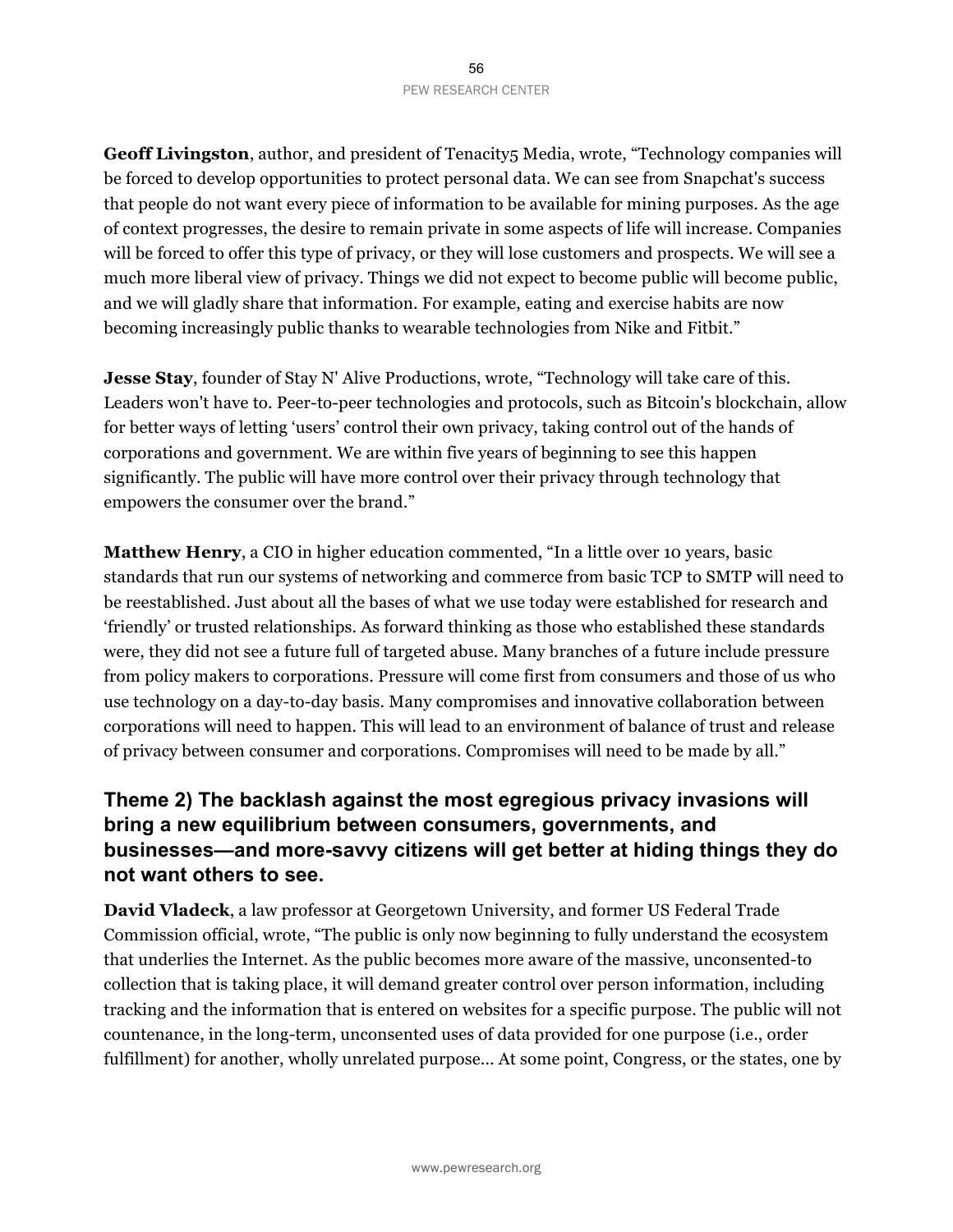one, will have to enact laws that provide a solid yet adaptable legal framework for privacy protection."

An anonymous respondent said, "They will have to [implement a privacy infrastructure]. There will be no other way to continue to use the Internet as widely as we do now if data cannot be protected. The loss of the Internet would bring on an economic collapse—and cause widespread loss of community. You will not only expect privacy—you will demand it."

The CEO of a technology company replied, "The free market will force policymakers and corporations to strike the right balance to protect and secure consumer data. The coming years we may see an increase in public figures being victimized by privacy violations and data leaks. In order to ensure customers continued use of digital media, both consumer rights advocates and citizens will demand increased consumer protections and businesses will lobby to protect their interests for the sake of innovation and monetization by 2025. Public norms will shift to sharing less personal content and see an increase in business and information and knowledge sharing. With companies like Snapchat, where consumers believe their communications are deleted, we may see an increase in companies that delete content shortly after it is shared as a norm in 2025 in order for the general public to share personal content and interests."

**Micha Benolie**, CEO and co-founder of Open Garden, wrote, "Mobile Internet will be predominant. Network infrastructures are not only built by carriers, but also by clusters of people and organizations growing their own Internet. Decentralization of the Internet will enable more privacy as well as easier and faster deployment of access to knowledge. Networks will become selfhealing and self-organizing together, with organizations becoming less centralized and more horizontal."

**Bill St. Arnaud**, a self-employed green Internet consultant, wrote, "Companies and individuals will build a far more secure, encrypted, end-to-end Internet—i.e., a commercial TOR. There will also be much clearer requirements on opting in on any service that impinges on privacy. Companies like Google and Apple will be at the vanguard of these developments, as opposed to those companies like the telecommunications companies who have implicated in recent NSA scandals."

**Doug Casey**, the director of IT for a large educational organization, commented, "I sincerely believe this will be the case. Corporations are getting used to dealing with privacy and the consumerization of IT; this will be an issue that organizations and governments will need to address. I see, in the short term, a backlash of sorts in the next few years, in which individuals will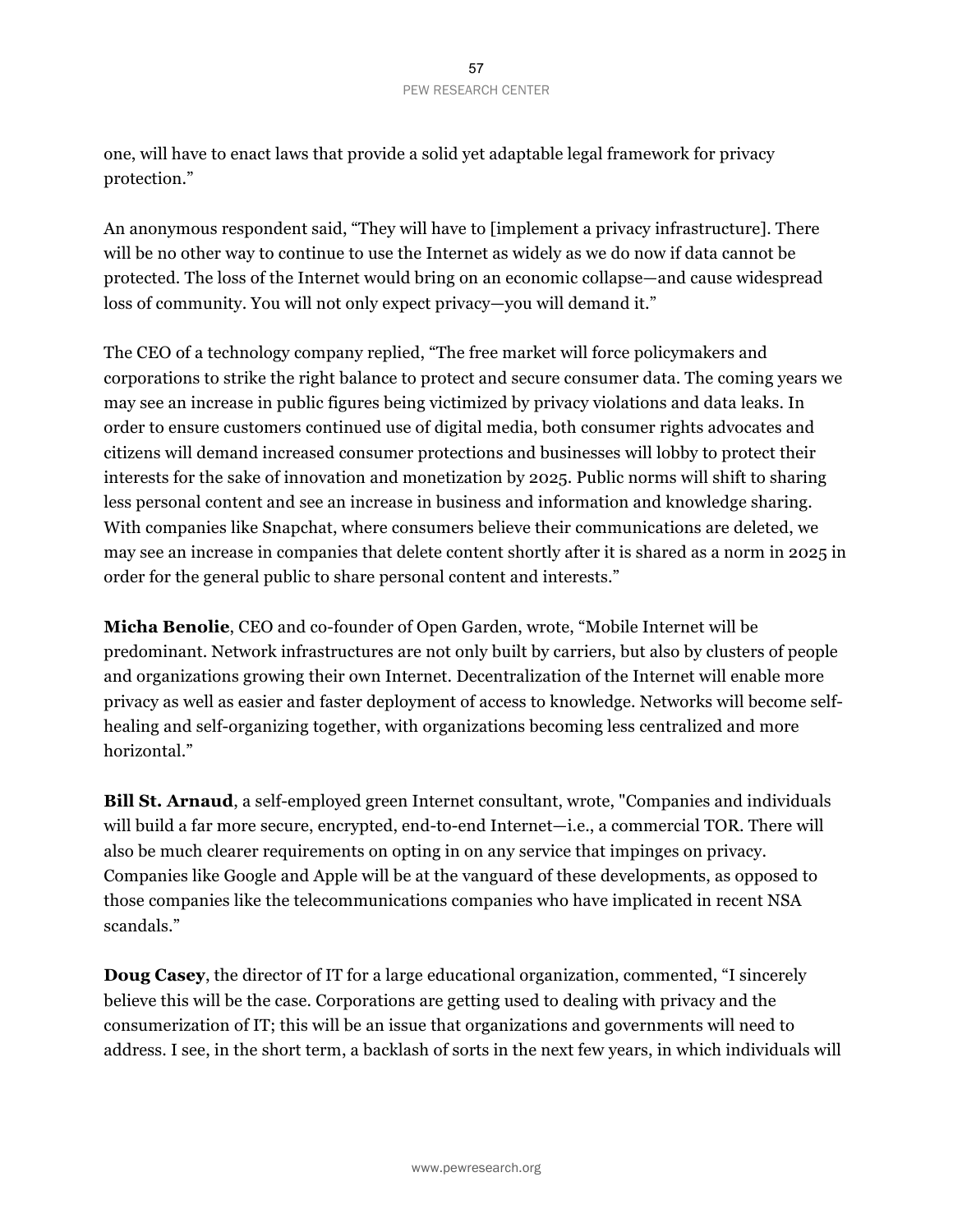become much more guarded with personal and financial information, leading to much greater control (or marketing of control—real or perceived) of private information."

**Laurie Orlov**, a futurist, consultant, and industry analyst, responded, "The year 2025 is only a decade away, and even as outcry about privacy invasion gets louder, more technology is being introduced that is designed to help users easily share information (i.e., Instagram) or find each other (i.e., Tinder). People are gravitating towards the sign-in-and-share, Facebook-like style of online interactions. So, as innovators deliver the tools, and as users embrace them, policymakers will continue to be way behind in both understanding tech trends—and/or part of the problem of using shared information (NSA, for example) in ways that are not anticipated. Public norms are headed towards greater acceptance of online sharing—and business innovators are racing to capitalize on that acceptance. Individuals will continue to lack understanding about the implications of participation in online environments—even as they gain understanding about one environment, technology change is always ahead of them. The longer a user agreement for use of data provided, the less likely these are to be read. See smart phone location-based apps for many examples."

**Steve Jones**, a distinguished professor of communications at the University of Illinois-Chicago, replied, "It is the 'while also' portion of the question that causes me to 'go negative' with my answer, followed by the phrase 'easy-to-use.' In the event that offering individuals choices for protecting their personal information can be monetized to a greater degree than using their personal information, then maybe that can happen. Otherwise, I do not think so. Frankly, I do not think they will be very different, though if nothing else, we will be still more accustomed to having less privacy (which implicitly means we will continue to have some)."

**Dave Rusin**, a digital serial entrepreneur, and former digital global corporate executive, wrote, "It will be a mixture of policy makers (regulators) and the free market... I envision a fundamental change of 180 degrees, whereby a user will have to grant a multi-step permission—and for marketers, your marketing will change to soliciting someone to opt-in by them granting you permission or apps separate and a part from the 'terms-of-service' provided today, written in clever legalize allowing personal information to be utilized. Moreover, unless otherwise stated, by 2025, I see individual security access and privacy laws, up there as the equivalent of HIPPA [the health information privacy law], for all those that elect to drive any commerce, free or transactional, through peering centers located in the United States and other, more advanced economies. Peering centers will serve a gateway for certification and compliance for off-shore Internet access purveyors or governments."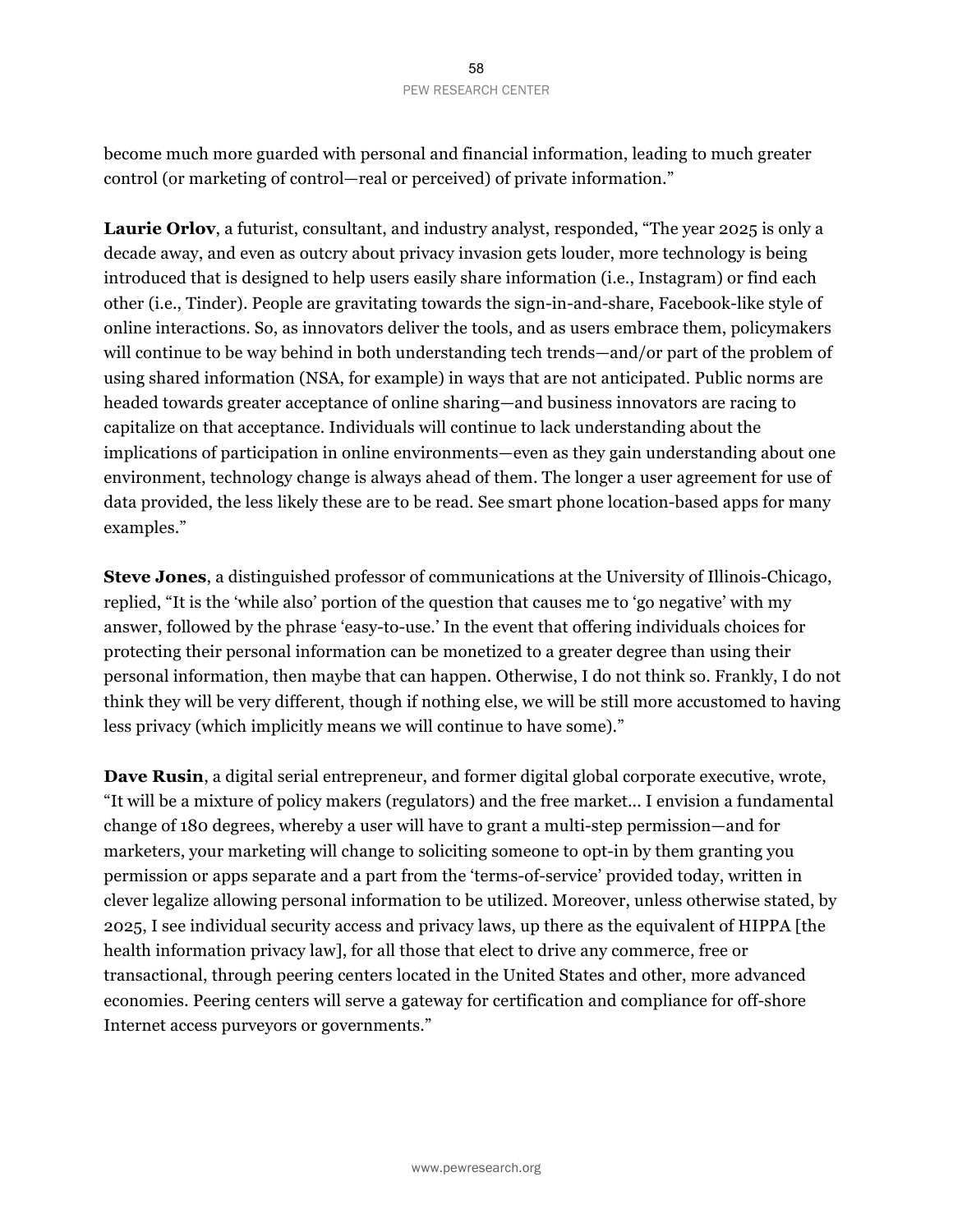#### 59 PEW RESEARCH CENTER

**Christopher Castaneda**, a technology developer/administrator, wrote, "[A]s more and more stories of government data monitoring are revealed, the public will more than likely begin to push back, demanding more surveillance restraint. The public will also be more critical of corporations' use of public data, especially in social media and mobile technologies. In general terms, the public will be accepting of having its data used for various legal purposes, either in a desire for more convenience, better shopping deals, or outright ignorance of what personal data is available; however, the threshold of acceptance will only go so far. In recent years, public pushback against Facebook has shown some distaste for the company's behavior. In addition, the use of mobile devices, and the data they will produce, will cause some public concern over their devices, as mobile devices are more personal than a desktop or laptop computer."

**Robert Tuohy**, deputy director with an organization that studies and analyzes US Homeland Security, replied, "The monetary rewards of acceptance will incentivize technologists and policymakers to find solutions that protect privacy to reasonable extent. The public will moderate its views on what it accepts with regards to privacy. It is already happening. The combination of better protections and more moderate expectations will make monetization more likely."

**Jim Harper**, director of information policy studies at the Cato Institute, wrote, "The challenges that exist now will still exist in 2025. Technology and social mores will still be in flux. By 2025, most people will have realized that they are in an information economy. Their behavior will be tailored to the existence of that economy, which means that they will hide some things more carefully, and they will share some things more willingly and with better, if still imperfect, awareness."

**Frank Feather**, a business futurist, CEO, and trend tracker based in Ontario, Canada, wrote, "Governments and other organizations have no option but to ensure security and confidentiality of personal information; however, governments have a responsibility to protect society, and thus must have the ability, according to strict guidelines, that allows them to search for and monitor criminal activity that is conducted via information systems of all kinds. I am confident that a proper balance will be struck and that court-enforced legislation will be passed."

**Micheal O'Foghlu**, CTO of FeedHenry, based in Ireland, wrote, "There are many developments happening. There are pressures from large players, who control much of the infrastructure. There are pressures from governments and civil rights/privacy advocates. A new compromise will be reached that shares more than before ICTs came to dominate, but it will not be as much as the privacy activists fear. In general, younger people have fewer concerns than older people. As they grow older, they will probably become more conservative but still seem more liberal than we are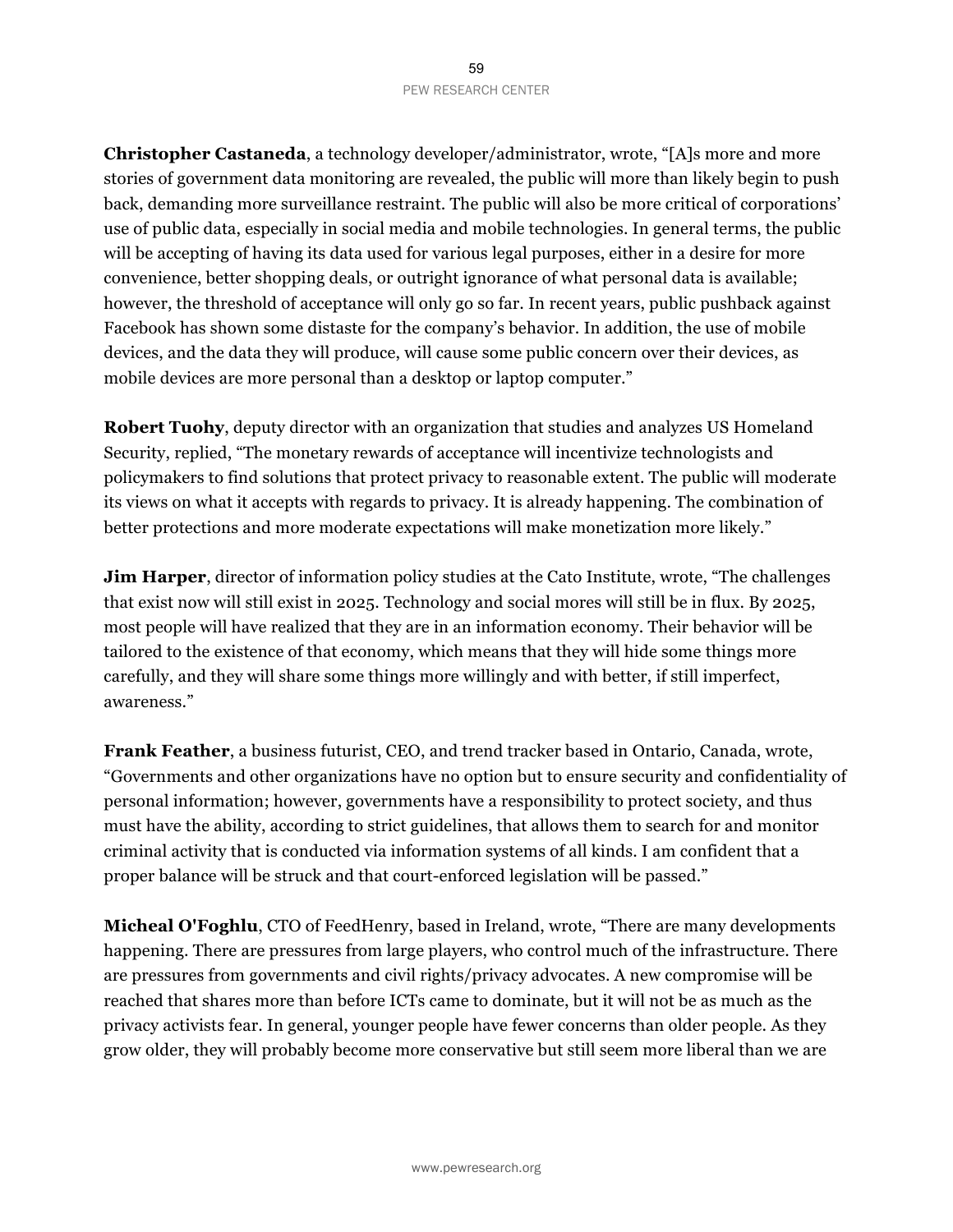today. Thus, the norm will shift towards more acceptance of sharing of certain types of data, particularly if suitably anonymised."

**Aaron Balick**, a psychotherapist and author of *The Psychodynamics of Social Networking*, responded, "Technology develops in response to feedback from society by way of social shaping. Already, we have seen a great deal of responsive growth from a variety of online interfaces in response to the needs and desires of the populations they serve (and sometimes exploit). Social shaping is not a smooth process, and there are dominant structures that wield power more than others. That being said, I think the infrastructure with regard to security, liberty, and privacy online will continue to develop to concerns of different online cultures—individuals too will become savvier. The result will be far from perfect, but it will be responsive to changing social needs (which, themselves, are changing—i.e., relationships to privacy). There is some evidence to show that the younger generation feels differently about privacy than does the generation that precedes it. That being said, younger people do appear to be making thoughtful choices about their privacy—they may be doing differently from their parents, but it does not mean that they do not care. Public norms will shift with regard to greater tolerance and acceptance of information that may have been 'over-shared,' as there will be an entire generation who will be in the same boat on this one. New social networking platforms will continue to develop to enable different levels of privacy, and the general population will grow and learn to manage this better. Still, more information about our daily lives is uploaded into public or semi-public spaces than ever before (Google often does this on our behalf, whether we like it or not), so a certain degree of personal revelation will continue to be more available than it was in the past."

**Mattia Crespi**, president of Qbit Technologies LLC, responded, "I believe it is a must. It is out of question to think we can fail in getting to the right policies and find a balance by those years. Already now, the Internet of Things forces us to re-invent communications and policies, between protocols, devices, humans, and machines. By 2025, we should have reached a decent, balanced set of policies to support our interconnected lives. There will be a clear difference in the type and forms of data and privacy connected to it. For instance, I may not care if a very personal detail of mine is shared, as long it is done anonymously. I believe privacy in the future will be modular, flexible, and adaptable. There will be a strong link to time—on how long things can be kept private. Total recording will generate repositories of any action in our lives, and privacy will be more and more related to time in the sense of past actions, present actions, and future actions."

**PJ Rey**, a PhD candidate in sociology at the University of Maryland, wrote, "First, we need to ask what incentive structures are in place for policy makers and business executives to pursue meaningful privacy protections. Without significant reform to the electoral process and updated regulatory infrastructure, it is hard to imagine that we will see much progress. Hopefully, we will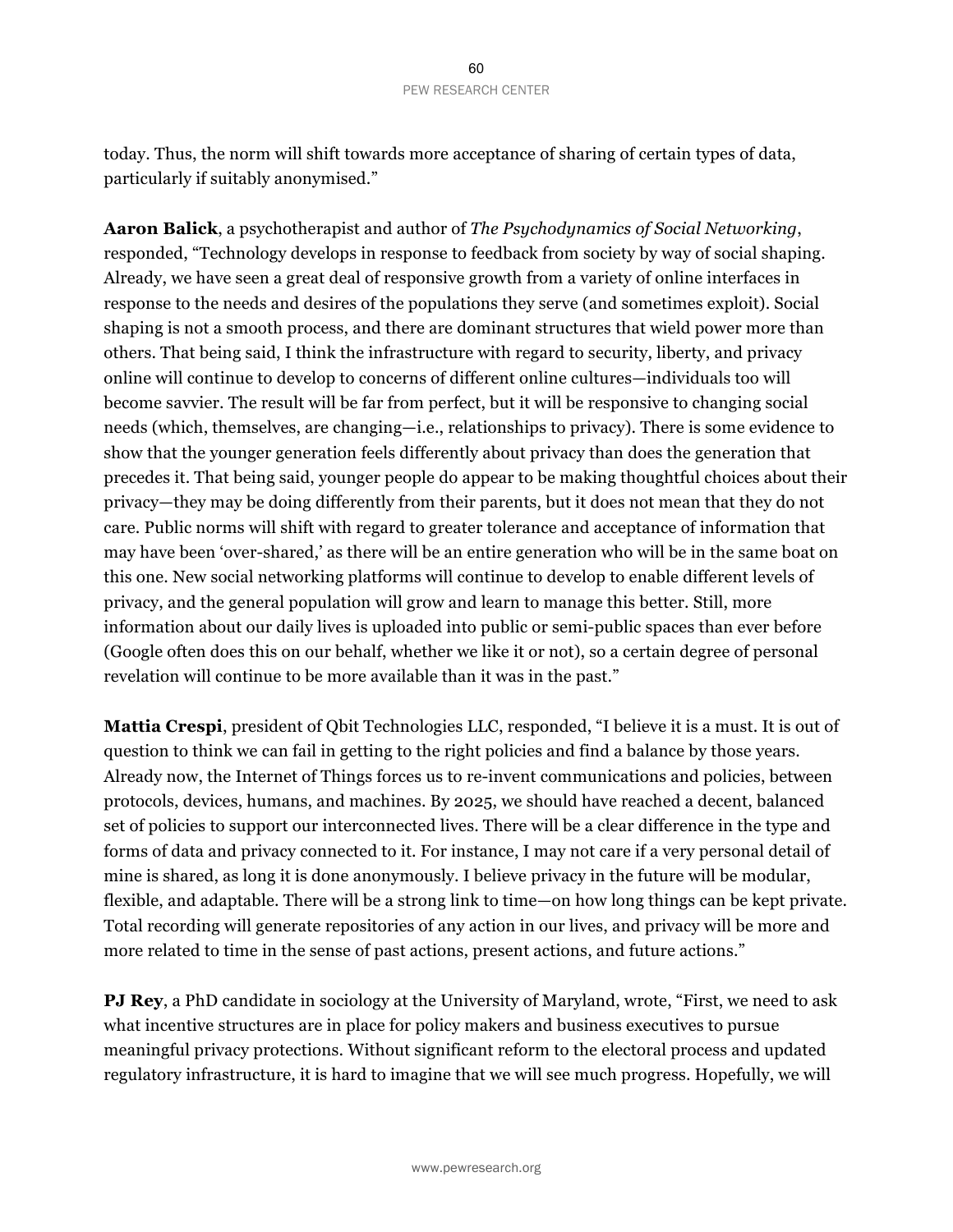get beyond hyperbolic declarations of the 'death of privacy' and understand that privacy and publicity are often mutually reinforcing. This would allow us to have more nuanced discussions about what responsibilities we have to one another and to what standards we should hold institutions."

**Gary Marchionini**, professor and dean of the School of Information and Library Science at the University of North Carolina-Chapel Hill, replied, "I am an optimist. I believe that people will become more aware of the conscious and unconscious (projected exo-information) traces of their existence as they work online *and* also of the reflections of their existence added to cyberspace by other people and machines...The result will be a 2025 with strongly divergent views, beyond the political party divisions in the United States today; we could have open states (no privacy), as well as safe states (no disclosure)."

# **Theme 3) Living a public life is the new default. People will get used to this, adjust their norms, and accept more sharing and collection of data as a part of life—especially Millennials and the young people who follow them. Problems will persist and some will complain but most will not object or muster the energy to push back against this new reality in their lives.**

A senior analyst for Internet economics and policy responded, "Business practices, and general social (as well as antisocial/criminal) behavior, has so thoroughly 'adapted' to the reality of an insecure, privacy-rights-vacating, but nevertheless popularly tolerated Internet service delivery environment that, in the absence of some near-term, catastrophe-induced 'blank-slate' overhaul of national and international laws, commercial law, and legal/regulatory enforcement mechanisms, as well as gross technical infrastructure, there is very little chance that a truly 'secure, popularly accepted, and trusted privacy rights infrastructure' will emerge by 2025. By 2025, increased public consciousness of the existential risks arising from near-universal availability of cheap technologies of (potential) mass destruction will probably have eroded expectations of privacy, to some degree. Whether such expectations will diminish faster or slower than the rate at which de jure and de facto privacy protections are lost will likely depend on the number and severity of catastrophic technology-related incidents that occur between now and then."

**Jim Warren**, the retired editor and publisher of several microcomputer periodicals, a technology futurist columnist, open-government advocate/activist, and founder and chair of the first Conference on Computers, Freedom, & Privacy, wrote, "It seems clear that there are too many powerful organizations—governmental, corporate, financial, etc.—who *want* to track and profile *every* aspect of every person's lives, activities, browsing interests, purchasing habits, investment efforts, personal associations, etc.—for them to *ever* 'allow' individuals anywhere nearly as much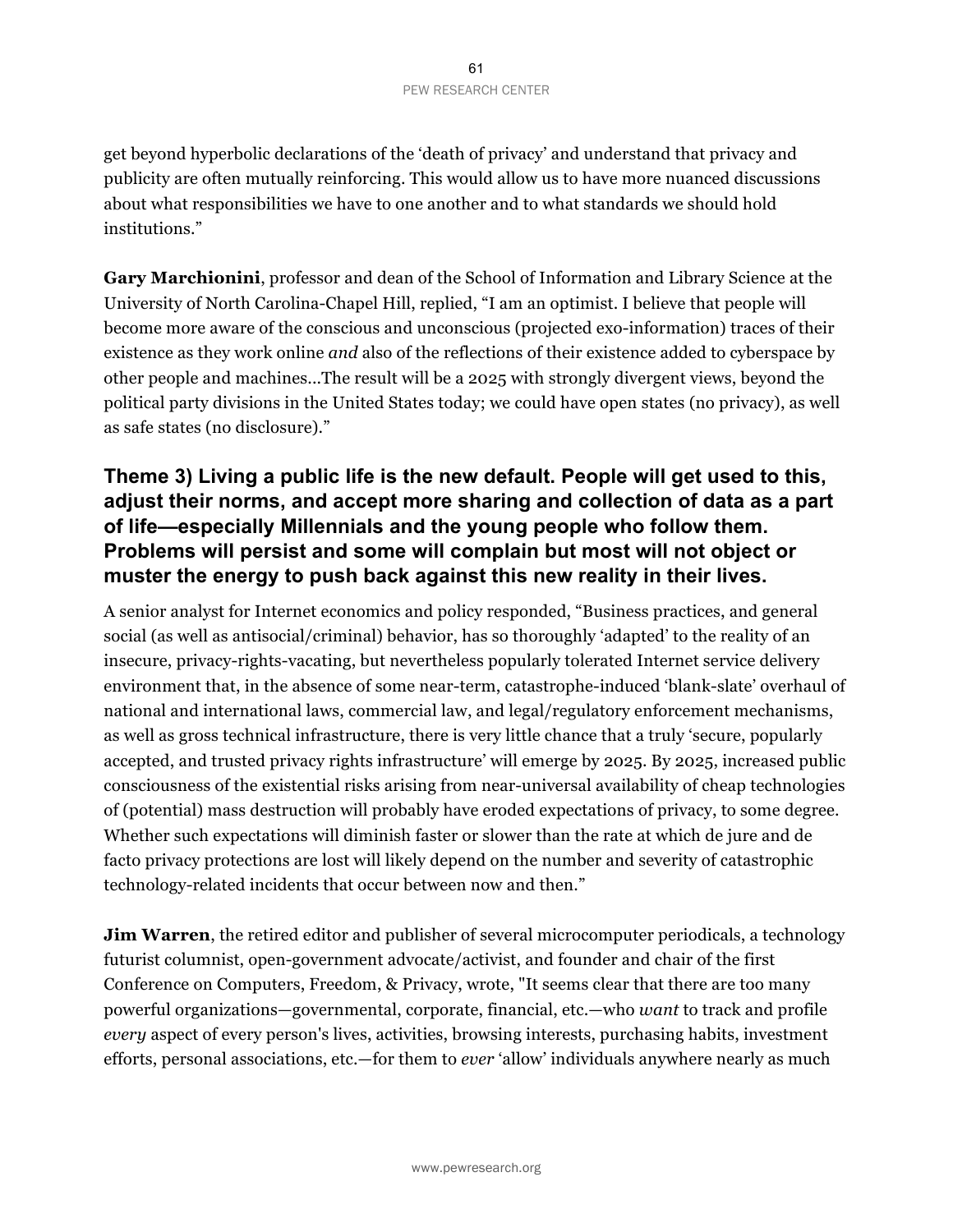control over their own personal information, as many—most?—folks would like to have. Additionally, there is great truth in the cliché that, 'Desire for privacy is a mile wide…and an inch deep.' People want *their* privacy, but they also want to know all sorts of things about *other* people. In this case, 'people' can be as per five Supreme Court 'Justices,' and the most recent Republican Presidential candidate's twisted view—that, 'Corporations are people.'"

**Jari Arkko**, Internet expert for Ericsson, and chair of the Internet Engineering Task Force, wrote, "There are no absolutely private or secure solutions, nor is there absolute lack of privacy. And, there are great challenges in this area. At the same time, I am optimistic that we can and will improve the state of Internet privacy. It is clear that the society's norms are trending towards accepting more public disclosure of information related to people."

**Dan Gordon**, of Valhalla Partners, wrote, "Every other business infrastructure in the history of capitalism (and probably before) has started out as a 'Wild West' operation and has developed rules, frameworks, norms, balances of power, and (some) refuge or relief for the powerless. It is incomprehensible to me to think that this will not happen with the online business infrastructure. We are moving in the direction of demanding and tolerating less privacy and more shameless 'living in the limelight.' Since most of us are hungering to become celebrities with no privacy (in exchange for what—notoriety?), it is hard to see that we will value it more over time than we do today."

**Herb Lin**, chief scientist for the Computer Science and Telecommunications Board at the National Research Council of the US National Academies of Science, wrote, "The public is strongly conflicted about privacy. In the abstract, people want privacy, but in fact, they want privacy for themselves—but less so for other people. And, they are willing to trade off privacy for economic advantages—often very small advantages—partly because they do not realize the extent of their privacy tradeoffs and partly because they do not care enough about their privacy relative to those advantages. Moreover, they want security—and to the extent that privacy and security must be traded off, they will opt for the latter. As time goes on without a major security incident, concerns about security fade, and privacy becomes more important. But, when another security incident happens, concerns about privacy fade. The public will still be conflicted about privacy in 2025."

**Robert Cannon**, Internet law and policy expert, wrote, "Digital natives, as they have matured, have become savvier with their sense of privacy. They have become more astute about what they put online, and how... The norm has become kids becoming more aware that they have an online face that is visible. They may cloak their presence when they want to be less visible; they may groom their presence so that, when they are search for, there is something good to find. The fearbased message that if you tweet something bad it will be discovered persists; the real message is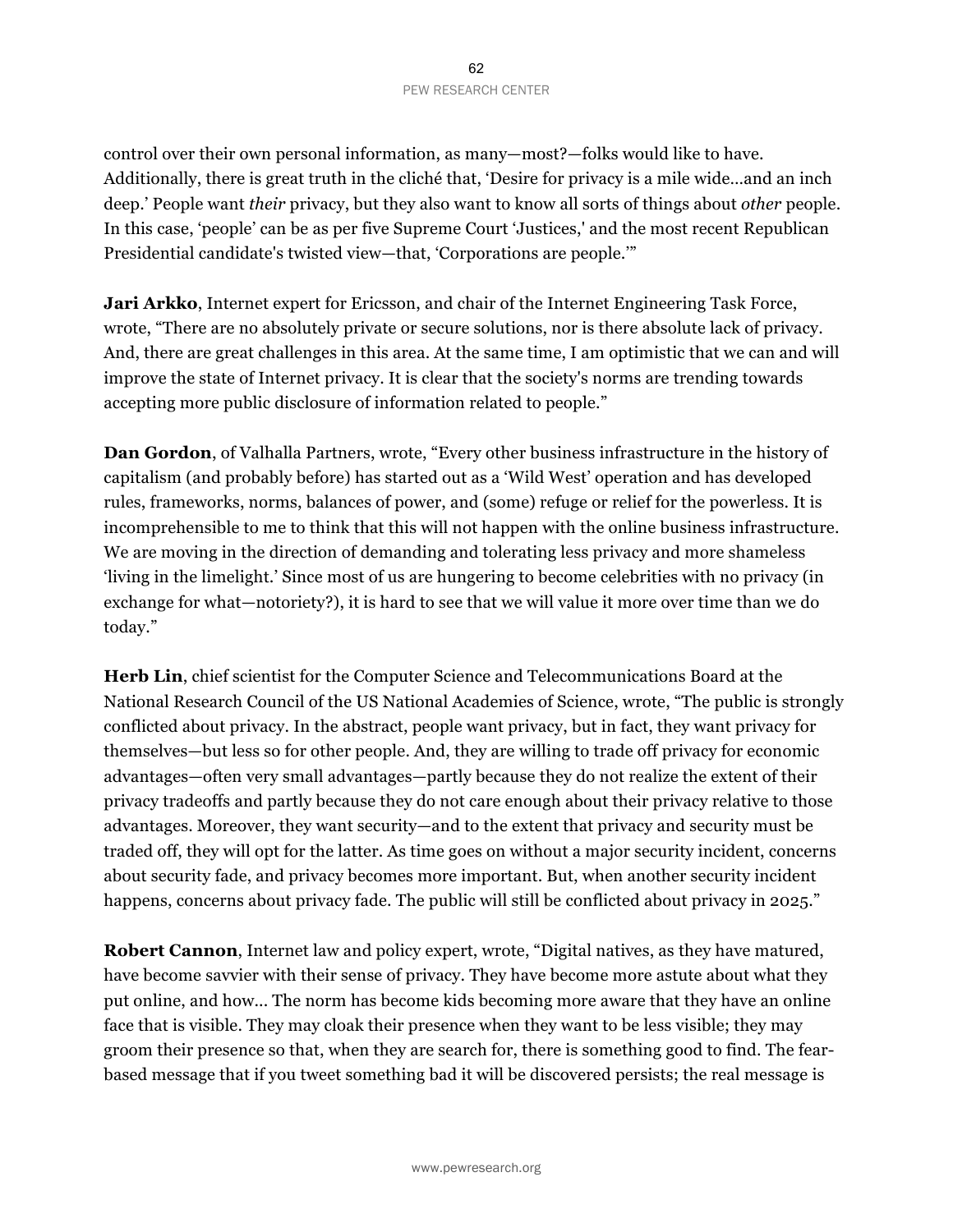that we all have online presences and it is up to youth to craft what is found when it is searched for."

A technologist working in Internet policy predicted, "The sad fact is that a backdoor, or 'lawful access mechanism,' cannot be used exclusively by 'good guys' (those working in the interests of a given user) but in fact, can be equally used by 'bad guys' (those working against the interests of a given user). The engineers have already begun to harden the core Internet infrastructure, and Internet corporations are learning that they have to offer end-to-end security or they need to confine the 'monetization' of content to the ends of the communication, preferably to the client, where access has to be covert (read as: important enough to break into someone's house) or through due process. This is a fact that will lead society to prefer non-hobbled ICT infrastructure for communications. I think we will all have a better understanding of what privacy is and the value it gives us in an über-connected society by 2025. I think kids will learn about this stuff from a very early age and will continue to lead society in privacy sensitivity."

**David Berkowitz**, the chief marketing officer for a large advertising agency responded, "A number of models like this have been tested, and during the next 10 years or so, it is likely that one will catch on with enough support by business, corporate, and consumer interests. Relatively few individuals will actually take part in such a program though. We are already reaching a turning point of wanting to be public and private at the same time. People care more about privacy but share more publicly. Expect these extremes to continue to diverge, with far more robust privacy options and protection in 2025 than what we are used to today, but also far more shared publicly. By 2025, we will also have national and prominent local elected officials, who entered college in the early part of last decade, when social media usage started to become widespread. So, there will be a greater acceptance of people having shared things that they since regret. Granted, some of those regrets will come back to haunt such candidates and officials."

**Bob Frankston**, an Internet pioneer and technology innovator, whose work helped allow people to have control of the networking of the Internet within their homes, wrote, "This is a complex problem with no simple solution. The concept of privacy keeps evolving, and I hope that tolerance will improve in the face of more information being public."

**Justin Reich**, a fellow at Harvard University's Berkman Center for Internet & Society, said, "The risks of privacy violations are too abstract and distal, the benefits of surrendering privacy too immediate and valued. A very small number of organizations will continue to battle on behalf of the public for stronger privacy protections, probably having some success against the most extreme transgressions, but businesses will lobby against protections under the banner of consumer choice, and harms against consumers will remain too difficult to communicate. This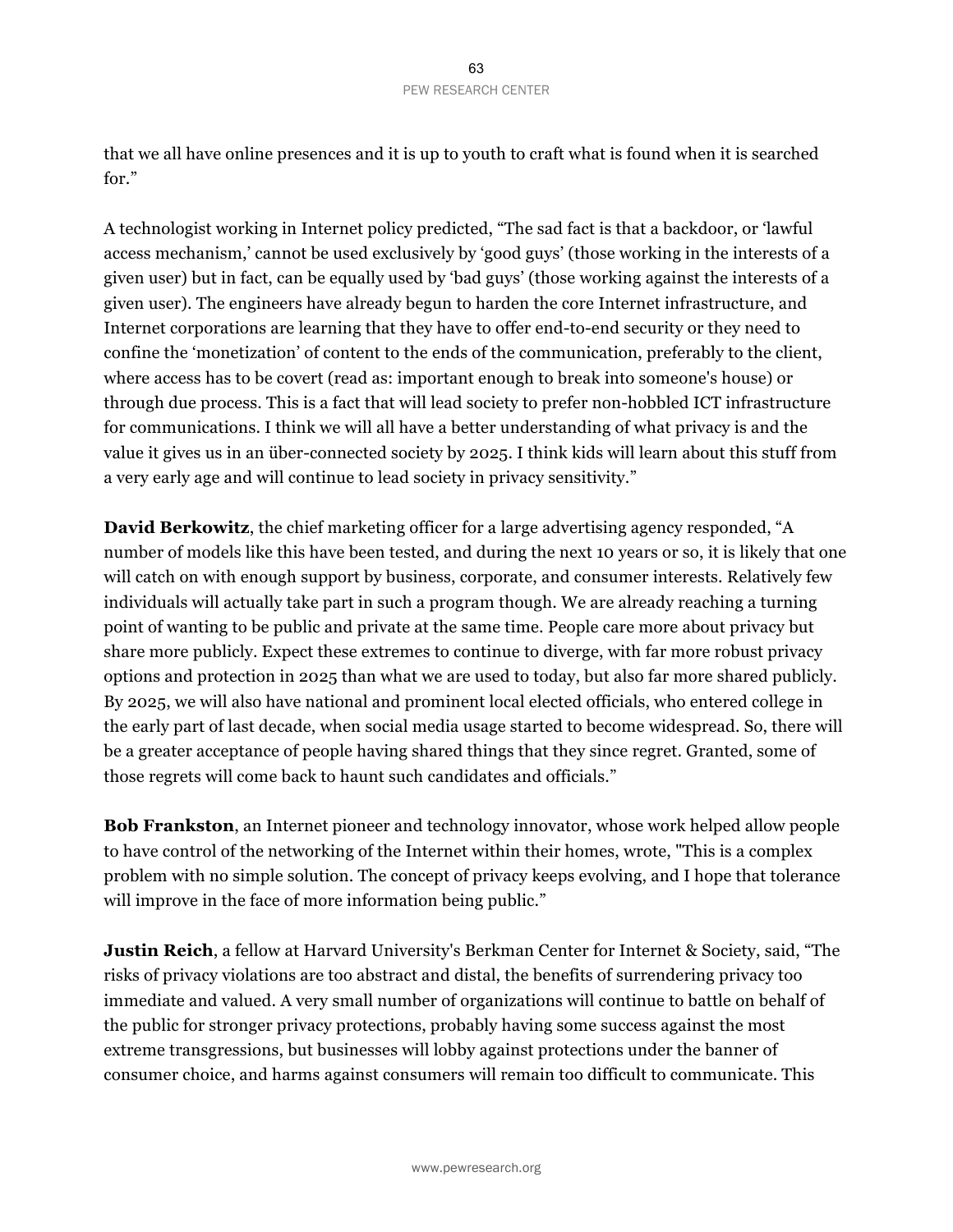might be different if we have a Hoover-esque government transgression. Broadly, people do not care about Internet privacy. And, as youth who grow up in a culture of exchanging data for service get older, the public will, on average, care even less about their privacy and data security by 2025. If the Snowden revelations do not shift public opinion, what will?"

**Bob Briscoe**, chief researcher in networking and infrastructure for British Telecom, wrote, "Society's memory is short—Stalinism, Maoism, Nazism, and McCarthyism happened too long ago to worry about. The technology will be created, but policy-makers will not make it compulsory under pressure from corporate interests. It will not be used widely because commercial organisations have strong interests to gather information about their potential customers. Although many people are uneasy about erosion of their privacy, only a few feel strongly enough to withdraw their business from companies who put customer privacy below their desires to gather market information. Therefore the business risk of not introducing a new privacy-rights infrastructure is low for all commercial organisations. Younger people are already less concerned about their privacy than older people. I would like to think that repeated high-profile abuses of people's private information would cause a backlash, however the trend will continue towards less concern about personal privacy."

**Amy Hartman**, an information science professional based in Ohio wrote, "It will evolve to continue to make money and be secure for various corporate and academic entities, as well as those individuals who understand how to manipulate code enough to protect themselves. Because of the open nature of the Web, there will always be some level of corruption, fraud, and/or spying, the same way there is in our larger society and other forums. We cannot erase basic human nature, and if there is money to be made, or power to be had by sneaking around and manipulating people and information, someone is going to find a way to do it. Most people, even now, do not really understand most of the larger privacy issues when it comes to the privacy, use, and misuse of personal information. So long as it does not impact most people's daily lives in a way they can see, I suspect norms will remain the same."

**Jeremy Epstein**, a senior computer scientist at SRI International, responded, "Consumers do not care enough about their privacy to create the incentives necessary to protect privacy rights. As a result, I doubt that there will be a method for offering individual choices for protecting personal information. Consumers will continue to complain about privacy, but they will not be willing to do anything about it. We will still give up our information for a ten-cent discount on a cup of coffee or shorter lines at the tollbooth. It will be similar to the (mythical) boiling frog—we will continue to lose privacy one degree at a time, until there is none left at all."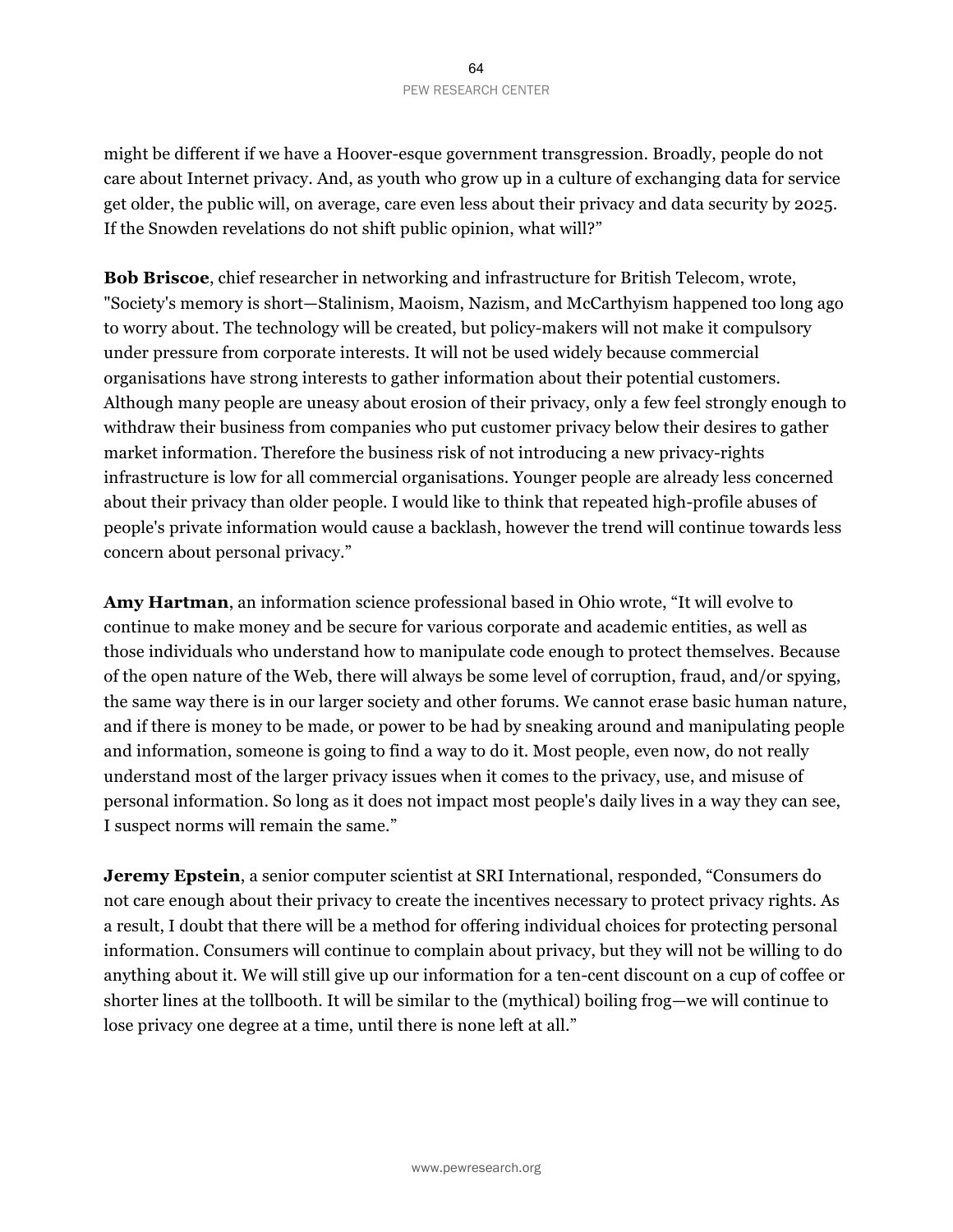**Chen Jiangong**, an Internet business analyst in China, responded, "I think it will be. But there will be new questions. The privacy war between businesses and consumers will go on forever because the new technology will challenge the consumers' privacy again and again. The public opinion of privacy will change; people will give up a part of secondary privacy—just as, in ancient China, women once viewed their feet as a private thing, to be kept out of public view, but now they do not. Maybe in the future, people will not view something that we think of as private today as private."

**Supten Sarbadhikari**, a leader working to implement the National Health Portal of India, wrote, "Actually, the answer is not an unqualified 'Yes.' Shades of grey are bound to be present. While it is most likely that secure systems will be in place, and online transactions will become ubiquitous, it is also likely that potential breaches and threats to security will increase. Privacy is a relative concept. When the President of the United States gets admitted for any surgical procedure, other than the attending doctors, no one has access to the details. Whereas, when the Prime Minister of India gets admitted for a surgical procedure, a medical bulletin is broadcast every hour in the public domain. With the world becoming a smaller global village, these socio-cultural contexts may also be blurred partly."

**Peter Janca**, managed services development lead at MCNC, the nonprofit regional network operator serving North Carolina, responded, "As more business transactions take place via the Internet, someone (i.e., policymakers, IETF, financial industry, or the like) will need to establish a popularly-accepted, secure method of completing such transactions. As relates to consumer tracking and analytics, I believe work will have been done by 2025 to address public perceptions on the beneficial nature of such activities. We already see the 'younger' generation holding a norm about privacy, which is way more open than that of the over-30 generation. This norm is more open. As this generation matures, I predict it will retain much of this openness, yielding a more open public norm about privacy. This prediction could be modified, should several (more than two or three) serious, negative, public events take place that damage the younger generation's confidence in being open (i.e., reduced level of concern about privacy)."

**Daniel Castro**, director of the Center for Data Innovation, wrote, "Privacy is a value that shifts over time based on culture and context. Old privacy fears will subside, and new ones will emerge as technology evolves. Consumers will accept or reject technologies based on their relative levels of privacy and the norms of the time. There is anonymity in a crowd, and as more people participate in different online forums, an individual's relative privacy will increase."

**Cliff Zukin**, a professor at Rutgers University, wrote, "One could argue that this is what we now have. Largely, it is secure. It is popularly accepted, and it can be broken by governments and other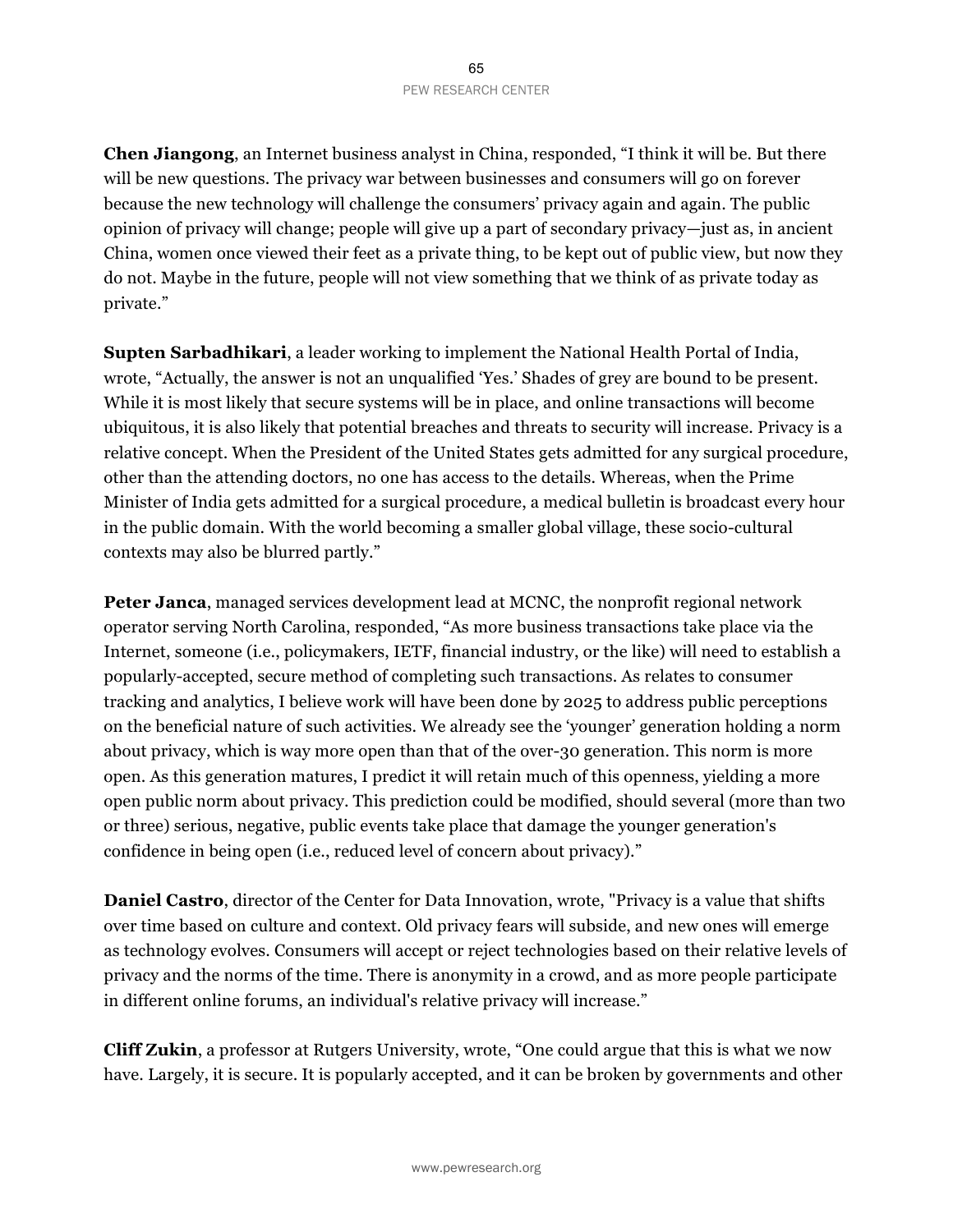66 PEW RESEARCH CENTER

actors. It should be the same in 2025. The mass public will accept it as safe—but really, no information is completely 'safe,' now or then. There is a generational story here, with two full generations now living life mixing online and with direct experiences merging to a single reality. So, they will be less questioning of big data. This has always been a fact of life for them."

A survey research professional who has worked for decades for government, academic, and commercial organizations responded, "In assuming they have no privacy, people will permanently alter their credit and consumption behavior in futile attempts to 'throw off the scent' on consumertracking uses of their PII. Exceptions will be made for public emergency needs—pandemic flus, radiation accidents, missing persons, etc. Identity crimes will encourage the Social Security Administration to reissue social security numbers, people to permanently change their names, etc. Driver's licenses will have embedded tracking chips. Some people will stop driving. And, maybe, we will have some other weird stuff we cannot imagine now—like drone-proof venetian blinds. Well, maybe not that last thing."

# Above-and-Beyond Responses: Part 2

A range of input by some respondents covered additional aspects of the issues.

## **'The emotional climate around privacy and security will only increase'**

**Mike Liebhold**, senior researcher and distinguished fellow at the Institute for the Future, wrote, "There will be many political, technological, and service efforts to improve privacy but, likely, even greater efforts by dotcoms to mine personal data, by black hat intruders to steal whatever they can, and by government's pervasive surveillance of the entire Internet. There will undoubtedly be some very lurid tragedies as a result of mining, stealing, or surveillance, so the emotional climate around privacy and security will only increase."

## **'It is absurd to believe this is solvable at the technical infrastructure level'**

**Seth Finkelstein**, a programmer, consultant, and EFF Pioneer of the Electronic Frontier Award winner, responded, "This is a classic case of bargaining power imbalance and asymmetric information. There is such an enormous disparity between individuals supposedly making these 'choices' for their information, and the businesses profiting from the monetization, that it is absurd to believe this is solvable at the technical infrastructure level. Every such proposal I have ever seen has struck me as 'ending up' replicating what happened with 'license agreements'—that is, creating a take-it-or-leave-it system, where a person is essentially powerless to do anything but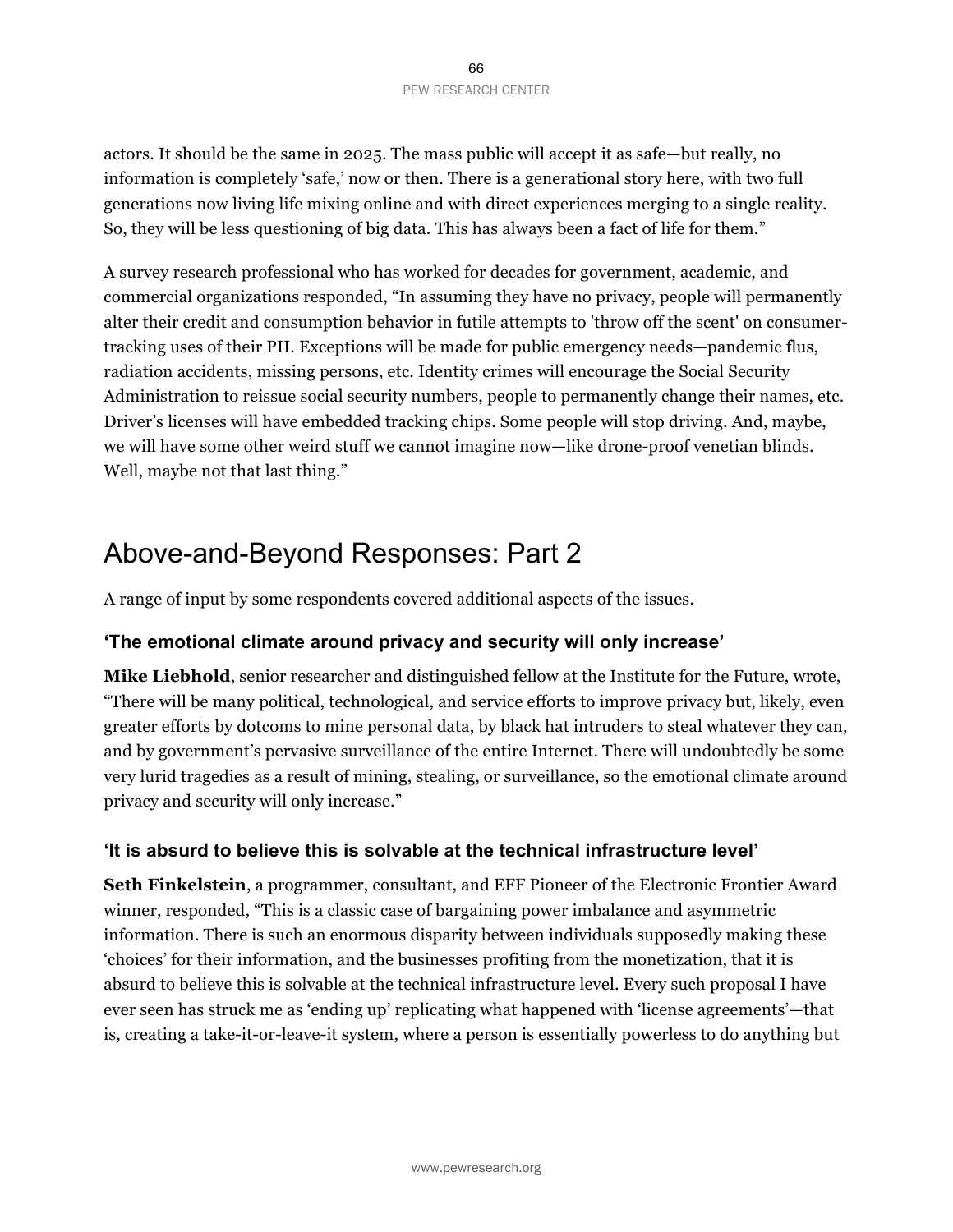completely accept the corporation's terms, which are constrained only by consumer-protection law (which has been very much weakened over the years)..."

### **2025 debates about privacy will be more sophisticated than they are today**

**Jamais Cascio**, a writer and futurist specializing in possible futures scenario outcomes, wrote, "I have little doubt that policy makers and technology innovators will have attempted to create a 'secure, etc.' information infrastructure by 2025, but I do not believe that it will yet be simultaneously secure, accepted, and trusted. We will likely see myriad smaller efforts, attempts to provide secure and acceptable service within a narrower framework (i.e., for a particular hardware vendor, within a particular community), but incompatibilities will continue to confound users, and multiple interested parties (including, but not limited to, governments and advertisers) will continue to push for exceptions and special access. I also suspect that, by 2025, we will have experienced at least one massive breach-of-trust incident, where a supposedly secure and trusted system will be broken open in an especially damaging way (i.e., Google's Gmail archives are cracked open and released). This may not set back the technical efforts, but it will severely undermine any hope for public trust in these systems. The common understanding about privacy is that it is an issue of 'visibility'—can I, or my information, be seen by others? While that is superficially true, it is not the entirety of the issue. Privacy is about 'control'—can I decide who gets to see my information, or is that decided for me, without my knowledge or consent? I suspect that, by 2025, the debates about privacy will be more sophisticated than they are today and will focus on this control aspect (versus the crude fear-mongering about teenagers taking selfies, etc.)."

#### **'Capacities of the surveillance state will always exceed protections of the people'**

**Jason Pontin**, editor-in-chief and publisher of MIT Technology Review, responded, "The end you describe is highly utopian and combines a large number of goods, each of which would be wickedly hard to achieve. To give one example, a really 'secure' Internet does not exist and could not be built on the current infrastructure; we would need another Internet. On the other hand, I do anticipate significant progress on some of these goods. For instance, I think there will be renewed demands for more privacy controls from consumers and citizens, and I believe that companies and policymakers will have to satisfy those demands. On the other hand, I expect the capacities of the surveillance state to always exceed the protections of ordinary people. Perhaps, people will come to think of their private information as an asset, which they will selectively release to organizations and companies in exchange for certain conveniences or services."

#### **Business models are about tracking; we have not yet seen the backlash**

**Joe Touch**, director of the Information Sciences Institute's Postel Center at the University of Southern California, replied, "Privacy is in direct opposition to the business models of the largest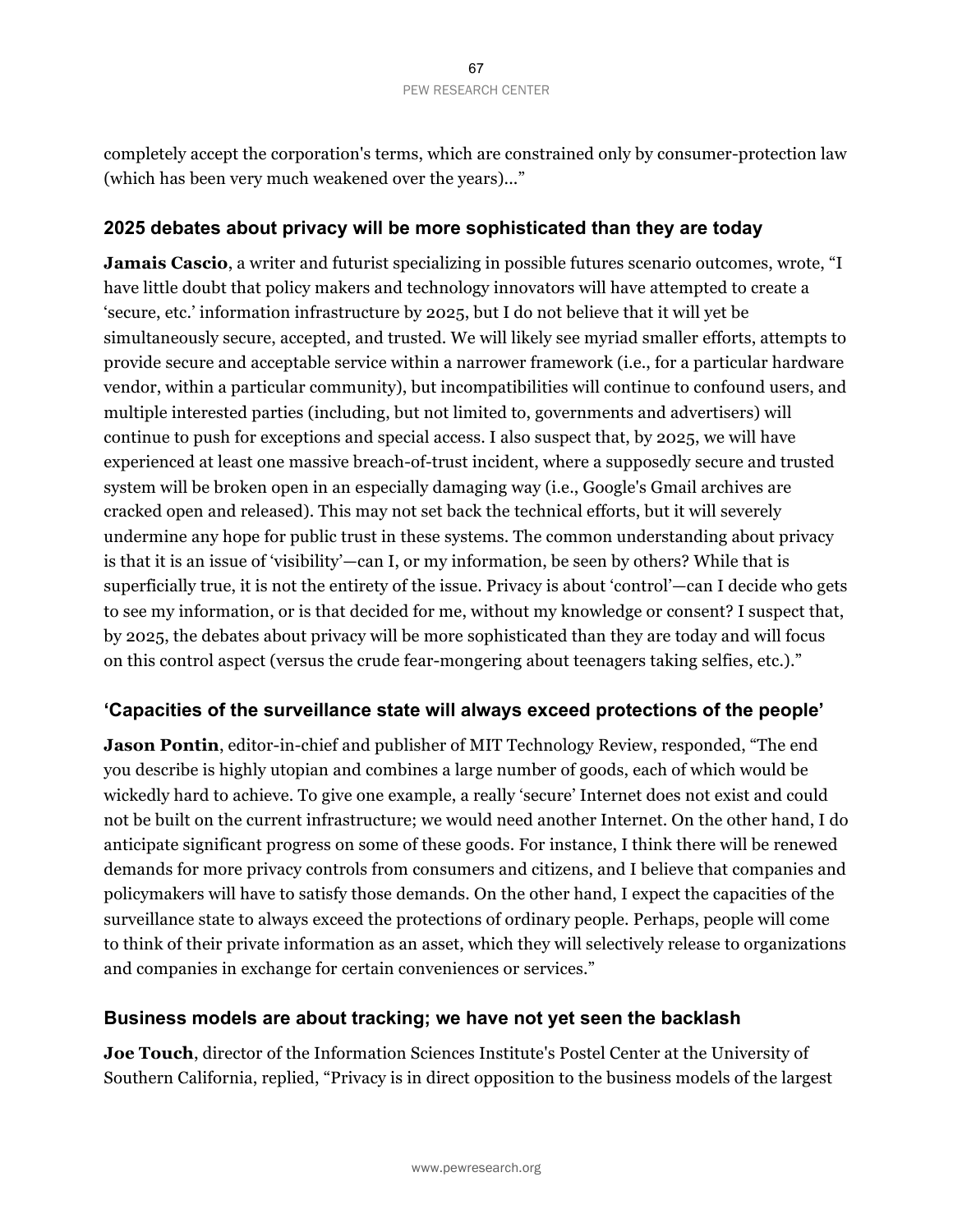Internet companies. The Internet does not require a login, birthdate, or username, yet these companies continue to create 'walled gardens' that do—to create the information that fuels their revenue stream... The issue is not about policymakers and corporations, but rather, whether the public will continue to be comfortable exposing that information. Such norms already vary widely, and I continue to be surprised at the extent to which posts within the frame of a personal video screen, and thus to the entire world, exceed what would be posted—by the same person—to their own front door. I think we have not yet seen the backlash of the current norms of personal public exposure; we might when that generation shifts from being 'kids just posting stuff' to being in the position of establishing and protecting their company's reputation as managers."

#### **An 'arms race' between surveillance and personal protection that goes on and on**

**Brian Behlendorf**, Internet pioneer and board member of several nonprofits and for-profits, wrote, "This struggle for the boundary of personal digital space—the digital equivalent of the boundary of my own home, in both legal and technical senses, but also the boundary of my own body and brain—i.e., the Fifth Amendment—will be an ongoing debate, unresolved and only more vigorous in 2025. We will likely give up the notion of public physical location as personal data, due to both official location tracking by governments (i.e., toll road payments, police car license plate scanning) and private-sector tools that track phone IDs, faces, and other personally-identifiable bits of data when people walk by or into retail shops or other interesting points. But, in the other direction, we will have even stronger rules and societal expectations against surveillance (government and private) upon the activities within people's homes or other enclosed spaces. There will be no tolerance for drone peeping toms, sniffing the wireless emissions from tablets, displays, and more. There will continually be new technologies for surveillance—each of which will spawn demand for counter-technologies. This arms race will become more a part of our national conversation about human rights, the concept of the confidential vote, and the rights of private individuals and companies to not be compelled to become agents of the surveillance state. I feel like I am compelled to answer, 'Yes,' because the question posits the existence of something we have today and will always have—but it does not ask any qualifying questions, such as the quality of those choices, the cost of different levels of privacy, what 'easy to use' means, etc. It also assumes that policy makers and technology innovators would work together on this, when, in reality, they may take diametrically opposed actions, as they often do today."

#### **'There will be no privacy to speak of. We will have given it all away'**

**Rex Miller**, a thought leader, and principal at a consultancy, responded, "The idea of nationstates will undergo major redefinition. The idea is now obsolete. They have been transcended by global commerce and global platforms like Google, Facebook, etc. These will provide secured enclaves as a value-added service. Policymakers move too slow in the current structure and cannot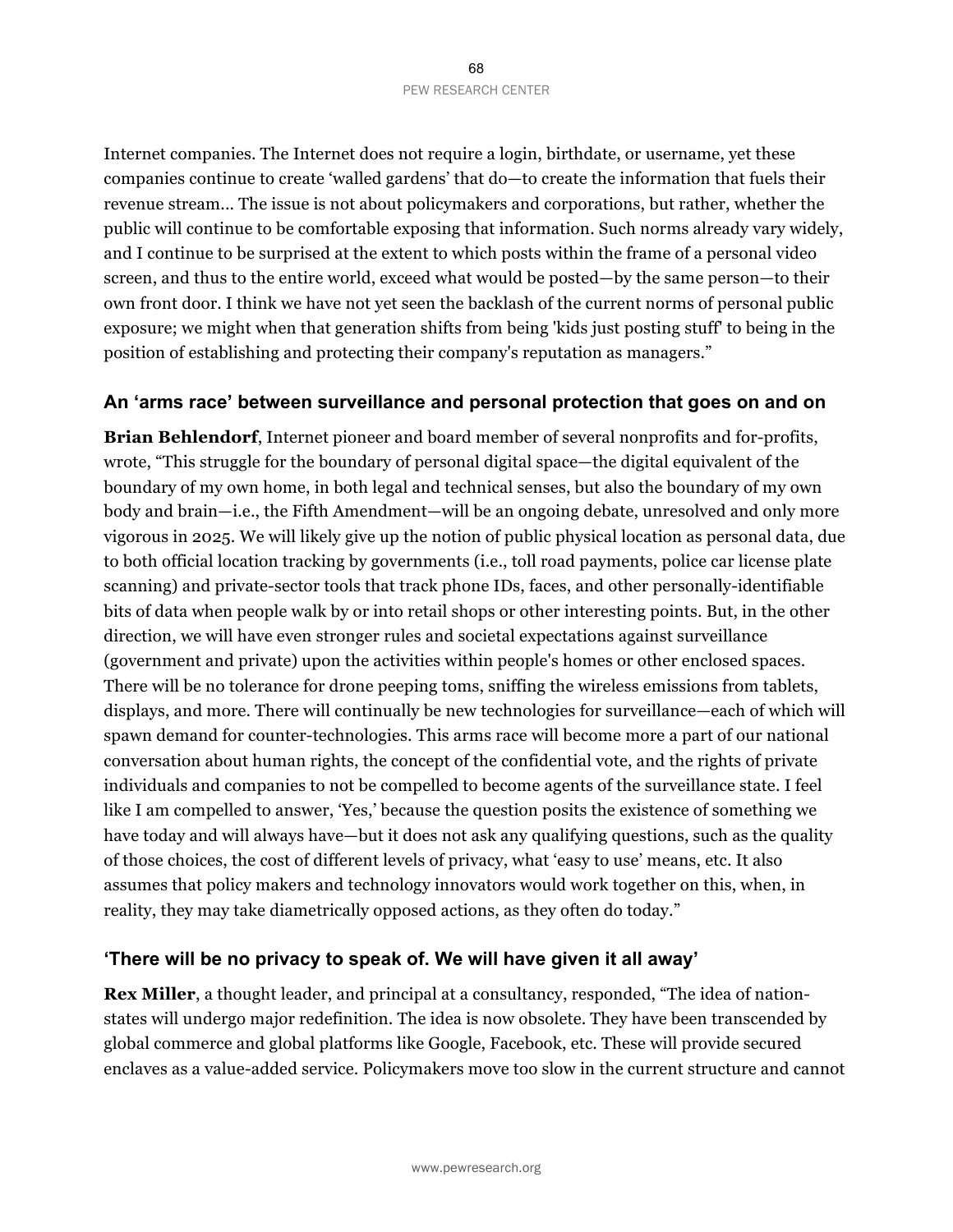coordinate between different governance structures to be effective. There will be no privacy to speak of. We will have given away all of it, and there will rise groups who protect the different interests of vulnerable groups."

#### **Many social and economic cues will depend on disclosure of private information**

**Jerry Michalski**, founder of REX, the Relationship Economy eXpedition, wrote, "Data is easily copied anywhere. The idea that some entity is going to relent and not store our data, and that we will have confidence that our data is not replicated for nefarious use somewhere, is naive. I do not think governments and businesses, motivated as they are today to collect as much personal data as they possibly can, store it, and analyze it, will come to a reasonable understanding that works for citizens. At best, there may be a citizen revolt that sets whole new guidelines, but I am not optimistic that it will happen. By 2025, you will be considered a non-person if you do not have embarrassing photos or videos online from your misspent youth. People who were very parsimonious about sharing personal information will be less credible, and will be trusted less, because others will not be able to see any of their indiscretions—the things that make them human and more trustworthy."

#### **'Every person's actions tracked and monetized continuously and pervasively'**

**Fred Baker**, Internet pioneer, longtime leader in the IETF, and Cisco Systems Fellow, responded, "The Chinese startup Face++ is creating a technology from which it would be easy to imagine the year 2025, seeing a world similar to what is described in the movie *Minority Report*, in which every person's actions are tracked and monetized continuously and pervasively. I am hesitant to make predictions there, beyond that, if we cannot counter it, we must expect it to become reality. Per its website, 'Face++ uses the cutting-edge technology of computer vision and data mining to provide three core vision services (Detection, Recognition, and Analysis).' If we must assume continuous and pervasive service-based and crowd-sourced surveillance, and monetization of its results, we must also assume that the information gleaned will be available to anyone that can pay to obtain it. That essentially creates a 'small town' dynamic on a global scale—people become more careful about what they reveal, and everybody knows the dirty secrets anyway."

#### **'Invasion of privacy will be normed by public acceptance'**

**Alison Alexander**, a professor at the Grady College of Journalism and Mass Communication at the University of Georgia, wrote, "Privacy infrastructure will be ever evolving and never finished. Hardware and software changes will present new issues on a regular basis. Governments' need for data will continue to raise questions for the First and Fourth Amendment. Corporations will try new ideas with intended and unintended consequences. Currently, social views on privacy vary dramatically, ranging from, 'Nothing to hide,' to, 'Be careful: it lasts forever,' to the 'Right to be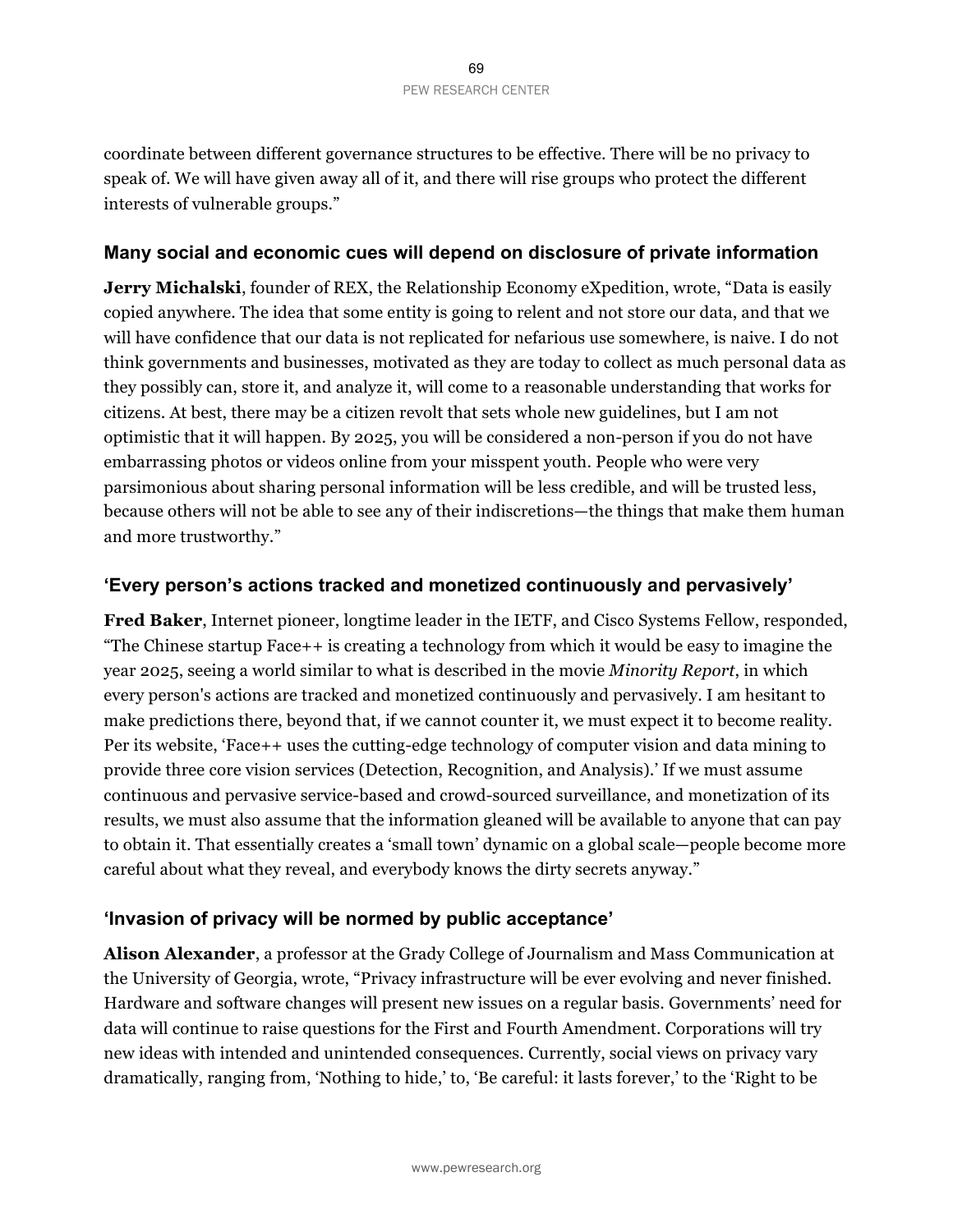forgotten.' ... Invasion of privacy will be normed by public acceptance of what was previously considered improper. Privacy will continue to be threatened by new ways to learn more about everyone."

#### **The 'other' 1% will emerge and want to live off the grid – and that will bring scrutiny**

**William Schrader**, the co-founder and CEO of PSINet Inc., the first commercial ISP, observed, "A small percentage of the world's population, perhaps a tiny fraction of 1% of mankind, will attempt to go off-grid or in some way disengage from big data. To accomplish this, they must own nothing that is tracked by government, such as real estate or autos, have no utilities in their name, have no bank account, and not earn a living by receiving a check or direct deposit. In short, they would only use cash, not own a phone, not have a tax identification number, etc. It is a challenging existence by today's normal standards, and it is not one that is easy to maintain without sincere discipline. I expect that these off-grid people will be treated by authorities worldwide as suspect in some way, simply because they choose not to be tracked. That alone, being off-grid, will likely be made a serious crime... The original concept of privacy is dead. The new concept of privacy is: 'Only the government and my friends know.'"

#### **The change in norms will even affect dinner parties and dates**

**Alexander B. Howard**, an expert on digital issues and government, wrote, "A much higher percentage of the public will understand that any action taken in view of another human with a connected smartphone or made upon a social media platform online could end up on YouTube or the evening news nearly instantly and potentially irrevocably. The ability of politicians and other public figures to keep the public's business private will be substantially hindered, although wealthy and powerful people will continue to have the ability to pay to keep their private lives somewhat obfuscated. Social norms will evolve to a point where participants in dates and dinner parties will need to explicitly ask for agreement that conversations or other interactions be kept unrecorded."

## **'Transparency' will replace 'privacy' as the social norm and ideal**

**Marc Prensky**, director of the Global Future Education Foundation and Institute, wrote, "This genie is now out of the bottle: Protection of 'private' information will become almost (or, perhaps, completely) impossible because those who want it will always be ahead of those trying to protect it. So, as the last pre-Internet generation cedes control to the new global Internet generations, attitudes toward security, privacy, and intellectual property will be very different than the way we have thought of them in the past. In many, or most, areas, transparency will replace secrecy as the norm. These changes will not happen, though, at Internet speeds but more gradually as the last pre-Internet generation slowly dies off. In the future, there will be *no* privacy of information as we as we now know it and have known it in the past—any data put online will become transparently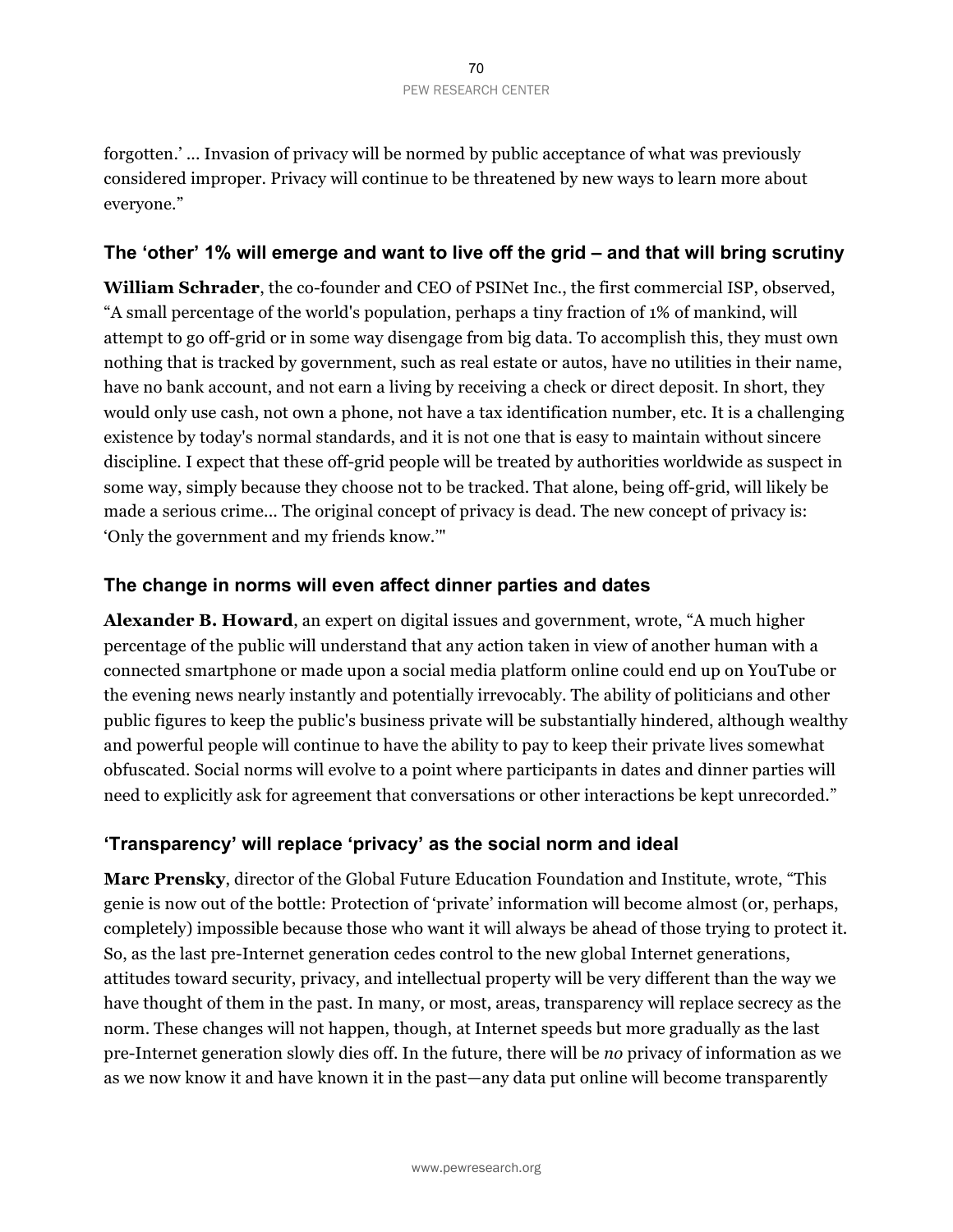available to all, despite any and all efforts to prevent this. 'Transparency' will replace 'privacy' as the social norm and ideal."

### **'Technical innovation is outpacing regulators' ability to act and react'**

**Glenn Edens**, a director of research in networking, security, and distributed systems within the Computer Science Laboratory at PARC, a Xerox Company, wrote, "A major overhaul of the architecture of the Internet is required to meet the goals of privacy and the rampant use of personal information by commercial interests. It is not clear that these issues can be resolved by 2025 at our current pace. Technical innovation is outpacing regulators' ability to act and react. It is not clear what direction public norms about privacy will emerge. There is evidence of change, as well as a lack of interest or education about the issues. Scott McNealy once said that 'privacy is dead'—in some respects he might have been right."

## **A 'third option' might emerge in independent data warehouses**

**Bryan Padgett**, research systems manager for a major US entertainment company, wrote, "The current two-sided security-versus-privacy pendulum will be replaced by a third option—perhaps independent warehouses of data controlled by independent parties, fed by data providers, and accessed by government only when necessary. With increasing amounts of data being generated for and by all users worldwide, it will continue to be used for good and bad in increasing amounts… I can see a future where it is accepted that anonymity has fallen by the wayside as the online world and the real world become even more fused; however, along with the loss of anonymity, the ability to remove and prevent others from seeing and/or using your data (or data about you) will emerge to become clearer and easier to manage from a single entity. If that comes to pass, it would only come from a government or international agreement, with academia and the private sector creating the technical solution that allows it to work."

#### **Media literacy will be the key as technological evolution keeps changing the rules**

**Pamela Rutledge**, PhD, and director of the Media Psychology Research Center, responded, "The privacy horse is out of the barn, in spite of the people arguing whether or not the barn door should be open or closed. A more critical issue is overcoming our anxiety over 'the way things were' and evaluating what needs to be protected for individuals, institutions, and governments. Policymakers do not have the expertise, or the incentive structure, to create adaptive regulations in an evolving environment. Technology innovators have the burden of financial accountability and will continue to balance the expansion of technology capabilities and features with the majority of consumer demands. Public perception is understandably narrow; most see privacy as being about Facebook settings or identity theft. We have unleashed a powerful tool on society without bothering to teach people how to use it. Media literacy will increasingly become the key to creating the demand for a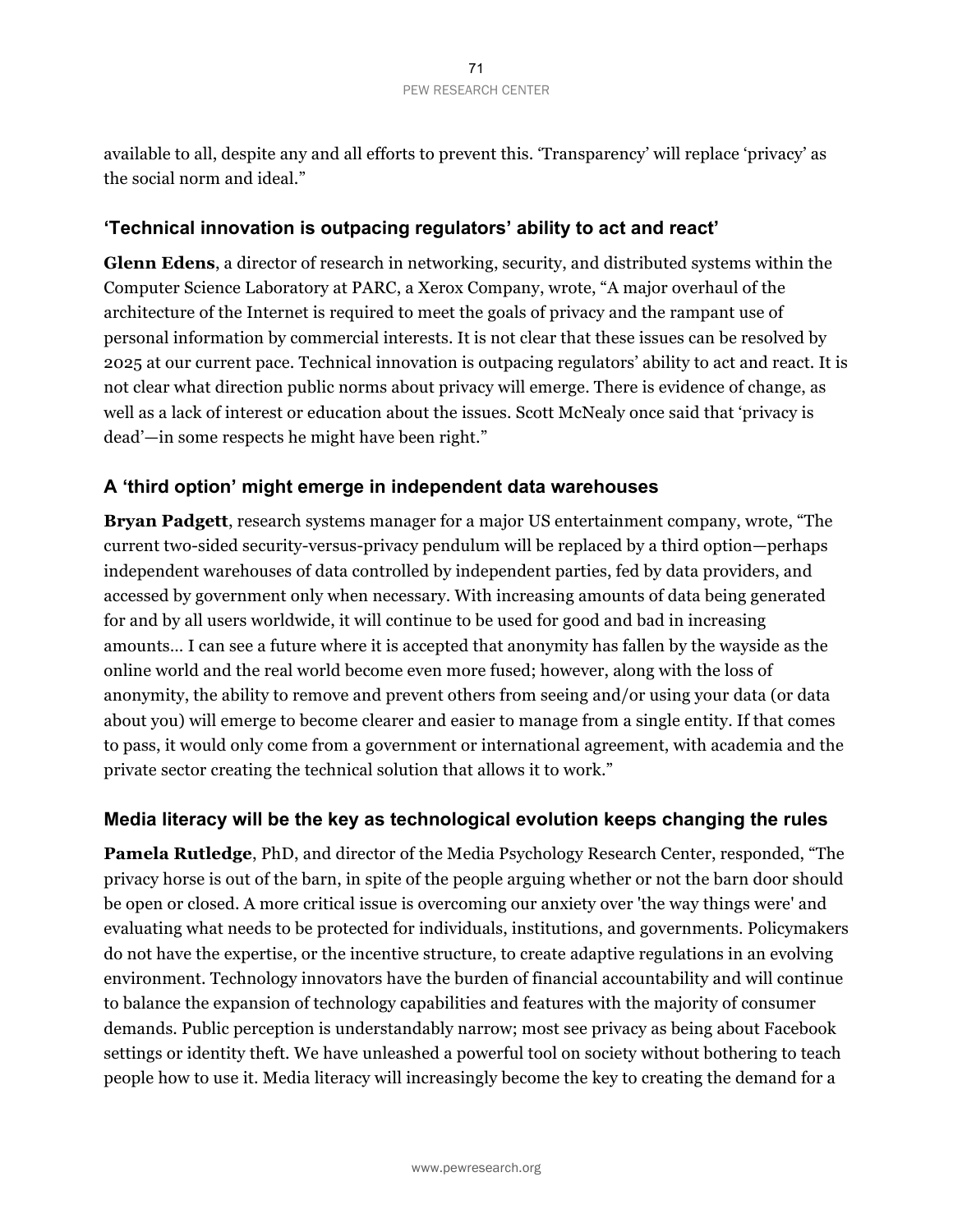reasonable balance of privacy and information control with commercial interests and personal experience. Our perceptions about privacy change as technology creates more things that define us and more ways to share. With technology increasingly reflecting our identity, privacy becomes equated with liberty, heightening our sensitivity to having choice. Social norms about privacy will change because increased technology adoption reduces technophobia, and technology use increases individual agency across all sectors of society. Individuals will increasingly demand to decide for themselves where, and when, the benefits of sharing outweigh the costs."

#### **'I am not even sure if we really have a problem'**

**Nicholas Bowman**, a professor at West Virginia University, commented, "I do not believe this will ever be a 'solved' problem, given that there is a diametric opposition between 'monetization' and 'personal informative.' A wise scholar, Steve Jones (of the University of Illinois at Chicago), once said that 'if you don't pay for content, you are the content,' and there is an enduring truth to this... At least, in 2013, the only monetary value of the Internet seems to be for nano-casted advertising, which is only possible when users tell us who they are... Unless we find a different economic model to base our information infrastructure on, there will be no solution. Frankly, I am not even sure if we really have a problem. By definition, norms are always subject to the influence of time—in the 1900s, it was inappropriate for one to show their ankles in public at a beach, yet, by the 1940s, the revealing two-piece bikini was sold to the public as a way to conserve water-proof fabrics for the war effort; in just 40 years, one's skin went from being a private affair to an expositionist one."

#### **Two Internets – or more – might evolve**

**D.K. Sachdev**, a consultant and adjunct professor in satellite systems, wrote, "The objectives, as stated in the question, are, technically, achievable; however, it conflicts with the business plans of major social networks that, in fact, encourage users to act against their own privacy! I believe that there is scope for two separate networks: one totally secure and the other driven by social media. In a way, that is what Blackberry created, and government users all over the world relied on it. Unfortunately, it is shrinking because of the conflicting objectives of the market place."

**Thorlaug Agustsdottir**, public relations manager for the Icelandic Pirate Party, replied, "There will be an alternative Web or alternative software that will offer people protection from snooping companies, while the ability to mask IP will probably still be a somewhat 'advanced knowledge,' while true anonymity will be, as it is today, just a myth (at least down to the IP level, if not to some kind of a central 'official' personal identification level). In 2025, people will be ever more concerned with online privacy."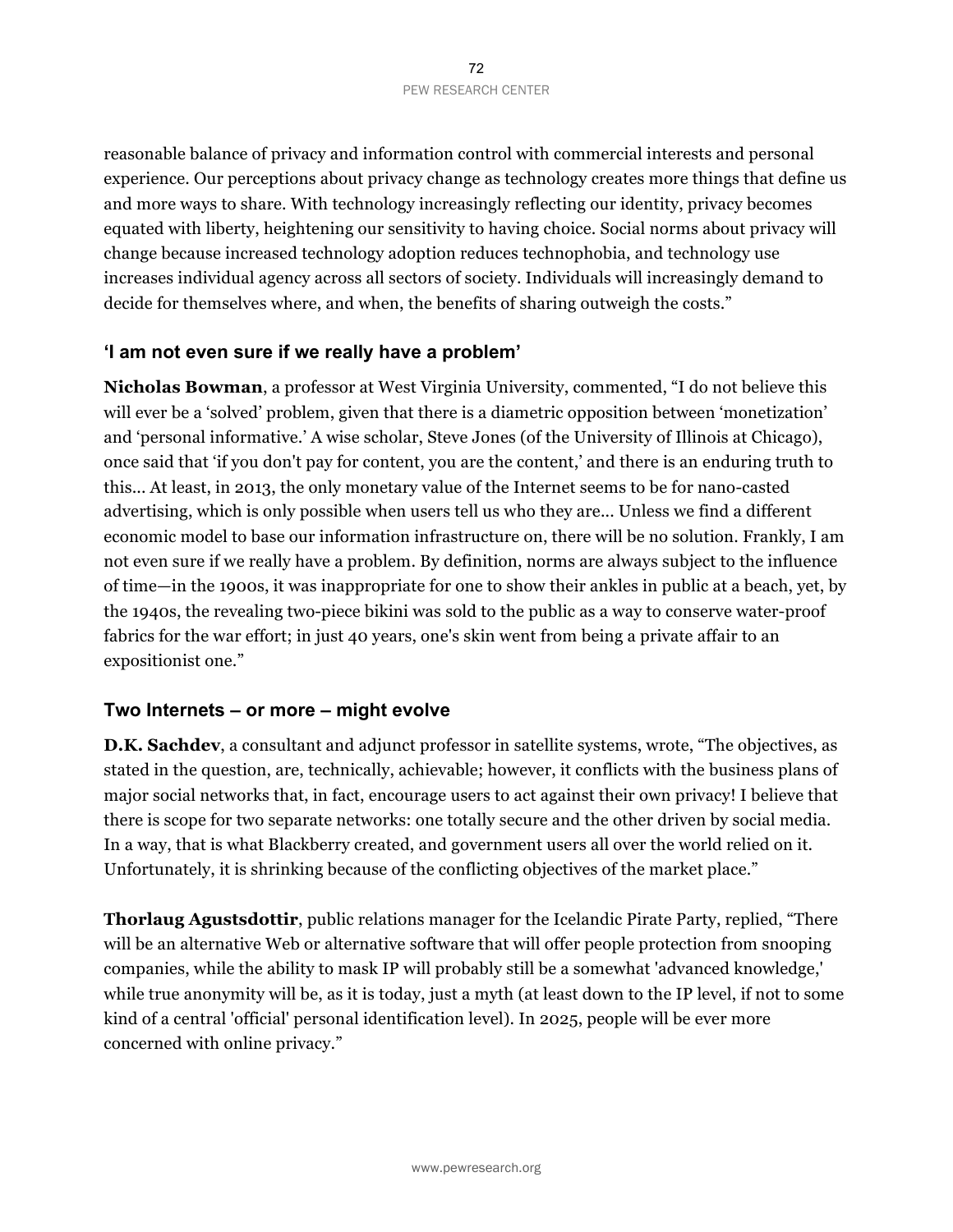# **Generational change will shift norms – a president's 'drunk selfies' won't matter**

**Erin Stark**, a respondent who shared no additional identifying details, said, "We have been sharing so much, with so little concern, for so long; personal information is no longer owned by the individual, but by the Google's, Amazon's, and Facebook's of the world... We have grown up online... Today's concern with privacy will be non-existent by 2025; our presidents will have drunk selfies made public, and our Supreme Court justices will have tweeted and blogged their hopes and fears. This is going to result in total openness."

# '**The sting of revealing too much will lessen'**

**Pamela Wright**, chief innovation officer for the US National Archives, wrote, "A new way of looking at privacy may be established. The Internet will know you—your family, your doctor, your bank, where you got coffee this morning, everything substantive and seemingly trivial about your life and what you do—and that will erase your privacy, but will also protect you. This is a frightening concept, but it is already well down the road. Norms are already changing due, in part, to the ubiquity of social media use. What my generation considered strictly private is completely shareable for the next generation... I was recently taken aback when I saw a colleague had sent out a picture on social media less than two hours after she gave birth. By 2025, this will be considered a very private way to handle the news, as everything about the birth will be available online as it is happening—from pictures to all kinds of health data. We may be more forgiving of people as we see everyone's personal foibles everywhere... In the future, I expect that no one will be able to control one's image online enough to be spotless, and the sting of revealing too much will lessen."

# **A 'peace architecture' is best for an 'always-on' world**

**Chris Uwaje**, president of the Institute of Software Practitioners of Nigeria, wrote, "The stabilizing element of the future of the new, 'always-on' (AO) world will be overwhelmingly determined by a 'peace architecture' that has stubbornly eluded humanity. Therefore, today, policy makers and technology innovators may not have the ability to create a secured, popularly accepted, and trusted privacy-rights infrastructure by 2025 without first of all understanding that a global peace architecture is fundamental to the stability and survivability of the future world. Today, we assume that 'peace' is an integral part of human behavior, which, by extension, negates the philosophy of security, liberty, and privacy. Therefore, the AO world must deal with a 'peace engineering infrastructure' as the survivability tool of the future."

# **This is a tipping-point moment—teetering on the brink of effective 'mind control'**

**Mikey O'Connor**, one of two elected representatives to ICANN's GNSO Council, wrote, "The public will cheerfully trade massive invasion of their personal privacy in exchange for goods and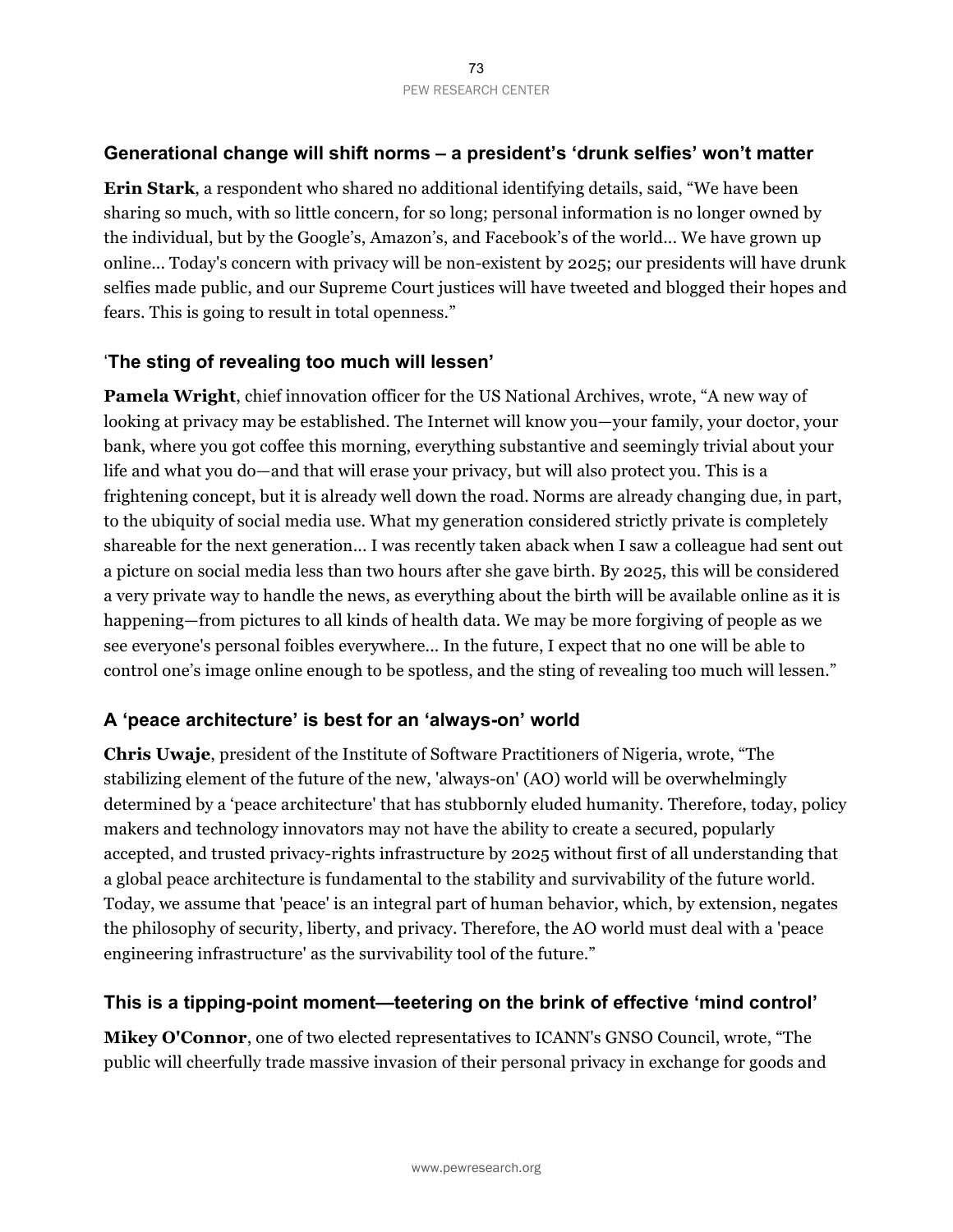services they would otherwise have to pay for. In so doing, they will also increasingly compromise the privacy of those they interact with, albeit inadvertently. If the current privacy-awareness surge is turned back by the well-organized coalition of private and governmental surveillance lobbyists, it seems quite possible that this will be the tipping point, beyond which there is no return. Thus, by 2025, this battle will be lost—and much of our humanity with it. On the other hand, let us think positively. Global climate change may have reached that tipping point, as well—in which case, we can be spectators in a race to see which exterminates us first—humans or Mother Nature. We are at a tipping point. We are teetering on the capability of truly effective mind control. Once we have actually arrived there, the concern about privacy will simply be scrubbed off the agenda, and privacy will become ever less of a concern as the older, less plugged-in generation dies off."

#### **'Privacy will be perceived as a part of exchange'**

**Polina Kolozaridi**, a faculty member at the Center for New Media and Society, based in Russia, responded, "The idea of what privacy is can change noticeably in 2025. Partly, privacy will be perceived as a part of exchange. It will be more difficult to have self-image without public profile, at least when it is opened to some institutions (starting with educational and healthcare systems). Partly, there will appear new sorts of private information (like thoughts, if neuro-tech will be fast enough). The problem of 'whom I can trust here' will probably remain... It will be like Pacific Ocean of transparency and some big islands (or even continents) of abilities to hide one's personal data. It will not be easy to use such abilities... Having some profiles with information we consider private will be like owning an ID or a passport. It will be OK to trust some corporation or state to own it, but not OK to share it in some public profiles; social networking, like Facebook or Instagram, will not disclose more than now. But, there will appear chill-out, or media-out, zones when and where one may be out of all digitalization."

#### **A distributed system of user rights will replace the current hierarchical system**

One extended answer came from **Doc Searls**, director of ProjectVRM at Harvard University's Berkman Center for Internet & Society. He outlined how citizen-centered privacy protection can be created:

"There will be a privacy rights infrastructure in place long before 2025. I believe it will materialize within the next three to five years. It will not be a top-down system, however — meaning that it will not come from big companies, or from policy makers in the United States, the European Union, or other familiar targets of today's privacy activism. Instead, it will come from new technological approaches that enable individuals and organizations to operate in full privacy without fear of surveillance. These approaches will be distributed, rather than centralized.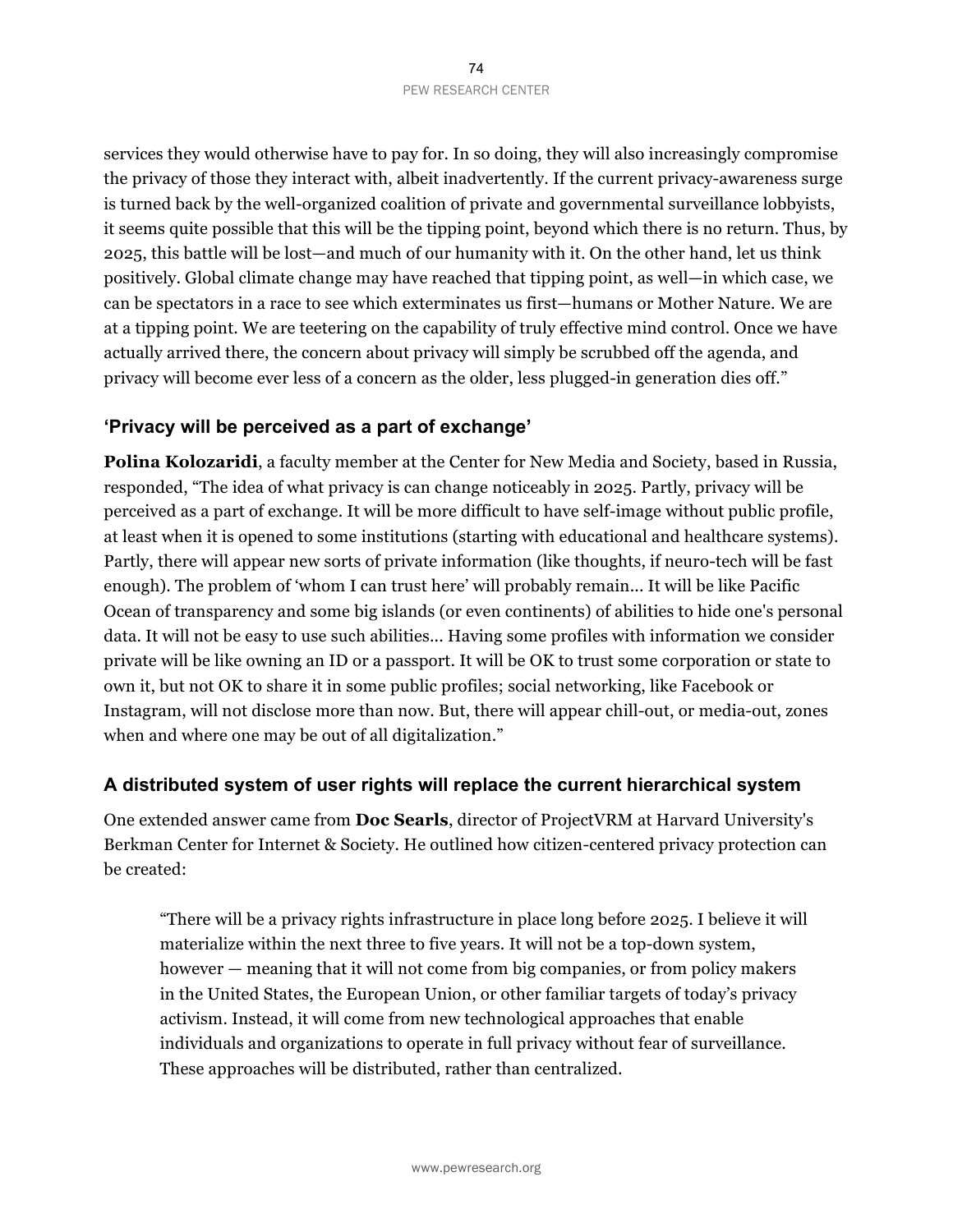The spread of these approaches will follow the rules of heterarchy more than those of hierarchy. Adriana Lukas defines heterarchy as 'a network of elements in which each element shares the same horizontal position of power and authority, each playing a theoretically equal role.' In fact, this is not new, nor unfamiliar. It is embodied in the Internet's founding protocols, as well as why the Internet grew so rapidly, wildly, and outside the control of companies and government.

Key to our emerging privacy-creating system will be the ability of individuals to assert their own terms, policies, and preferences in dealings with others, including companies and governments—and for equal consenting parties to work out norms that do not require intervention or control by large companies or governments. The principles and practices here are also not new. They are at the heart of freedom of contract, which was abandoned by large mass-marketing and mass-manufacturing companies in the Industrial Age, when scale required 'contracts of adhesion,' such as those we 'accept' without reading. Adhesive contracts brought ease to Industrial Age hierarchical systems but are obsolete in the Internet age, when everybody brings their own unique assets to the market's vast table, as well as growing power over what can be done with those assets.

Freedom of contract is also central to a free and open society, as well as to the architecture of the Internet's founding protocols. It is also anathema to the defaulted approaches of the phone and cable companies, by whose graces we enjoy access to the Internet. Fortunately, the Internet's system is deeper than theirs and, therefore, will prevail. Oceans outlive boats—even the biggest ones.

The end state will be one in which individuals will enjoy far more control of their personal data, and privacy in general, than they do today, and that will be good for business.

We now live in two worlds:

One is the physical world that has been around since the Big Bang, and where we have operated civilization for the last few thousand years. The norms around privacy are highly developed, and very deep, in this world. The technologies providing privacy clothing, doors, windows, curtains, shades, shutters, and so on—are familiar and easy for everybody to understand and to use. In this world, most of us also understand and respect private spaces, even when we can see and hear into them. This is why we at least try to ignore sounds made by people sitting at the next table at a restaurant or in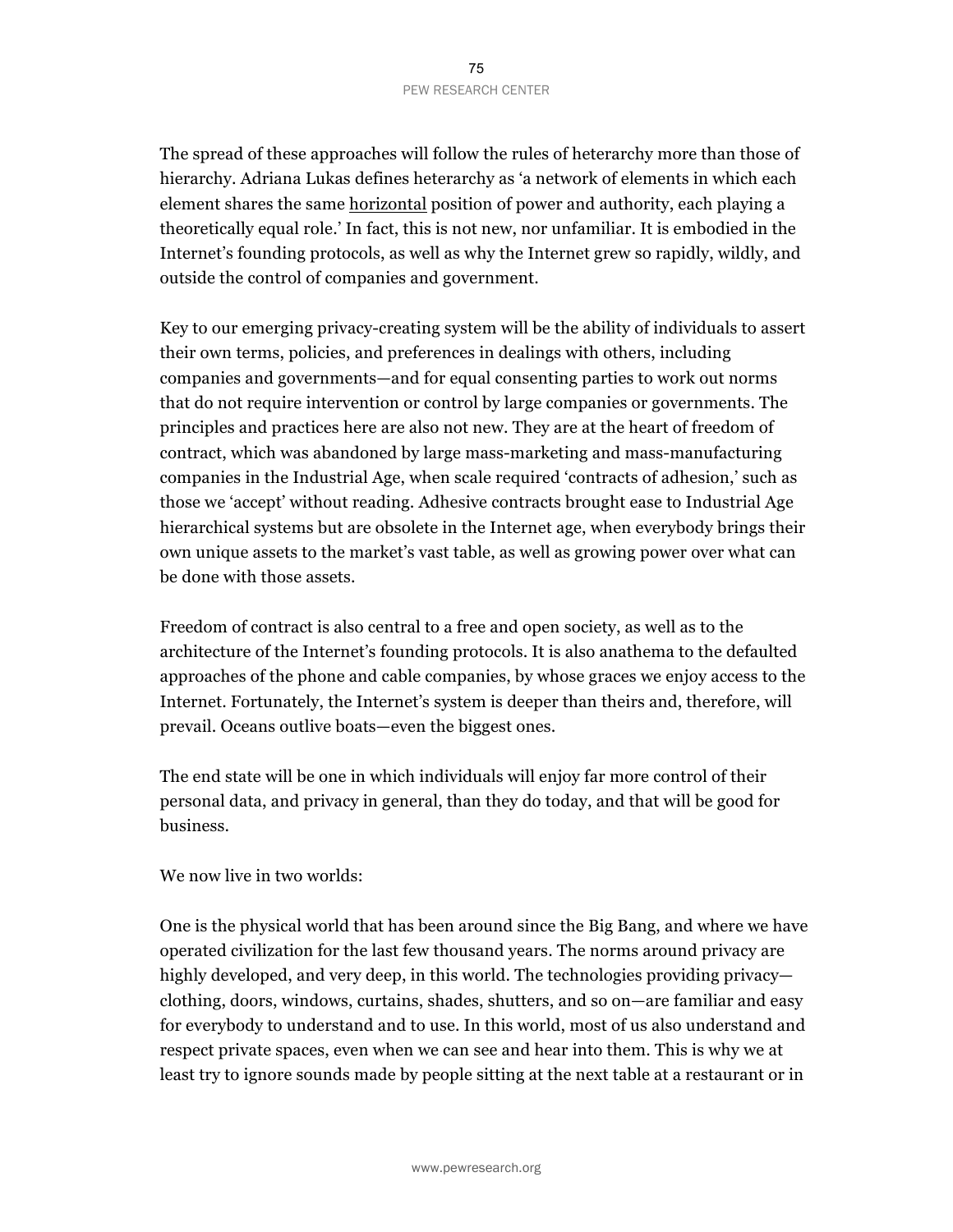line at a theater. Without these small courtesies, civilization would be much less civilized.

The other is the virtual world. This world is composed of binary math—ones and zeroes—and is structured around the Internet, which puts every end at a functional distance of zero from every other end, at a cost that veers toward zero as well. This world coexists with the physical one and is very new. We can date it from the appearance of the graphical browser, the ISP, and universal email, which came together in 1995. This world is going on nineteen years old, and no norms within it approach the maturity of those in the physical world. Behavioral norms in the virtual world are provisional, immature, and far from civilized. A store on Main Street, for example, would never plant a tracking beacon in a customer's pants to report back on what the customer does after they leave the store; yet, this rude behavior is normative today on the commercial Web. By 2025, however, this kind of rudeness will be as gone in the virtual world as living naked in caves is gone in the physical world, simply because we will have invented the digital equivalents of clothing, doors, windows, sealed envelopes, and simple human courtesies."

#### **New identification standards will emerge**

Another extensive analysis of how a system could be created—and what the obstacles might be—came from **Francis Heylighen**, a Belgian cyberneticist investigating the evolution of intelligent organization. He wrote:

"A key enabling technology for the future Internet will be a universal, secure standard for unambiguously establishing a person's identity. Several, albeit uncoordinated, steps have already been made in order to create such a standard, including Web-enabled electronic identification cards in several European countries, the OpenID standard, and ORCID, an attempt to ensure that publications are attributed to the right author.

The reasons why standardization is slow to emerge tend to be social, economic, and political, rather than technological, as different corporations, governments and organizations are not inclined to exchange the valuable information they hold. An additional obstacle is people's legitimate fear for invasion of privacy and abuse,